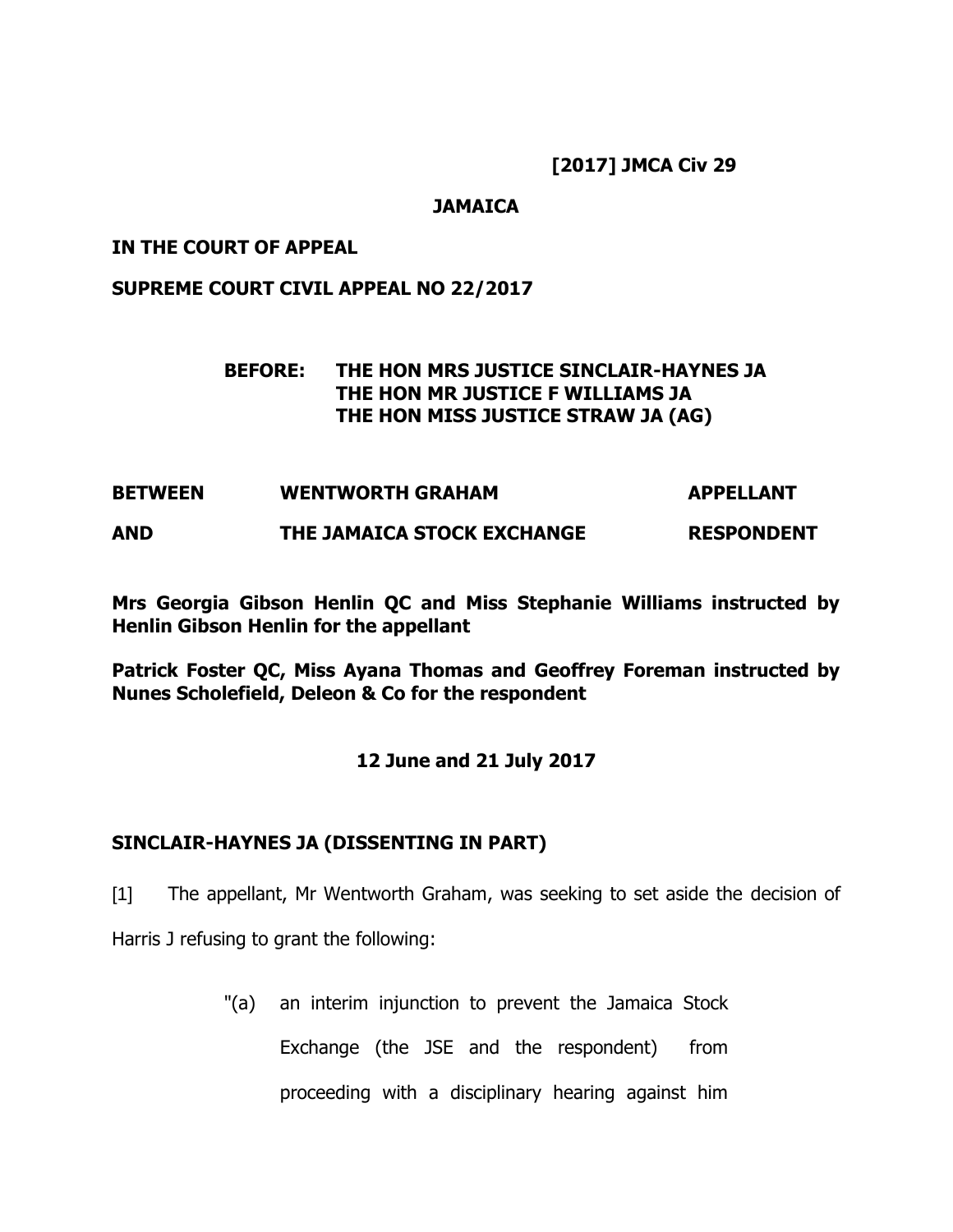while the Industrial Disputes Tribunal (IDT) is seised of the matter;

- (b) an interim declaration that he was suspended from his employment; and
- (c) an injunction directing the JSE to permit him to attend work pending the outcome of the proceedings at the IDT, the application - for an interim declaration and any claim filed consequent on directions."

[2] On 21 July 2017 this court, by a majority, dismissed the appeal and awarded costs to the respondent to be agreed or taxed. These are my reasons for dissenting from that judgment.

#### **Background**

[3] The appellant commenced working with the Jamaica Stock Exchange (JSE) on 11 January 2001. He was promoted to the office of chief regulatory officer (CRO) for the Regulatory and Market Oversight Division (RMOD) of the JSE on 1 April 2008. The RMOD is the operational arm of the Regulatory and Market Oversight Committee (RMOC) of the JSE. The RMOC was created in 2008 to separate the JSE's commercial functions from its regulatory functions.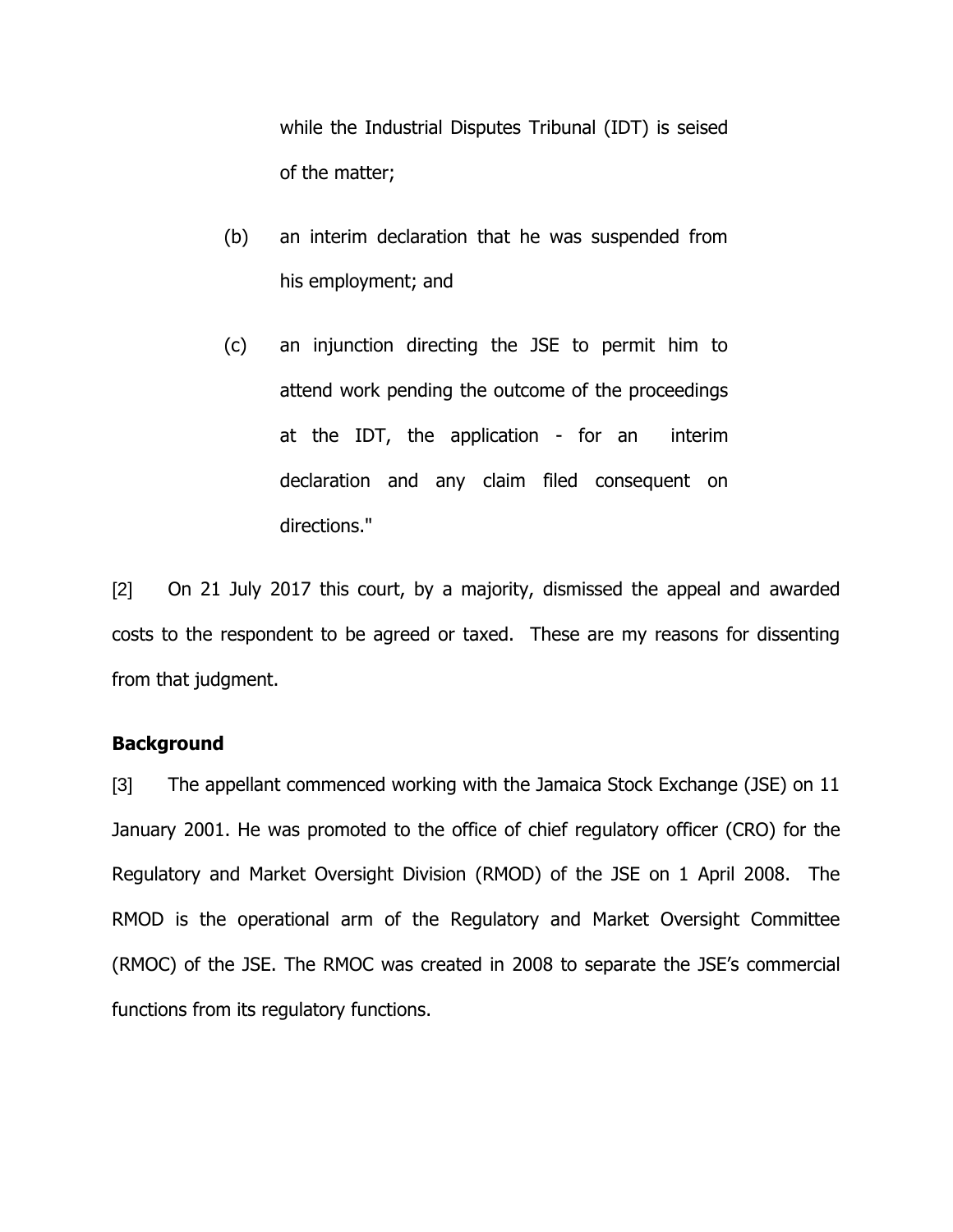[4] By its resolution, the intention of the RMOC was to "ensure a fair, orderly, and transparent market for shares and other securities traded on its Exchange". In performing his duties, the appellant was vested with the power to raise matters of concern without fear of reprisal or conflict of interest. In that capacity he was required to liaise with the general manager, Mrs Marlene Street-Forrest. The appellant was not only promoted, but in a letter dated 12 December 2016, received commendation for the quality of his work. The JSE's expressions of gratitude to the appellant for his "hard work and contribution which positively impacted the company's excellent performance for 2016" transformed that same month to questions being raised about his "efficacy".

[5] This drastic transformation seemingly coincided with the appellant's persistence in requiring the JSE to submit an amended report for the shareholding of its directors, senior managers and their connected parties. The appellant's letter, which, apparently incurred the wrath of his superiors and resulted in their swift and sudden diminished view of his performance, was addressed to Mrs Street-Forrest on 16 November 2016 and stated follows:

> "The Regulatory & Market Oversight Division (RMOD) of the Jamaica Stock Exchange (JSE) is hereby advising your office that the Division has examined the captioned filing and observed an issue that requires corrective action. The issue that has been identified by the RMOD is in relation to the share holding lists for JSE's Directors, Senior Managers and their Connected Parties. The RMOD has determined that the listing does not represent accurate information, and is incongruent to filings by other Listed Companies on the JSE, the conditions of **JSE Rule 407 ─ Quarterly Financial Statements**, previous notices and explanations from the RMOD to the JSE regarding requisite details that ought to be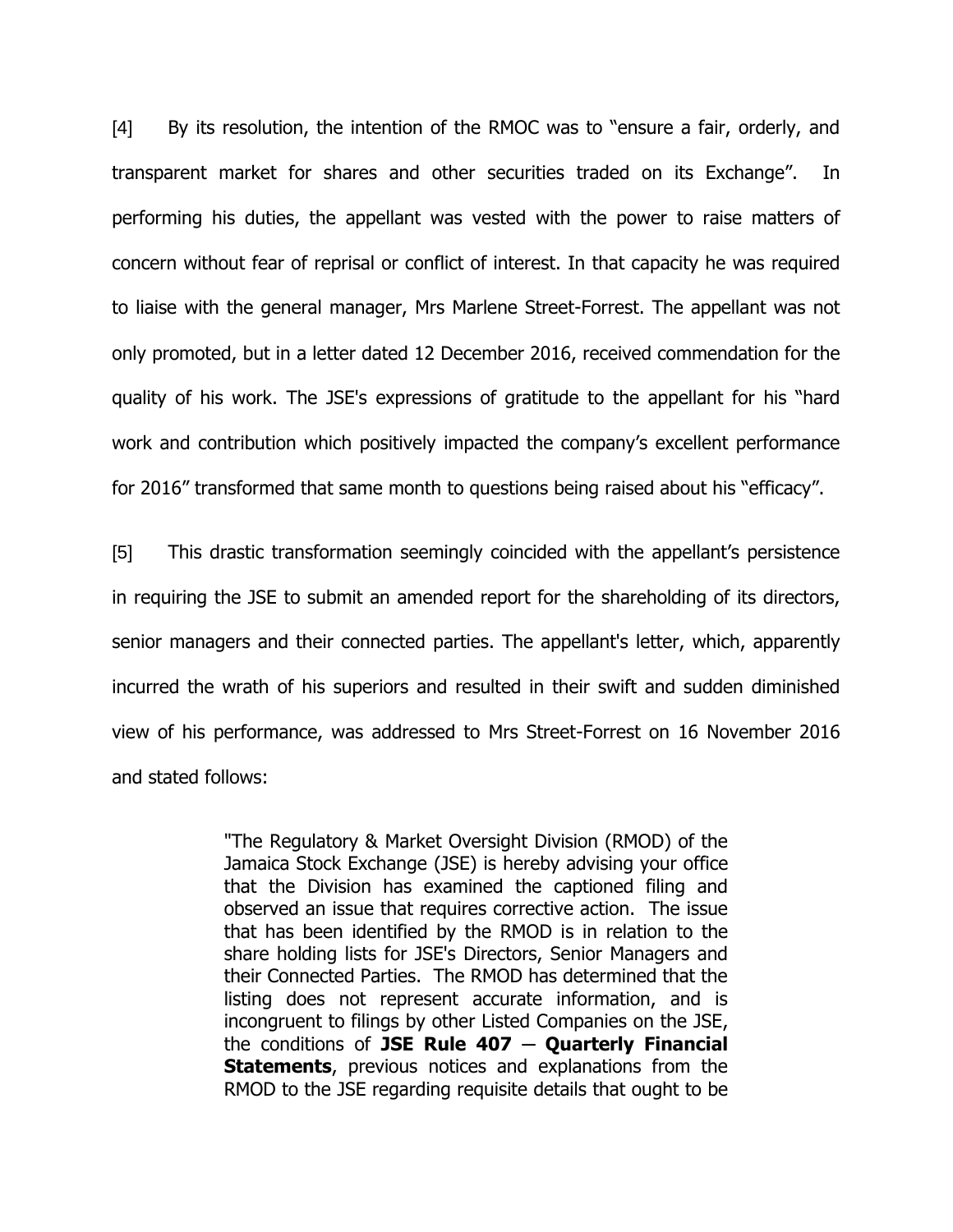provided to the market, regarding the shareholders' list for financial filings of the Company's Directors, Senior Managers and their Connected Parties; as well as details that have been provided by the JSE to the market as represented in letter dated November 18, 2016 on which the RMOD was copied.

Essentially, the RMOD is hereby advising the JSE that it is required to kindly submit an amended report for the shareholdings of its Directors, Senior Managers and their Connected Parties for the filing of the captioned matter and disclosure to the market. In this regard the RMOD is kindly requesting of your office to submit the amended report by the close of business on November 17, 2016. Please note that if the JSE fails to provide the amended report within the forgoing timeline, the RMOD will have no choice but to treat JSE's filing of its Financial Statements for the period ended September 30, 2016 as non-compliant with the terms **of JSE Rule 407, Quarterly Financial Statements**, which could result in other enforcement actions."

[6] In response to that letter, Mrs Street-Forrest advised him that they were unable

to detect the inaccuracy and asked him to provide them "with more specific

information".

[7] The appellant provided the specifics as follows:

―Dear Mrs. Forrest: Good evening. Please be advised that the specific information, as requested, that is represented in the attached letter, are as follows: (1) Pursuant to JSE Rule 407 the JSE ought to file with its Quarterly Statements for the period ended September 30,2016 shareholdings of the Company's Directors and Senior Managers and there[sic] Connected Persons. Essentially, **all** subjects names ought to be published, and their shareholdings, whether with a count of one (1) or greater, or zero/nil ought to be stated. Please be advised that the filing by the JSE for the period ended September 30, 2016 did not provide the requisite details and information pursuant to JSE Rule 407

(https://www.jamstockex.com/wpcontent/uploads/2016/11/JSE-Third-Quarters-2016.pdf); (2)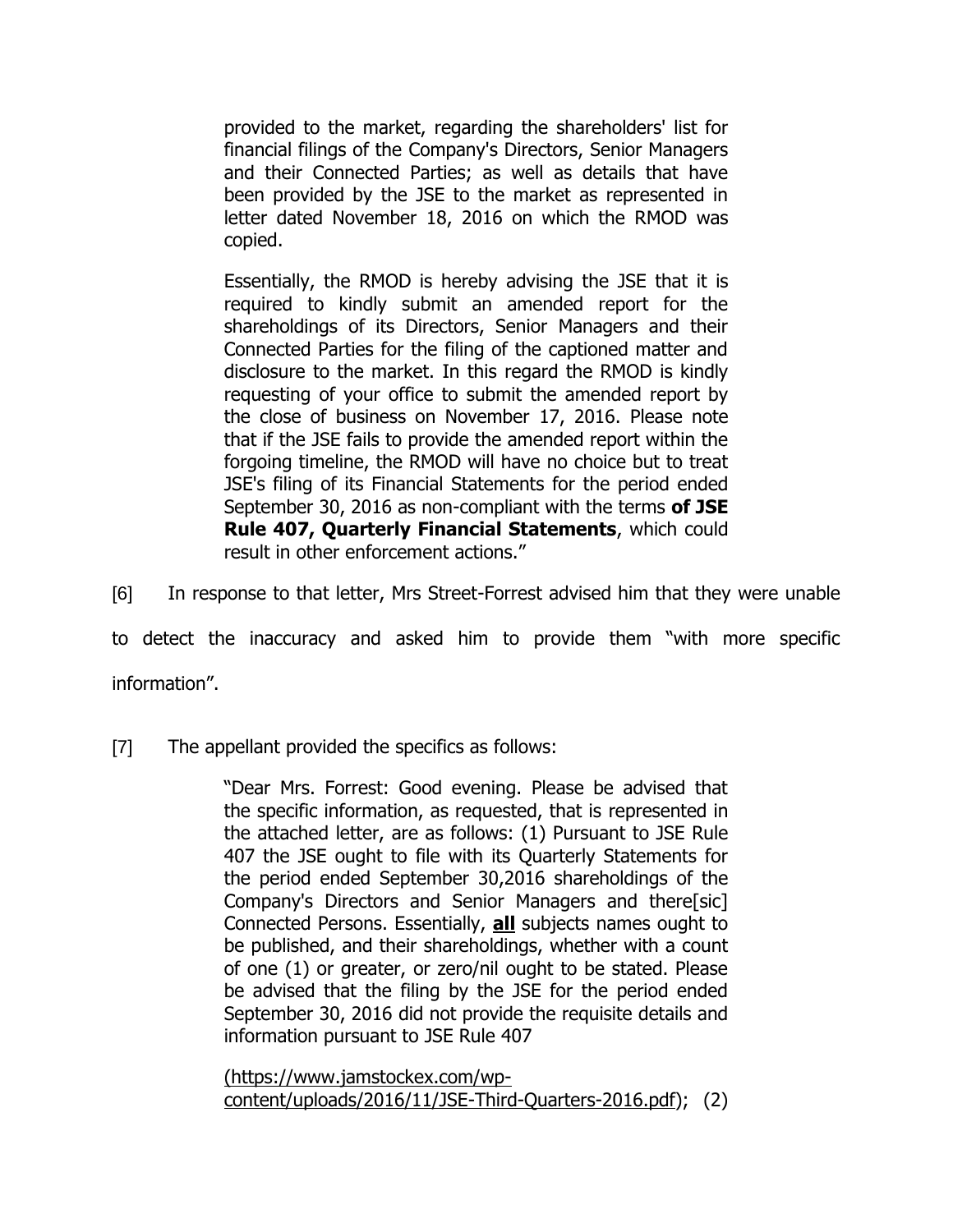My office on a number of occasions, in the past, raised the issue with your office and explained the requirements, which the JSE has acted on and provided to the market, in an instance of a Supplemental Report dated November 18, 2015 (please note that in the first paragraph of the attached letter dated November 16, 2016 has a typo of '...November 18, 2016 ...' it should read November 18, 2015). Where fitting the mentioned filing by the JSE could be examined and use [sic] as a guide; (3) Other Listed Companies, such as Barita Investments https://www.jamstockex.com/Baritainvestments-limited-unaudited-financial-statements-12 months-ended-30-september-2016/) NCBJ and others, have always provided the market with the requisite details regarding shareholders' lists for Directors and Senior Managers and their connected Parties, which the JSE could examine to allow for guidance. Recognizing the email request below from your office dated November 17, 2016, please be advised that the RMOD has decided to extend the due date for filing the amended document to November 18, 2016. In closing, please note that the RMOD is equally treating the matter as urgent. Kind regards."

[8] He was advised by Mrs Street-Forrest in response, that the rules did not require directors or senior managers to disclose. She also desired his advice as to whether the

JSE had not disclosed the required information.

[9] Mr Robin Levy (the JSE's deputy general manager) also disagreed with the appellant and took umbrage to the request. Whereas Mrs Street-Forrest requested the appellant's feedback, Mr Levy advised the appellant that he considered "the matter closed" and expected "no further correspondence on it".

[10] The appellant's upward trajectory swiftly spiralled downwards seemingly consequent on his refusal to heed the request. He responded to Mrs Street-Forest and Mr Levy thus: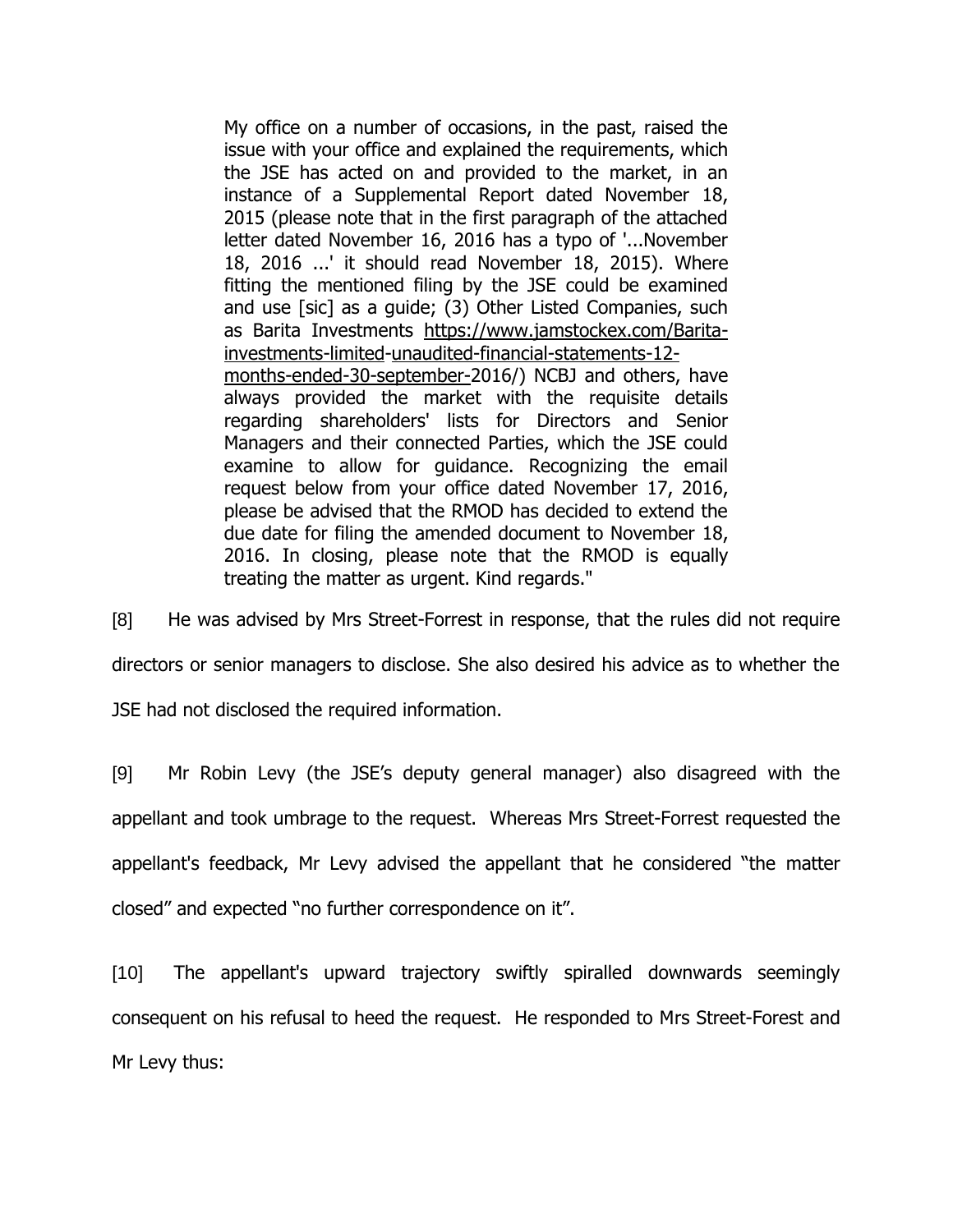"Thanks for the feedback and the comments have been noted. Recognizing that this is a regulatory matter **please be advised that it is the prerogative of the Regulatory & Market Oversight Division to determine how [to] engage, which includes treating the closed as well as providing further communication to the JSE**. In this regard, kindly be advised that the RMOD will be processing the matter accordingly. Kind regards." (Emphasis added)

[11] His response resulted in a reprimand from the JSE's deputy governor, Mr

Livingston Morrison, who wrote:

"I have taken note of the attached email and the related string.

Please note that it is not clear to me that the JSE Rule 407 supports the view that zero balances are to be included in the filing. In this regard I have reviewed your reasoning on the matter which seems to be grounded in the view that each filing should provide for comparative analysis. It is my view that if the rule was intended to provide for comparative analysis in the manner suggested then it would have required the submission of balances as at the prior reporting date in addition to the current reporting date. In this regard I am not satisfied that we need to insist on reporting of zero balances. Consider that the prior period reports are always available to investors for the purpose of comparative analysis.

## **I am also concerned about the tone of your writing which may not be the most appropriate or productive.**

Please consider the foregoing and revert to me as soon as possible.‖ (Emphasis added)

[12] A few weeks after the appellant sent the following mail to Mr Morrison:

―Dear all: Good afternoon. Please see the attached which is slated for publication on December 15, 2016. Kindly note that the highlighted sections will be further updated. Please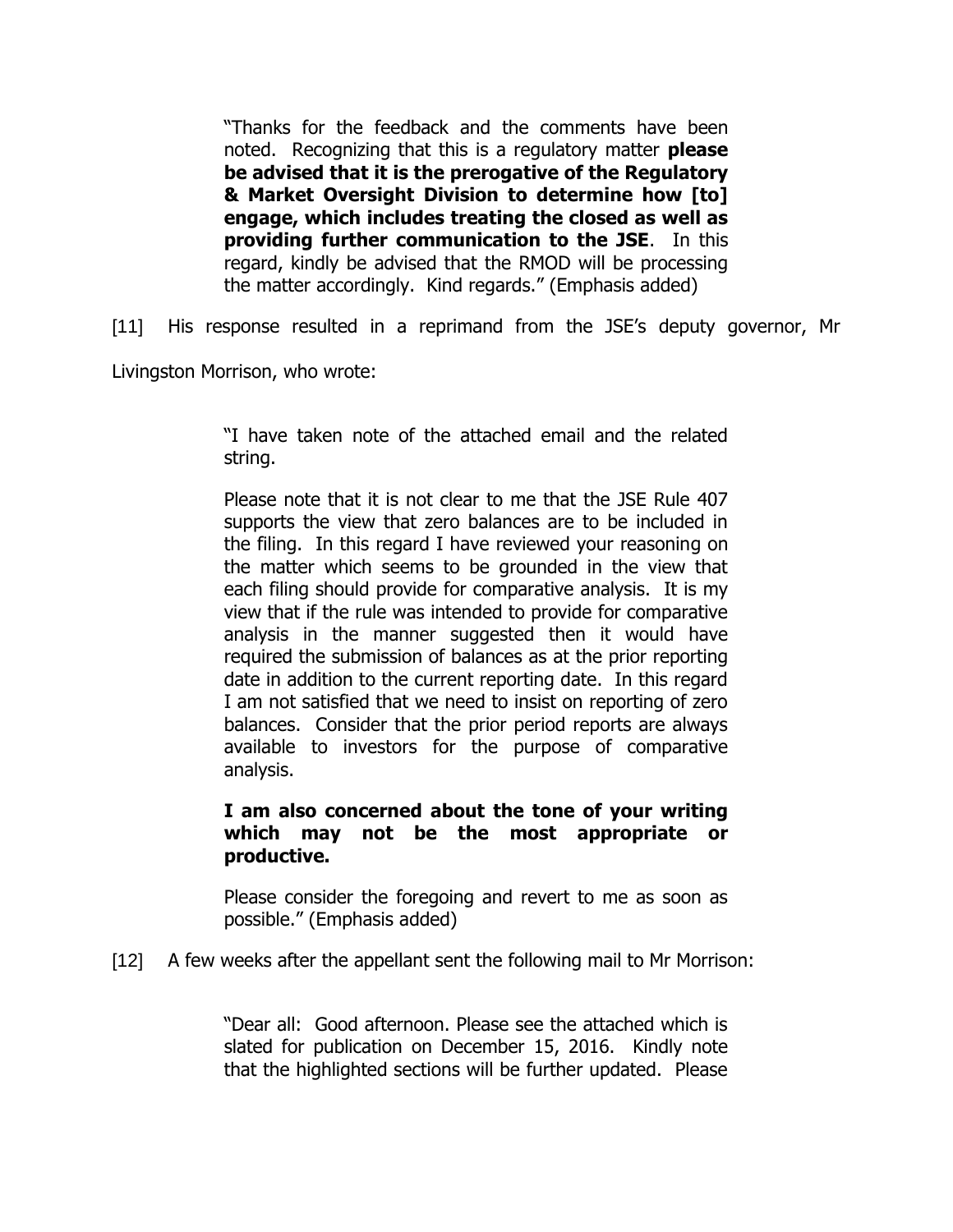do not hesitate to make contact if there are any concerns. Kind regards."

[13] Mrs Street-Forrest, being displeased with the correspondence, responded:

"I wish to draw your attention to the JSE's Monthly Regulatory Report for November 2016 (slated for publication on December 15) especially to the area where it was noted that the JSE was non-compliant in its  $3<sup>rd</sup>$  Quarter submission. As I have indicated to the CRO I strongly object to his assessment and wish to again put on record my disagreement with this position as nothing in the rules of the Exchange requires that the Exchange or any other listed company report zero shareholdings by director or senior management.

**I consider this matter overreaching in regulation and nonsensical and ask for your intervention. In fact I am led to question the efficacy of the regulator.** In fact this is [sic] become time consuming and a drag on time which could be spent in a more productive manner.

Regards.‖ (Emphasis added)

[14] The appellant responded in this way:

"This email stands as a statement from I, Wentworth Francis Graham, Chief Regulatory Officer (CRO) of the Jamaica Stock Exchange (JSE,) to hereby advise that your assertion in your email below dated December 13, 2016 that **'I [Marlene Street-Forrest, Company Secretary of the JSE] am in fact led to question the efficacy of the regulator'** has been and is causing me anguish and pain. I am the CRO of the JSE, I am 'the regulator.'

The remark is damning to office as CRO of the JSE, and my image.

The remark was circulated to, not only the most senior Director of the JSE and head of the RMOC, but also other RMOC members and Directors of the JSE, my direct reports and a temporary worker of the RMOD. There have been expressions of shock regarding your assertion. As mentioned above the statement has and is causing me anguish and pain.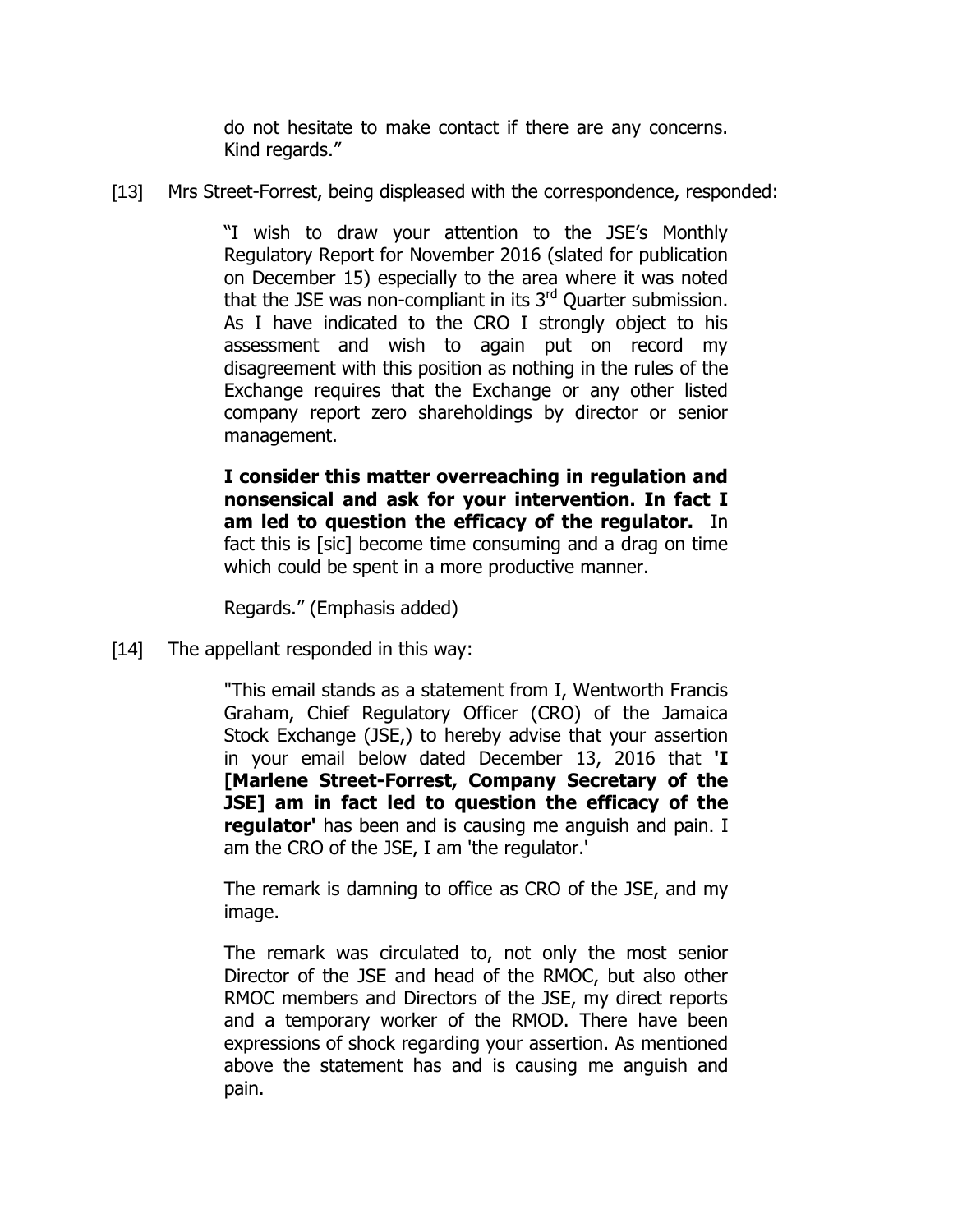Given your statement please note that you are hereby being called upon to provide validation, proof or evidence.

Sharing at this stage that as CRO and 'the regulator' I have written statements regarding my high quality of work, efficacy, professionalism, expertise, management and leadership. In many forms there have been mention that as 'the regulator' I am respected.

Since assuming the role as 'the regulator' of the JSE in November 2007 no market constituent has ever questioned my efficacy ... not one. You are the first. And let me add that at no time has any member of the RMOC, past or present, questioned my efficacy.

Please note that you are required to provide the requisite evidence or proof for the assertion by 10 am Tuesday December 20, 2016; failing which you are required to retract the comment in writing and provide a written apology, which satisfies me, by 4:00 pm on December 20, 2016. Please note that you will be required to circulate the retraction and apology to all recipients of your email (visible and blind copied) dated December 13, 2016.

I have copied Doreen, JSE's HR Manager, on this email given the nature, importance and seriousness of this issue. And kindly note that the Chairman of the JSE and RMOC have been copied given the manner of treatment of the issue at this stage."

[15] There was no response to his mail. Affronted by the lack of response the

appellant wrote:

―Dear Doreen:

Good morning.

It is noted that your office has not responded to my email below dated December 16, 2016, as requested and expected. Neither did you acknowledge my email. I am concerned.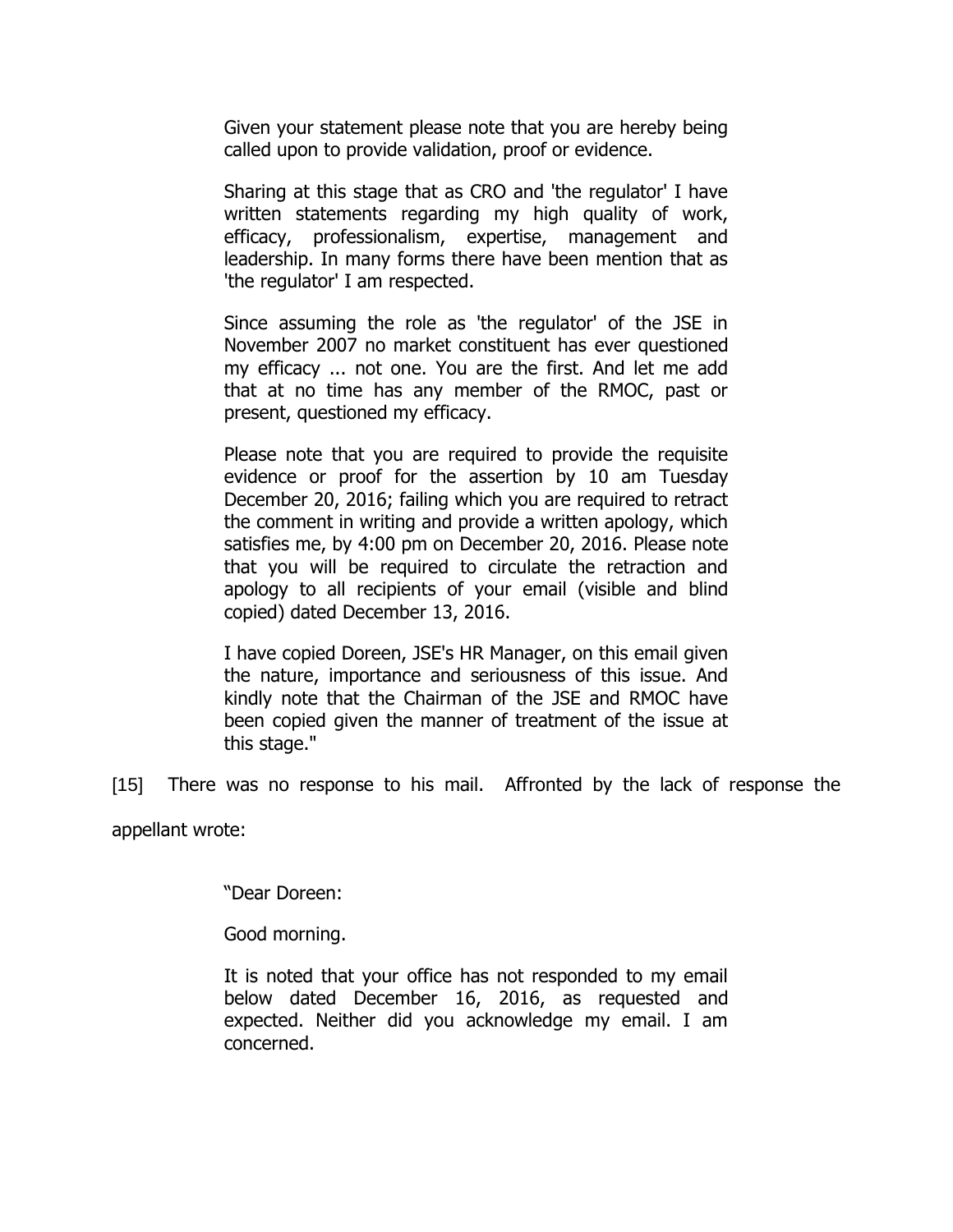The presumption is being made that the non-response is an oversight; therefore, this email represents a re-submission of the email below to your office for due processing.

Given this re-submission I am requesting feedback by the close of business on December 19, 2016.

Please note that if there is no response within the specified timeline I will have no choice but to escalate this matter.

Kindly be advised that recognizing that the concern that has been provided to your office involves the GM of the JSE, who is your direct supervisor, as such referral, if exercised, will be made to Board of the JSE through the office of JSE's Chairman.

Let me add that given the circumstance, my office might consider it suitable to also apprise the Board of the JSE of my concern regarding your office's non-response to other matters that my office has referred to your office pertaining to Sherene Nooks-Samuels, and the issuance of instructions from JSE's IT Manager regarding JSE's Mobile to me and others with instructions to sign and submit to the IT Manager.

I wish to state that you ought to recall that we (Doreen/Wentworth) have had meetings on matters pertaining to Shereen and JSEs Mobile Policy. I've clearly explained my concerns given your role as HR Manager of the JSE and I sensed that you understood my concerns. The concerns are serious. A number of weeks have elapsed since engaging your office on the matters, reminders have been provided, yet your office has not provided feedback to my office to allow for my further processing and possibly closure.

As mentioned above I am requesting of your office to respond to my email below dated December 16, 2016 by the close of business on December 19, 2016. If there any issues please advise."

[16] Mr Morrison sent an email on 19 December 2016 requesting that the appellant

contact his office immediately. He also stated: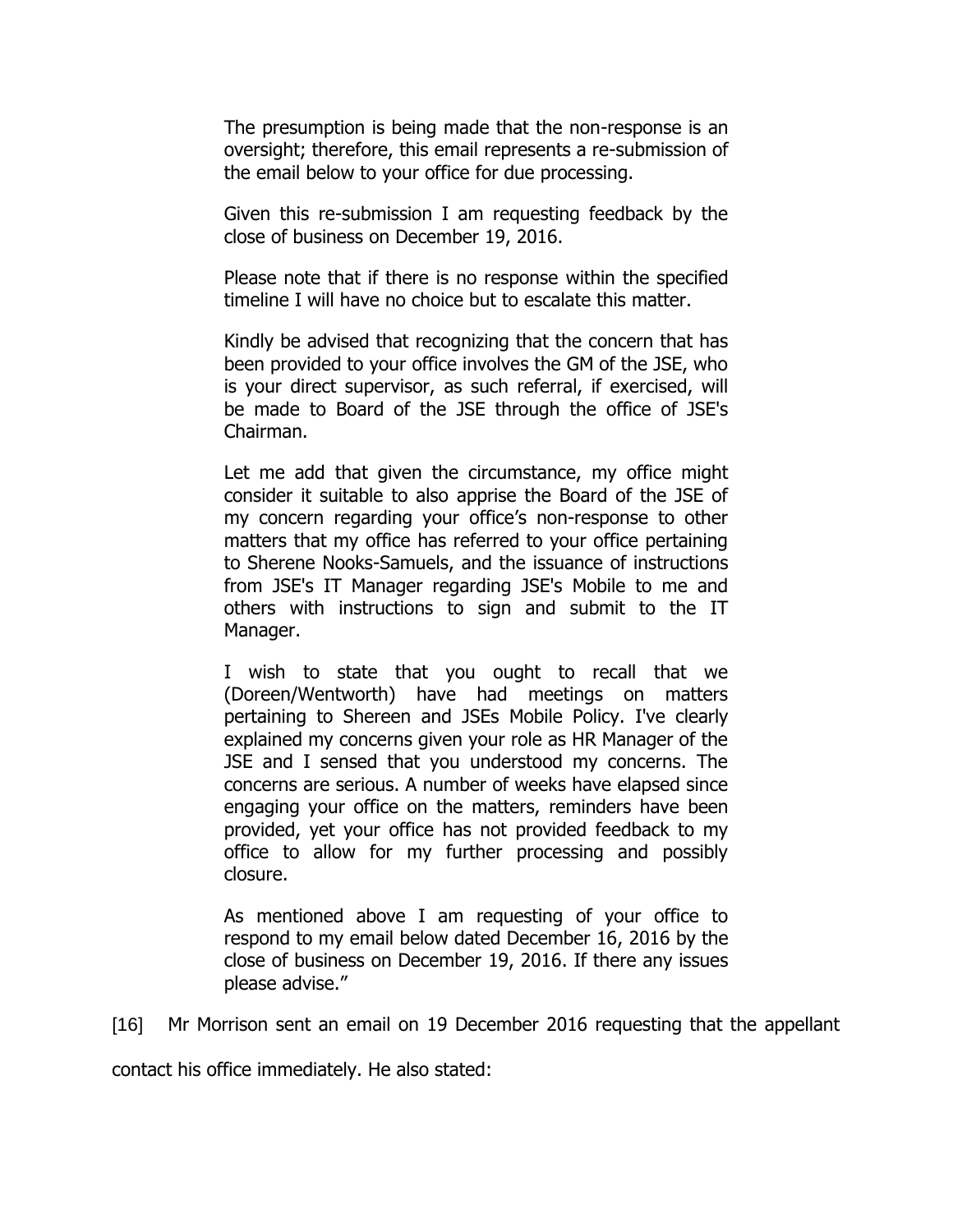"The attached email string refers.

**Please regard this as my directive to cease and desist from further writings on this matter.** The potential to undermine our shared responsibility to protect and promote the reputation of the JSE should be obvious." (Emphasis added)

[17] Mr Morrison wrote to the appellant on 20 December 2016, and instructed the appellant to meet with him. He reiterated his instructions that the appellant ought not to deal with JSE matters whilst he was on vacation leave.

[18] Mrs Street-Forrest, in her capacity as general manager, wrote a letter to the appellant dated 13 January 2017. That letter outlined the appellant's job status, from entry in 2001 and the various posts he had held, up to the latest promotion in 2008 as CRO. That letter was a litany of complaints spanning from 2009 to 18 December 2016. The complaints essentially concerned communication issues and personality conflicts primarily with management, chief of which was his insistence that the JSE was in breach of rule 407 of the JSE rules. The letter culminated with instructions that he should not attend work. The last three paragraphs state as follows:

> "While we are of the view that the issues raised above together with others not mentioned have contributed to the erosion of the substratum of the employer/employee relationship and that in these circumstances we would be guided by the provisions of Section 22 of the Labour Relations Code, ('the Code') and we are prepared to comply with the same, we feel that given your position at JSE**, we would prior to following to that procedure, invite you to sit with us in order that we could arrive at a mutually agreeable settlement.**

> **We wish to make it abundantly clear that should you not wish to engage in discussions to arrive at a**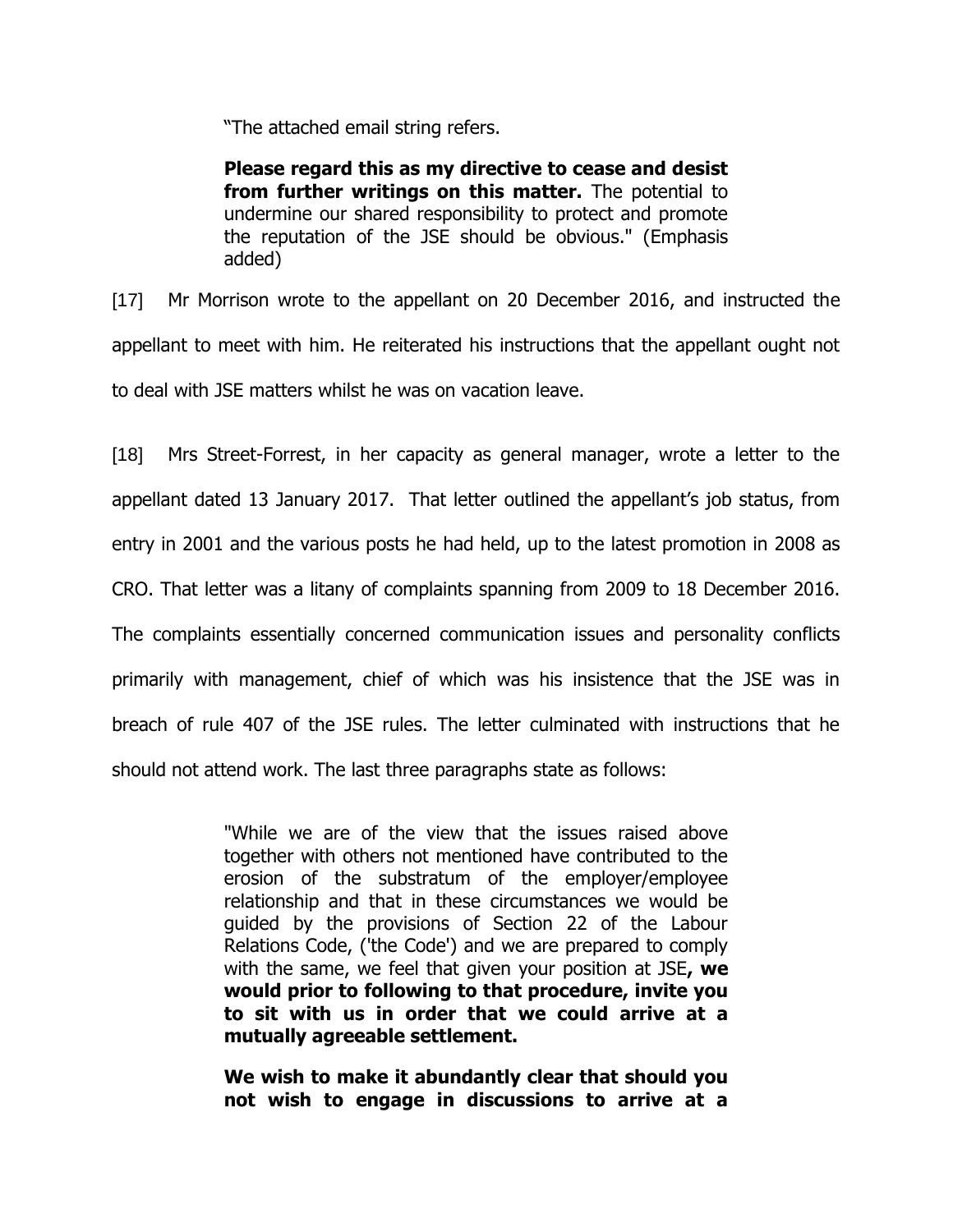**mutually agreeable settlement, or if you make that choice and it is not successfully concluded**, **we will commence the process set out in the Code. Either option will entail your non attendance at work with pay until the discussions or hearing process have been completed. In keeping with the process under the Code, you will be provided with a fulsome written document setting out all the issues that may give rise to disciplinary action if any, that may be taken.** You will be invited to a hearing and you will be given an opportunity to state your case in relation to the issues raised in the document and you will have the right to be accompanied by a representative of your choice. Should the outcome not be in your favour you will have the right to appeal the same.

You will be required to inform Mr. Livingstone Morrison, Chairman RMOC by Friday January 20, 2017 which of the two options you would prefer." (Emphasis added)

[19] On 17 January 2017 the appellant responded to the said letter by denying the

allegations. He indicated his willingness to meet with the JSE to resolve the issues

stated in the letter, with the caveat that the settlement would involve him retaining his

job and sought clarification as follows:

"However, it may be that is not what the JSE has in mind and so I want it to be clarified that I am not prepared to enter into discussions for the purpose of agreeing the termination of my employment. Kindly confirm if this is what the JSE meant by negotiated settlement."

[20] He further stated that his absence from his post was affecting the discharge of his functions as the regulator of the JSE, as there were a number of important matters that were at a standstill. He pointed out that he did not apply for leave, that he did not

understand the term "authorised leave" and stated his intention to return to work.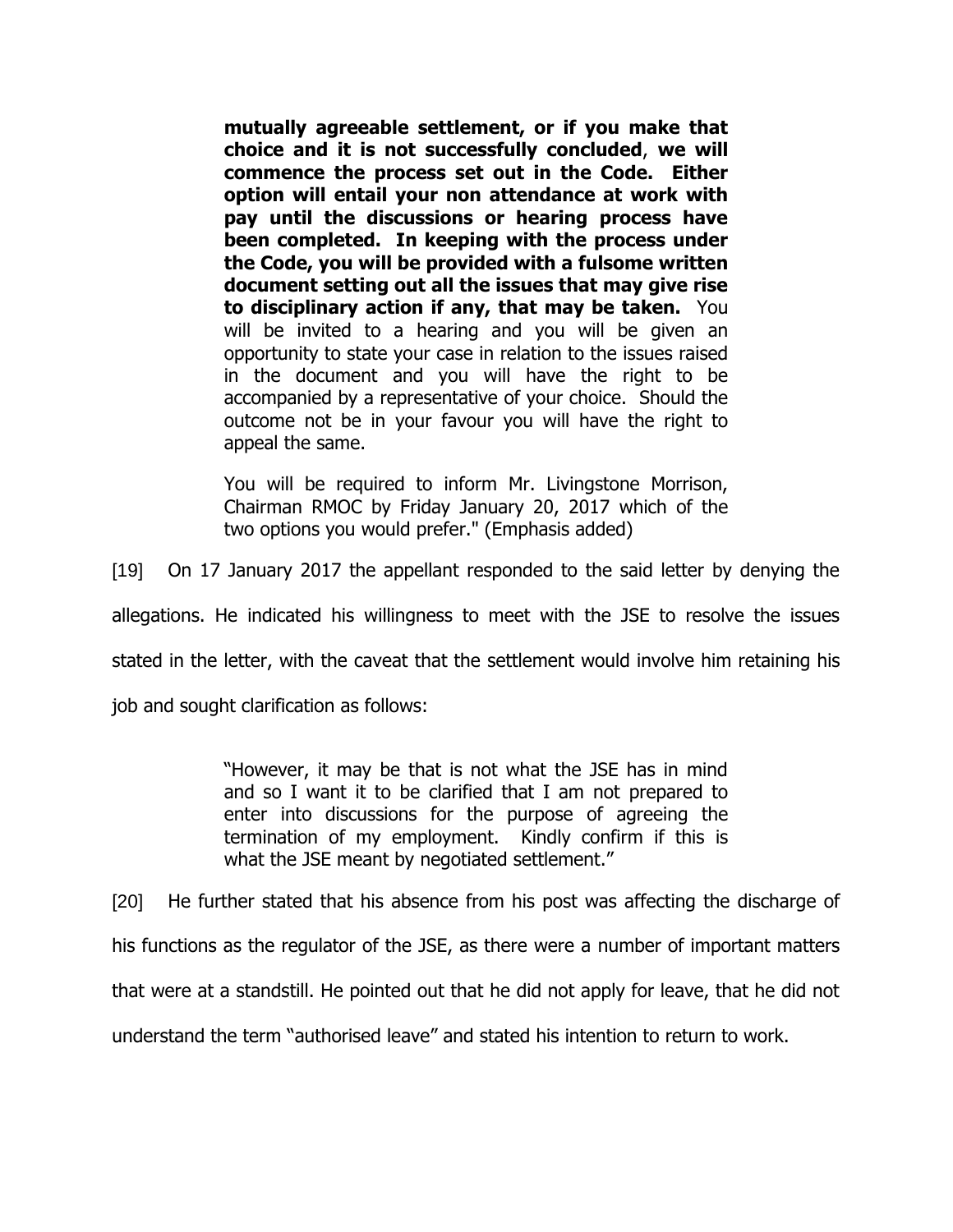[21] On that same date, the JSE acknowledged receipt of the appellant's email response, and reiterated the instruction that he was not required to return to work or perform his job functions until the process under section 22 of the Labour Relations Code (the Code) was completed. He attempted to enter the premises of the JSE on 19 January 2017 but was prevented from so doing by a security guard.

[22] By letter dated 19 January 2017. Mrs Street-Forest responded to the appellant's

request for clarification as follows:

# ―**[Re]: Discussion of Issues Affecting the Relationship of Employer and Employee -Yourself and the Jamaica Stock Exchange**

We write acknowledging receipt of your letter dated January 17, 2017 which was addressed to the Chairman of the Regulatory and Market Oversight Committee (RMOC), Mr. Livingstone Morrison and delivered to us on January 19, 2017.

We note the content of the letter and specifically your position as it relates to the option to discuss with us a "mutually agreeable settlement" and the limitation stated by you in relation to the same. This limitation is unacceptable as in our view the possible conclusions of the negotiations ought not to be limited in any way as all options should be on the table for discussion.

In light of the position outlined in your response as it relates to the option set out above and as indicated in our letter to you, **you will receive a letter from the JSE inviting you to attend a hearing, which hearing will give you the opportunity to state your case and respond to the issues which will be outlined in the aforesaid letter**. You have the right to be accompanied at the hearing by a representative of your choice.

As stated in letter dated January 13, 2017, we will not require that you attend work or perform any of your job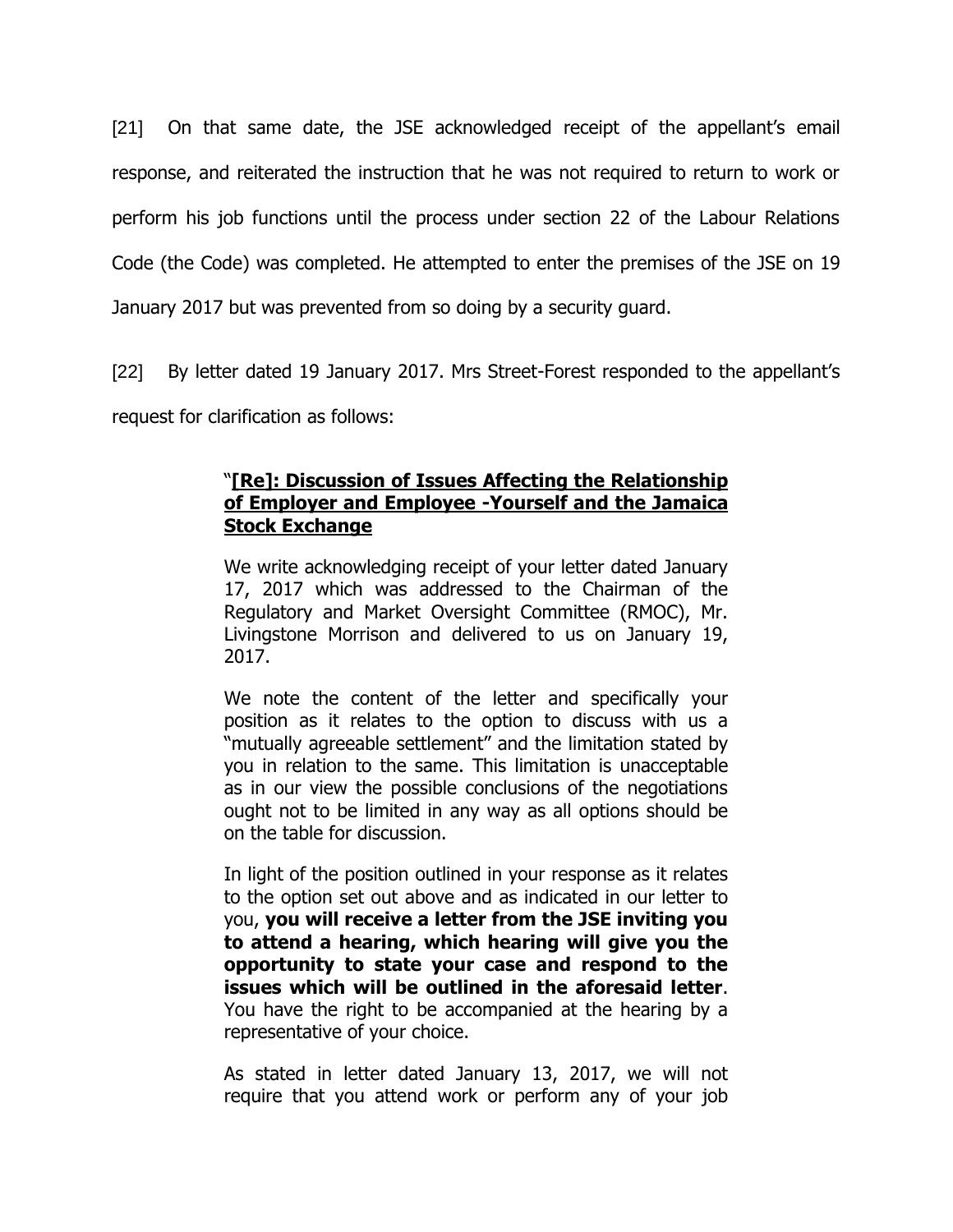functions until we have completed the process as required under Section 22 of the Labour Relations Code. You will be entitled to and will receive all payments due to you during this period of time.

Please be guided accordingly." (Emphasis added)

[23] On the said 19 January 2017, the appellant's attorney wrote to the Ministry of Labour and Social Security (MOL). She complained that the appellant was "effectively suspended" on 16 January 2017, when he was handed the letter of 13 January 2017, which made it clear that he would be dismissed "with or without his agreement". She noted that the appellant denied the allegations, wished to be reinstated and that he was suspended without the opportunity to respond to the allegations. She also informed the MOL that the appellant had been constructively dismissed by the JSE.

[24] She pointed out that the appellant was prevented from entering the premises on the instructions of the Board. Counsel also complained that the manner of his dismissal was unfair and unjustifiable. She pointed to the fact that the appellant was asked to choose between a disciplinary hearing and accepting a negotiated settlement.

[25] Consequent on resistance from the JSE, the MOL responded on 23 January 2017, indicating that its intervention would have been premature at that juncture, as there was no basis to support Queen's Counsel's assertion that the appellant "was constructively dismissed‖, and referred Queen's Counsel to section 2 of the Labour Relations and Industrial Disputes Act (LRIDA) under which the dispute could be treated as a suspension of employment.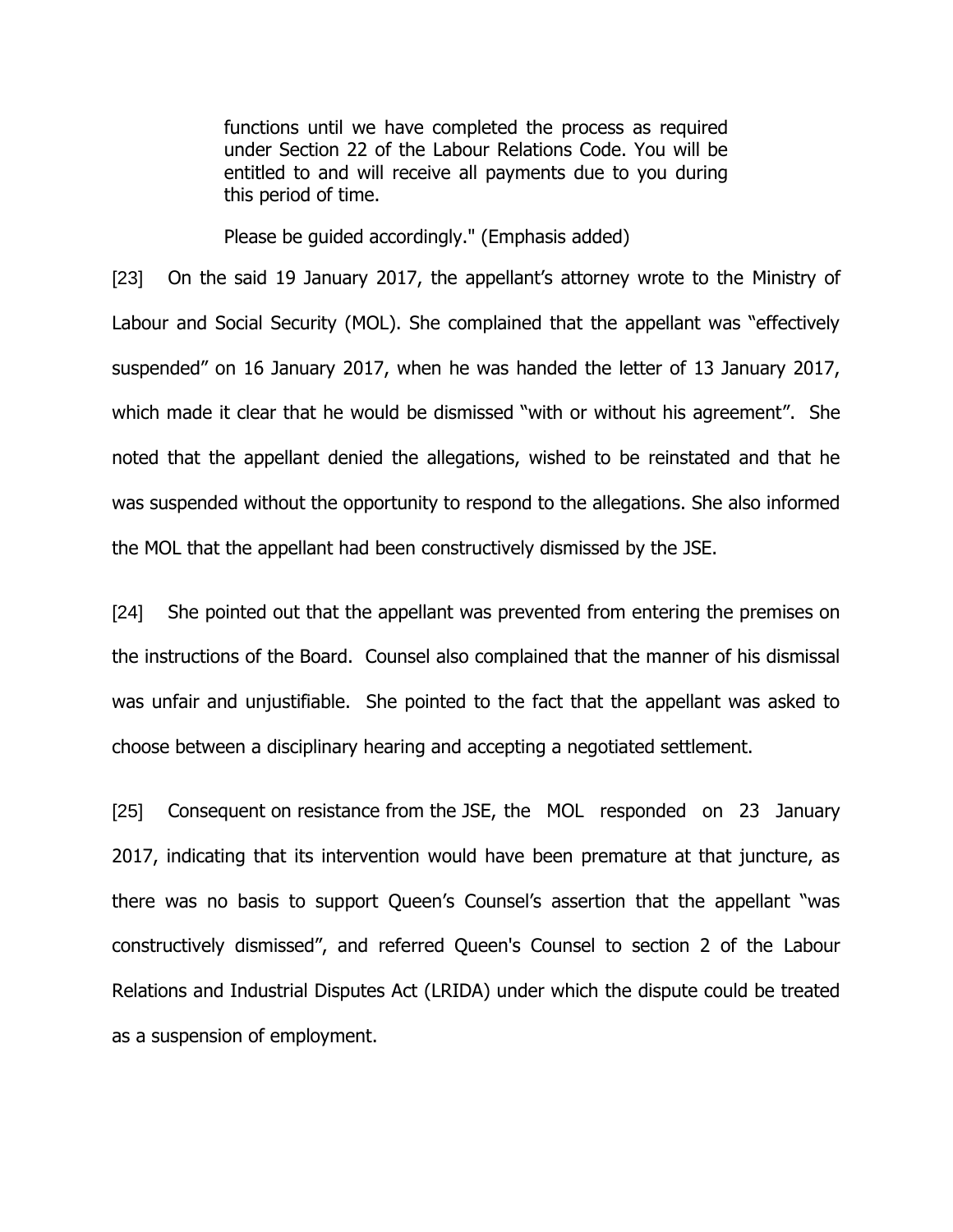[26] On 24 January 2017, Queen's Counsel responded that the matter was being treated as a dispute relating to the appellant's suspension, and requested a date for the conciliation meeting. On 7 February 2017, the MOL responded and informed Queen's Counsel that the JSE had declined the MOL's invitation to attend a conciliatory meeting which was aimed at amicably resolving the dispute. The MOL quoted the reasons proffered by JSE for its refusal:

- "(i) `at no time did our client suspend Mr. Graham whether for investigatory or disciplinary reasons'."
- (ii) The **Jamaica Stock Exchange** has 'every intention of complying with Section 22 of the Labour relations Code' whereby Mr. Graham will be given an opportunity to state his case at a hearing.
- (iii) Yany request by the **MOL** for our client to attend any conciliation meetings prior to the above would be premature and without proper legal foundation as no disciplinary action of any kind has been taken by our client against Mr. Graham to date. In the circumstances therefore no industrial dispute as defined by Section 22 of the **Labour Relations and Industrial Disputes Act (LRIDA)** would exist over which your Ministry would have jurisdiction'."

[27] On 9 February 2017, the appellant's attorney responded and referred to the contents of the JSE's letter that *inter alia* that the appellant "was sent on 'authorised leave' pending the determination of settlement discussions or a disciplinary hearing in relation to his employment". Learned Queen's Counsel directed the MOL to a number of authorities in support of her contention.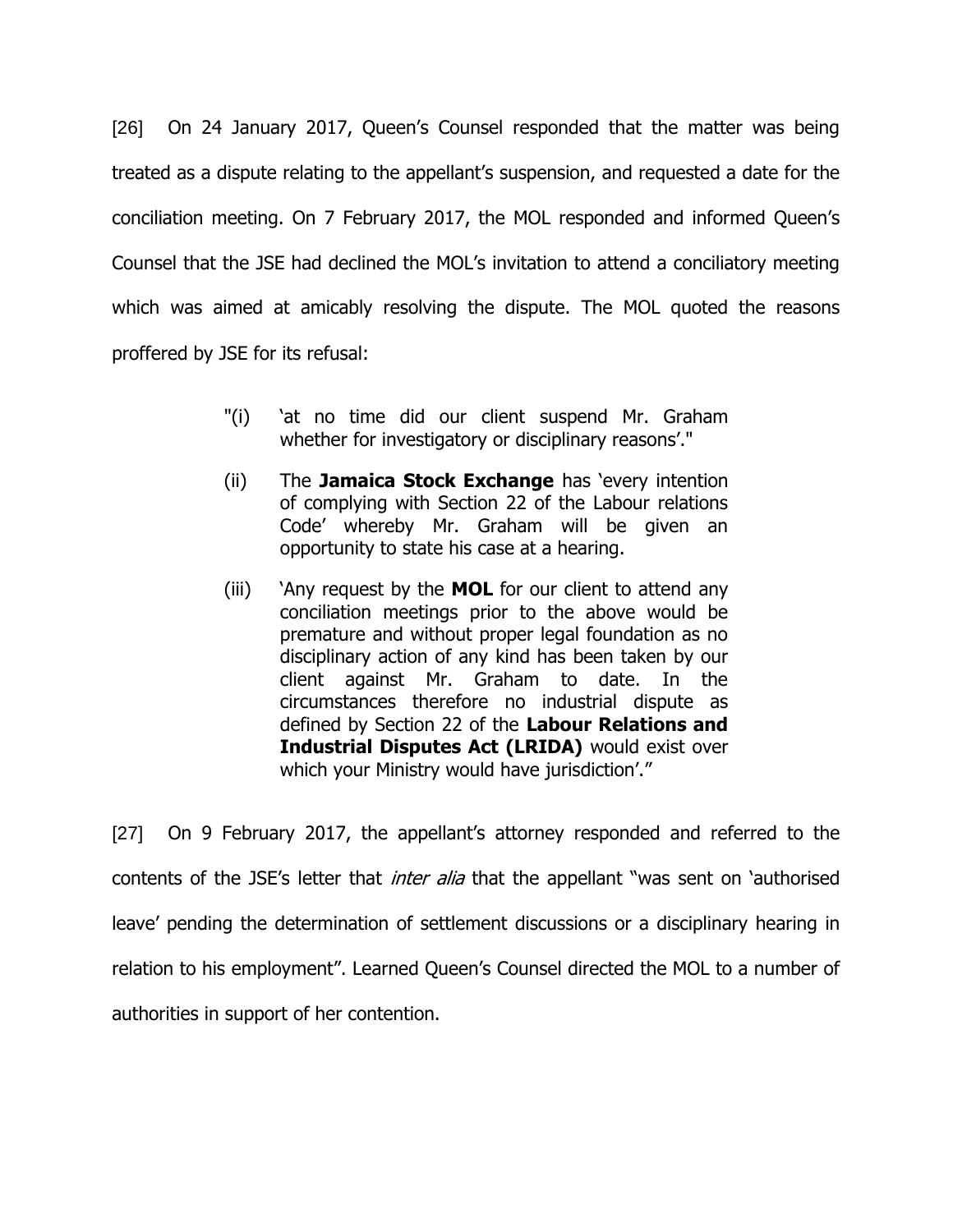[28] By way of letter dated 10 February 2017, the MOL resisted Queen's Counsel's request but it eventually capitulated on 13 February 2017, apparently after having received a letter from the appellant's attorney that day, which further pointed them to the relevant law. On 13 February 2017, the appellant's attorney was advised by the MOL that the JSE and their attorneys were invited to attend a conciliatory meeting on 17 February 2017, to "amicably discuss the matter". The JSE refused to attend as they were of the opinion that there was "no basis for a meeting".

[29] Subsequent to the JSE's refusal to attend the conciliatory meeting, by letter dated 24 February 2017, but delivered on 1 March 2017 (Ash Wednesday), the JSE invited the appellant to attend a hearing which listed several issues against him. The JSE proposed dates for the hearing. He was also advised of the venue and provided with the names of the panellists.

[30] The appellant's attorney acknowledged receipt of the letter on 7 March 2017 and indicated that they were taking instructions. They further informed that their response was without prejudice to the appellant's "existing report to the Ministry of Labour". The JSE objected on the basis that the MOL lacked the requisite jurisdiction.

[31] Consequent on the JSE's objection on 10 March 2017, the appellant applied for a judicial review of the refusal by the Minister of Labour and Social Security (the Minister) to allow the appellant to vindicate his rights in relation to his suspension under LRIDA at the IDT. The matter first came before the court on 15 March 2017 and was adjourned by agreement to 19 April 2017. The appellant instructed his attorney to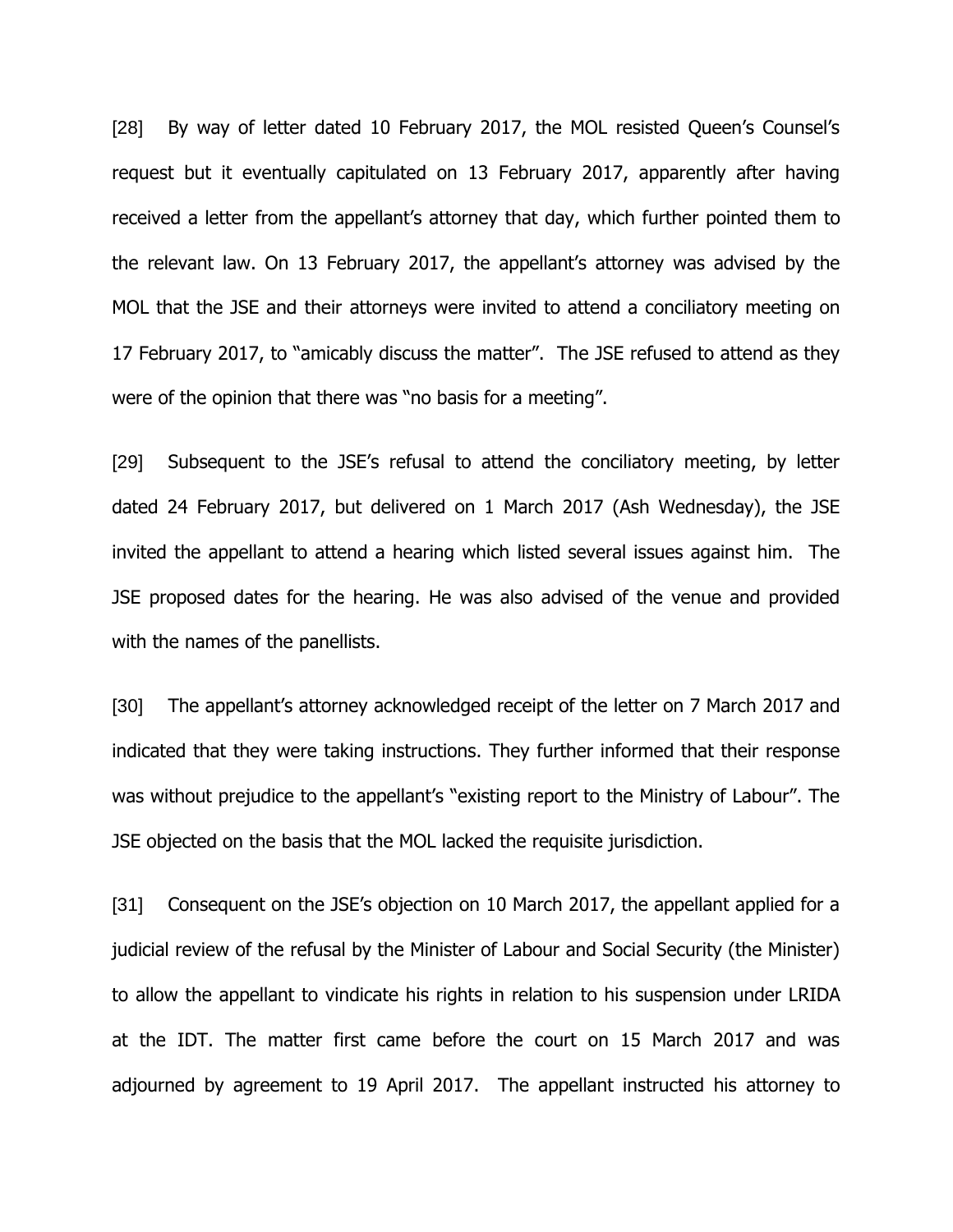request, in lieu of an interim injunction, an undertaking from the JSE not to proceed with a disciplinary hearing. However, subsequent to the hearing, in a letter dated 21 March 2017, the MOL referred the dispute relating to the appellant's suspension, to the IDT for settlement. Consequent on the Minister's referral of the dispute to the IDT, the appellant discontinued proceedings against the Minister and the Attorney General. In the referral letter from the Minister to the IDT's chairman dated 21 March 2017, the Minister referred the matter to the (IDT) in accordance with section 11A(1)(a)(i) of LRIDA. The terms of reference were as follows:

> ―To determine and settle the dispute between The Jamaica Stock Exchange on the one hand and Mr. Wentworth Graham on the other hand over the suspension of his employment."

[32] On 24 March 2017, the IDT instructed the parties to provide their briefs within nine days. Sometime in April 2017, the appellant received a copy of an unsigned letter dated 18 April 2017 from the JSE, which was addressed to Mrs Street-Forest. This letter appears to be from the panellists who noted that the proposed dates for the hearing had been rejected. In that letter, the panellists expressed that consideration of the appellant's attorney's schedule was necessary. They requested that the appellant and his attorney propose convenient dates within the first three weeks of May before 28 April 2017.

[33] The JSE was however not in a position of readiness as it was unable to provide the appellant with a copy of the disciplinary code which was necessary for the hearing. By letter dated 4 May 2017 the JSE's attorney, forwarded to the appellant's attorney the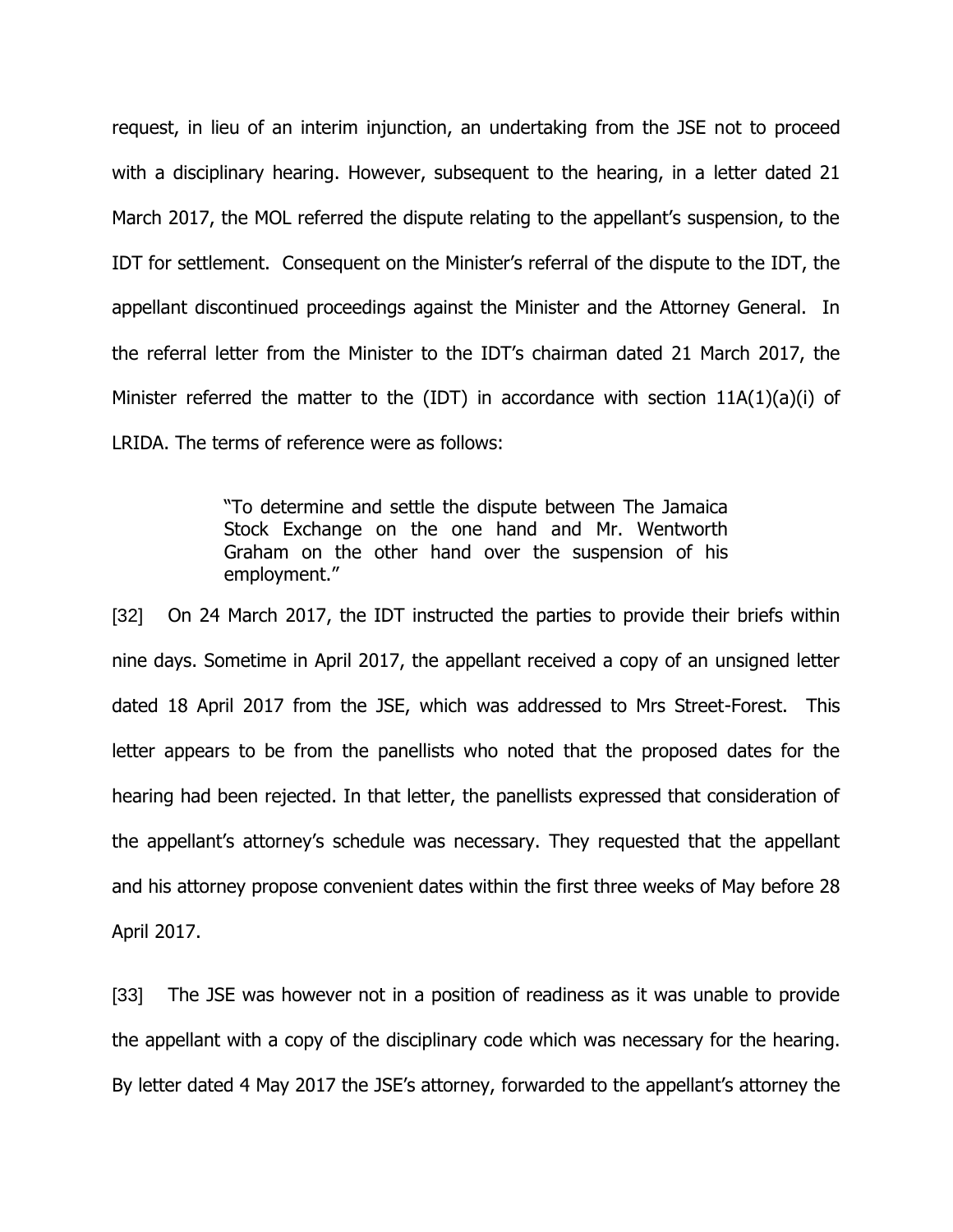appellant's personnel file and advised that they were instructed that with regard to the copy of the JSE's Disciplinary Code, which the appellant had requested, "the JSE [was] in the process of finalizing the same".

[34] Another unsigned letter dated 8 May 2017 addressed to Mrs Street-Forrest from the panellists was sent to the appellant's attorney advising that the hearing was fixed for 12 and 15 May 2017. The letter further advised that if the appellant failed to attend, the panel would proceed to convene and hear the matter. It also advised of the venue.

[35] Consequently, on 8 May 2017 the appellant's attorney responded to the JSE's attorney and pointed out that they (JSE's attorney's) ought to have known, based on the correspondence with the IDT that Mrs Gibson Henlin, Queen's Counsel with conduct lof the matter, would have been out of the office during the month of May. Counsel also pointed to the following concerns which arose:

"Dear Madam:

# **Re: Claim No 2017 HCV 007788 - Wentworth Graham v The Jamaica Stock Exchange**

Reference is made to the captioned matter.

As you are aware, based on correspondence with the IDT, the month of May is not convenient for Henlin Gibson Henlin. Queen's Counsel who has conduct of the matter is out of office on firm business.

In addition, a number of concerns arise from your letter:

1. It evidences your client's intention to proceed with the intended disciplinary hearing even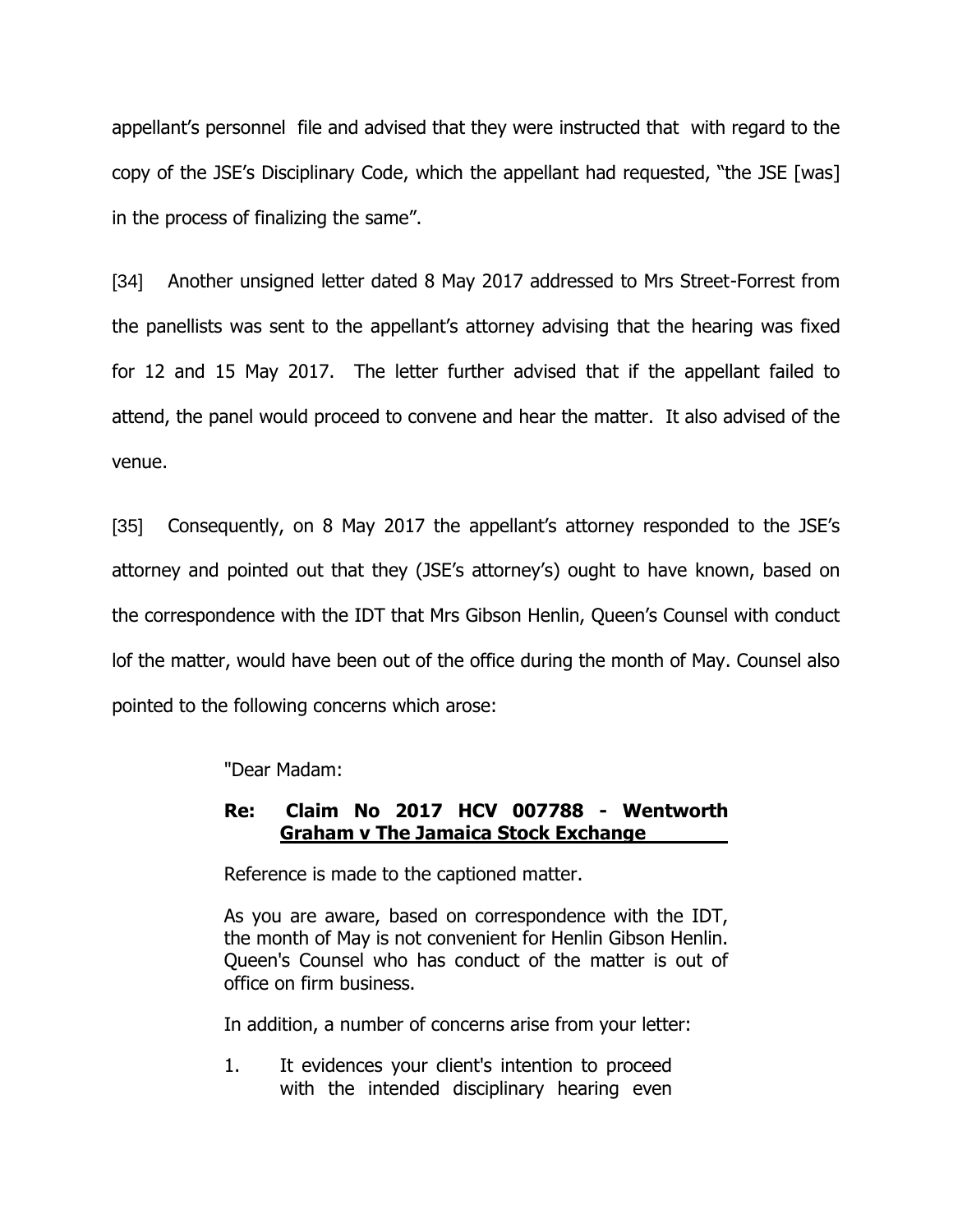though the issue is before the Court and pending a ruling fixed for the  $16<sup>th</sup>M$ ay 2017. It is clear that your client intends to flout the jurisdiction of the Court that is seised of the matter. We are concerned with this as you are also aware of the Court's consideration of the matter and it is expected that you would respect the Court's jurisdiction.

- 2. The letter evidences an intention to "steal a march" on the employee insofar as the proposed dates are dates prior to the hearing of the matter in Court.
- 3. Your client and its panel are deliberately placing the employee in an invidious and disadvantageous position. You are aware that he cannot participate in 'the hearing' at this point having appeared before the Court and argued that it should not proceed due to the proceedings relating to his suspension that is fixed for hearing on the  $19<sup>th</sup>$  September 2017 at the IDT.
- 4. The continuing unilateral communication between you, the panel and the employer notwithstanding the knowledge of our client's address and also that he is represented by Henlin Gibson Henlin.

Apart from the foregoing, you will recall that we indicated on our client's behalf that we are not able to properly prepare a response for the disciplinary hearing for three reasons:

- 1. Our client requires a copy of his complete personnel file in order to answer the allegations stated in the letter of the  $24^{\overline{th}}$  February 2017. The request has been outstanding since the 8<sup>th</sup> March 2017 and was only done on the 5<sup>th</sup> May 2017.
- 2. We have not received the addendum to the JSE disciplinary code. As you have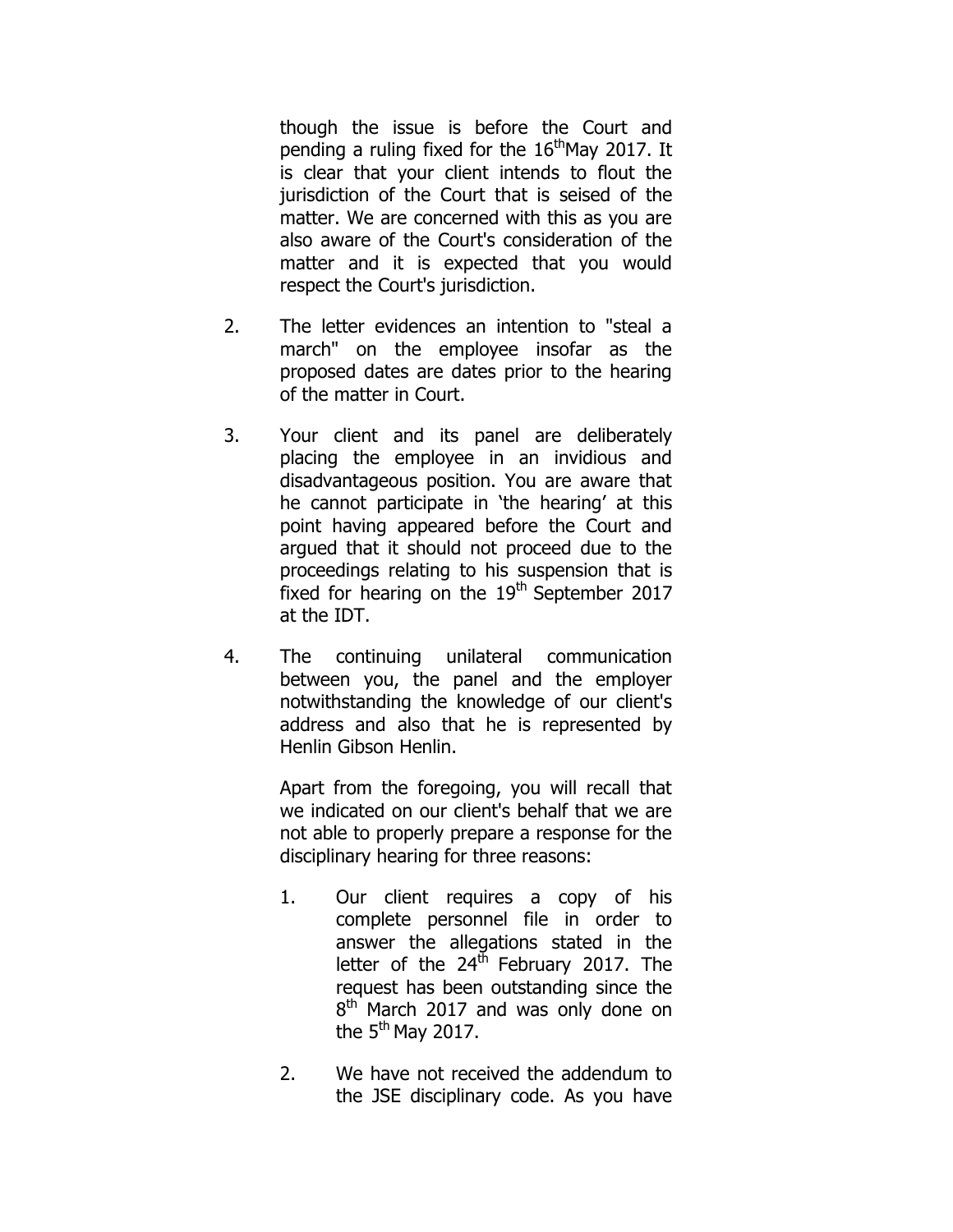indicated in your letter of the 5<sup>th</sup>May 2017 this code that is to guide the disciplinary hearing is still being 'finalized'.

3. We are not available during the month of May;

Finally, we hereby again invite you and your client to engage our client in discussions to resolve the matter of his intended termination in accordance with section 19 of the Labour Relations Code.

We also wish to advise that we have brought your client's proposed action to the attention of the Court and await a response from the Registrar of the Supreme Court to guide our future steps in the matter. Nunes Scholefield DeLeon & Co. has been advised of the details of the communication with the Court."

[36] On 19 April 2017 the appellant filed an amended notice of application for court

orders in which the appellant sought the following:

- "1. An interim declaration that the appellant has been suspended from his employment from the  $16<sup>th</sup>$ January 2017.
- 2. An interim declaration that the Respondent is obliged in this case to comply with the directions of the Ministry of Labour and Social Security to attend the Industrial Disputes Tribunal for the settlement of the dispute between the Appellant and the Respondent;
- 3. An injunction restraining the Respondent from proceeding with disciplinary hearing(s) against the appellant pending the outcome of the proceedings at the Industrial Disputes Tribunal or further order for this court;
- 4. An injunction directing the Respondent to permit the appellant to attend work and perform his duties pending the outcome of the proceedings at the Industrial Disputes Tribunal and the application for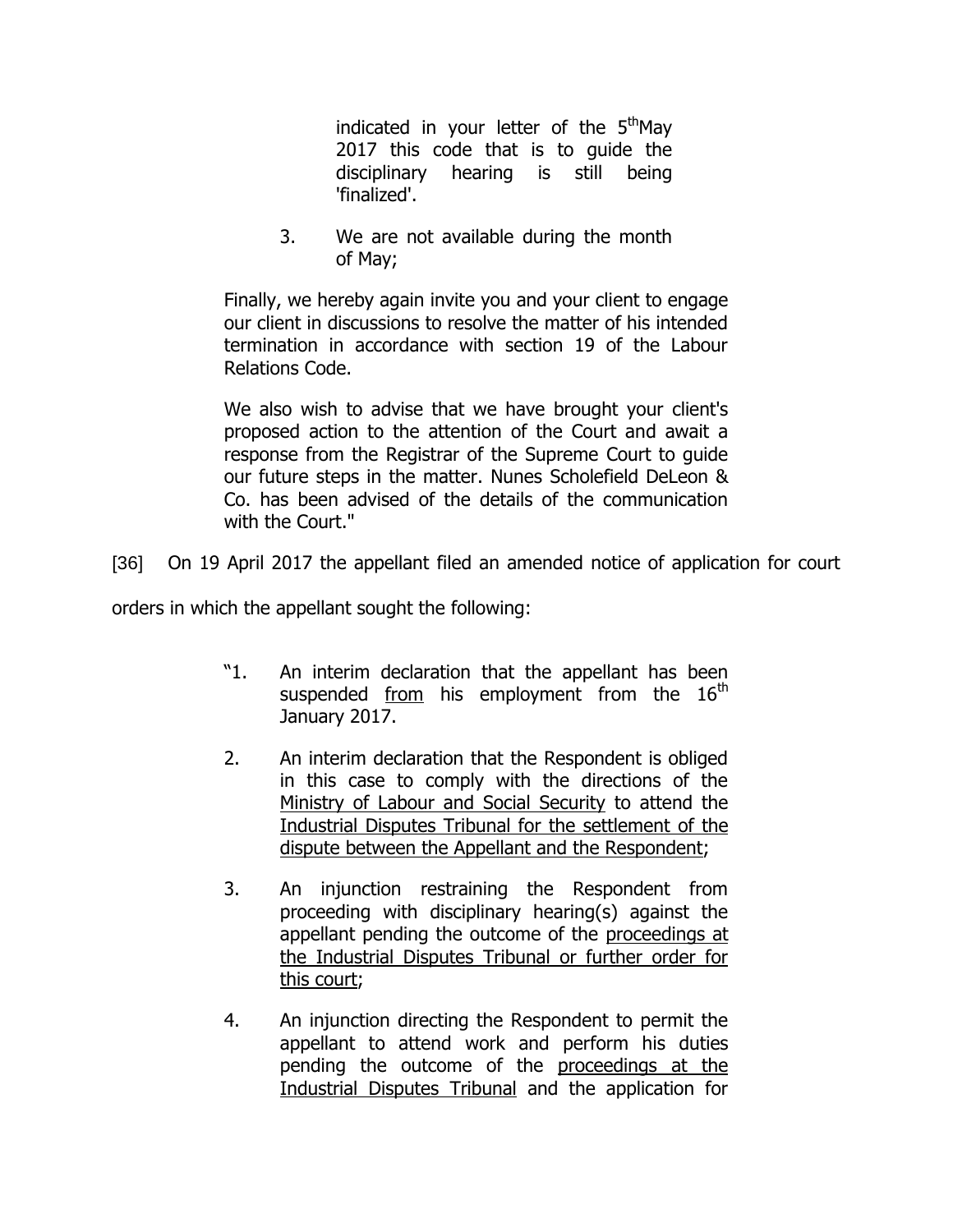the interim declaration and any claim filed consequent on directions herein;

- 5. Costs.
- 6. Such further and/or other relief as this Honourable Court deems just including but not limited to directions to the appellant to file a Claim against the Respondent within such time as this Court may direct."

[37] The grounds on which the appellant sought these orders against the respondent are as follows:

- "1. Pursuant r. 17.1 and r. 17.2 of the Civil Procedure Rules 2002.
- 2. The appellant was suspended from his employment by letter dated the 13<sup>th</sup> day of January 2017.
- 3. The matter concerns a dispute relating to the suspension as contemplated by section 2(b)(ii) of the Labour Relations & Industrial Disputes Act (LRIDA) of the appellant from his employment or duties with the Respondent.
- 4. The appellant was suspended from his position as Chief Regulatory Officer of the Regulatory & Market Oversight Committee or Division of the Respondent on the  $16<sup>th</sup>$  January 2017.
- 5. The appellant referred the matter of his suspension or action to the Ministry of Labour and Social Security on the  $19<sup>th</sup>$  January 2017 in accordance with the Labour Relations & Industrial Disputes Act (LRIDA).
- 6. The Ministry of Labour and Social Security invited the appellant to consider treating his reference as a suspension and excluding reference to constructive dismissal as an alternative on the 23<sup>rd</sup> January 2017.
- 7. The appellant complied on the  $24<sup>th</sup>$  January 2017.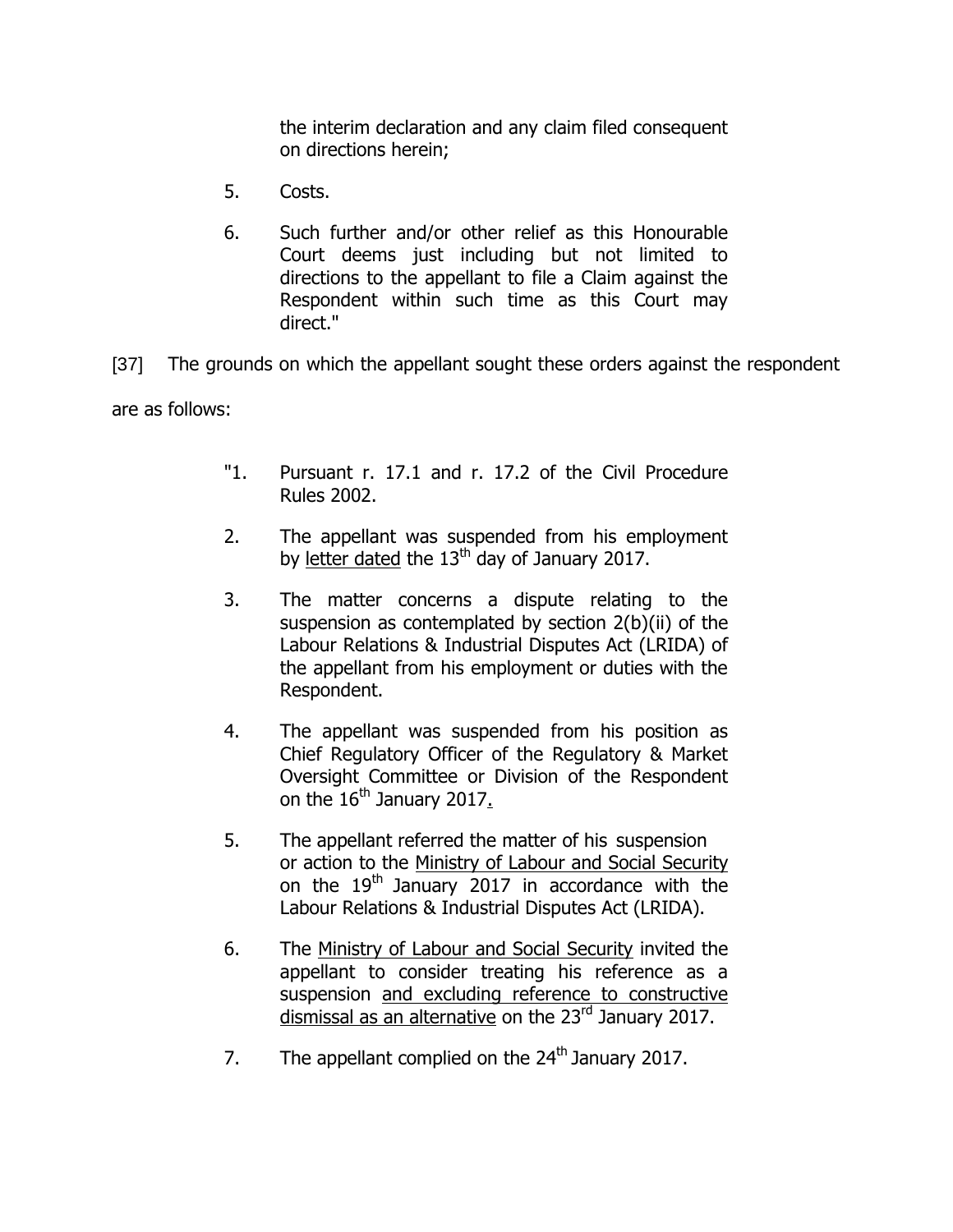- 8. The Ministry of Labour and Social Security had initially refused or neglected to discharge the duty to treat with or to refer the dispute concerning the applicant's suspension in accordance with section 11A of LRIDA to the Industrial Disputes Tribunal notwithstanding several requests of them on the appellant's behalf to do so.
- 9. The Respondent has refused to submit to the jurisdiction, directions or requests of the Ministry of Labour and Social Security on the ground that it has no jurisdiction as a suspension has not taken place.
- 10. The Ministry of Labour and Social Security by letter dated the  $21<sup>st</sup>$  March 2017 has now referred the dispute to the Industrial Disputes Tribunal in accordance with section  $11A(1)(a)(i)$  of the Labour Relations & Industrial Disputes Act.
- 11. The Respondent's act of refusing to attend conciliation proceedings at the directions, request or invitation of the Ministry of Labour and Social Security or to otherwise deal with the appellant's dispute relating to his suspension is in breach of his contract of employment and the full terms and effects of the Labour Relations & Industrial Disputes Act including sections 2, 3 and 11A and 11B thereof.
- 12. In relation to the Respondent, it is appropriate that the Claim for relief for declarations and injunctions be made against it.
- 13. The Respondent unless restrained intends to proceed with the disciplinary hearing.
- 14. A separate common law action for breach of contract is not being pursued because LRIDA is incorporated into the appellant's contract of employment. In addition, LRIDA section 3 contemplates that employers and workers will adhere to the principles for promoting and developing healthy labour relations including those underlying the Labour Relations Code.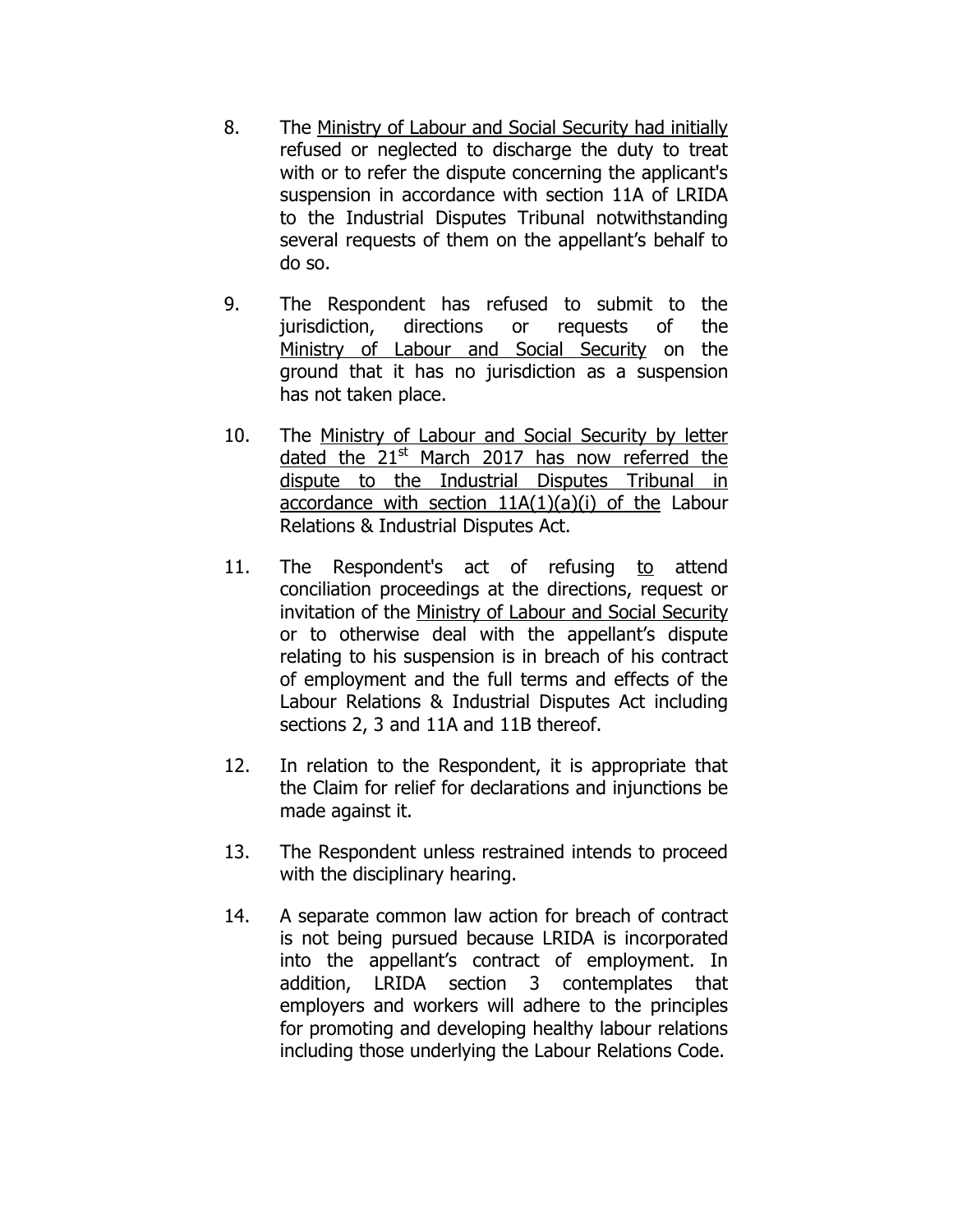- a. LRIDA and the Code "provides the comprehensive and discrete regime for the settlement of industrial disputes in Jamaica"
- 15. The appellant has a personal and public interest in ensuring that the provisions of the Labour Relations & Industrial Disputes Act is [sic] complied with.
- 16. The appellant has a right to be heard having regard to the full terms and effect of LRIDA.
- 17. The appellant has an interest akin to property in his job.
- 18. The appellant's employment may be or is likely to be terminated by the Respondent without reference to its obligation under the contract of employment to comply with and have regard to the labour laws of Jamaica including LRIDA and the Labour Relations Code.
- 19. The appellant has a legitimate expectation that the Respondent would comply with LRIDA and the labour Relations Code and is entitled to the protection thereof.
- 20. The appellant's employment may be terminated without reference to his right to obtain redress in relation to his suspension under section 2 of LRIDA.
- 21. Time is of the essence as the appellant's employment has been suspended and there is no indication that the Respondent intends to deal with the dispute relating to his suspension prior to holding a disciplinary hearing which could lead to the termination of his employment.
- 22. Section 11B provides a limitation period within which the dispute is to be dealt with.
- 23. The time limit for making the application has not been exceeded.
- 24. There are special circumstances for the grant of the reliefs and injunctions in this case."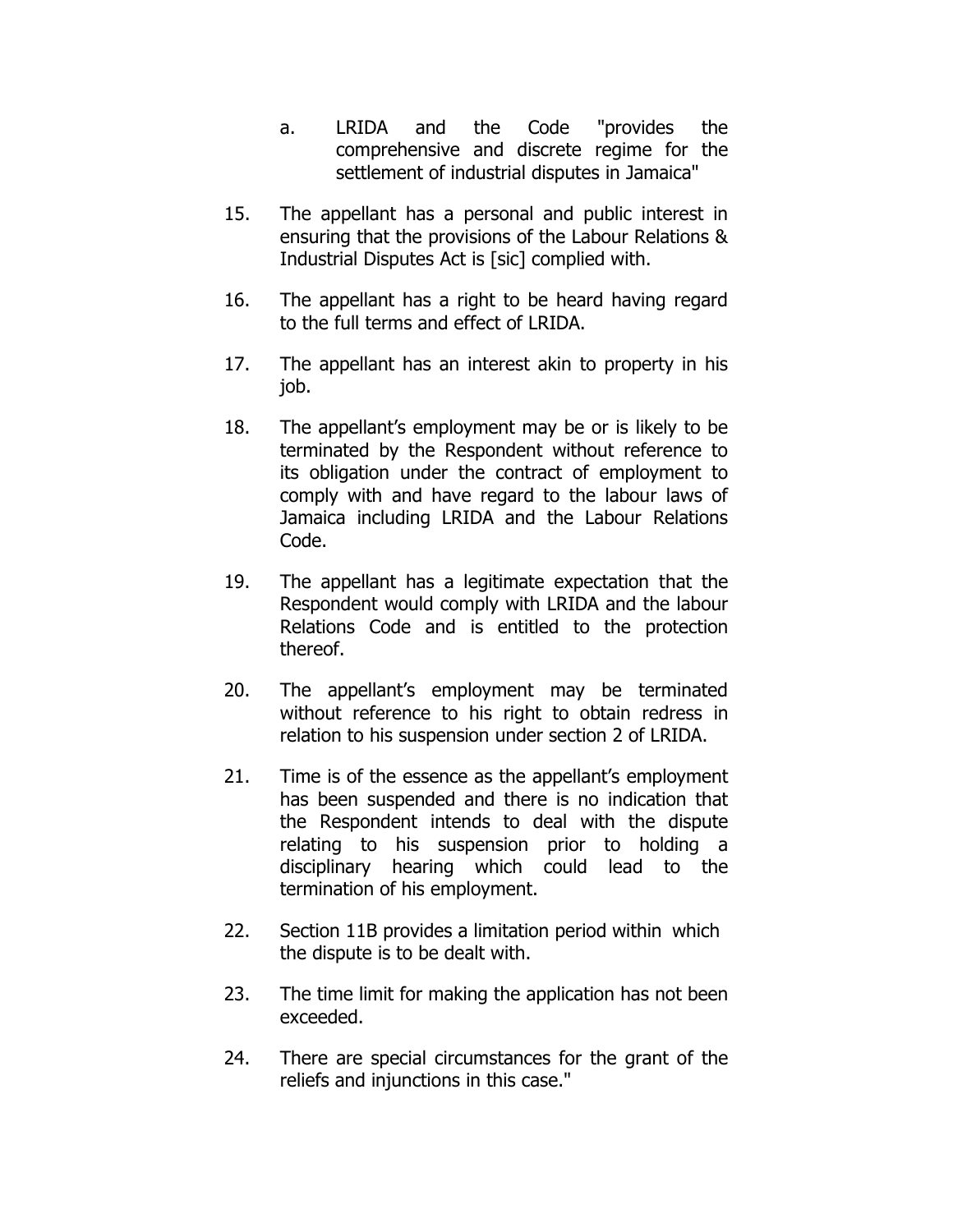[38] The appellant instituted proceedings on 24 April 2017 in which he claimed the following *inter alia*:

- "1. A Declaration that the Claimant is entitled to the benefits and rights conferred by his contract of employment including [sic] the statutory procedures and rights conferred on him under the Labour Relations industrial Disputes Act, Regulations and the Labour Relations Code.
- 2. A Declaration that the Defendant is required to comply with and/or exhaust the proceedings and procedures provided under the Labour Relations & Industrial Disputes Act and its regulations for dealing with disputes which include the Claimant's suspension.
- 3. A Declaration that the Defendant is required to comply with and/or exhaust the proceedings and procedures provided for under the Labour Relations & lndustrial Disputes Act and its regulations for dealing with disputes including the Claimant's suspension prior to embarking on disciplinary proceedings arising from the same facts.
- 4. A declaration that the Claimant is entitled to remain and/or continue in his employment in accordance with its terms.
- 5. An injunction restraining the Defendant from proceeding with or otherwise convening disciplinary hearing(s) against the Claimant pending the outcome of the proceedings relating to the Claimant's suspension at the Industrial Disputes Tribunal;
- 6. Damages for breach of contract of employment;
- 7. Damages for libel;
- 8. Damages for loss of Investment income since 2008 to date;
- 9. Alternatively, damages being retroactive salary from 2008 to date;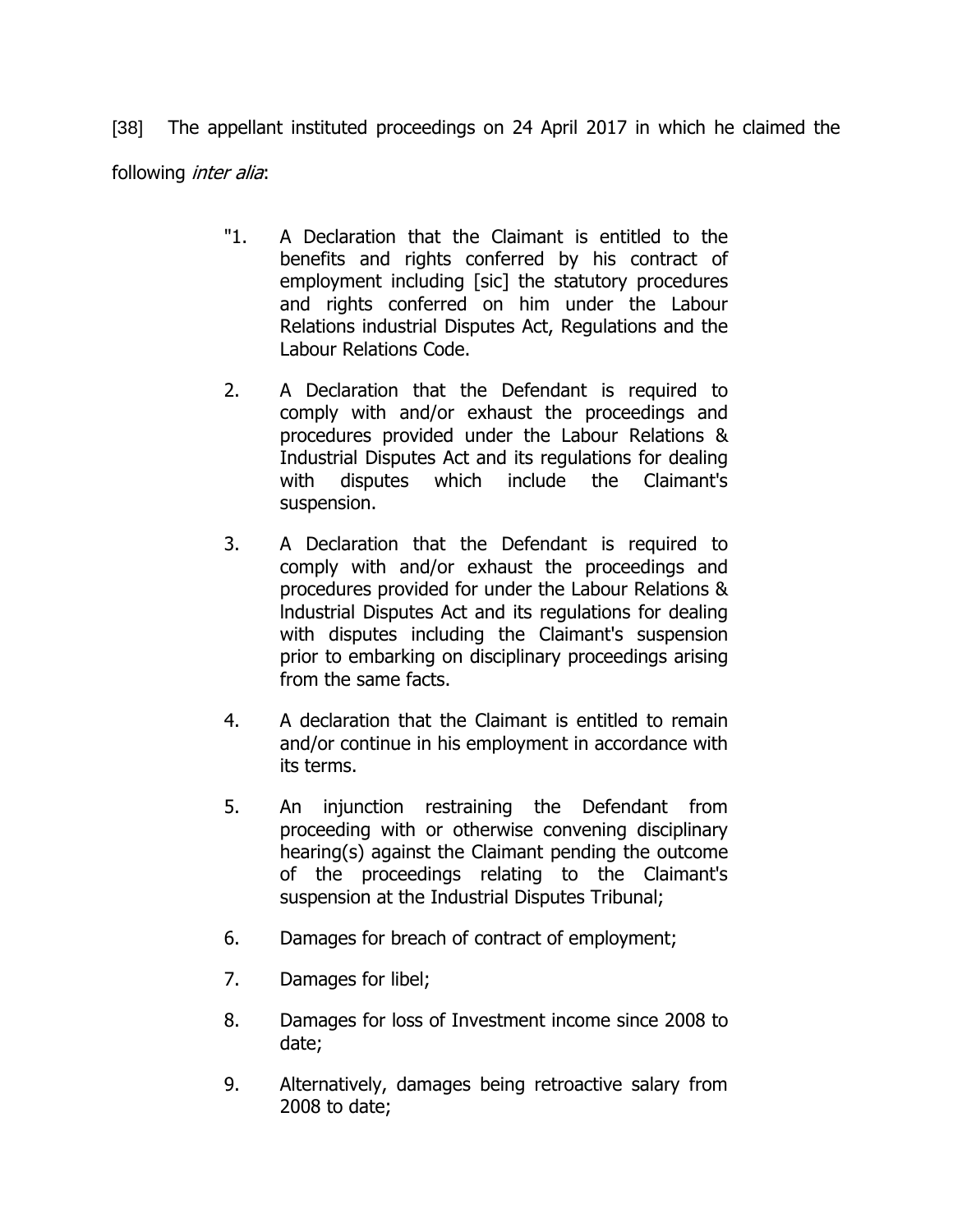..."

#### **The judge's findings**

[39] The learned judge, in refusing the appellant's application for an interim injunction, found that there were serious issues to be tried but was of the opinion that damages could be an adequate remedy. She noted also that there was no evidence that the JSE was not "a viable organization and therefore would not be in a position to meet an award of damages if one should be made against it". She rejected Mrs Gibson Henlin's submission that the appellant was deprived of his job without reference to the "specially created regime".

[40] The learned judge also found that the balance of convenience lies in the respondent's favour. In so finding, she said:

- ―[69] In weighing the balance of convenience I remind myself that I may take into account the prejudice which the appellant may suffer if no injunction is granted; the prejudice to the JSE if it is; the extent to which it may be compensated by an award of damages or enforcement of the cross-undertaking and the likelihood of either party being able to satisfy such an award. The fundamental principle is that the court should take 'whichever course seems likely to cause the least irremediable prejudice to one party or the other.'
- [70] The course, in my view, that would result in the least irremediable harm would favour the JSE and the withholding the injunction for the following reasons:
	- i) The injunction would require that the JSE continue to pay the appellant his full salary and emoluments until the outcome of the dispute regarding his alleged suspension and more likely than not until the outcome of the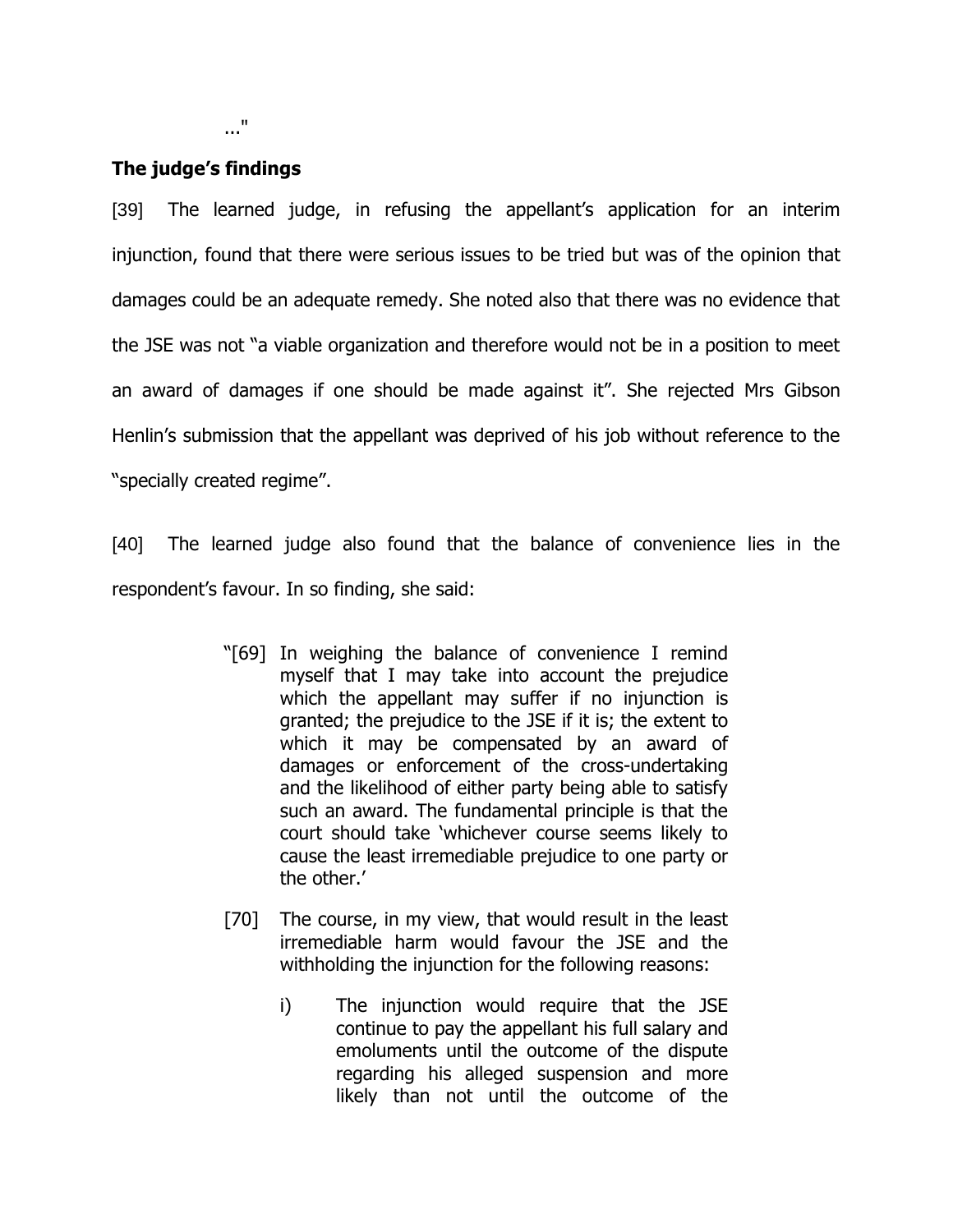disciplinary proceedings. The court is not unmindful that after the IDT's determination, there may well be an appeal. This may take several months or even years. In practical terms this could result in significant costs to the JSE which will not be recoverable in any event.

- ii) The injunction would require that the disciplinary hearing to resolve the allegations made against the [appellant] be halted, and for how long this would be anyone's guess, in light of my observations above. This would affect not only the rights of the [JSE] as an employer, to conduct disciplinary proceedings but also those of the [JSE] to have the allegations against him resolved in a timely manner. This is an essential factor in a healthy industrial relations landscape.
- iii) There is no evidence that the [appellant] would be in a position to satisfy a cross-undertaking in damages.
- iv) The [appellant] would suffer less prejudice proceeding to the disciplinary hearing. From the evidence it would appear that the hearing will be conducted by persons who are unconnected to the [JSE] and the parties involved who are experienced in the field of industrial relations. The result of those proceedings is unknown. It could well be that the allegations are not made out against the [appellant] and he retains his job. However, should that not be the case and he is dissatisfied with the decision, he is not without a remedy. He could seek redress at the Ministry of Labour or before the courts."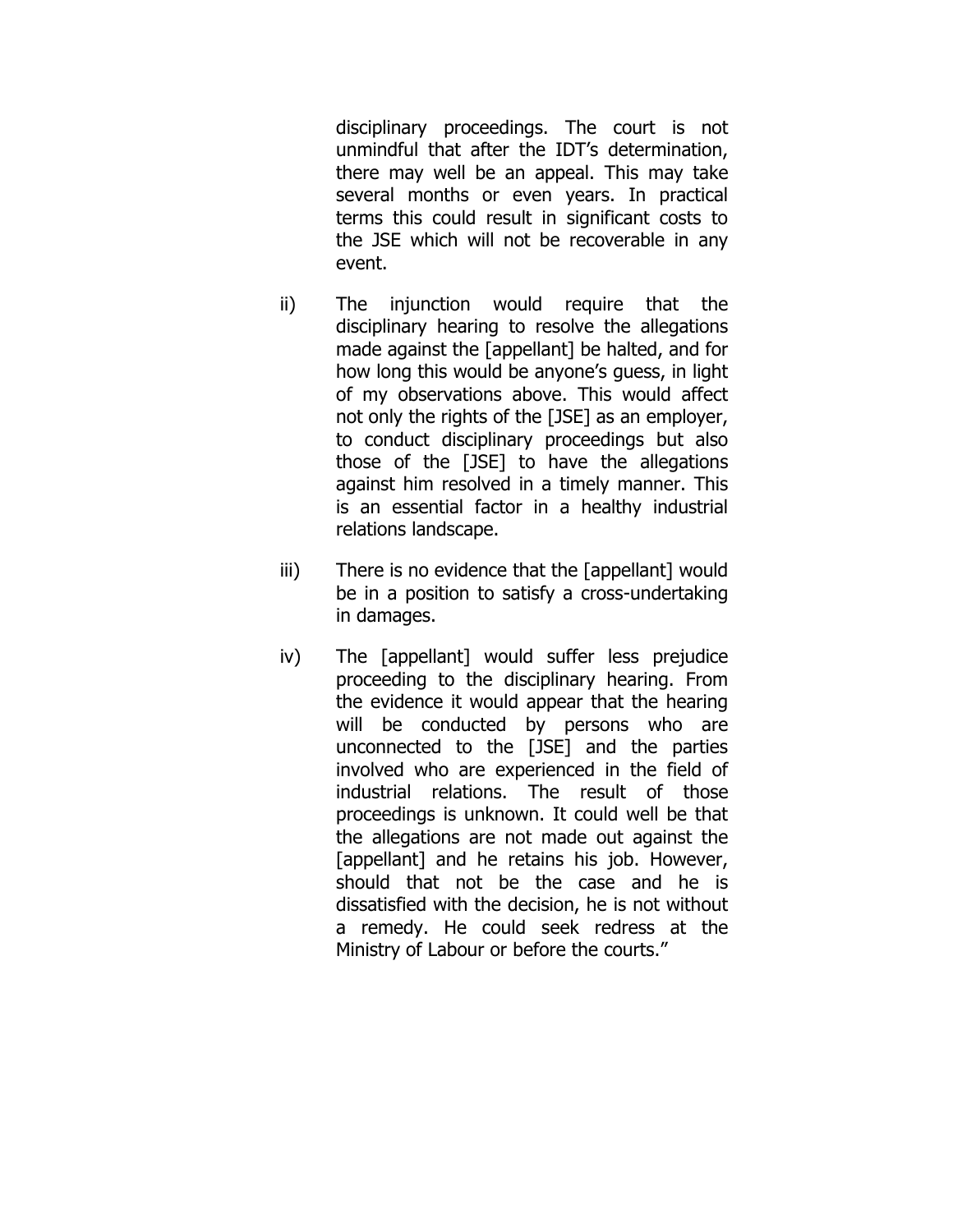# **The appeal**

[41] Being utterly displeased with the learned judge's refusal to accede to his requests, the appellant appealed and had filed the following grounds of appeal:

- "a. The Learned Judge erred as a matter of fact and/or law and/or wrongly exercised her discretion in refusing to grant the orders sought in the Amended Application for Court Orders.
- b. The Learned Judge erred as a matter of fact and/or law in finding that damages would be an adequate remedy in this case.
- c. The Learned Judge erred as a matter of fact and/or law in failing to recognize that the Appellant cannot be compensated in damages if he were to lose his job and also his right to approach the tribunal in relation to his suspension prior to the disciplinary hearing.
- d. The Learned Judge erred as a matter of fact and/or law in failing to recognise that the Appellant has an interest akin to a property right in his job which cannot be compensated for in damages."
- [42] The appellant sought the following orders:
	- "a. Injunction restraining the Respondent from proceeding with disciplinary hearing(s) against the [appellant] pending the outcome of the proceedings of the [IDT] is granted.
	- b. Injunction directing the Respondent to permit the [appellant] to attend work and perform his duties pending the outcome of the proceedings of the [IDT] and the application for interim declaration and any claim filed consequent on directions herein is refused.
	- c. Costs to the Appellant to taxed if not agreed."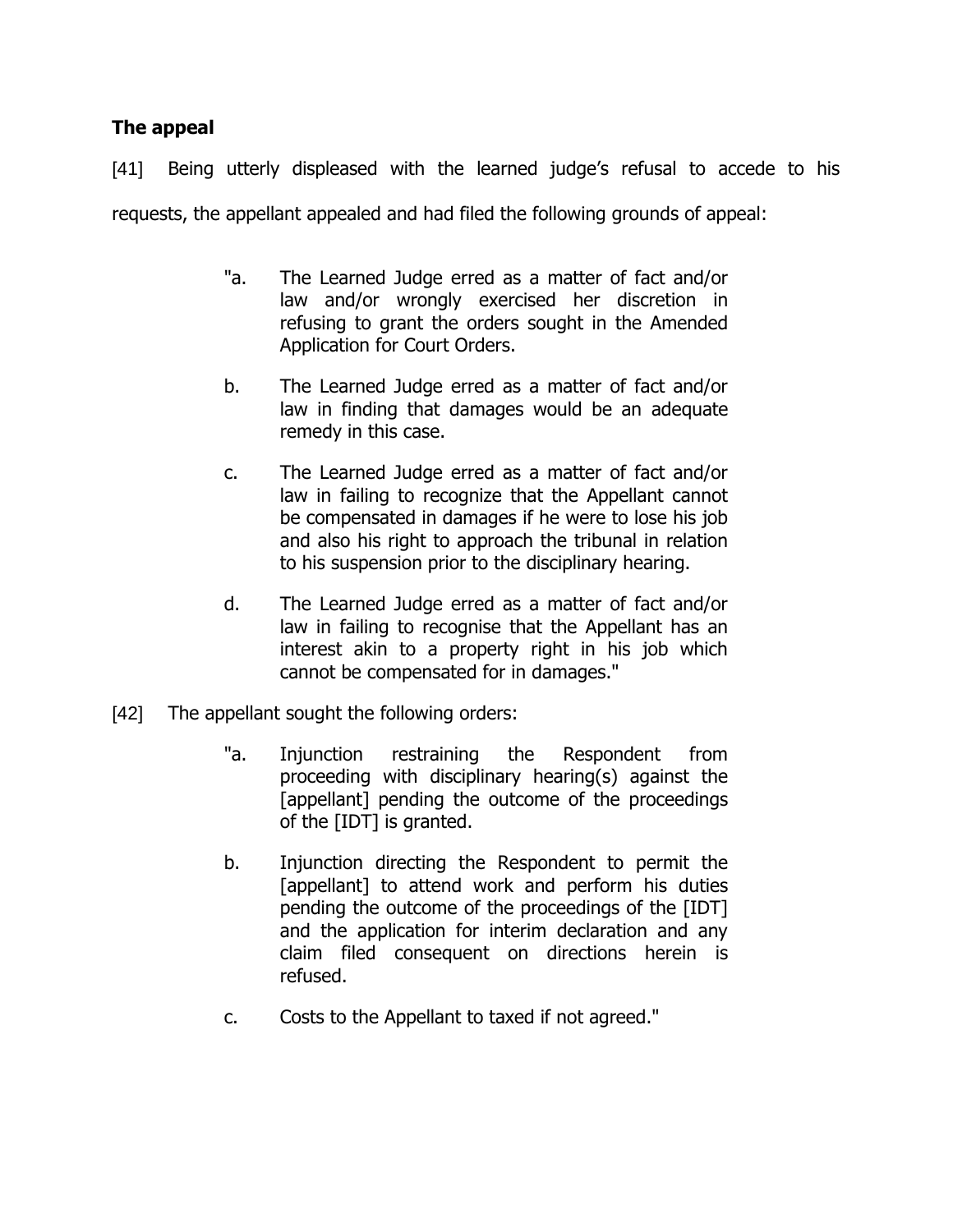# **The appellant's submissions**

[43] Mrs Gibson Henlin had submitted that Harris J exercised her discretion wrongly because she misunderstood both the law and the evidence.

## **The appellant's evidence**

[44] The appellant pointed to the fact that he was commended in a letter dated 16

December 2016, by the JSE's company, board and management and which was signed

by Mrs Street-Forrest. It is necessary to quote the letter which she signed.

"Dear Wentworth,

# **The Board and Management of JSE thank you for your hard work and contribution which positively impacted the company's excellent performance for 2016.**

This year saw us making strides in achieving some of our strategic goals as we have been realizing positive results throughout the organization. **This has given rise to the payment of an incentive which is incorporated in your salary.**

As we look forward to next year with its challenges, we trust that with your continued commitment and dedication we will be able to successfully achieve our objectives.

We take this opportunity to extend to you and your family our best wishes for the holidays and the gift of peace and prosperity throughout 2017." (Emphasis added)

[45] Yet four days prior to the signing of this letter, the appellant's efficacy was questioned by Mrs Street-Forrest. Even more significant is that on 16 January 2017, upon his return to work expecting to meet with Mr Morrison at his (Mr Morrison's) invitation, he was handed a letter which accused him of behaviour which contributed to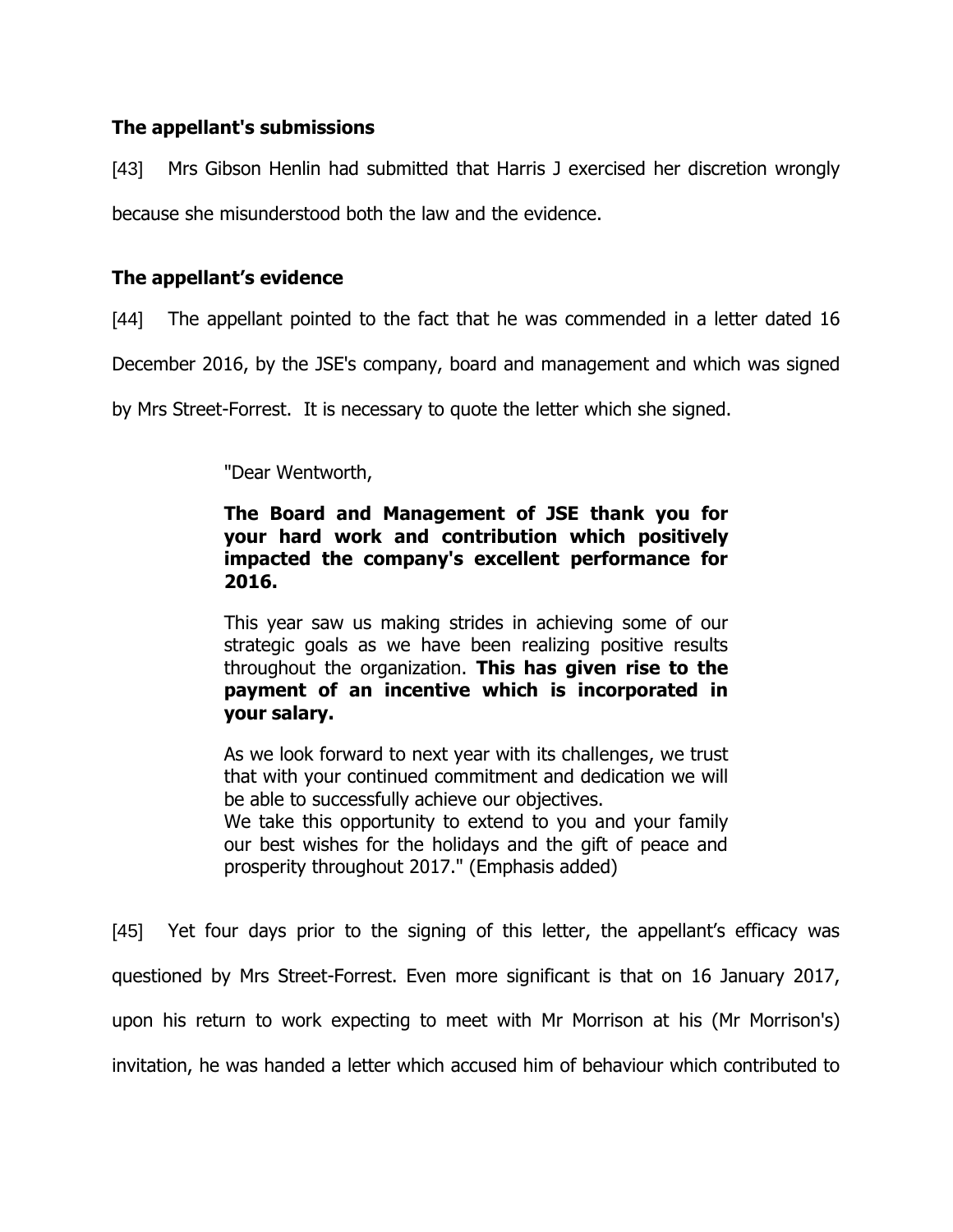the erosion of the substratum of employee relationship and which warranted his exclusion from the property.

[46] It was the appellant's evidence that the JSE was in breach of his contract of employment and the labour laws of Jamaica which are incorporated into his contract of employment by virtue of its inclusion in the employee's handbook. He averred that, by its letter of 13 January 2017, the JSE demonstrated its intention not to be bound by LRIDA and the Code. He further averred that JSE ignored the LRIDA and the Code by its issuance of the letter of suspension.

[47] The letter, he indicated, gave him two options which would result in the termination of his employment. He was either to engage in discussions to arrive at a "mutually agreeable settlement" and if those discussions were not concluded successfully the JSE would embark on the process "set out in the Code". He pointed out that the letter was signed by Mrs Street-Forrest. He was instructed not to return to work and to advise the JSE of his decision in relation to the two options he was given by 20 January 2017.

[48] The appellant further averred that it was his belief that the letter which suspended him was issued in bad faith because in his capacity as regulator he had ruled adversely against the JSE. He asserted that there was a conflict of interest. He complained that the letter dated 13 January 2017 was prepared in advance of the meeting, and he was not given an opportunity to make representation, particularly in respect of the issue concerning JSE rule 407, and the issues alleged in the letter dated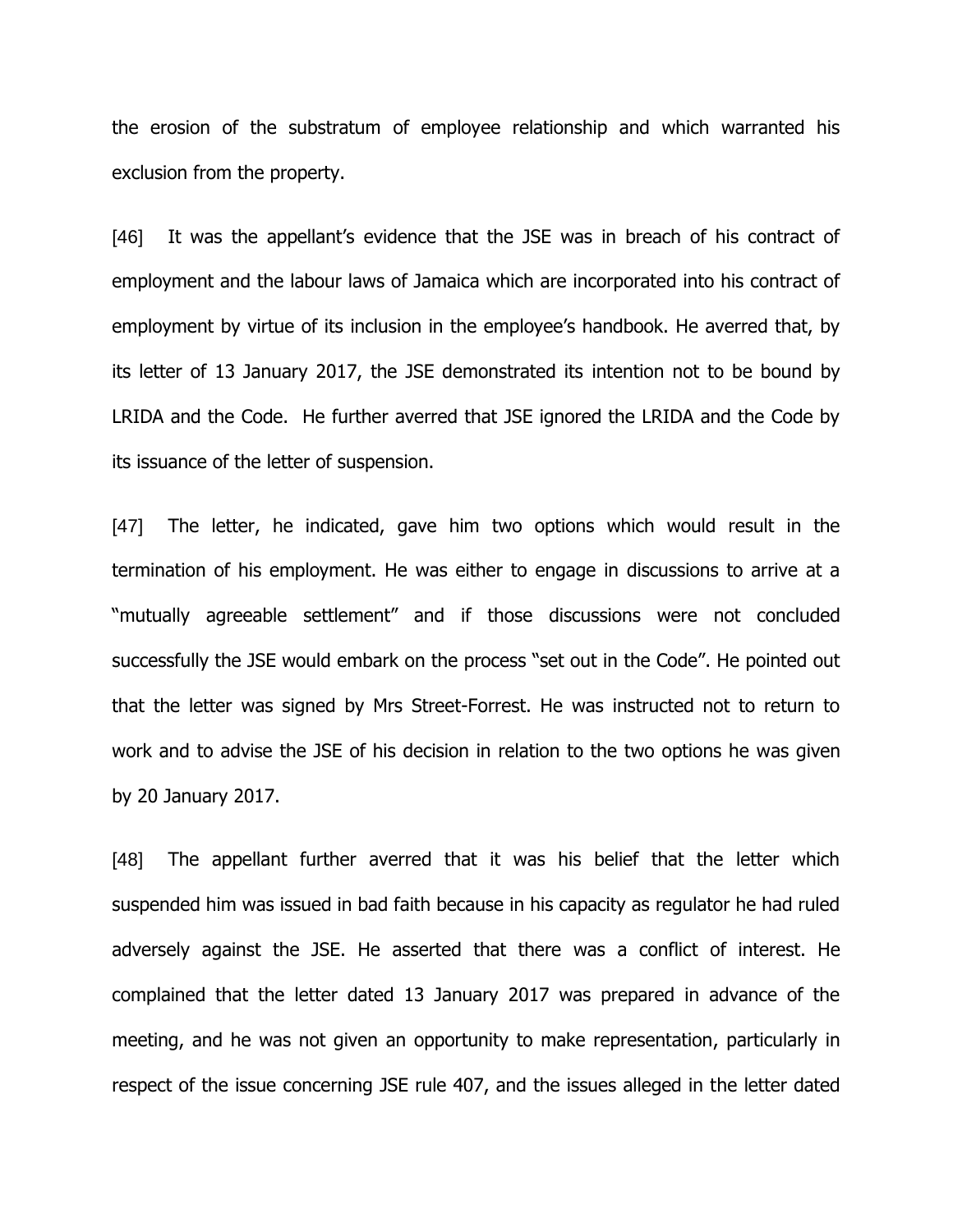13 January 2017 when compared to the letter dated 16 December 2016 which commended him on his performance.

[49] It was his evidence that his request for clarification as to what was meant by "negotiated settlement" and whether the discussions would result in his termination was based on the tone of the respondent's letter; the fact that he did not apply for vacation leave having just returned from his vacation leave and having had critical issues to attend to was an indication that the respondent intended to terminate his employment.

[50] He informed them that he would attend work and he attempted to do so on 19 January 2017. Upon his return, in the presence of other employees, he was prevented from entering by a security guard who advised him that he was acting on instructions.

[51] On that day, by way of letter, Mrs Street-Forest informed him that any limitation placed on the JSE would be unacceptable as "the possible conclusions of the negotiations ought not to be limited in any way as all options should be on the table for discussion". He was advised that the matter would proceed to a disciplinary hearing. He asserted that he made all attempts "as were available to [him] to end or deal with [his] suspension" attending work and agreeing to a discussion.

[52] The appellant further asserts that he is a worker within the meaning of the LRIDA. He deponed that the disciplinary hearing is based on the same facts which resulted in his suspension and which has been referred to the IDT.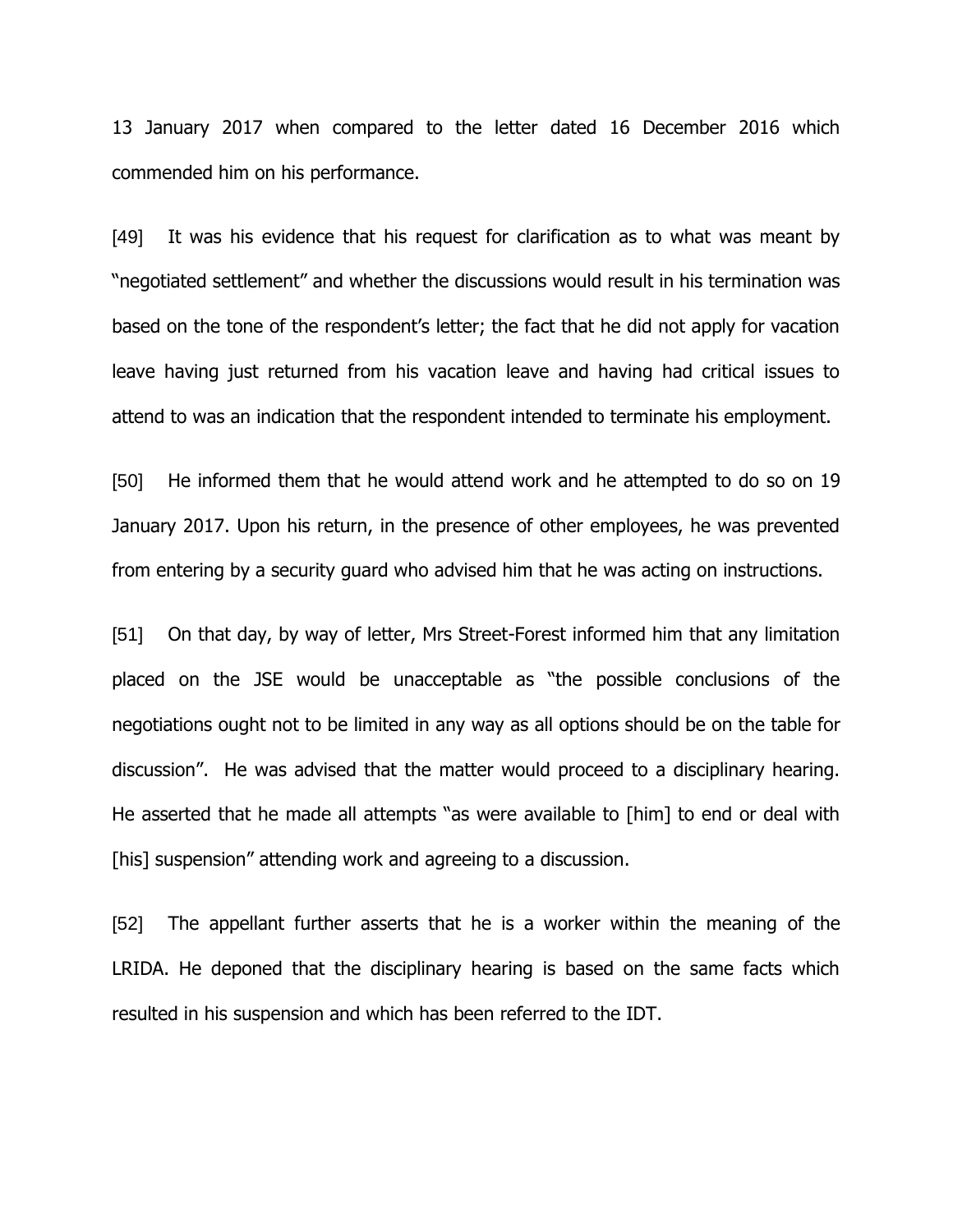[53] He pointed to the difficulty he encountered in attempting to have the JSE give effect to the terms of LRIDA. The fact that the parties were informed by MOL as early as 24 January 2017 that there was an issue as to whether the appellant was "effectively suspended" indicated that the matter fell within the jurisdiction of the LRIDA.

[54] The JSE however refused to attend the conciliation meeting which was scheduled for 17 February 2017. He directed the court's attention to the fact that it was subsequent to JSE's refusal to attend the said meeting that the JSE invited him to select a date for the disciplinary hearing. On 7 February 2017, the MOL informed his attorney by way of a letter that the JSE indicated he was not suspended neither for investigatory or disciplinary reasons.

[55] On 21 March 2017, before the hearing was scheduled, the MOL advised his attorney by way of letter that the dispute in respect of his suspension had been referred to the IDT.

[56] On 24 March 2017, by way of letter, the IDT requested the case briefs. His attorney complied and provided the respondent's attorney with copy. The said copy was however returned by the respondent's attorney who advised that they would await their copy from the IDT.

[57] Upon receiving the referral of the matter to the IDT, in March 2017 confirming the IDT's acceptance of jurisdiction over the issue of his suspension, his attorney communicated with the respondent's attorney concerning the continuation of these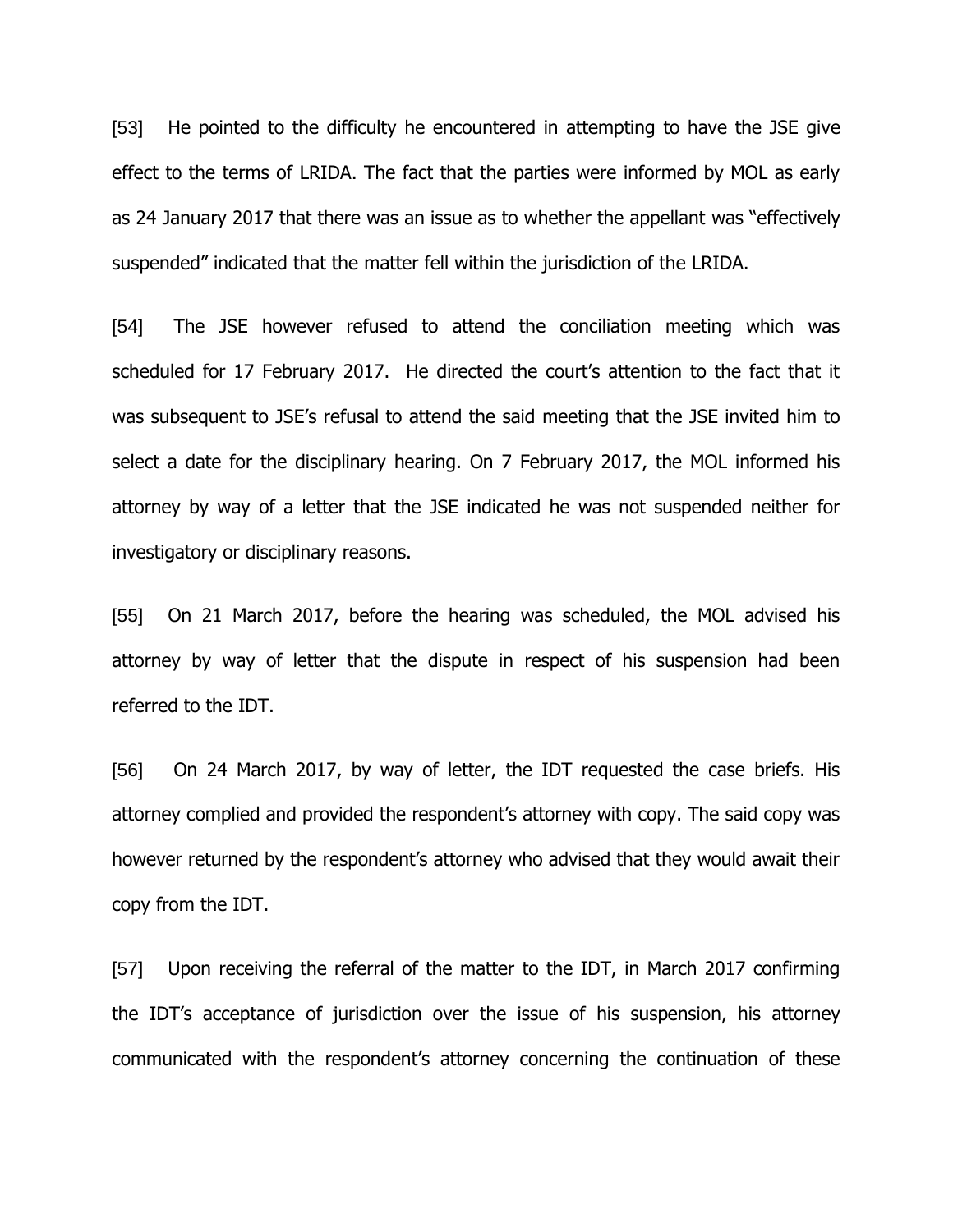proceedings and that of the IDT in light of the fact that the IDT's acceptance of jurisdiction over the matter.

[58] On 18 April 2017, the respondent's attorney advised that it would proceed with the disciplinary hearing.

[59] An unsigned letter dated 18 April 2017 from the disciplinary panel was forwarded by the respondent stating its intention to proceed with the disciplinary hearing although the IDT was seised of the matter. The appellant was not provided with contact information for the said panel which would allow him to communicate with them.

[60] The issue "over" the appellant's "suspension" is set for hearing by the IDT on 19 September 2017. The respondent is however seeking to pre-empt a finding by the IDT by conducting a disciplinary hearing before the IDT hears the matter.

[61] The appellant averred that he was blamed for delaying the disciplinary hearing although the JSE is seeking to proceed after the matter was referred to the IDT. In attempting to preserve his right to proceedings before the IDT, he requested from the JSE the necessary documents to assist in preparing his case but has not received all. The very code under which he is to be judged was not yet available.

[62] The appellant has expressed fear that the proceedings and consequently his rights at the IDT will be rendered nugatory if the disciplinary hearing is allowed to proceed. It was the appellant's evidence that it would be unfair and unjust to allow the respondent to proceed with the disciplinary hearing notwithstanding the proceedings at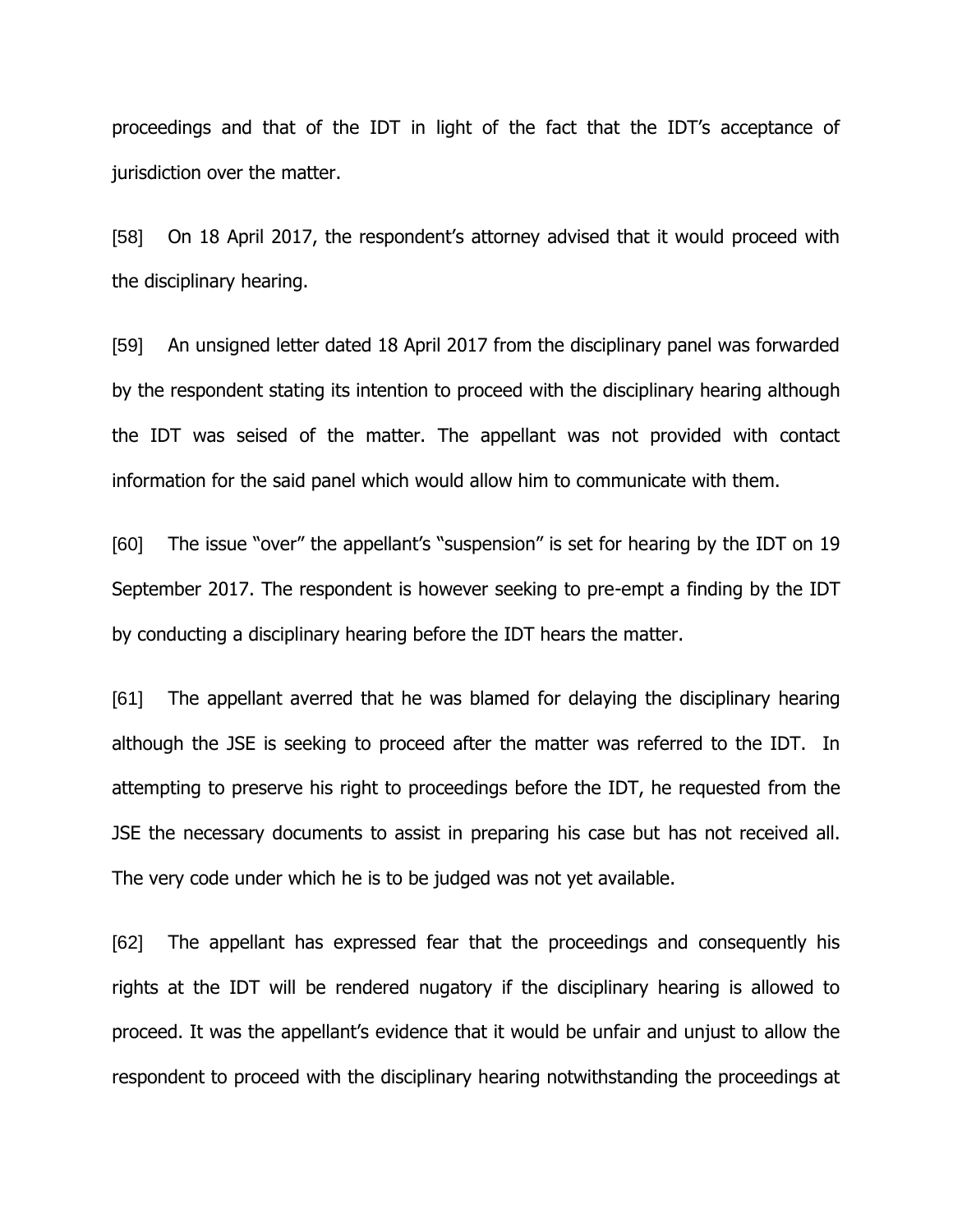the IDT. He indicated that proceedings at the IDT are specialised proceedings under the LRIDA from which he can obtain remedies that this court is unable to grant. He however pointed out that the IDT cannot grant interim measures to enforce or preserve its jurisdiction.

[63] Consequently, he approached the court to ensure that his rights at the IDT are preserved and protected as intended by his contract of employment, the LRIDA and its regulations and the Code. He fears that he risks losing his job instead of benefitting from the framework which the LRIDA, the regulations and Code provide.

[64] It was also his complaint that the JSE continues to refuse to act in accordance with the LRIDA and to accept that he has been suspended although the matter had been referred to the IDT. He stated that the JSE has accused him of attempting to delay the disciplinary hearing although its request to attend the hearing was sent after it was aware that a request was made to refer the matter to the IDT and has refused to cooperate and which process it has attempted to frustrate.

[65] He urged the court to prevent the JSE from frustrating the proceedings at the IDT by restraining the JSE because it has expressed its intention to embark on the disciplinary hearing and at the same time insists that he has not been suspended**.**

[66] By his further affidavit he deponed that although his attorney has instructed the JSE not to proceed with the disciplinary hearing because the hearing is based on the same facts which resulted in his suspension, and that matter was referred to the IDT, the respondent is insistent on proceeding with the hearing.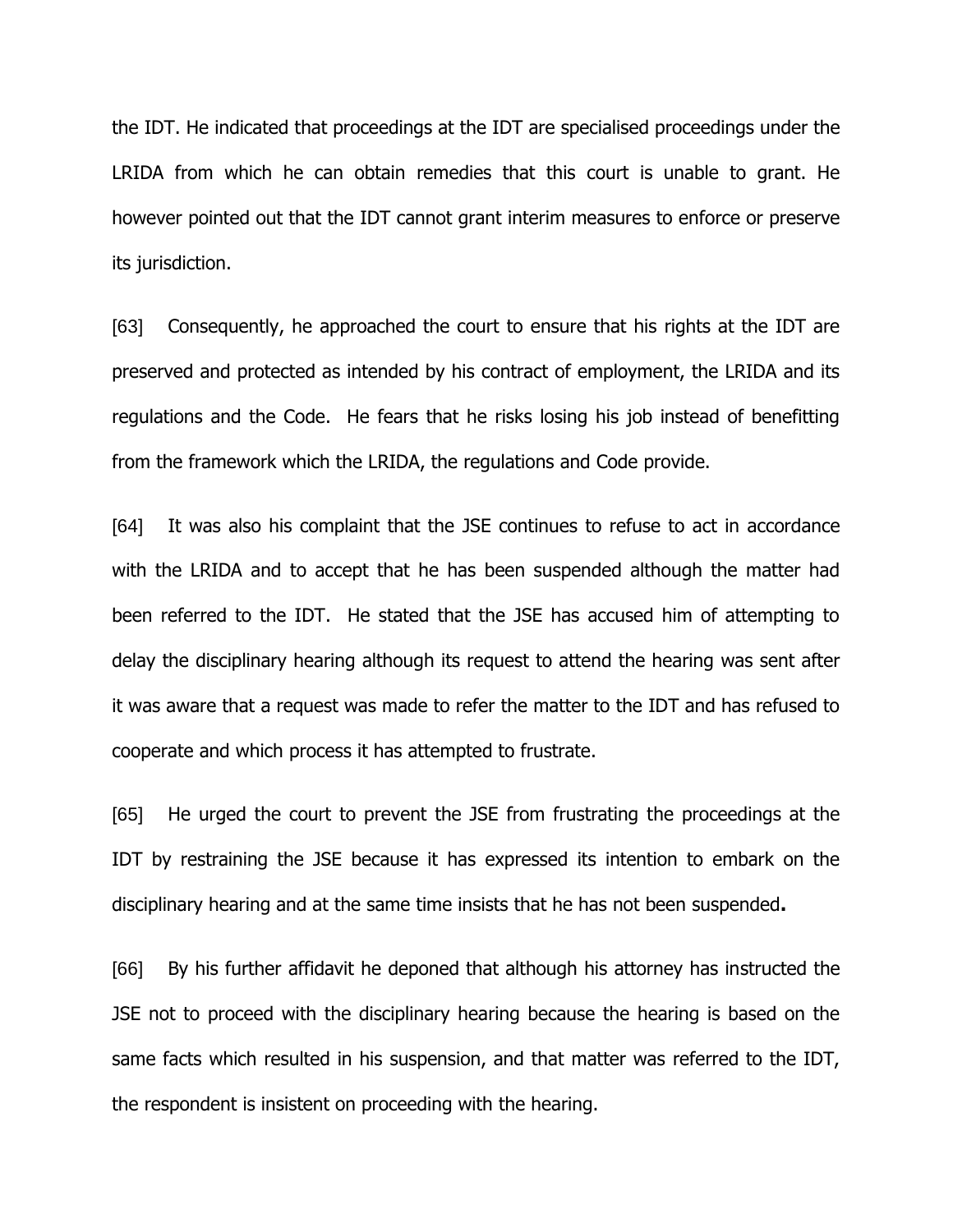[67] Further, on 21 March 2017 the MOL advised the attorneys that the issue in respect of his suspension was referred to the IDT for settlement. At the IDT's request, case briefs were sent to the IDT and the JSE's attorney.

[68] He averred that unless restrained, the JSE will continue to act in a manner to frustrate the proceedings of the IDT while continuing to insist that he has not been suspended.

# **The respondent's evidence**

[69] Mrs Street-Forest sought to enumerate the issues which she alleged had affected the relationship between the JSE and the appellant as follows:

- "i. the [appellant's] persistent claim that he was entitled to a retroactive increase in salary despite being told that the JSE had considered his request but did not agree to the same;
- ii. his claim for compensation due to losses he had claimed to incur when at no time did the JSE indicate or undertake that they would make such a compensation;
- iii. incurring excessive mobile charges on his company issued telephone and his failure to settle the outstanding bill;
- iv. the incident involving his then Administrative/Regulatory Assistant and the turnover of personnel in his department;
- v. his persistence in maintaining that the JSE was in breach of rule 407 when discussions were held with him in which he agreed and understood that there was no legal or regulatory requirement to publish certain information that he requested and his proceeding to publish same;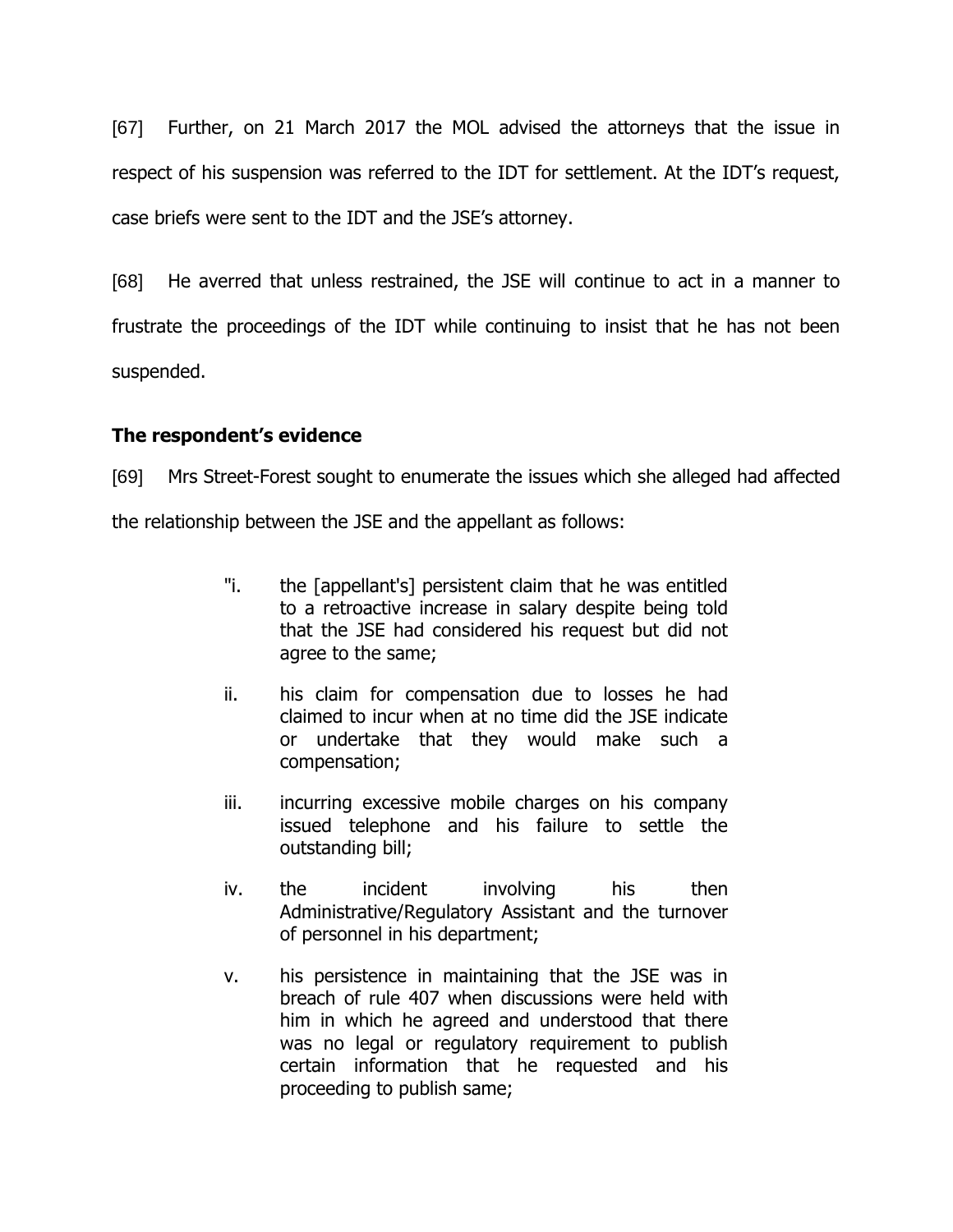- vi. communication dated 18 December 2016, demonstrating a lack of respect for the general manager.
- vii. communication with a listed company which demonstrated a lack of understanding on his part of the importance of the image of the stock exchange which could undermine the worth and stature of the organization."

[70] According to Mrs Street-Forest, the appellant was informed that those issues, "contributed to the erosion of the substratum of the employer/employee relationship". It was her evidence that the JSE was prepared to engage the procedures provided by the LRIDA but offered to have discussions with the appellant prior to proceeding under the LRIDA.

[71] During those discussions and the proposed hearing, in order to facilitate the process, he was not required to attend work. She accepted that in spite of the letter, the appellant attempted to attend work but was prevented from entering. In fact, it was her evidence that it was the appellant's wife who had been collecting his payslips on his behalf.

[72] She also accepted that it was as a result of the appellant's response to her letter dated 17 January 2017, in relation to the two options he had been given, that she informed him by letter 19 January 2017, that he would be given an opportunity to state his case and respond to the issues which, at that point they intended to provide to him.

[73] The appellant was informed by the chairman of the JSE, Mr McNaughton, in a subsequent letter dated 24 February 2017 which detailed the issues which resulted in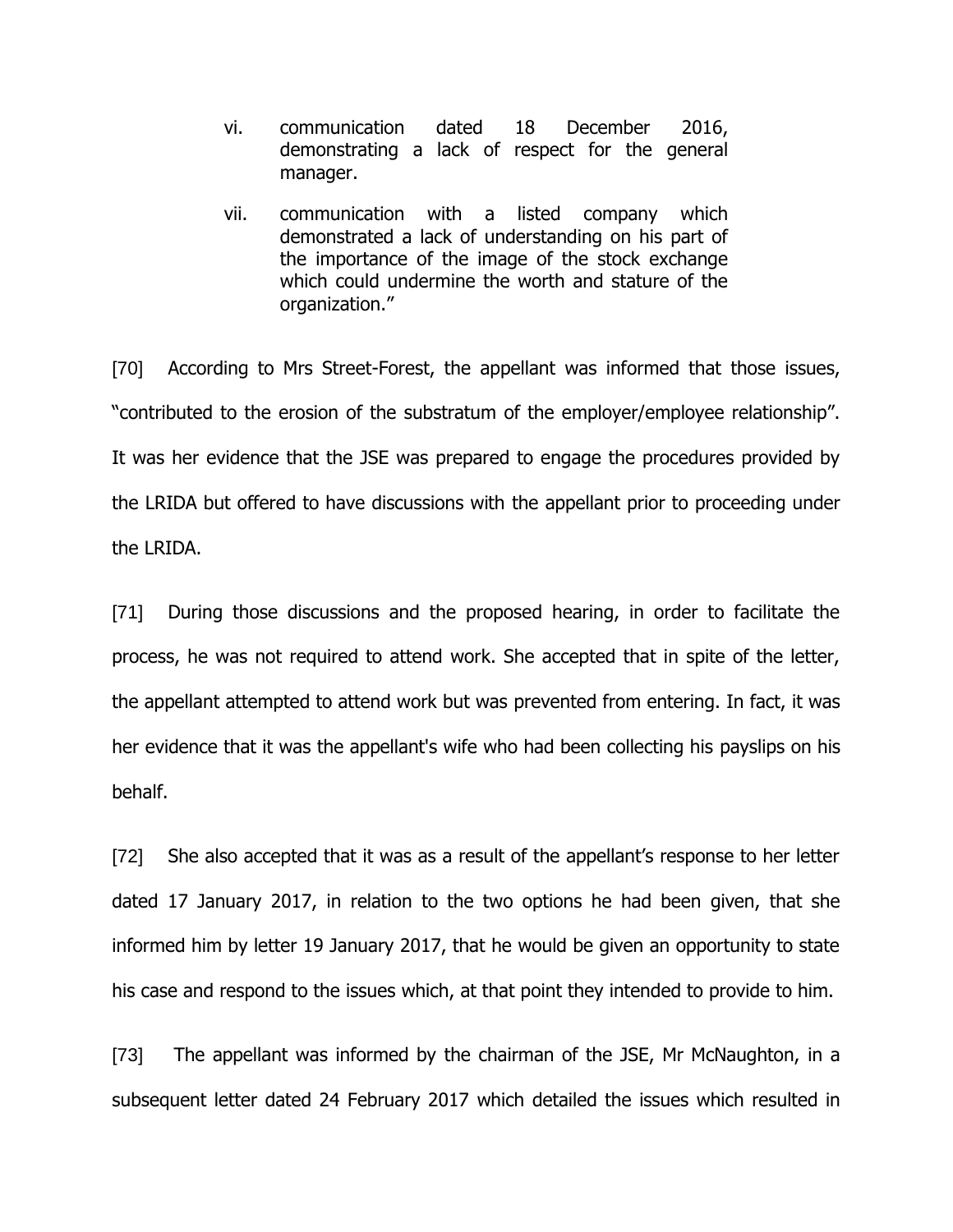the "breakdown in trust and confidence" in him. He was given four dates for the hearing and was advised of the venue and the names of the two panellists whom Mrs Street-Forrest said were not employees of the JSE and who were impartial, independent and experienced in industrial matters. He was advised that he was allowed to be represented at the hearing but was informed not to attend work until after the matter was resolved. She however averred that the JSE did not suspend the appellant.

[74] The JSE, she deponed, was entitled to make that request in order to efficiently manage its operations including its human resources. According to her, "[no] adverse action was taken against the [appellant] whether in relation to his salary and other emoluments and his position as CRO has not been filled and cannot be as he still occupies that post".

[75] The JSE was advised by its attorney at law that no industrial dispute existed that required its attendance at the meetings at the MOL. The MOL was consequently advised by their attorney that they would not attend conciliatory meetings. The MOL nonetheless issued another invitation which was also declined by the JSE.

[76] Mrs Street-Forrest listed what she alleged to be inaccuracies in the appellant's affidavit in support of application for court orders as follows:

> "i. In Paragraph 10 the [appellant] says that he was appointed by the Board of the JSE and was 'the most suitable person for the position of CRO given [his] direct and central role in research and formulating a 'Project Plan' in establishing the Regulatory & Market Oversight Division (RMOD)'. The [appellant] was not appointed by the Board but by the JSE through the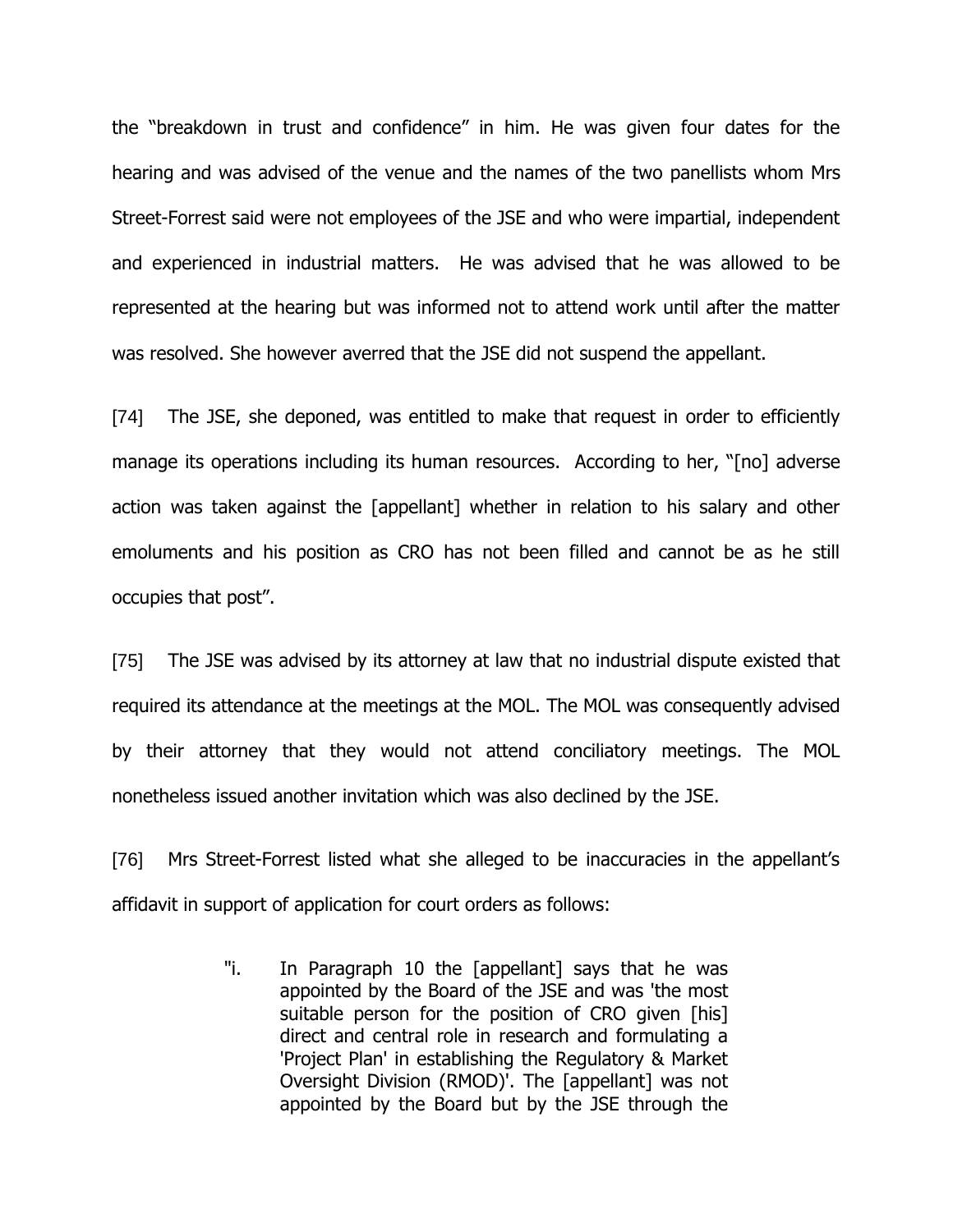normal channel of appointing certain categories of employees. At no point was it indicated that he was the '**most suitable person for the position of CRO'**- The JSE's culture is to ensure upward mobility for its staff members. While the internal candidate might not be the most suitable candidate for the position, the JSE makes every effort to promote internally while providing the necessary facilities to ensure professional developments through training, coaching and educational assistance. The [appellant] appointment as CRO was done upon the recommendation from the Executive Chairman and the General Manager. In relation to his role in establishing RMOD it is the case that the [appellant] was required to do some research in respect of formulating the RMOD but this venture was a team effort starting at the Board level led by the former Executive Chairman, Roy Johnson, and included myself as General Manager and Mrs. Doreen Parsons Smith, the HR Manager.

- ii. Paragraph 12 the [appellant] incorrectly stated that The RMOC and RMOD were created to bring the JSE's operations '**in line with Stock Exchanges worldwide**'. The JSE as part of its strategic objectives, thought that there were clear advantages in demutualization and this decision was taken independently of what other exchanges were doing.
- iii. For the avoidance of doubt the RMOD is not a separate entity from the JSE as suggested in the affidavit. It is a division of the JSE.
- iv. In paragraph 21 of his affidavit the [appellant] suggests that I acted in a manner which conflicted with my position and role as the JSE's Company Secretary by questioning his actions. As Company Secretary I had the right and indeed the responsibility to speak with my Board regarding matters of regulation of the JSE as a listed entity.
- v. I also deny that I '**pursued a course of action'** which led to the [appellant] being suspended. The [appellant] was not suspended from his job - he still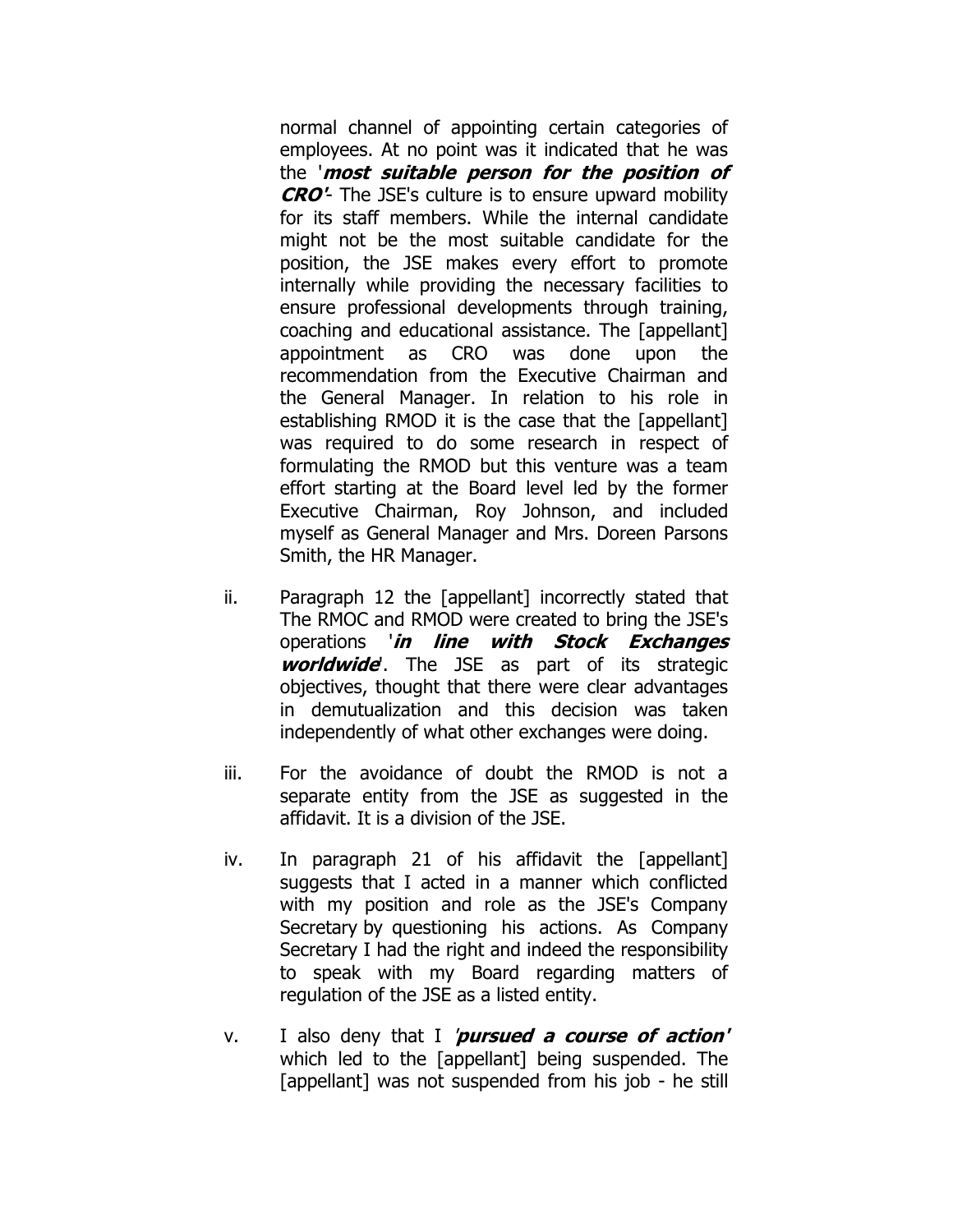occupies the position of CRO and is in receipt of his full remuneration.

- vi. The incentive given to the [appellant] and referred to in paragraph 26 of his affidavit was sent to all staff members in recognition that as a team all were instrumental in making the JSE successful in attaining its overall targets.
- vii. The letter sent to the [appellant] requesting that he not attend work was not '**as a direct consequence of the fact that the** [**appellant**] **made'** an adverse ruling' against the JSE. My letter dated  $13<sup>th</sup>$  January 2017 and the JSE letter dated  $27<sup>th</sup>$ February 2017 set out a number of issues that gave rise to the need for a disciplinary hearing. It should be emphasized that the request for the [appellant] not to attend work was an administrative decision and was clearly not a decision taken by the JSE in relation to any of the matters that are to the subject of the disciplinary hearing which is to be presided over by persons independent of the JSE."

[77] She agreed that the minister referred the matter to the IDT to settle the issue of the appellant's alleged suspension on 21 March 2017. The JSE has however been advised that there is no legal basis for the declarations sought. She also agreed that LRIDA and the Code apply to the appellant's contract but asserted that the JSE has at all material times, throughout all its dealings, complied with the requirements.

[78] It was her evidence that the appellant was informed of the issues and given an opportunity to state his case before an independent panel. She asserted that it is the right of the JSE to conduct a "fair and impartial disciplinary hearing in relation to the [appellant] and any decision which is made by the panel will not be under their control".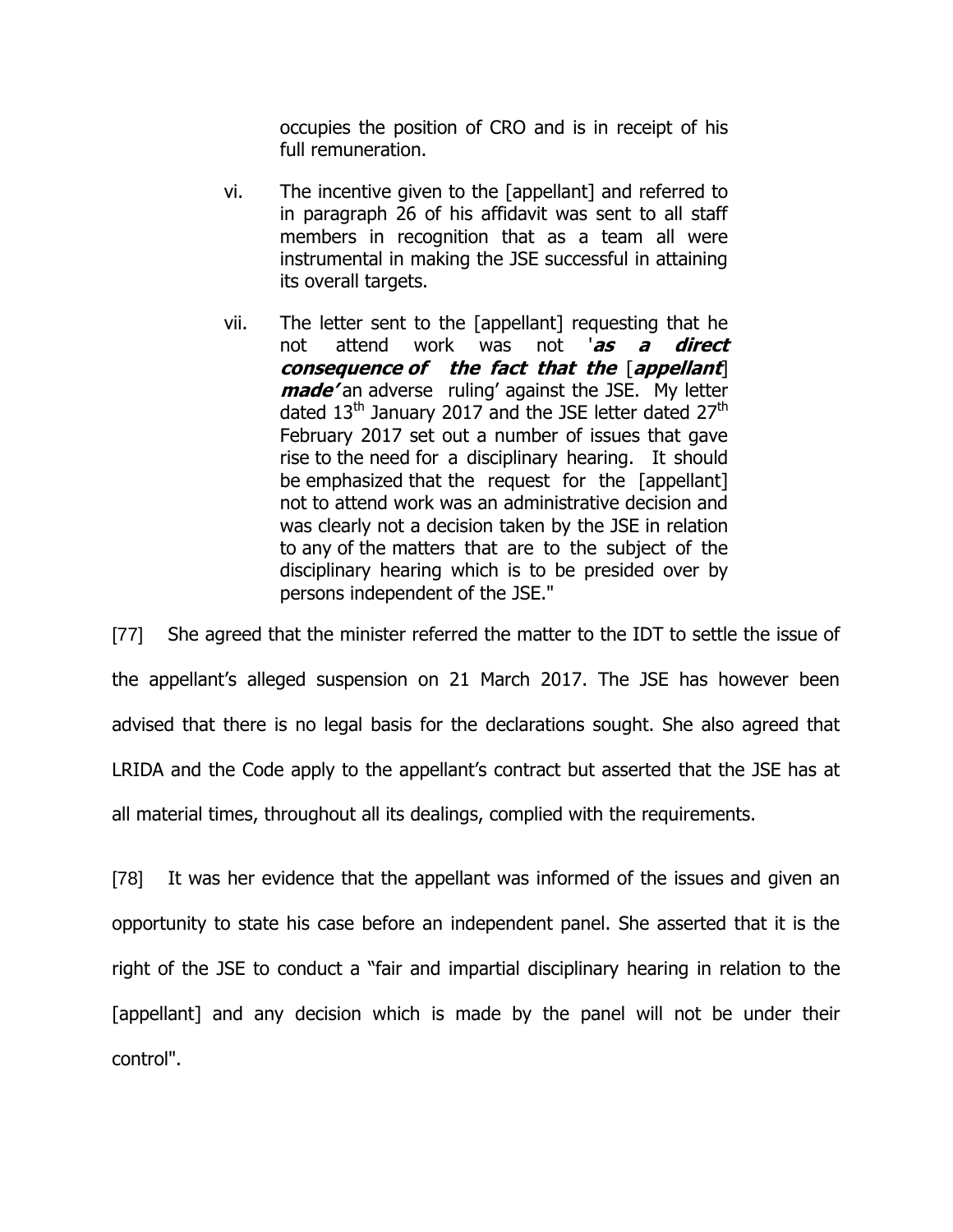[79] The appellant is also entitled to appeal that decision to an independent panel and can further appeal that decision subsequent decision to the IDT. The JSE, she deponed, refused the MOL's invitation to attend conciliatory meetings for reasons stated but it did not indicate that it would not comply with the IDT meeting which has been scheduled.

[80] She denied the appellant's allegation that he was required to sell his shares as a condition of being appointed CRO and that he would be compensated. She said it was a condition of his employment as CRO that he was required to dispose of personal shares in companies listed and regulated by the JSE and he was aware of that condition before he accepted the job. She also rejected his claim to an entitlement to retroactive salary from 2008 and his claim that he was defamed.

[81] According to Mrs Street-Forrest, the JSE has a right to proceed to disciplinary proceedings. The proceedings will be conducted by persons who are not employees of JSE and would lend impartiality and independence to the process. According to her, the proceedings before the IDT in respect of the said suspension are separate and distinct from the issues to be determined at the disciplinary hearing. The IDT, by virtue of its terms of reference, cannot determine the issues which are the subject of the disciplinary hearing and which are to be resolved by the independent panel.

### **The respondent's submissions**

[82] Queen's Counsel, Mr Foster contended that:

"a. The appellant does not have a good arguable appeal;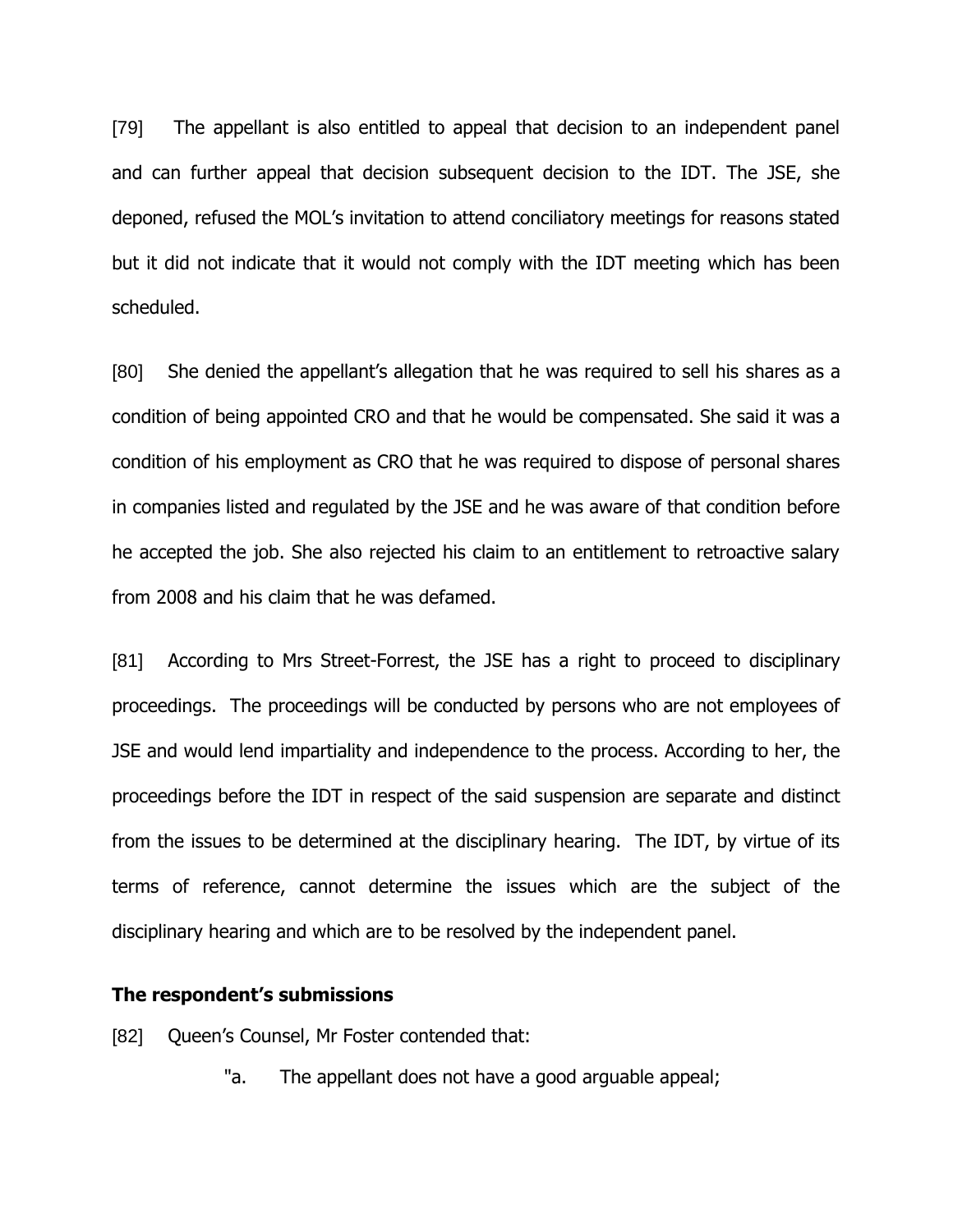- b. The appeal herein and rights of the applicant would not be rendered nugatory if the injunction pending appeal was refused;
- c. There was no evidence before the court that the applicant will be deprived of his job without regard to the Code or that the independent disciplinary panel who will conduct the disciplinary hearing has acted improperly or unfairly or it is inevitable that they will do so.
- d. The balance of convenience favours the refusal of the grant of the injunction."

## **Law/discussion**

[83] It is settled law that this court's function in respect of appeals from a judge's refusal to grant an injunction is one of review only. This court ought to forbear from interfering with a judge's exercise of discretion in refusing to grant the injunction and to impose instead its independent discretion unless, as expressed by Lord Diplock in

## **Hadmor Productions Ltd and others v Hamilton and others** [1982] 1 All ER

1042, at page 1046:

"... it was based on a misunderstanding of the law or of the evidence before him or on an inference that particular facts existed or did not exist, which, although it was one that might legitimately have been drawn on the evidence that was before the judge, can be demonstrated to be wrong by further evidence that has become available by the time of the appeal, or on the ground that there has been a change of circumstances after the judge made his order that would have justified his acceding to an application to vary it. Since reasons given by judges for granting or refusing interlocutory injunctions may sometimes be sketchy, there may also be occasional cases where even though no erroneous assumption of law or fact can be identified the judge's decision to grant or refuse the injunction is so aberrant that it must be set aside on the ground that no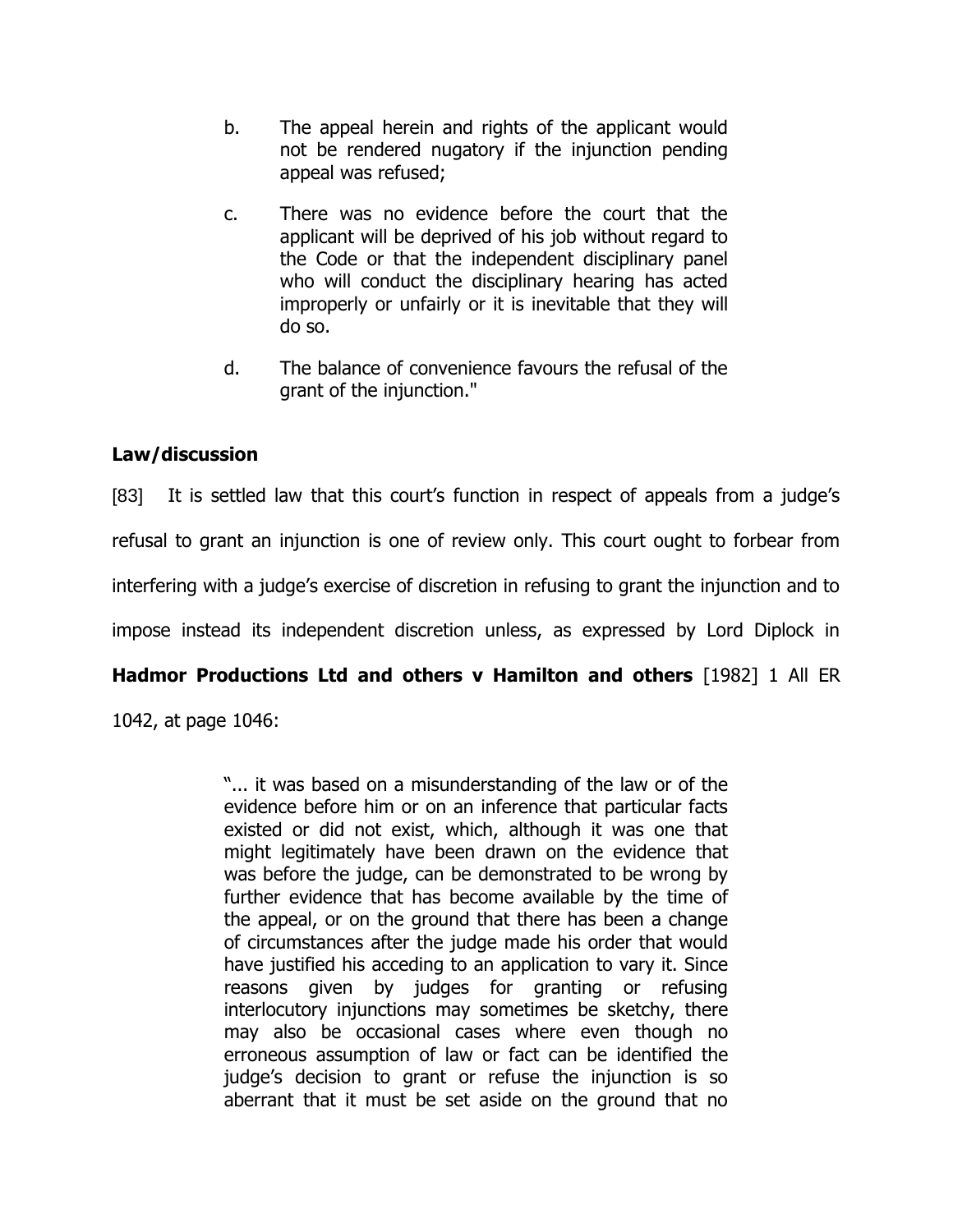reasonable judge regardful of his duty to act judicially could have reached it. It is only if and after the appellate court has reached the conclusion that the judge's exercise of his discretion must be set aside for one or other of these reasons that it becomes entitled to exercise an original discretion of its own."

[84] In **G v G** [1985] 2 All ER 2259, Lord Fraser of Tullybelton, in examining the various expressions employed in determining whether the exercise of a judge's discretion ought to be disturbed, made it plain that a Court of Appeal ought only to interfere when:

> "... it considers that the judge of first instance has not merely preferred an imperfect solution which is different from an alternative imperfect solution which the Court of Appeal might or would have adopted, but has exceeded the generous ambit within which a reasonable disagreement is possible."

[85] This court's intervention is further circumscribed by the principles enunciated by

Lord Diplock in **American Cyanamid Co v Ethicon Ltd** [1995] 1 All ER 504 and Lord

Hoffman in **National Commercial Bank Jamaica Ltd v Olint Corporation Ltd** 

[2009] 1 UKPC 16; [2009] 1 WLR 1405 in determining whether to interfere with the

exercise of a judge's discretion in refusing to grant the injunction.

## **Ground a and the orders sought (paragraphs [36] and [41] herein)**

## **Ground a**

"The Learned Judge erred as a matter of fact and/or law and/or wrongly exercised her discretion in refusing to grant the orders sought in the Amended Application for Court Orders."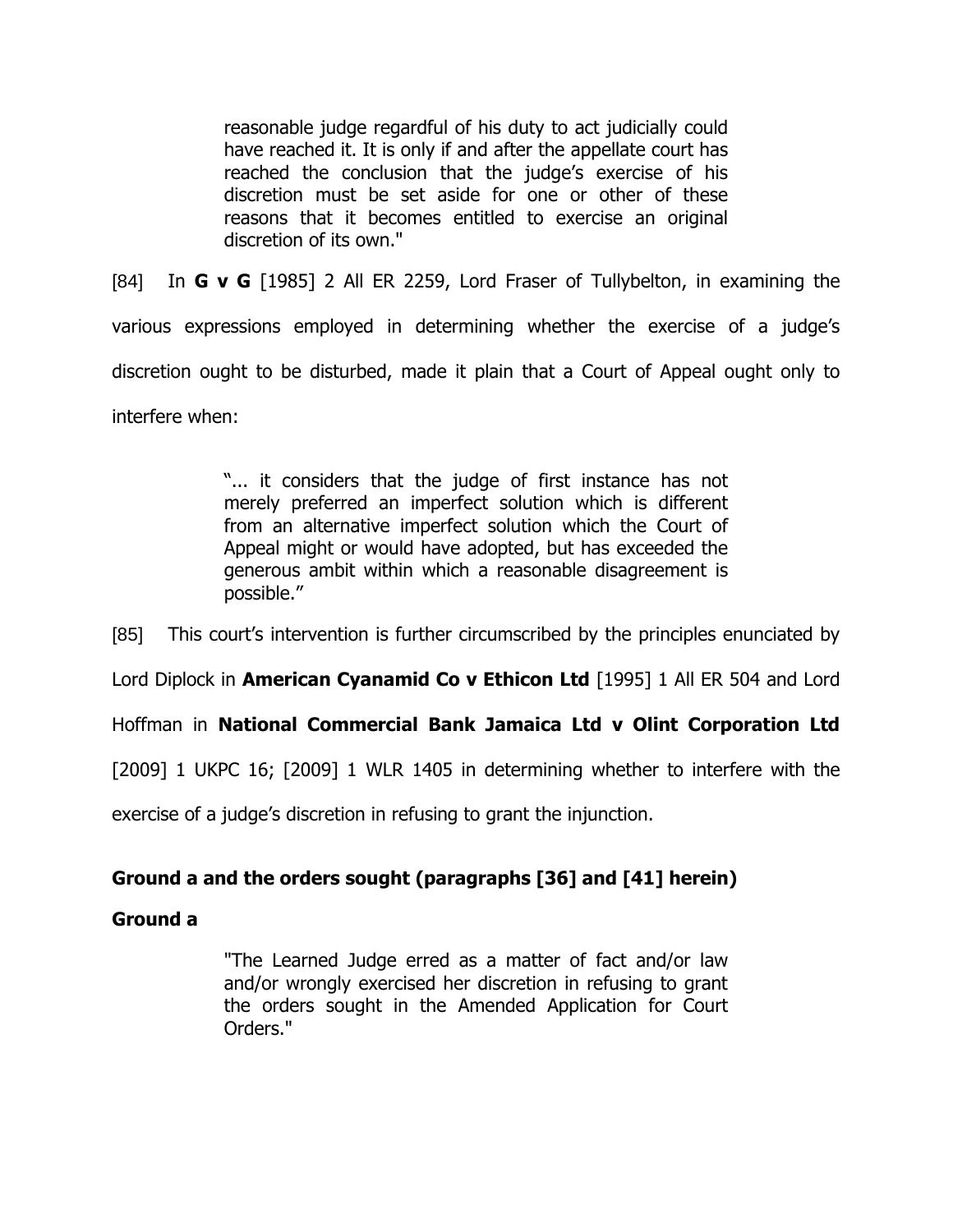## **The order sought at 1**

"An interim declaration that the [appellant] has been suspended from his employment from the 16th January 2017."

[86] In refusing to grant this order, the judge referred to learned Queen's Counsel Mr Foster's submission that the issue of the appellant's suspension was before the IDT and it was for the IDT to determine that issue. She further agreed with Mr Foster's submission as to the undesirability of the court and the IDT determining the matter concurrently. She said:

> "Mr. Foster posited that the [appellant] having invoked the jurisdiction of the IDT the court cannot at the same time in concurrent proceedings determine this question. This could lead to the anomaly of the court ruling one way and the IDT another. This could ultimately result in inconsistent or contradictory decisions."

# **Analysis**

[87] That issue has been placed before the IDT. It would be wholly undesirable for this court to seek to adjudicate on that issue. The learned judge cannot therefore be faulted.

# **The order sought at 2**

"An interim declaration that the Respondent is obliged in this case to comply with the directions of the Ministry of Labour and Social Security to attend the Industrial Disputes Tribunal for the settlement of the dispute between the Applicant and the Respondent."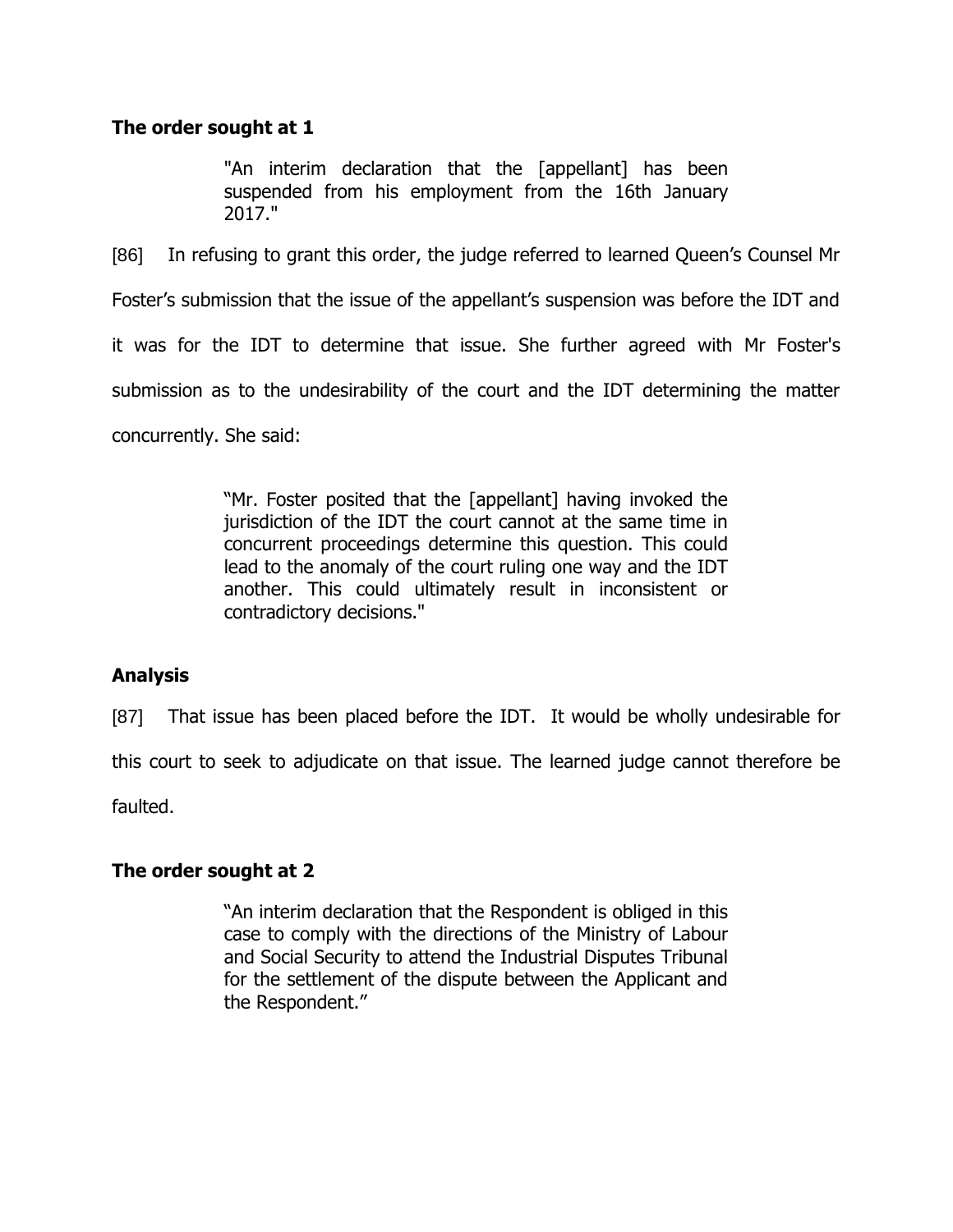[88] The terms of the appellant's employment are set out in the JSE Group Employee's Handbook, at page 175 as follows:

> "In the event that disciplinary action needs to be taken, it should be done in conformity with the Disciplinary **Code**  (per addendum 2) subject to the relevant labour laws."

[89] By virtue of having incorporated the labour laws into his contract of employment,

in my view, the JSE has submitted itself to the jurisdiction of the IDT. The appellant is

thereby entitled, as Queen's counsel Mrs Gibson Henlin submitted, to the benefits of the

LRIDA, the regulations and the Code in all matters which affect his employment

including disciplinary matters.

Section 22 of the Code reads:

"Disciplinary Procedure

- (i) Disciplinary procedures should be agreed between management and worker representatives and should ensure that fair and effective arrangements exist for dealing with disciplinary matters. The procedure should be in writing and should -
	- (a) specify who has the authority to take various forms of disciplinary action, and ensure that supervisors do not have the power to dismiss without reference to more senior management;
	- (b) indicate that the matter giving rise to the disciplinary action be clearly specified and communicated in writing to the relevant parties;
	- (c) give the worker the opportunity to state his case and the right to be accompanied by his representatives;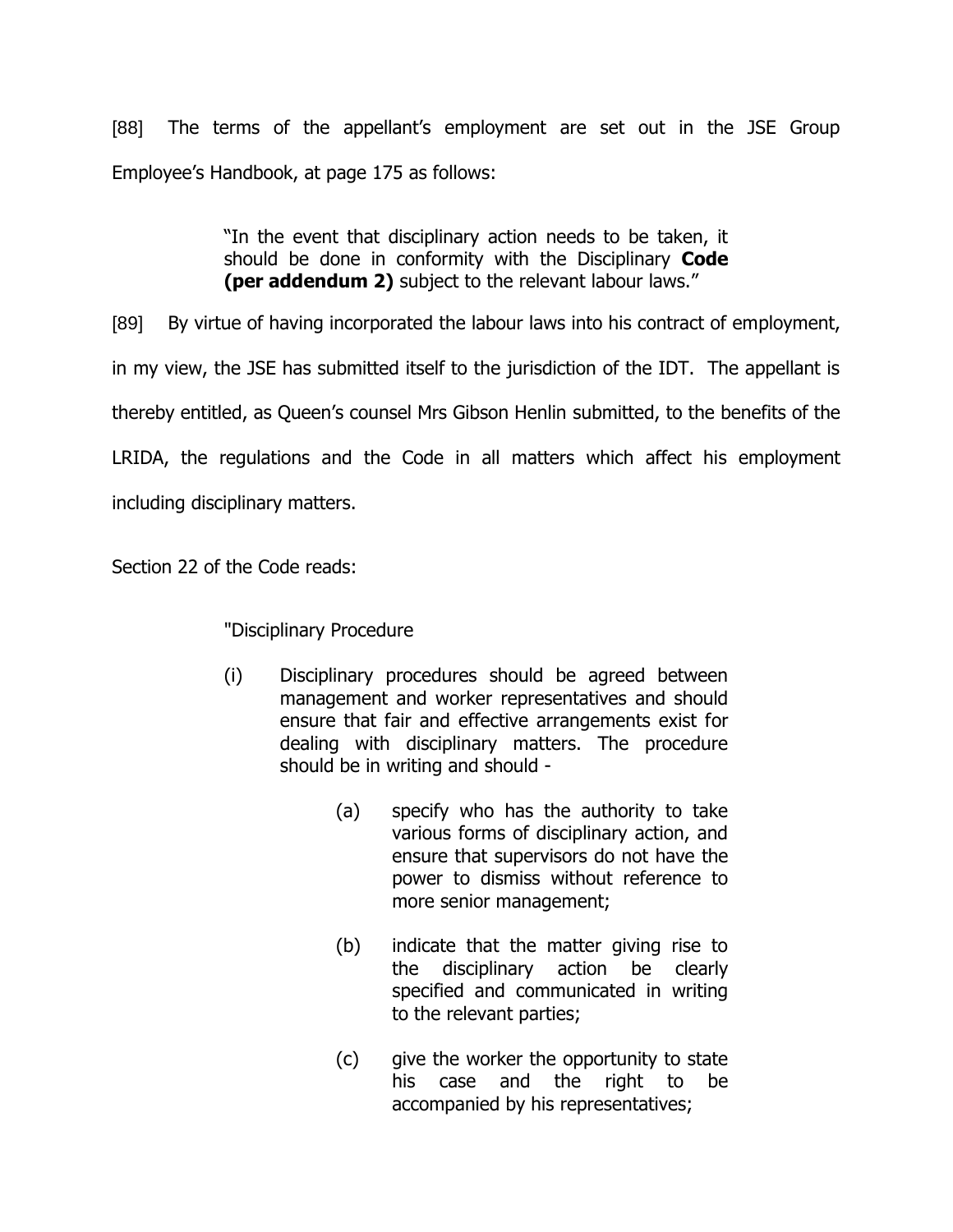- (d) provide for a right of appeal wherever practicable to a level of management not previously involved; (e) be simple and rapid in operation.
- (ii) The disciplinary measures taken will depend on the nature of the misconduct. But normally the procedure should operate as follows—
	- (a) **the first step should be an oral warning, or in the case of more serious misconduct, a written warning setting out the circumstances;**
	- (b) **no worker should be dismissed for a first breach of discipline except in the case of gross misconduct;**
	- (c) action on any further misconduct, for example, final warning suspension without pay or dismissal should be recorded in writing;
	- (d**) details of any disciplinary action should be given in writing to the worker and to his representative;**..." (Emphasis added)

[90] An issue for consideration is whether by inviting the appellant to discuss the matter and having listed the complaints in the letter of 13 January 2017, the JSE had commenced the process of triggering the Code. Section 6 of LRIDA provides:

> "(1) Every collective agreement which is made in writing after the 8th April, 1975, shall, if it does not contain express procedure for the settlement, without stoppage of work, of industrial disputes between the parties, be deemed to contain the procedure specified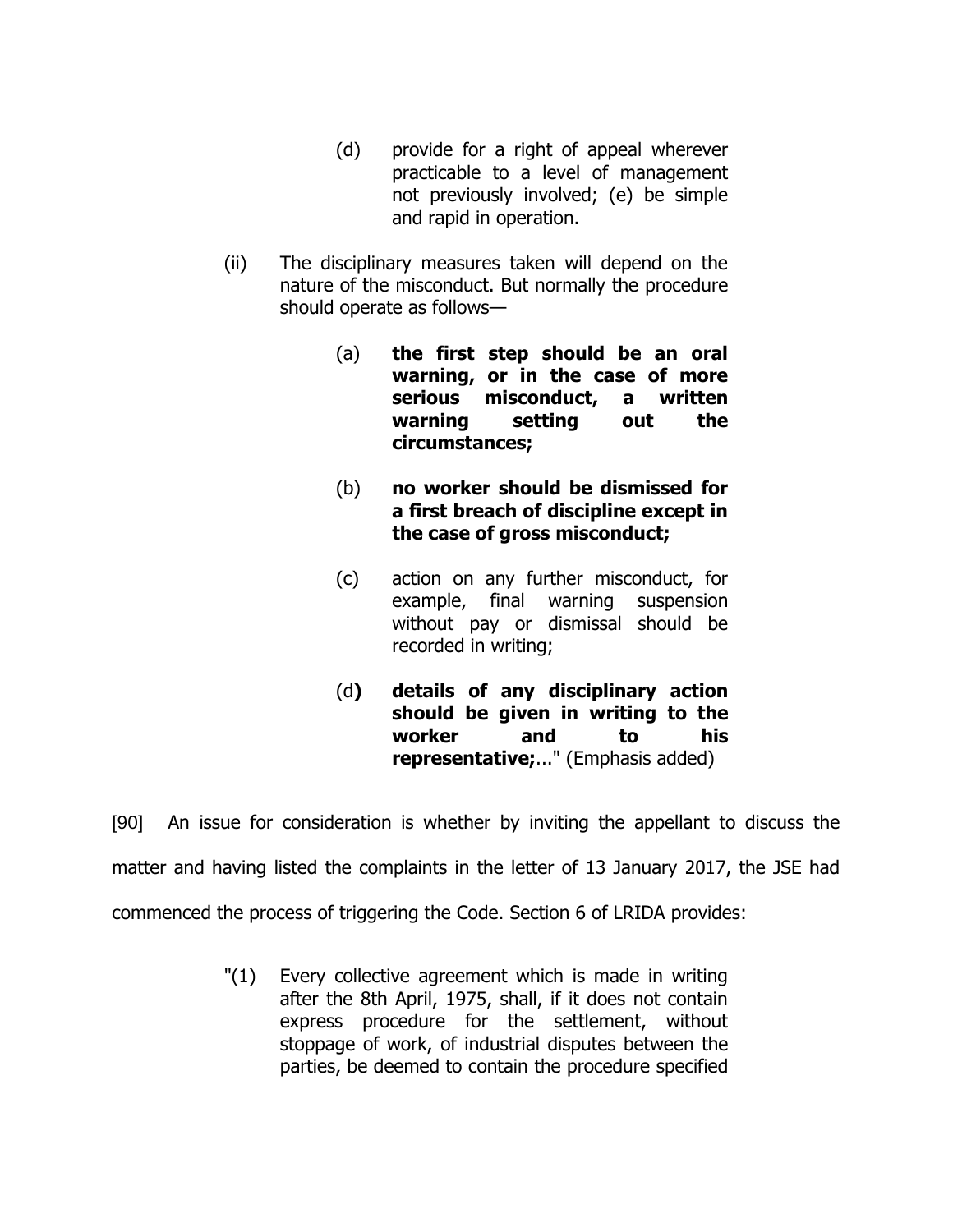in subsection (2) (in this section referred to as the implied procedure).

- (2) The implied procedure shall be-
	- (a) the parties shall first endeavour to settle any dispute or difference between them by negotiation; and
	- (b) where the parties have tried, but failed, to settle a dispute or difference in the manner referred to in paragraph (a) any or all of them may request the Minister in writing to assist in settling it by means of conciliation; and
	- (c) all the parties may request the Minister in writing to refer to the Tribunal for settlement any dispute or difference which they tried, but failed, to settle by following the procedure specified in paragraphs (a) and (b)."

[91] The appellant by way of the letter dated 13 January 2017 which he received whilst he was on leave, was informed of the issues the JSE had with him. He was invited to have discussions in an attempt at arriving at a "mutually agreeable settlement" prior to engaging section 22 of the Code.

[92] It is useful to restate the relevant portion of the letter which reads:

"...we would be guided by the provisions of Section 22 of the Labour Relations Code, ('the Code') and we are prepared to comply with the same, we feel given your position at the JSE, we would, prior to following that procedure, invite you to sit with us in order that we could arrive at a mutually agreeable settlement."

[93] By that letter he was also informed that if he refused to engage in discussions, or if he did, and the outcome was not agreeable, they would commence process under the Code. He was also instructed that he was not to attend work.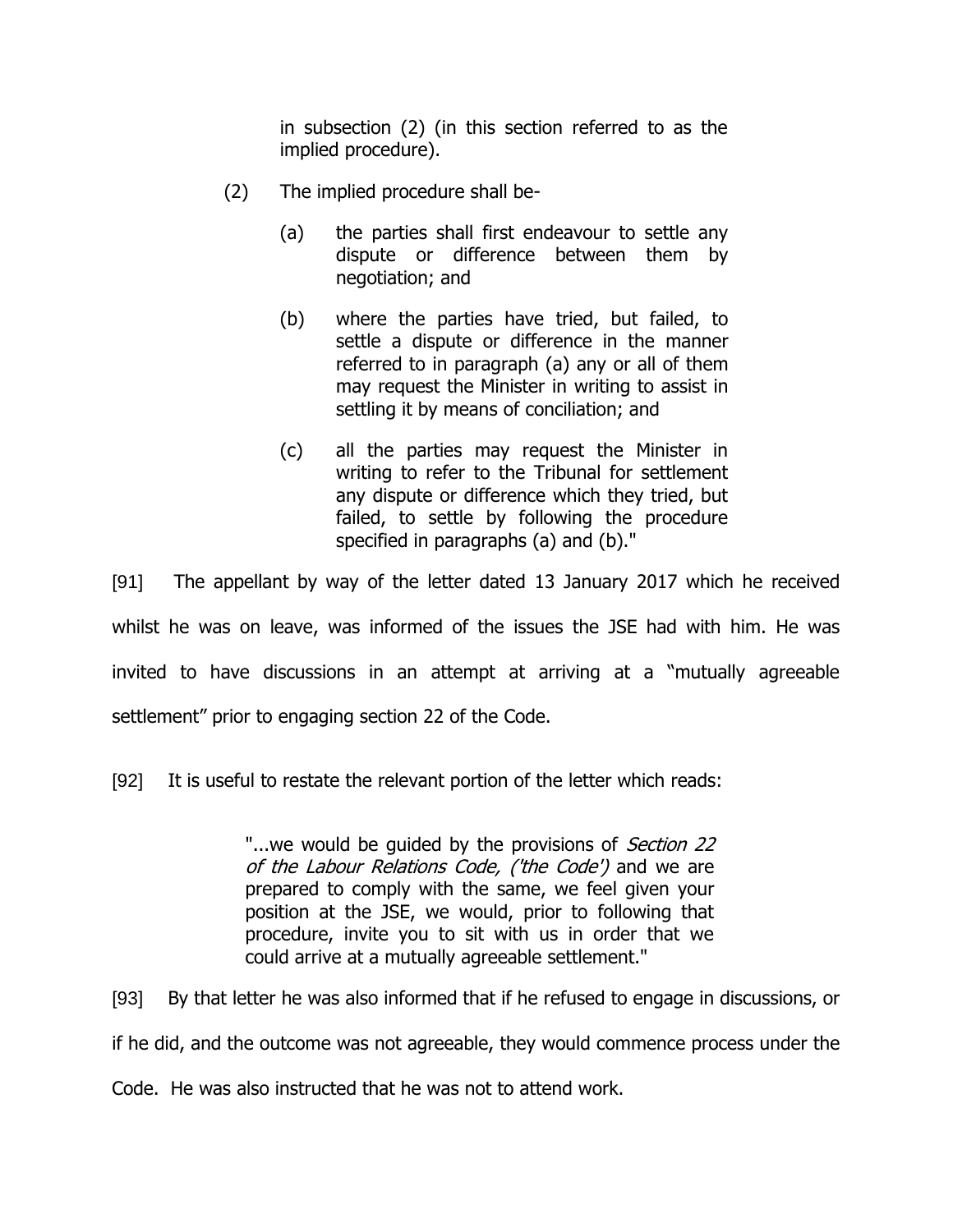[94] The respondent's response by letter of 19 January 2017, to the appellant's request for clarification as to the meaning of "mutually agreeable settlement" and the meaning of the term "authorized leave", was to inform him that he would "receive a letter from the JSE inviting [him] to attend a hearing". It was also as a result of that query that the JSE informed him that he could attend the meeting with a representative. From the JSE's response, it was made pellucid that his termination was likely.

[95] On the said 19 January 2017, the jurisdiction of the LRIDA was invoked by the appellant's attorney's letter to the MOL in which the appellant sought the intervention of the MOL.

[96] The Code specifically provides that such matters should be dealt with expeditiously. Section 21 of the Code provides that:

> "All workers have a right to seek redress for grievances relating to their employment and management in consultation with workers or their representatives should establish and publicize arrangements for the settling of such grievances. **The number of stages and the time allotted between stages will depend on the individual establishment. They should neither be too numerous nor too long if they are to avoid frustration**. The procedure should be in writing and should indicate –

## (i) that the **grievance be normally discussed first by the worker and his immediate supervisor commonly referred to as the 'first stage';**

(ii) that if unresolved at the first stage, the grievance be referred to the department head, and that the **worker delegate may accompany the worker at**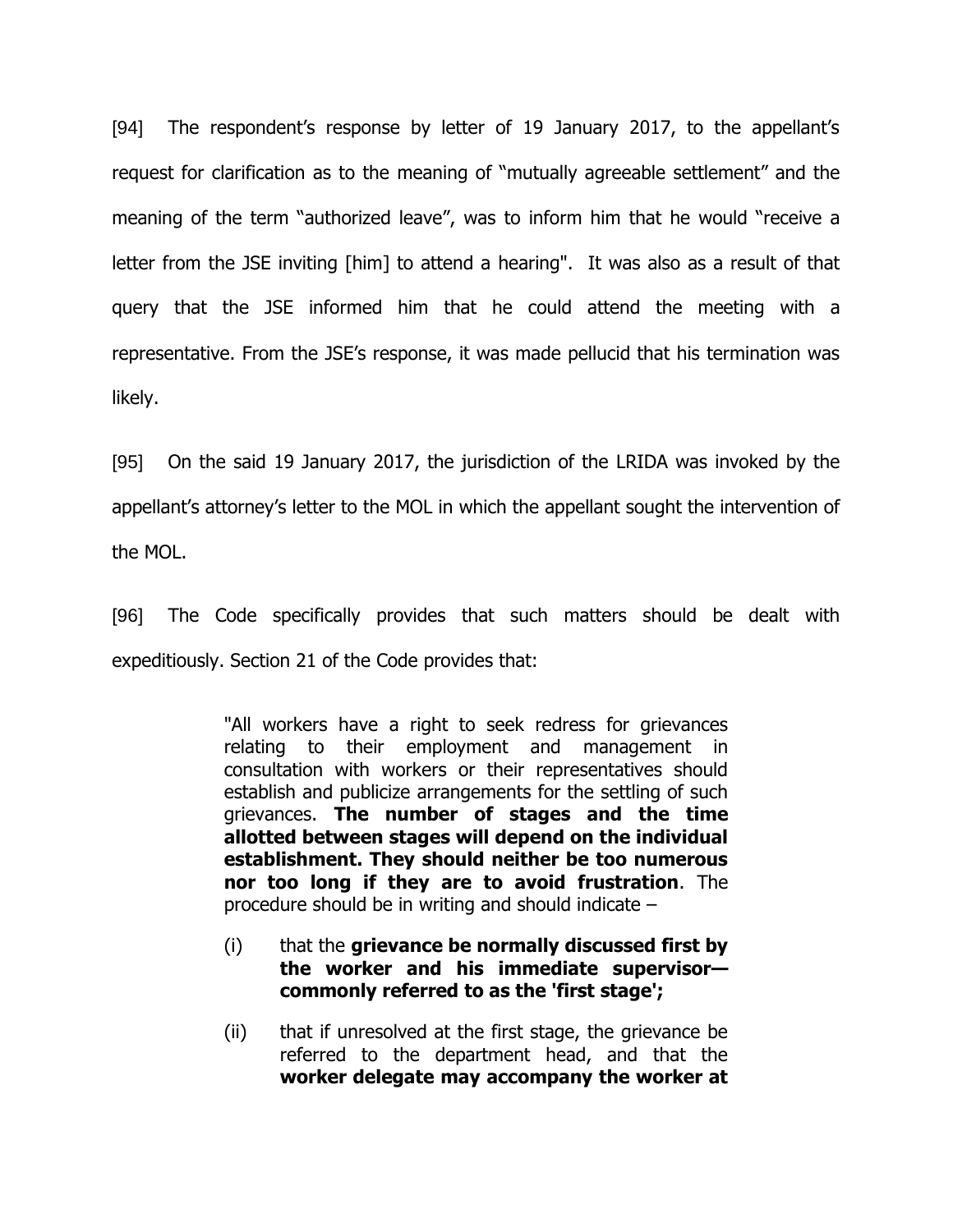**this stage—the second** stage, if the worker so wishes;

- (iii) that if the grievance remains unresolved at the second stage, it be referred to higher management at which stage it is advantageous that the worker is represented by a union officer; this is the third stage;
- (iv) that on failure to reach agreement at the third stage, the parties agree to the reference of the dispute to conciliation by the Ministry of Labour and Employment;
- (v) a time limit between the reference at all stages;
- (vi) an agreement to avoid industrial action before the procedure is exhausted." (Emphasis added)

[97] Indeed, on 19 January 2017, the JSE had merely indicated its intention to send the appellant a letter inviting him to a hearing for which no date was set. It is true that it would have been desirable that the parties, as a first step, engage in discussions. The Act in fact requires that the parties, before approaching the MOL, should first seek to settle their "dispute or difference" by negotiation. Section 20 of the LRIDA however states:

> ―Subject to the provisions of this Act the Tribunal and Board **may regulate their procedure and proceedings as they think fit.**" (Emphasis added)

[98] From the correspondence between the parties on the matter, it is likely that such discussions might have been futile as the appellant was not prepared to "enter into discussions for the purpose of agreeing the termination of [his] employment" but was only prepared "to meet to resolve the issues...provided that the settlement" involved the retention of his job. The JSE did not agree to his terms. Based on the JSE's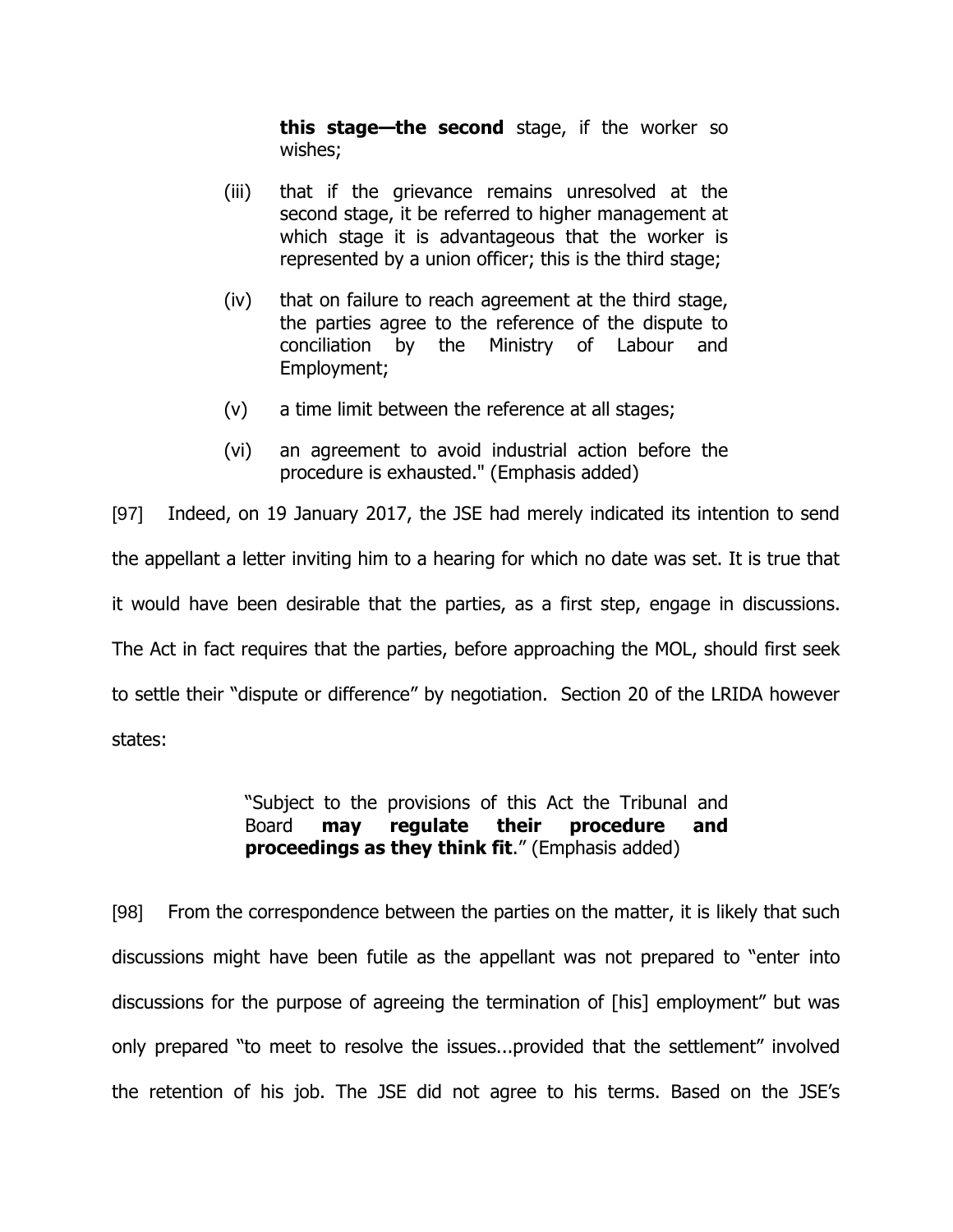response, the appellant could reasonably have inferred that the meeting to which he was invited was apparently to negotiate the terms of his separation from the company.

[99] In light of the expressed intention of the LRIDA that such matters ought to be expeditiously dealt with, the appellant approaching the MOL, cannot in my view be considered in breach of the procedure outlined by section 6 of LRIDA as it was evident that there would be no agreement and valuable time would have been wasted. Furthermore, the appellant not being a unionised worker and as a senior employee, the other steps outlined were inapplicable. On the appellant's evidence, the JSE had not disclosed its established arrangements for settling such grievances pursuant to section 22.

[100] Considering the apparent futility of proposed discussions and the resistance of the JSE to submit itself to the jurisdiction of the MOL at that stage, the MOL in keeping with the intention of the legislators, in my view, properly sought to have the parties' grievances aired with the required dispatch, by inviting them to attend a conciliatory meeting pursuant to section 6 of LRIDA. That meeting was fixed for 17 February 2017.

[101] The JSE informed the MOL on the day the parties were to attend the conciliatory meeting of their intention not to attend. In my view, the JSE's refusal was not in keeping with the spirit of the legislation to which it contracted to submit especially in light of the fact that the intention of the legislators is that these matters are to be dealt with expeditiously.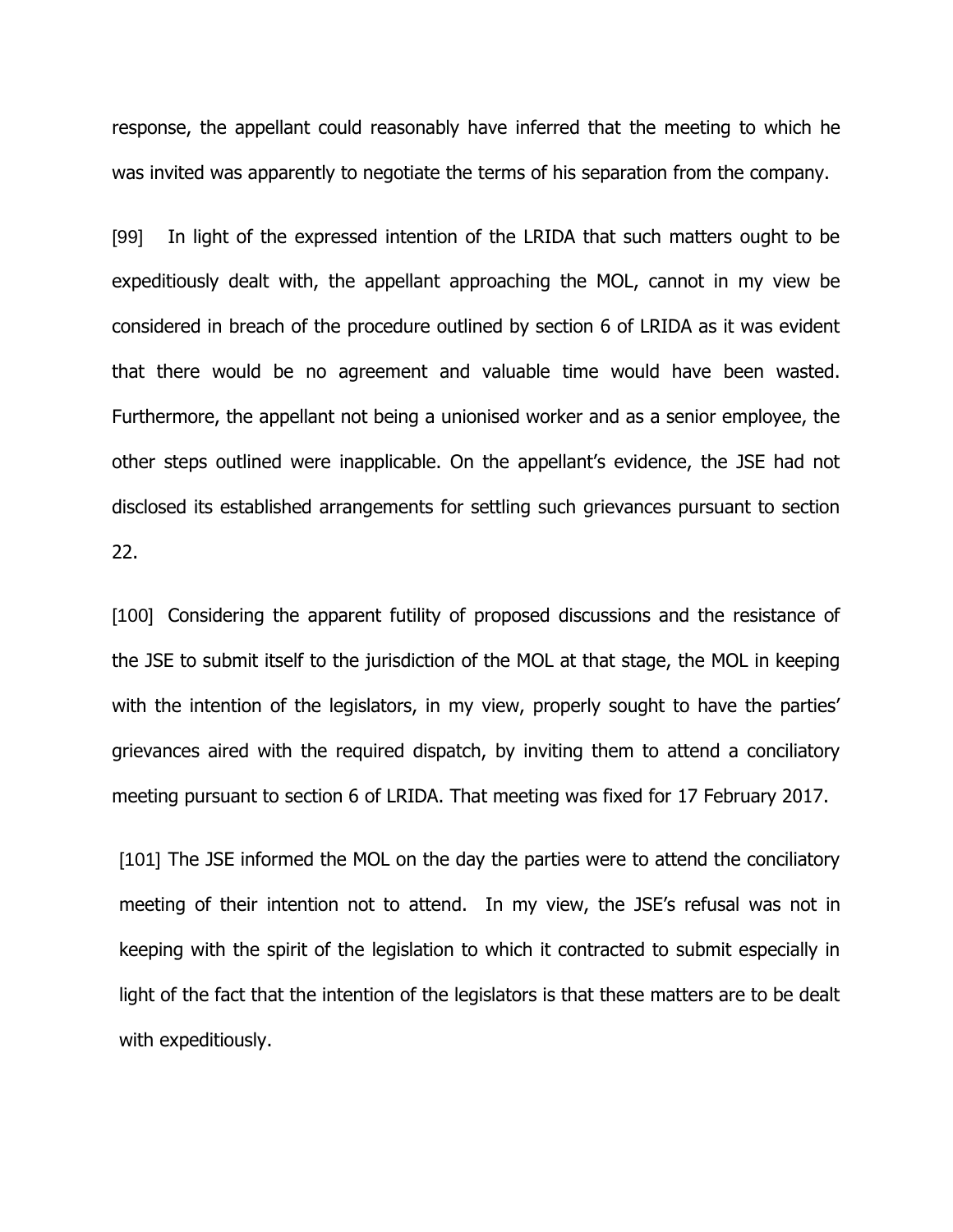[102] An important consideration is that the appellant was a very senior employee who was not only prevented from doing his job; he was "locked out" of his place of employment. He was not even permitted to enter for the purpose of collecting his payslip. The legislators were obviously mindful that the urgency of some matters might require, in the interest of justice, the truncating of some of the stages in deserving cases. The MOL, in inviting the parties to attend a conciliatory meeting, would have considered the circumstances sufficiently urgent to do so without a disciplinary hearing.

### **Was the JSE able to proceed expeditiously with the disciplinary hearing?**

[103] Of significance is that the JSE had not yet invited the appellant to attend a hearing before he approached the MOL. The invitation to attend the hearing was approximately one week after the conciliatory meeting was scheduled to be heard. Of importance also is that the JSE's subsequent letter of 24 February 2017, which invited the appellant to attend the disciplinary hearing, consisted of 37 pages outlining the issues. Although dated 24 February 2017, it was delivered to the appellant on 1 March 2017 and had caused another package to be delivered to him on 2 March 2017.

[104] The proposed dates for the hearing were 8, 9, 16 and 17 March 2017. Those dates provided the appellant with approximately one or two weeks to instruct his attorney in respect of the numerous allegations documented in the letter.

[105] It is of significance that up to the point in time that the date for the conciliatory meeting was set, the JSE was not in a position of readiness to commence a disciplinary hearing. On 8 March 2017, the appellant's attorney had requested a copy of the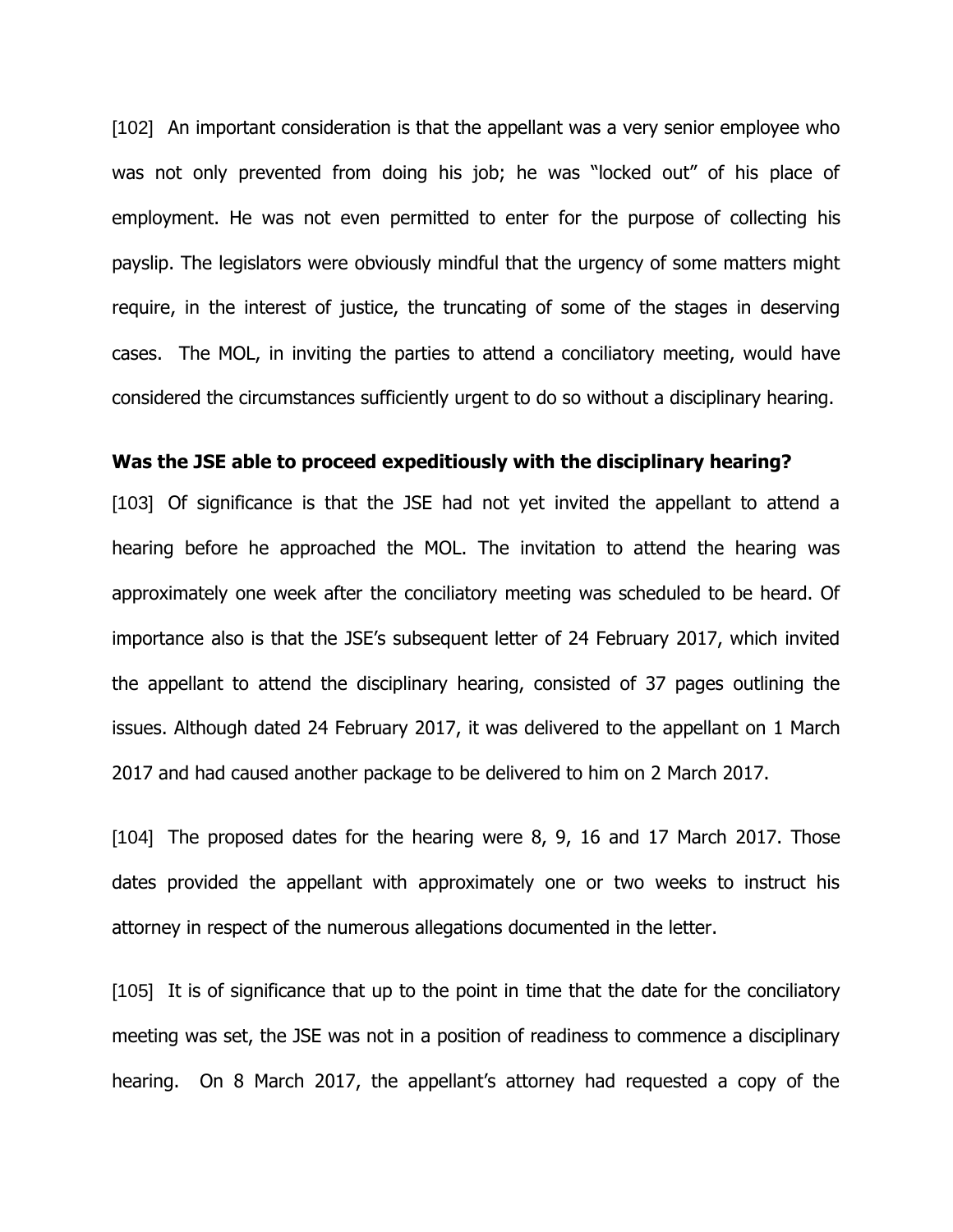appellant's personnel file for which she undertook to pay and a copy of the JSE disciplinary code which was referred to at clause 14 of the JSE's handbook. The disciplinary code was never provided. The personnel file was however provided on 8 May 2017.

[106] Neither the appellant, his attorney nor the panellists were provided with the disciplinary code which was to guide the process as it had not yet been finalized. The JSE was therefore not in a position of readiness to proceed with the hearing as the parties including the panellist would have been without proper guidance.

[107] The disciplinary procedure outlined in the Code at section 22(1) was not yet agreed and provided in writing. Importantly also on 23 January 2017, when the appellant commenced the process of approaching the IDT, the JSE had informed him of their intention to follow the procedure as laid down by the Code. As a senior employee, he was however already relieved of his duties and excluded from his place of employment without any prior discussion. In light of the senior position he holds, his exclusion from the premises and job was a matter which required urgent attention.

#### **The proposed hearing before the IDT**

[108] It is apparent that the MOL regarded the matter as sufficiently urgent by accelerating the process to the stage of a conciliatory meeting. The terms of reference communicated by the IDT dated 21 March 2017 were as follows:

> "To determine and settle the dispute between the Jamaica Stock Exchange on the one hand and Mr Wentworth Graham on the other hand over the suspension of his employment."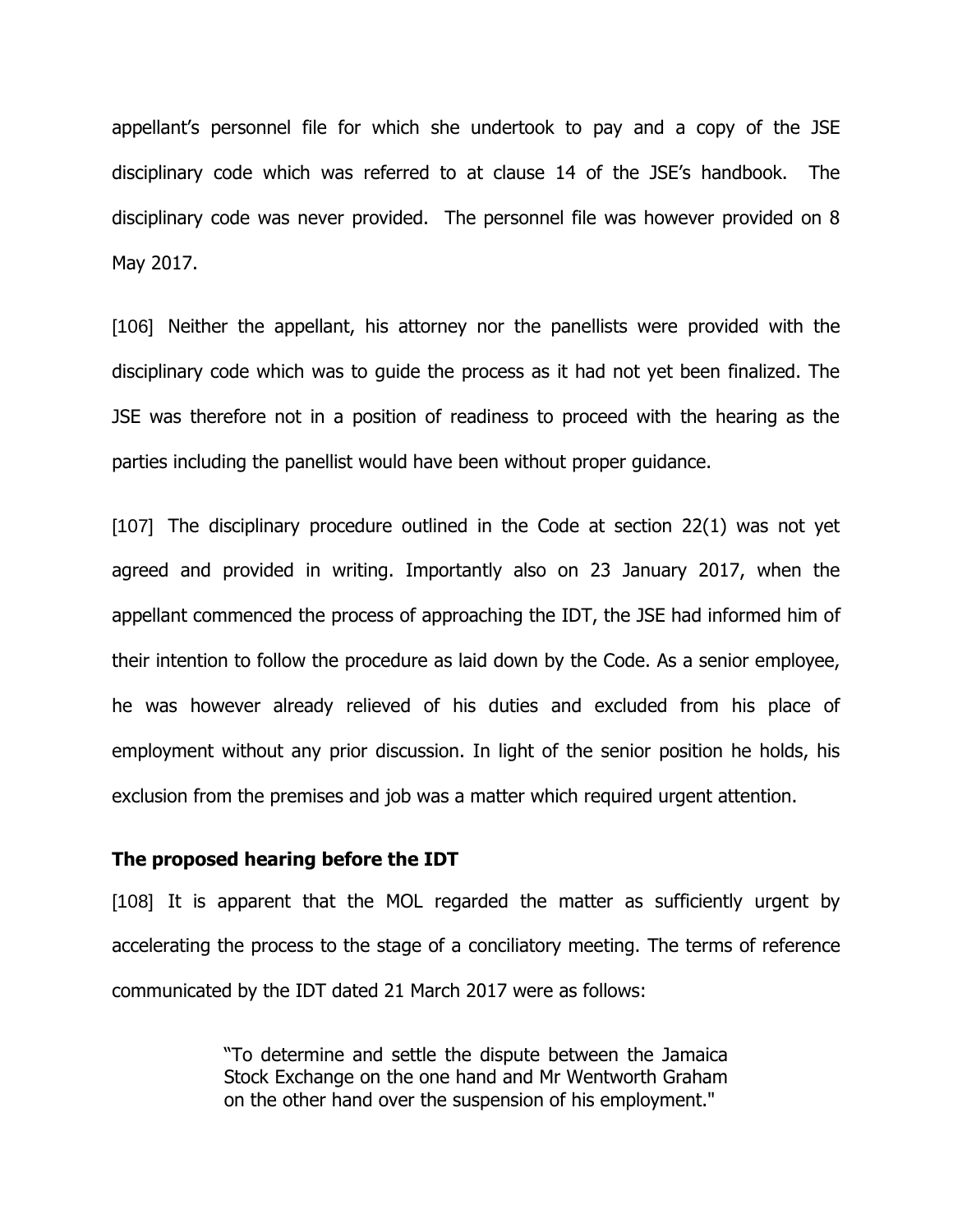[109] The IDT's regime is a discrete one. It provides, as pointed out by Rattray P in

## **Village Resorts Limited v The Industrial Disputes Tribunal and Others** (1998)

35 JLR 292 at page 299 and relied on by the learned judge, that:

―The Act, the Code and Regulations therefore provide the comprehensive and discrete regime for the settlement of industrial disputes in Jamaica..."

[110] Recently in the Privy Council, in the matter **University of Technology of** 

**Jamaica v Industrial Tribunal and Others** [2017] UKPC 22 Lady Hale in delivering

the Board's decision (at paragraph 23) approved Rattray P's explanation of the IDT's

remit and function in **Village Resorts** when he said:

―The Labour Relations and Industrial Act is not a consolidation of existing common law principles in the field of employment. It creates a new regime with new rights, obligations and remedies in a dynamic social environment radically changed, particularly with respect to the employer/employee relationship at the work place, from the pre-industrial context of the common law. The mandate to the Tribunal, if it finds the dismissal 'unjustifiable' is the provision of remedies unknown to the common law."

[111] In the instant case, the learned judge therefore correctly expressed the view that

the:

"The [appellant] having elected to have this issue placed before the IDT, it is for the Tribunal to determine whether he has been suspended or not. There are two positions being put forward, one from the appellant and the other from the respondent. It is for the IDT to resolve the factual conflicts that have risen between the parties in order to determine if the applicant has been suspended or not. If I were to embark upon this exercise, it would require by necessity that I trespass upon the terrain of the IDT. Any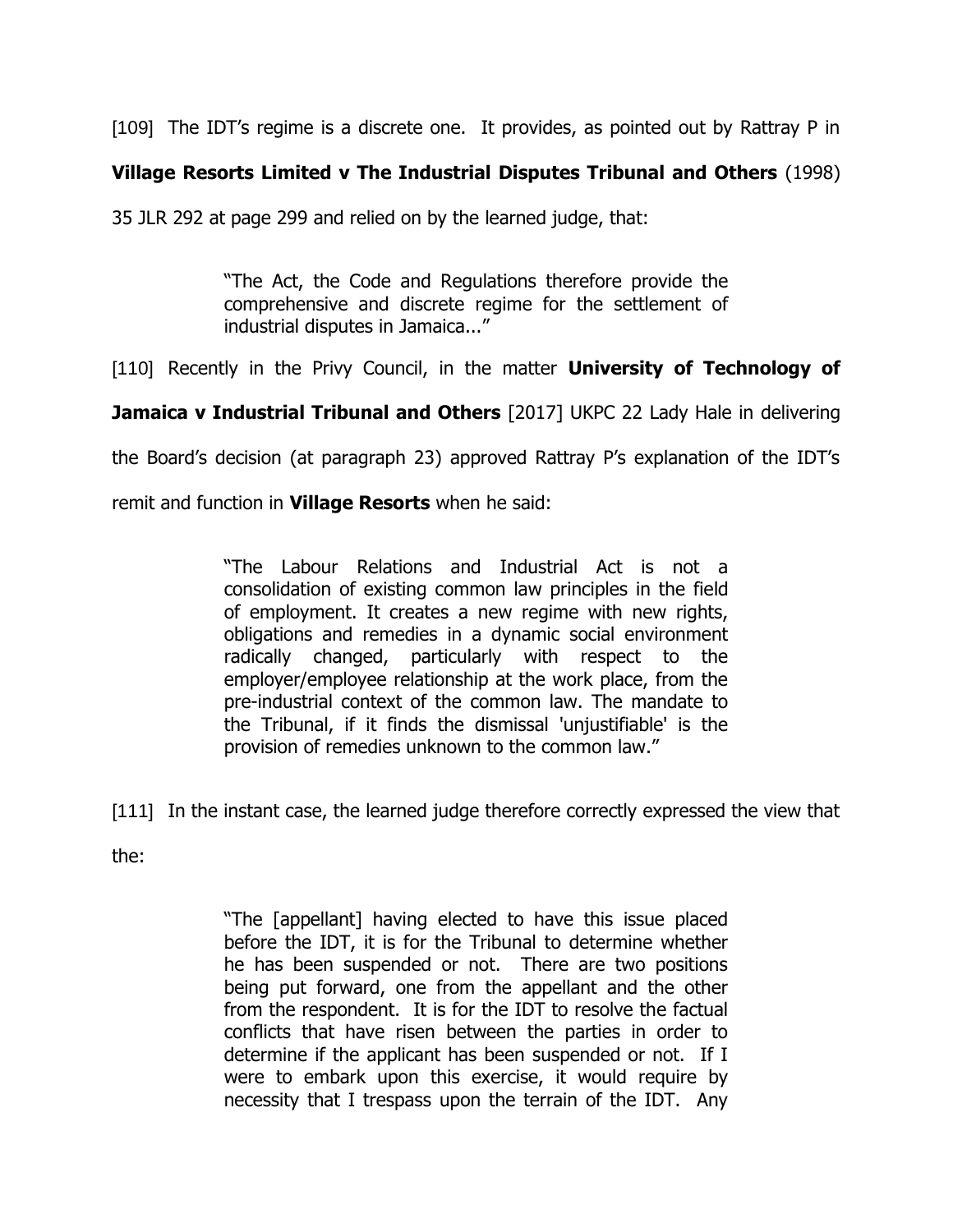decision that I make would effectively interfere with the Tribunal's discrete and specialized jurisdiction to settle disputes referred to it (as has been done in this case)."

[112] The issues for determination of the panel at a hearing is whether the allegations levelled against the appellant are justified and if so, what sanction ought to be imposed. His separation from the JSE is a likely outcome.

[113] The remit of the IDT is wide and discrete as observed above. Its scheme is entirely different. It is not bound by the rules of court proceedings. Those terms of reference before the IDT encompass the dispute between the parties and are not limited merely to the question of whether he was suspended. In determining and settling the dispute "over the suspension of his employment" the IDT is empowered to examine and consider all the issues surrounding his exclusion from the premises and his job and if suspended whether it was justifiable.

[114] There is no challenge that the issue in this matter is an industrial dispute which is governed by the LRIDA. Industrial dispute is defined by section 2 of LRIDA to include

> "The termination or suspension of employment of any such worker."

[115] As noted, the JSE, by its rules, agreed to be governed by the LRIDA. The letter of 24 February 2017, by which the JSE attempted to adhere to the Code by inviting the appellant to a hearing, was sent after the appellant had invoked the jurisdiction of the LRIDA and the invitation by the MOL to the parties to attend the conciliatory meeting.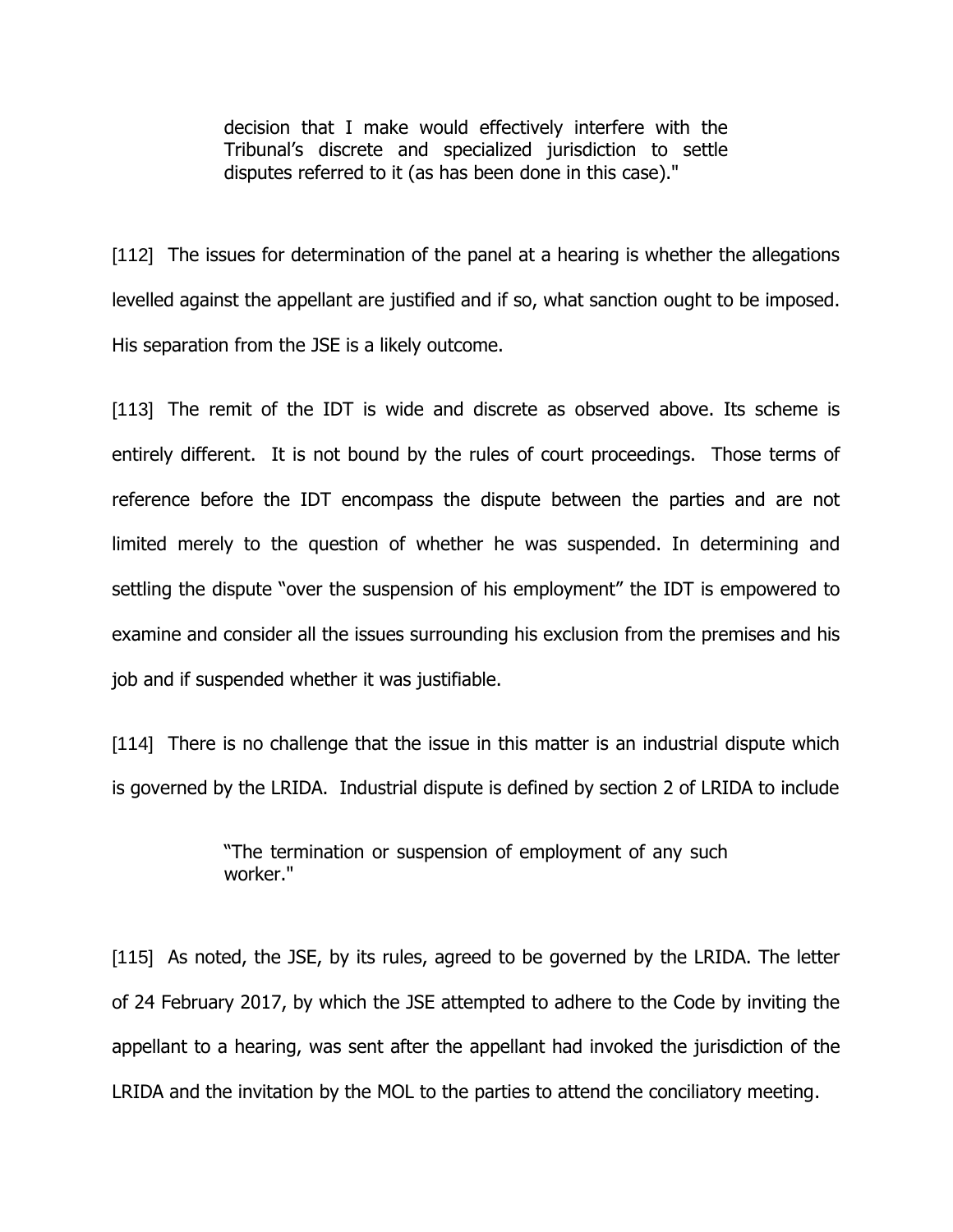[116] I am mindful that this matter is set for hearing before the IDT. In my view, it would be inappropriate for this court to usurp the function of the IDT before which the matter is to be determined. I will however opine that in light of the foregoing, the JSE was obliged/ought to comply with the directives of the MOL.

## **The order sought at 3**

"An injunction restraining the Respondent from proceeding with disciplinary hearing(s) against the[appellant] pending the outcome of the proceedings at the Industrial Disputes Tribunal or further order for this court."

[117] The learned judge in her analysis referred to the oft cited principles enunciated in **American Cyanamid Co** and endorsed in **Olint** by Lord Hoffmann, who adopted and clarified the principles enunciated by Lord Diplock.

[118] The learned judge also noted that this court in **Heather Montaque v GM and Associates Limited and Another** [2013] JMCA App 7, applied the principles articulated by Lord Diplock in **American Cyanamid** and Lord Hoffmann in **Olint.** 

[119] Harris J, at paragraph [54], referred to Chadwick J's dictum in **Nottingham Building Society v Eurodynamics Systems Plc and others** [1993] FSR 468 at 474 that "the overriding consideration for the court is to take the course that is likely to involve the least risk of injustice if it [granting or withholding the injunction] turns out to be wrong".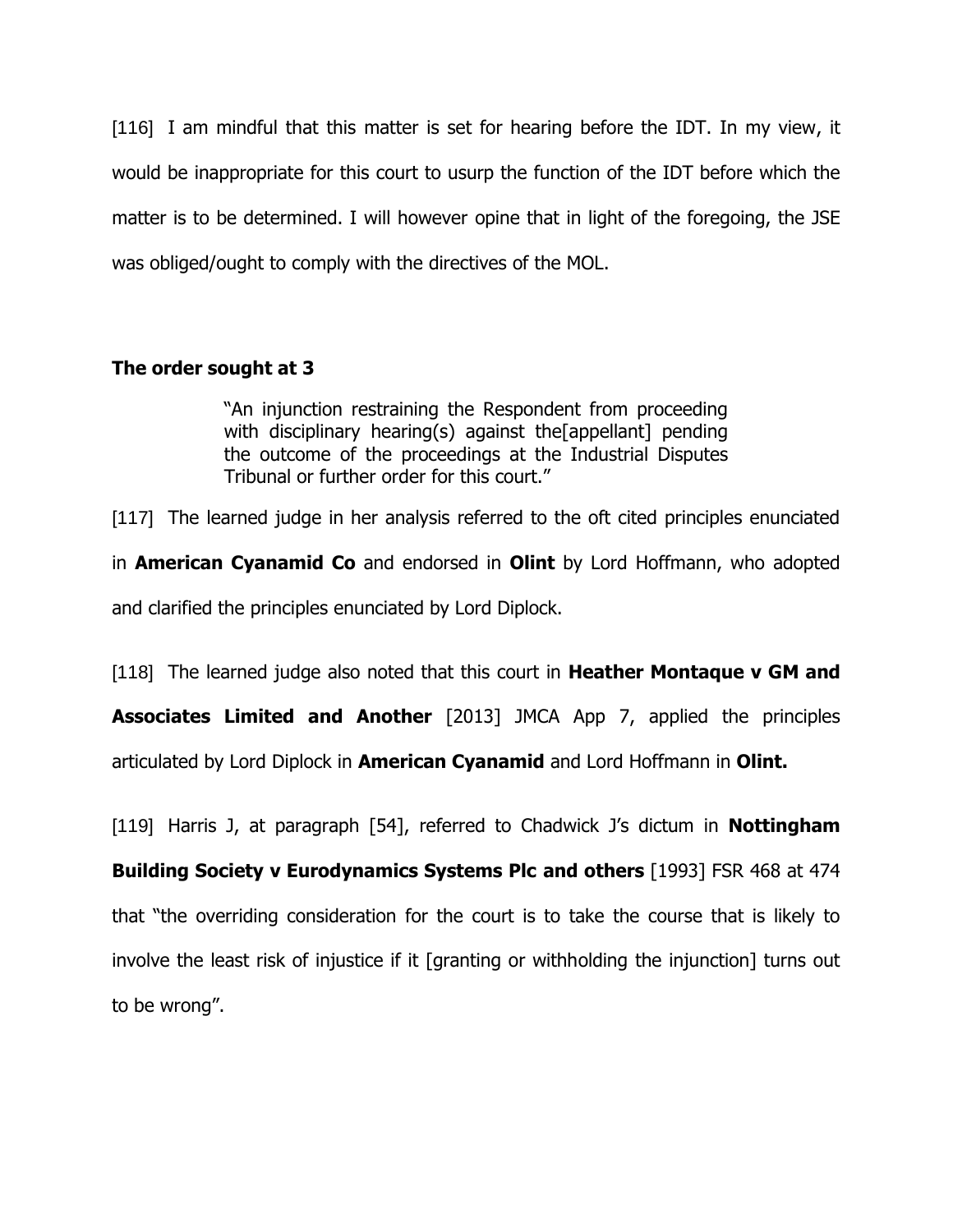# **Analysis**

[120] In **Olint**, Lord Hoffmann in explaining the purpose of an injunction endorsed the views expressed by Lord Diplock in **American Cyanamid** regarding the critical factors which a judge ought to consider in granting an injunction. He said:

> ―16 ...The purpose of such an injunction is to improve the chances of the court being able to do justice after a determination of the merits at the trial. At the interlocutory stage, the court must therefore assess whether granting or withholding an injunction is more likely to produce a just result. As the House of Lords pointed out in **American Cyanamid Co v Ethicon Ltd** [1975] AC 396 that means that if damages will be an adequate remedy for the plaintiff, there are no grounds for interference with the defendant's freedom of action by the grant of an injunction. Likewise, if there is a serious issue to be tried and the plaintiff could be prejudiced by the acts or omissions of the defendant pending trial and the cross-undertaking in damages would provide the defendant with an adequate remedy if it turns out that his freedom of action should not have been restrained, then an injunction should ordinarily be granted.

> 17. In practice, however, it is often hard to tell whether either damages or the cross-undertaking will be an adequate remedy and the court has to engage in trying to predict whether granting or withholding an injunction is more or less likely to cause irremediable prejudice (and to what extent) if it turns out that the injunction should not have been granted or withheld, as the case may be. The basic principle is that the court should take whichever course seems likely to cause the least irremediable prejudice to one party or the other...

> 18. Among the matters which the court may take into account are the prejudice which the plaintiff may suffer if no injunction is granted or the defendant may suffer if it is; the likelihood of such prejudice actually occurring; the extent to which it may be compensated by an award of damages or enforcement of the cross-undertaking; the likelihood of either party being able to satisfy such an award; and the likelihood that the injunction will turn out to have been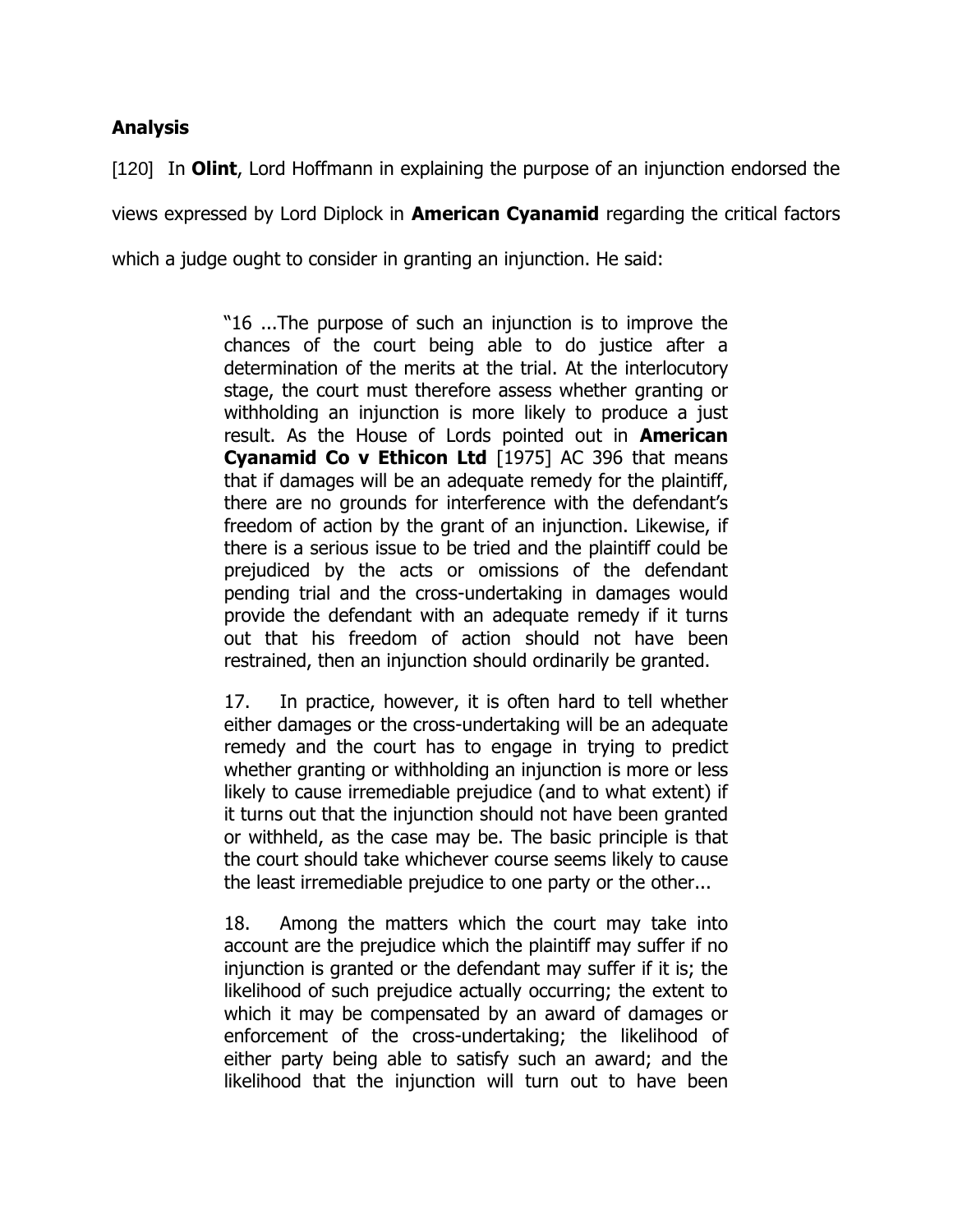wrongly granted or withheld, that is to say, the court's opinion of the relative strength of the parties' cases.

19 ...What is required in each case is to examine what on the particular facts of the case the consequences of granting or with-holding of the injunction is likely to be. If it appears that the injunction is likely to cause irremediable prejudice to the defendant, a court may be reluctant to grant it unless satisfied that the chances that it will turn out to have been wrongly granted are low; that is to say, that court will feel, as Megarry J said in **Shepherd Homes Ltd v Sandham** [1971] Ch 340, 351, 'a high degree of assurance that at trial it will appear that the injunction was rightly granted'.‖ (Emphasis added)

## **Serious issues to be tried**

[121] The learned judge found that there were several serious issues to be tried which

she enumerated as follows:

- "i). Whether or not to proceed with the disciplinary hearing while the dispute concerning the applicant's alleged suspension is still pending would be in breach of the terms and conditions of his employment in light of the incorporation of the provisions of the LRIDA and the Code in his contract of employment;
- ii) whether by taking steps to proceed with the disciplinary proceedings, the JSE is acting in a manner designed to frustrate and circumvent the objectives of the LRIDA and Code by seeking to deprive the applicant of the benefits conferred by them in relation to the determination of his suspension which is before the IDT in breach of the terms and conditions of his employment.
- iii) whether the disciplinary hearing (and in particular an adverse outcome) would prevent the applicant from adjudicating or pursuing the dispute relating to his suspension at the IDT as contemplated and provided for in his contract of employment."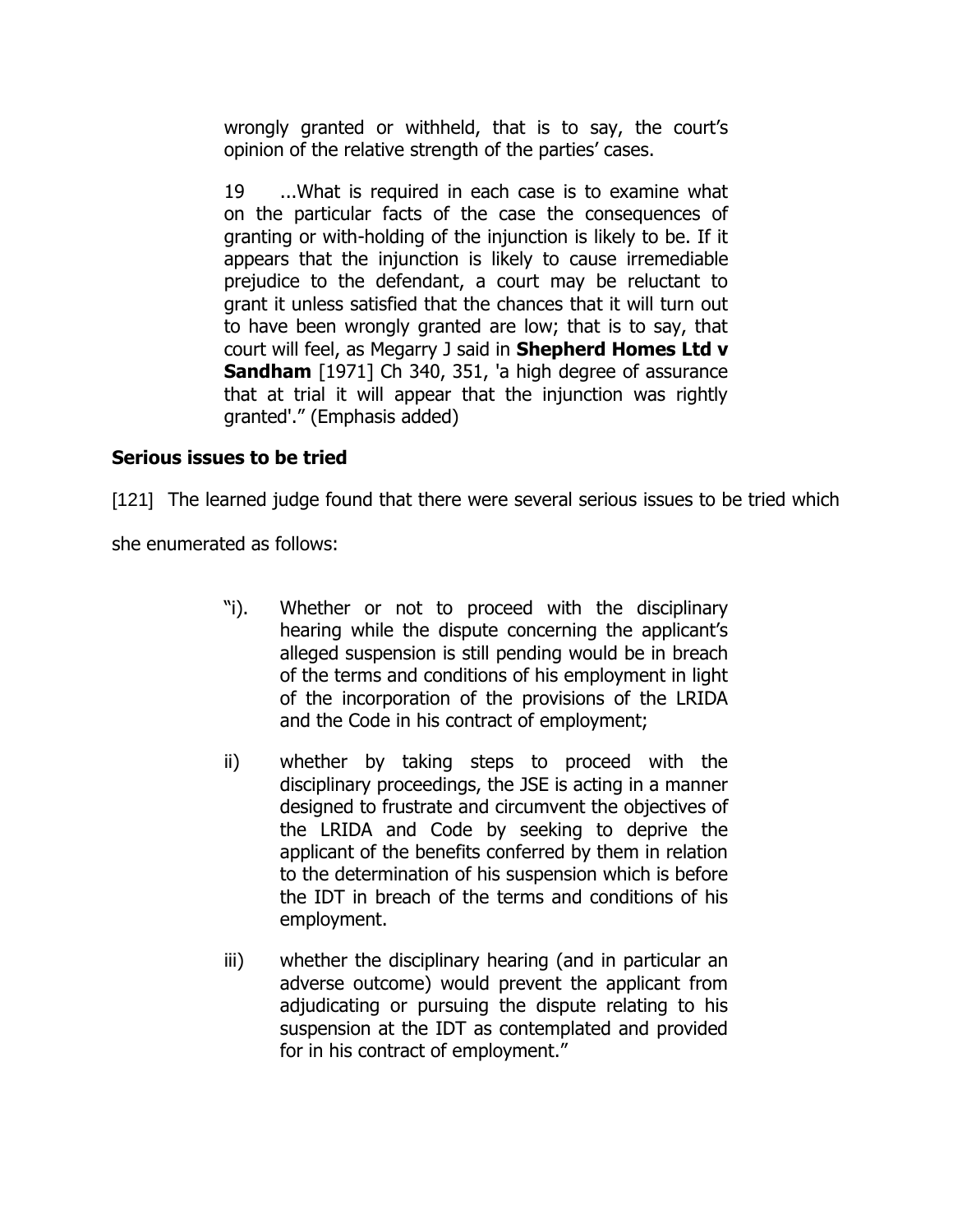#### **The balance of convenience: in whose favour it lies?**

[122] Although the learned judge acknowledged that there were serious issues to be tried, in determining where the balance of convenience lies, she failed to advert to the relative strength of appellant's case should the injunction turn out to have been wrongly granted or withheld. In determining the course that would result in the least irremediable harm, the learned judge failed to properly balance the scales. Her concentration was solely on the likely prejudice to the JSE. Her findings in that regard have been stated at paragraph [40] herein.

[123] Mr Foster agreed with the learned judge's assessment of the balance of convenience having regard to the length of time it would take to resolve the dispute and the risk of prejudice to the appellant, who is still being paid his full salary and emoluments despite not attending work, and despite the respondent's contention that it had lost trust and confidence in the appellant. He had asked that the court bear in mind that the outcome of the disciplinary proceedings is unknown and may yet be determined in the appellant's favour and also that the appellant has other means of redress if he is dissatisfied with the outcome.

[124] That reason for withholding the injunction in my view, unreasonable. The JSE's evidence is that he is not suspended. In the light of that evidence, he would be entitled to his salary in any event until the due process of the law has taken its course, or and if he is found to be culpable of acts which require his dismissal or suspension. Worthy of note is that the disciplinary act of barring him from his job occurred prior to any discussion.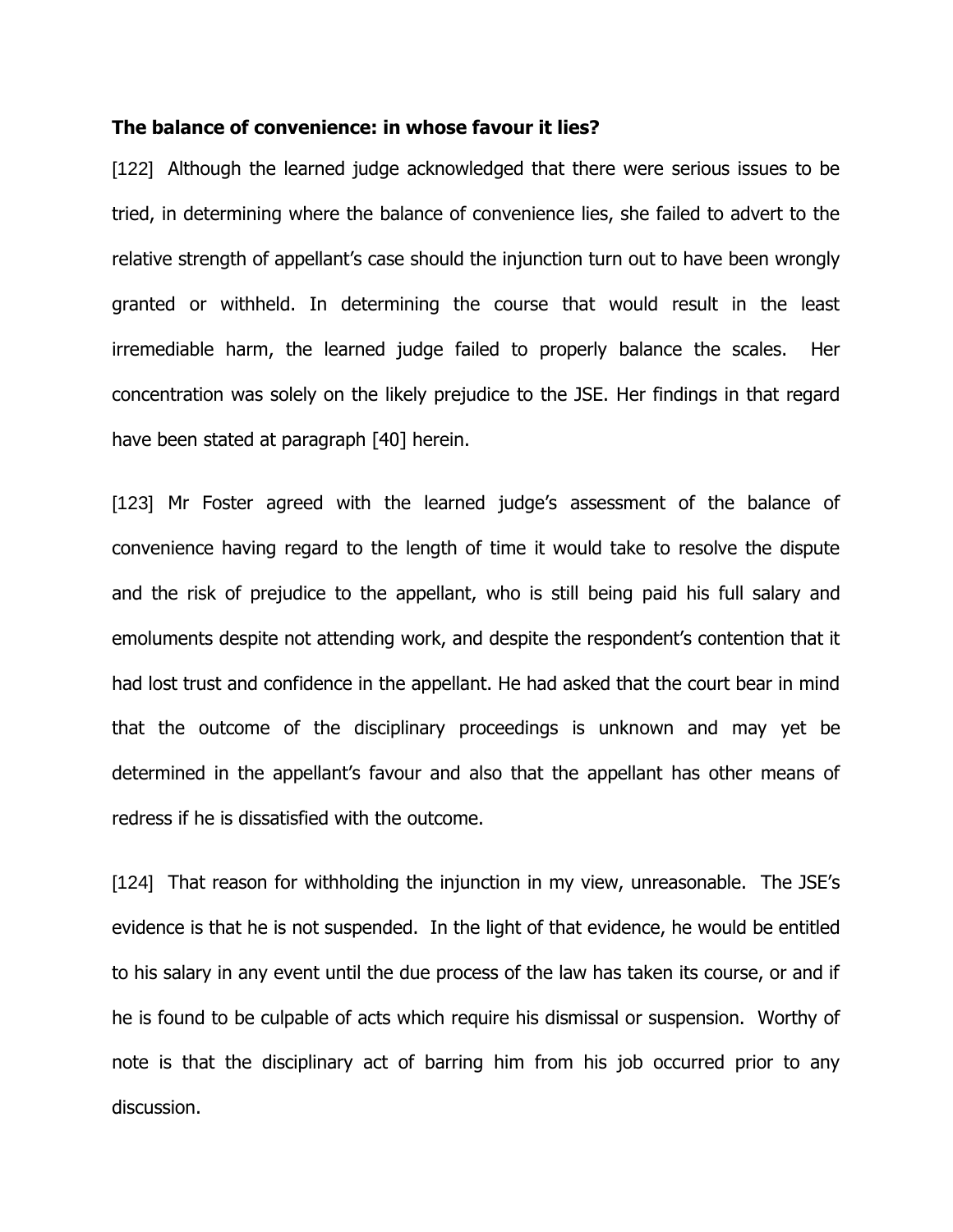[125] Importantly also, the IDT is already seised of the matter which has been set for 19 September 2017. True it is that an appeal might emanate from its decision. But to yield to the jurisdiction of the IDT at this point in time, in my view, is certainly to advance the matter thus reducing the period before its completion especially in light of the JSE's lack of readiness to proceed. Indeed, had the respondent attended the conciliatory meeting, the delay which has been occasioned might have been obviated as all the issues would have been ventilated at that meeting which might have resulted in an amicable resolution. To allow the respondent to convene a hearing at this juncture would further delay the matter.

[126] Another reason proffered by the learned judge for withholding the injunction is that:

> "The injunction would require that the disciplinary hearing to resolve the allegations made against the applicant be halted, and for how long this would be anyone's guess in light of my observations above. This would affect not only the rights of the JSE as an employer, to conduct disciplinary proceedings but also those of the applicant to have allegations against him resolved in a timely manner. This is an essential factor in a healthy industrial relations landscape."

[127] The learned judge's statement that the injunction would require the disciplinary hearing to be halted, in my view, belies the evidence. As observed above, the unchallenged evidence is that the disciplinary hearing had not commenced. He was invited to have discussions. The appellant on the other hand, had taken steps with the necessary promptitude to have the matter heard pursuant to the LRIDA and the Code and therefore ought not to be penalized for expediting the matter. As observed, the JSE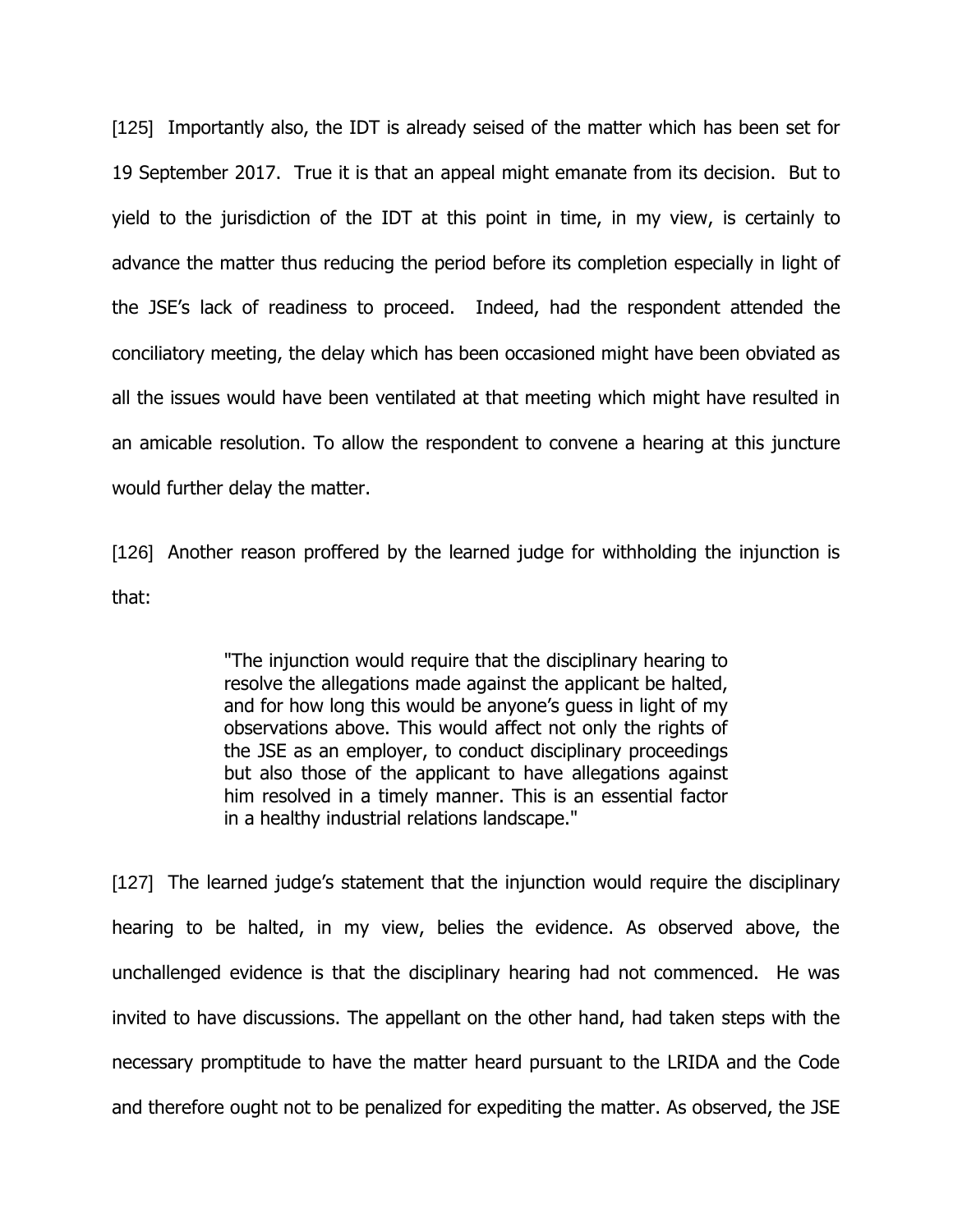was not in a position of readiness at the point in time that the appellant approached the MOL. Indeed, it was the respondent who sought to halt the proceedings which had

properly commenced pursuant to the LRIDA and the Code.

[128] The learned judge also stated that:

"It could well be that the allegations are not made out against the applicant and he retains his job. However, should that not be the case and he is dissatisfied with the decision, he is not without a remedy. He could seek redress at the Ministry of Labour or before the courts." In my view, consideration is to be given to the fact that the appellant had sought redress at the MOL and the IDT, was seised of the matter before the JSE sought properly to convene a hearing."

[129] In my view, consideration is to be given to the fact that the appellant had sought redress at the MOL, and the IDT was seised of the matter before the JSE sought properly to convene a hearing.

[130] Whereas it is not entirely correct to say that the JSE has completely ignored the process under the LRIDA, in my view, the appellant having commenced the process before the JSE commenced disciplinary hearing, the JSE ought to have submitted to the process by attending the conciliatory meeting which would have resulted in the issues being ventilated with the necessary celerity which is required of a matter of this nature involving a very senior employee having been excluded, not only from performing his duties, but also from the property by a junior employee.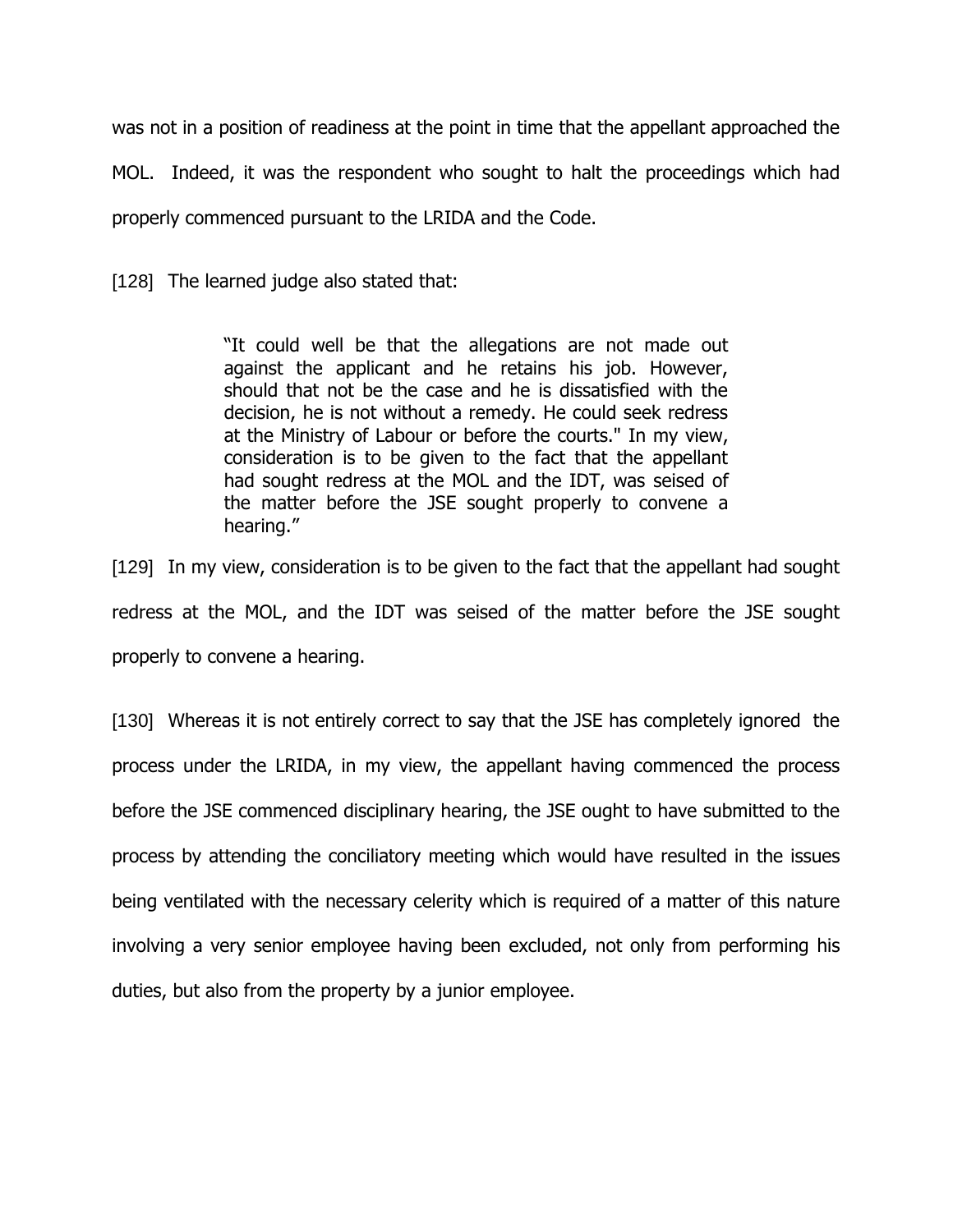# **The issue of prejudice**

## **The panellists**

[131] The learned judge's finding that:

"The applicant would suffer less prejudice to the disciplinary hearing. From the evidence it would appear that the hearing will be conducted by persons who are unconnected to the JSE and the parties involved and who are experienced in the field of industrial relations. The result of those proceedings is unknown. It could well be that the allegations are not made out against the applicant and he retains his job. However, should that not be the case and he is dissatisfied with the decision, he is not without a remedy. He could seek redress at the Ministry of Labour or before the courts."

[132] In concluding that "[t]he applicant would suffer less prejudice proceeding to

disciplinary hearing", the learned judge, as already stated, said:

"From the evidence it would appear that the hearing will be conducted by persons who are unconnected to the JSE and the parties involved and who are experienced in the field of industrial relations."

The learned judge concluded that the:

"[appellant] would suffer less prejudice proceeding to the disciplinary hearing. From the evidence it would appear that the hearing will be conducted by persons who are unconnected to the [respondent] and the parties involved who are experienced in the field of industrial relations."

[133] The learned judge concluded that the hearing would be conducted by persons

who are unconnected to the JSE; however, the appellant and indeed the court at that

juncture was bereft of vital information about the panellists. Indeed, it was a complaint

of the appellant, which the learned judge failed to consider, that the appellant knew

nothing about the panellists.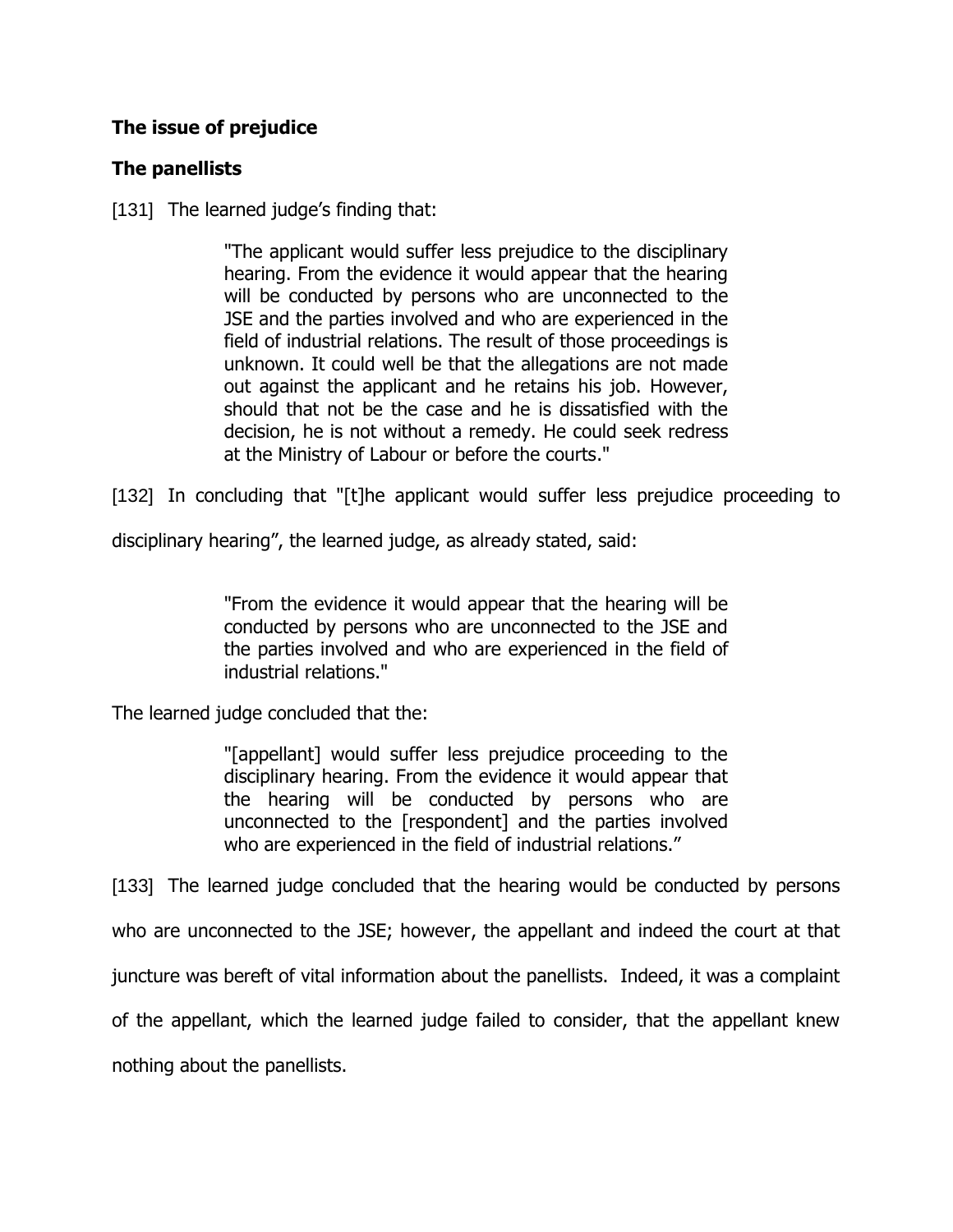[134] The learned judge did not advert to the appellant's complaint that he did not know who the panellists were and that they were selected by the respondent through whom they communicated although the appellant's attorney was known to the JSE and so too the appellant's address.

[135] The only evidence that these persons are unconnected to the JSE came from Mrs Street-Forrest who is one of, if not the appellant's main accuser. No details concerning the panellists were provided.

[136] Apparently, the issue which ostensibly culminated in the appellant's "efficacy" being questioned by Mrs Street-Forrest and other managers/directors and their connected parties was the appellant's insistence that such persons declare balances of zero and below. The appellant's complaint that Mrs Street-Forrest, who is not an independent party, is only communicator with the panellists.

[137] The appellant's complaint that there was a unilateral communication between JSE via Mrs Street-Forrest and the panellists was ignored by the learned judge. A factor of significance is that the letter inviting him to the disciplinary hearing which was sent to Mrs Street-Forrest was unsigned by the author. An important issue is whether that letter should have formed a part of the court's record.

[138] Furthermore, the JSE failed to act with the necessary celerity in convening the disciplinary hearing whereas the appellant, not only triggered the proceedings under the Act with alacrity, but also those proceedings had overtaken the need for a disciplinary hearing. As observed above, the unchallenged evidence is that the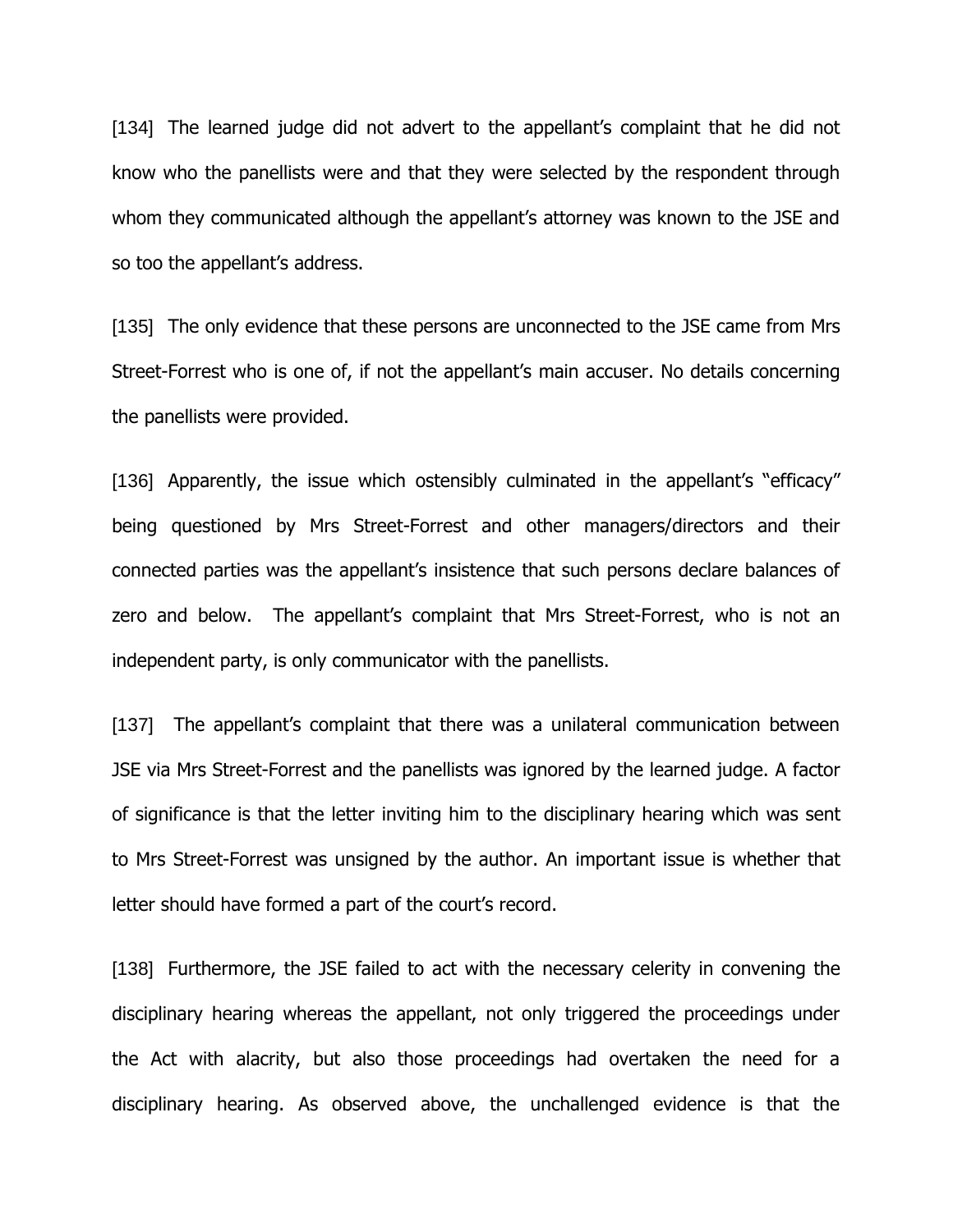disciplinary hearing had not commenced. He was merely invited to have discussions. The appellant has taken steps with the necessary promptitude to have the matter heard pursuant to the LRIDA and the Code and therefore ought not to be penalized. Indeed, it was the respondent who sought to halt the proceedings which had begun pursuant to the LRIDA and the Code.

### **Relative strength of the parties' cases**

[139] The learned judge failed to consider the relative strength of the parties' cases. The issue over the appellant's suspension has been directed to the IDT. That issue, as above stated, is for the IDT's determination. It would therefore be undesirable to arrive at any finding in that respect.

[140] Although the learned judge's reticence in making the declaration sought is understood, it was nevertheless necessary, in considering whether to grant or withhold the injunction, to examine the relative strength of each party's case. This was necessary in order to arrive at a just decision as to where the least irremediable prejudice lay. Lord Diplock in **America Cyanamid** admonished in this regard:

> "It is no part of the court's function at this stage of the litigation to try to resolve conflicts of evidence on affidavit as to facts on which the claims of either party may ultimately depend nor to decide difficult questions of law which call for detailed argument and mature considerations. These are matters, to be dealt with at trial ...".

[141] The learned judge was obliged to examine, as Lord Hoffmann directed, "the relative strength of the parties' cases" in respect of the alleged suspension. Examination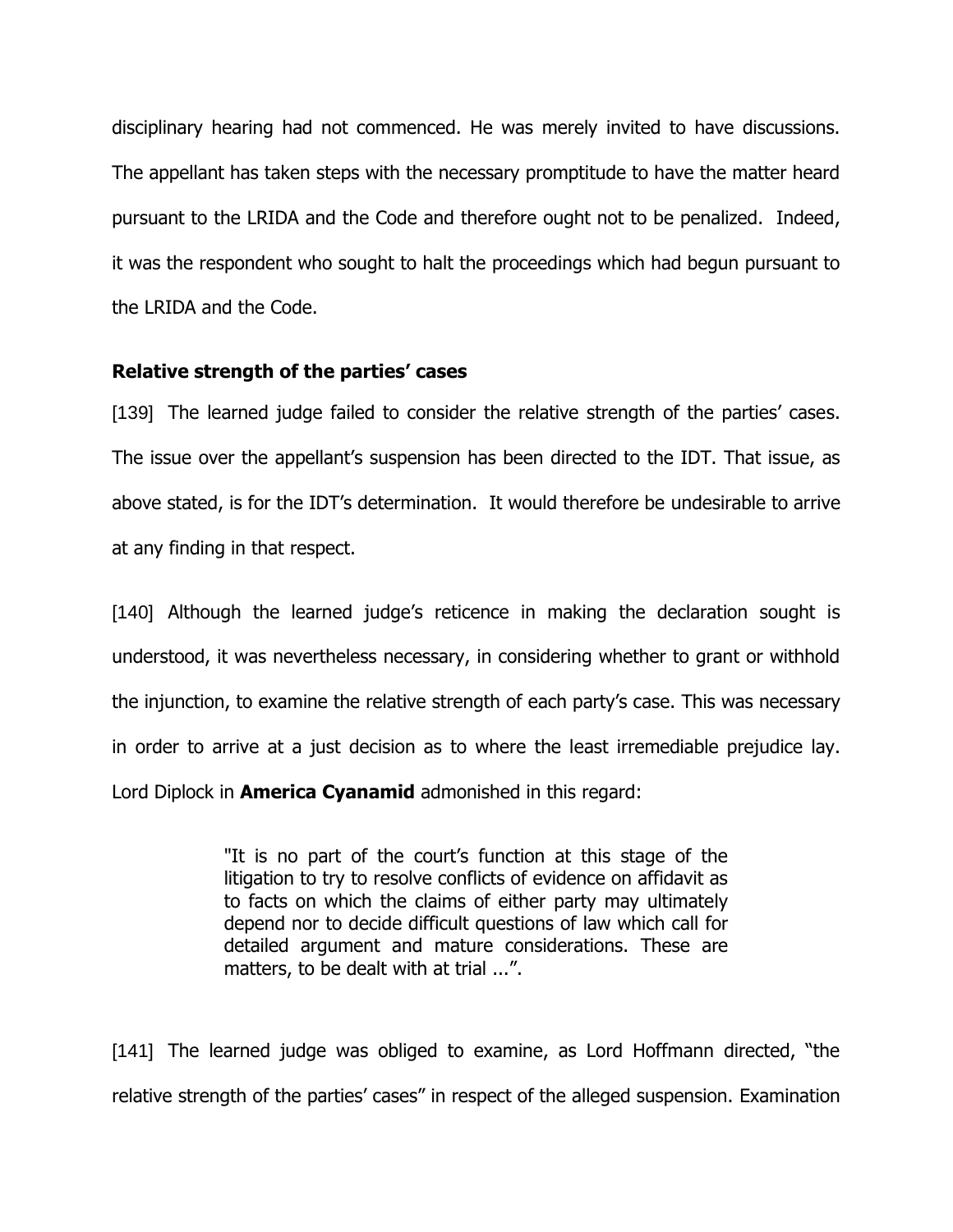of the strength of the parties' cases and the "consequences of granting or withholding the injunction" was crucial in determining which party was likely to suffer irremediable prejudice. Such an examination was therefore necessary to assist the learned judge in determining whether at the trial "the chances that it will turn out" that the injunction was "wrongly granted are low" or whether there is "a high degree of assurance that at trial it will appear that that the injunction was rightly granted". Lord Hoffmann plainly stated that:

> "What is required in each case is to examine what on the particular facts of the case the consequences of granting or withholding of the injunction is likely to be. If it appears that the injunction is likely to cause irremediable prejudice to the defendant, a court may be reluctant to grant it unless satisfied that the chances that it will turn out to have been wrongly granted are low; that is to say, that the court will feel, as Megarry J said in Shepherd Homes Ltd v Sandham  $[1971]$  Ch 340, 351, "a high degree of assurance that at the trial it will appear that at the trial [sic] the injunction was rightly granted."

[142] The appellant did not apply for leave. Mrs Street-Forrest's evidence was that the JSE did not suspend the appellant but that "the JSE did not require [the appellant] to attend work while either discussions with him or the hearing was being arranged in order to facilitate either of those two processes". It was also her evidence that "he was not required to attend work until the issues raised in the [JSE's] letter dated 13<sup>th</sup> January were addressed" and he was asked "not to report to work until the procedure required by the Code was completed".

[143] By his letter of 17 January 2017, the appellant informed the respondent of his intention to return to work because he did not apply for vacation. In **Richard Duncan**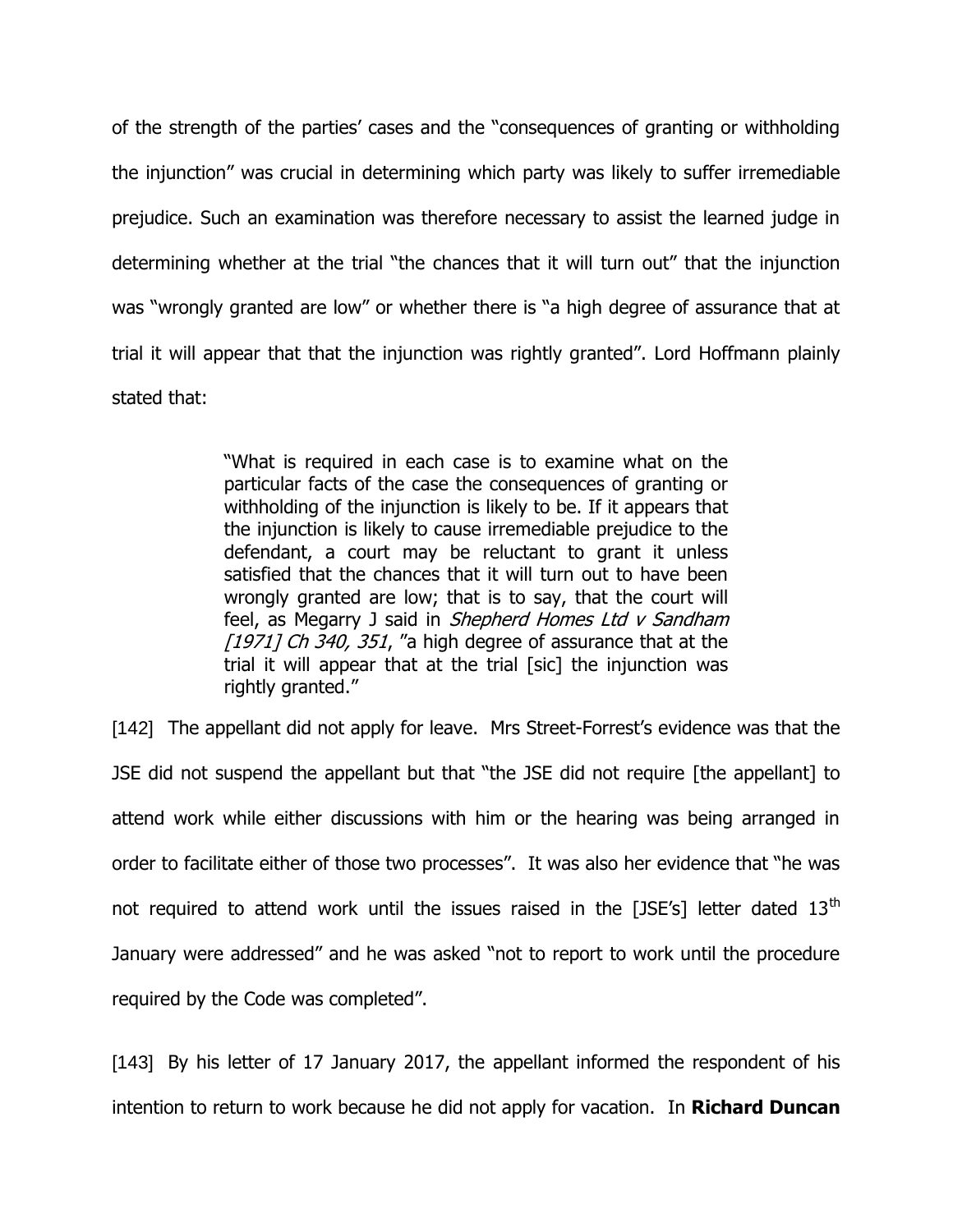**v The Attorney General** Civ App No 13 of 1997 delivered 8 December 1997 in the

Court of Appeal of Grenada, Bryon CJ, in considering a similar issue, opined at page 13

as follows:

"The Concise Oxford Dictionary  $8<sup>th</sup>$  edition, describes, 'Leave' as 'Permission to be absent from duty'. ... It is for the benefit of the worker.

The character of absence from duty is also relevant because not every absence from duty is leave. The requirement to absent oneself from duty, even with pay, can be a disciplinary sanction. For example, a temporary removal for disciplinary reasons is the sanction of suspension. A permanent exclusion from the performance of one's employment would be neither a grant of leave nor a suspension. In my view it would be a matter of fact to be determined from the circumstances whether an indefinite exclusion is in reality permanent. A permanent exclusion would, in effect be a removal from office, by whatever euphemism it is described. **The payment of emoluments will impact on the question of financial loss, but a professional person or senior public servant will suffer other substantial losses, such as loss of reputation and loss of the satisfaction of discharging duties, loss of the opportunity for promotion and so on. The payment of salary would be only one factor to be considered in deciding whether the officer in receipt has been removed from office It is not conclusive. An officer who is prevented from discharging the duties of his office and against his will and without lawful authority has been removed from office even if he is in receipt of salary...**

It is unthinkable that the constitution could intend that the PSC could arbitrarily order a public servant to be prevented from performing his job for an indefinite period.

The Staff Orders categorise a variety of types of leave.. These include 'departmental leave' 'leave on ground of urgent private affairs'; 'overseas leave prior to retirement; 'leave prior to resignation'; ' vacation leave'; 'sick leave' There is no provision for the grant of leave to facilitate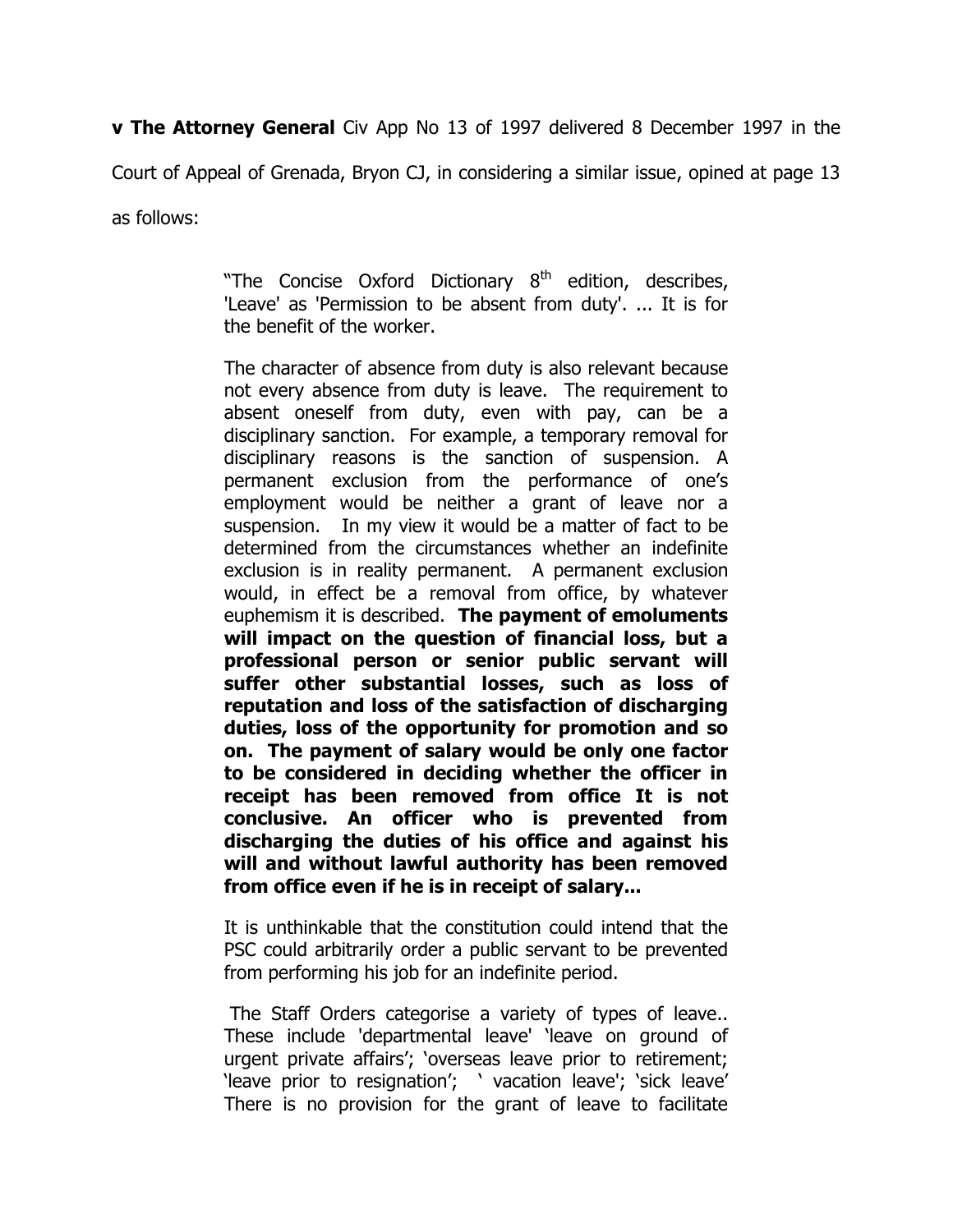improvements in the organisation of a department or Ministry.

An allegation that one's absence from work is necessary for making improvements in the workplace is a serious complaint about one's ability or attitude. Requiring an officer to be absent from work for that purpose is not for his benefit. It implies dissatisfaction with the officer. In my view it cannot be leave." (Emphasis added)

[144] In the instant case, an issue was whether, without an application from the appellant for leave, the JSE's request that the appellant not attend work until the procedure under the Code was completed, albeit he received his salary, was not, as Zacca CJ found in **Regina v Commissioner of Police, ex parte Leslie Harper** (1994) 31 JLR 34 "to indefinitely suspend  $[\text{him}]$ ". In that case, Zacca CJ found that there was "an effort to disguise the appellant's suspension under the guise of the grant of vacation leave".

[145] In the instant case, there is however a strong indication that there was no such attempt at disguise. The JSE's act of directing the guard to prevent the appellant from entering the premises provides a strong argument that he was not merely sent on leave, as persons on leave can still access the compound, but rather, in my view, is strongly supportive of the appellant's contention that he was suspended. Of consideration is that it was Mrs Street-Forrest's evidence that the appellant was sent on leave to facilitate the discussions and the hearing. She however provided no explanation as to how his absence from the job could facilitate the discussions and the hearing.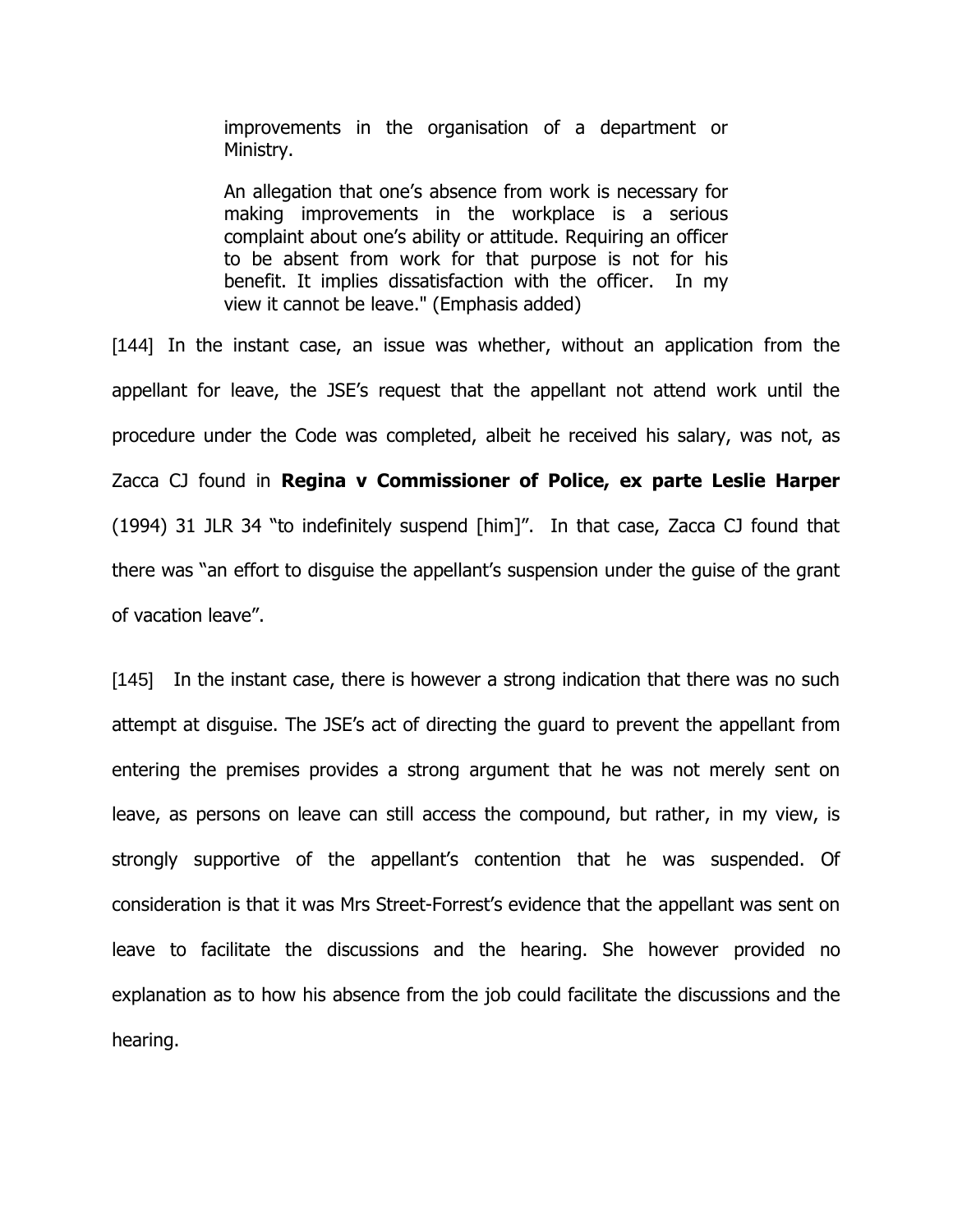[146] The appellant however contends that he was suspended. If suspended, he would have been removed without first having had the opportunity of a hearing. The issue "over his suspension" therefore needs to be resolved urgently and the IDT is already seised of the matter.

[147] A further and very pertinent consideration is the expense of engaging counsel both at the hearing and before the IDT. Had the learned judge consider the relative strength of the parties cases she might very well have arrive at a different conclusion.

[148] In my view, the fact that the process which the appellant has invoked under the LRIDA has advanced to the end stage, that is, determination by IDT, the disciplinary hearing ought to yield as the JSE is, to my mind, seeking to commence the process a fresh.

[149] The foregoing compels me to the view that the JSE ought to be restrained from proceeding with or otherwise convening a disciplinary hearing against the appellant pending the outcome of the proceedings before the IDT which is set for 19 September 2017. In my view, in failing to restrain the JSE from proceeding with the disciplinary hearing, the learned judge erred.

#### **The order sought at 4**

"An injunction directing the Respondent to permit the [appellant] to attend work and perform his duties pending the outcome of the proceedings at the Industrial Disputes Tribunal and the application for the interim declaration and claim filed consequent on directions herein."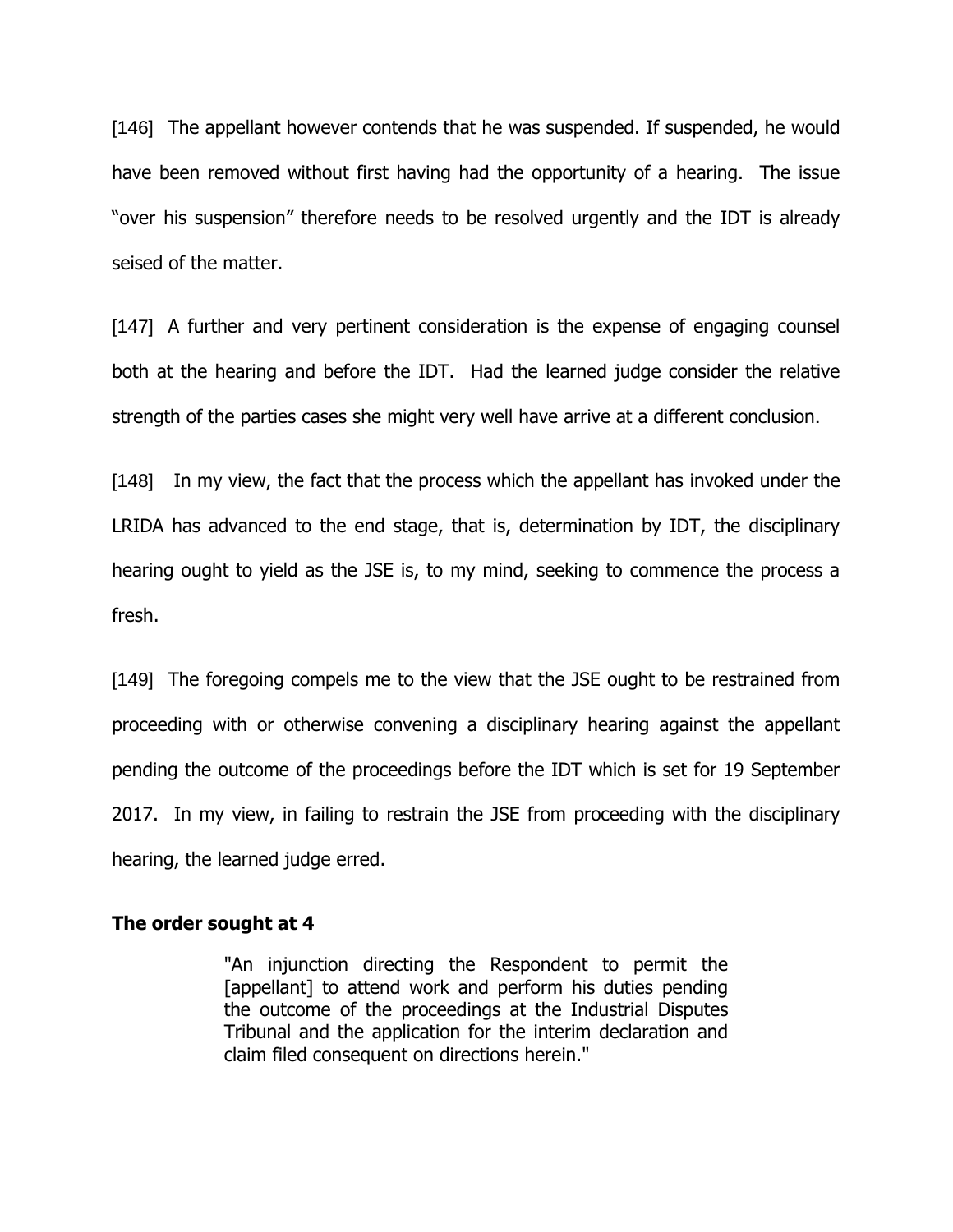[150] I am of the view that that issue ought to be reserved for IDT which is the appropriate forum for its determination.

[151] In respect of ground (a) in the grounds of appeal, Mrs Henlin Gibson's complaint that the learned judge erred in not granting the order sought at number 3 is therefore meritorious.

# **Grounds b, c and d as referred to at [paragraph 41] herein**

## **Adequacy of damages**

[152] For convenience, grounds b, c and d will be dealt with together.

"The learned judge erred as a matter of fact and/or law in finding that damages would be an adequate remedy in this case."

"The Learned Judge erred as a matter of fact and/ or law in failing to recognise that the Appellant cannot be compensated in damages if he were to lose his job and also his right to approach the tribunal in relation to his suspension prior to the disciplinary hearing."

"The learned judge erred as a matter of fact and law in failing to recognise that the Appellant has an interest akin to a property right in his job which cannot be compensated for in damages."

[153] The learned judge disagreed with Mrs Gibson Henlin's following submission:

"[the appellant's] interest in his job is akin to a property right and his right to this property interest and deprivation without reference to the specially created regime cannot be adequately compensated in damages..."

Her disagreement with Mrs Gibson Henlin's view was predicated on her view that:

"Firstly, the evidence does not support that he has been deprived of job without any reference to the 'specially created regime'. Secondly, in the context of the substantive claim, if liability is ascribed to the respondent in respect to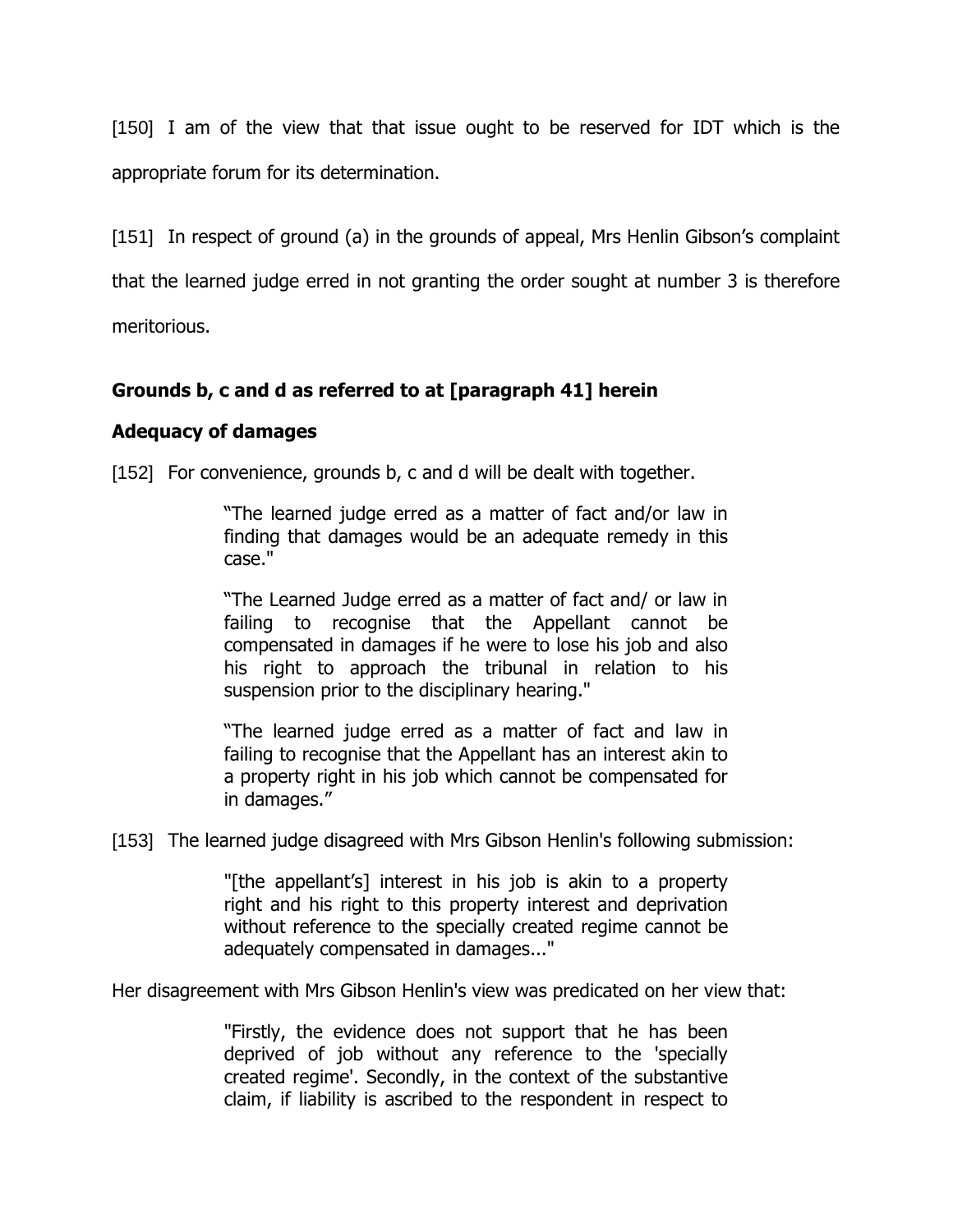all the causes of action pleaded, damages would still be the appropriate and adequate remedy to compensate him for any loss he suffers.

I have noted that there is no evidence before the court that the JSE is not a viable organization and therefore would not be in a position to meet an award of damages if one should be made against it."

The learned judge also expressed the view that there was no evidence that the appellant would be in a position to satisfy a claim under the cross-undertaking.

## **Submission on the appellant's behalf**

[154] Mrs Gibson Henlin submitted that there is no evidence on which the learned judge could have found that the appellant would not be able to honour its undertaking. Queen's Counsel argued that the learned judge has "in effect converted the undertaking and the grant of the injunction into a rich man's charter". It was her further submission that the appellant ought not to be denied the grant of an injunction because he provided no undertaking as to damages unless he is given the opportunity to fortify that undertaking.

[155] It was also her submission that the court below was notified of the appellant's ability to fortify his undertaking as to damages with his own property or the assistance of a third party and that he is still able to do so.

[156] She postulated that in light of the circumstances of this case, the court, ought to have allowed the appellant to fortify his undertaking as to damages.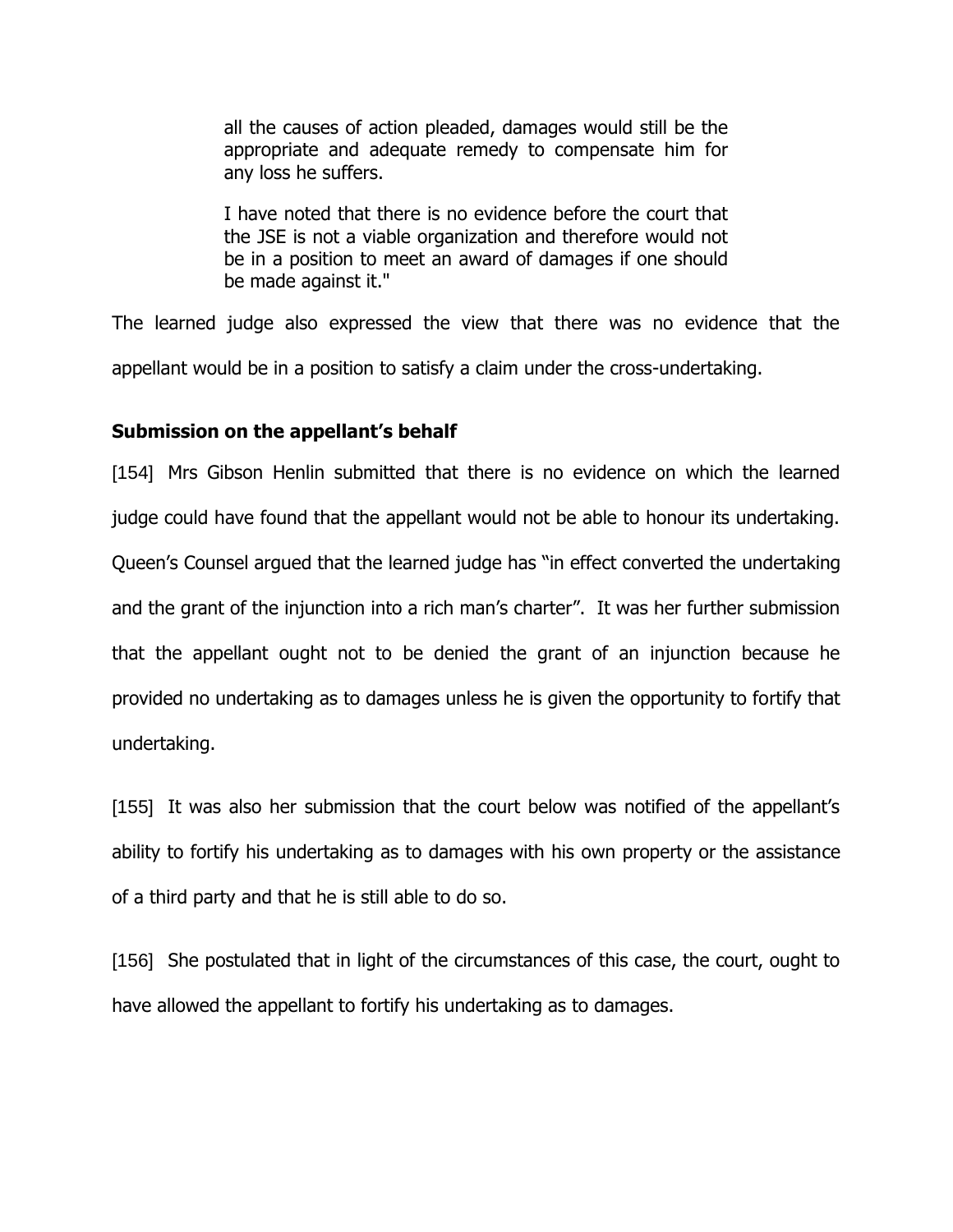[157] Learned Queen's Counsel contended that damages cannot adequately compensate the appellant in respect of the declaratory reliefs and his rights and interest under LRIDA. The appellant, she submitted, is entitled to the benefit of the LRIDA and the Code in resolving the issue of his suspension. The loss of that right she submitted cannot be compensated for in damages.

[158] It was Queen's Counsel's submission that the learned judge erred by her failure to take into account the fact that the appellant has an interest in his job that is akin to property. She submitted that if the disciplinary hearing proceeds, without reference to the IDT's hearing of the dispute, the appellant would be deprived of the opportunity of enforcing his right under LRIDA in relation to his suspension. She submitted that this would be the result because by that time he would be disputing not only his suspension but also a likely termination.

[159] Such action, she submitted, will render nugatory the appellant's right to have the dispute in relation to his suspension heard. She also contended that the JSE's argument that the employee will be heard at the IDT in any event ought not to be entertained as this renders the rights which LRIDA confers on the appellant nugatory.

[160] At that juncture, she posited, his approach to the IDT would concern his dismissal which is an entirely different stream. The loss of the appellant's job and reputational damage in those circumstances cannot, she contends, be adequately compensated in damages**.**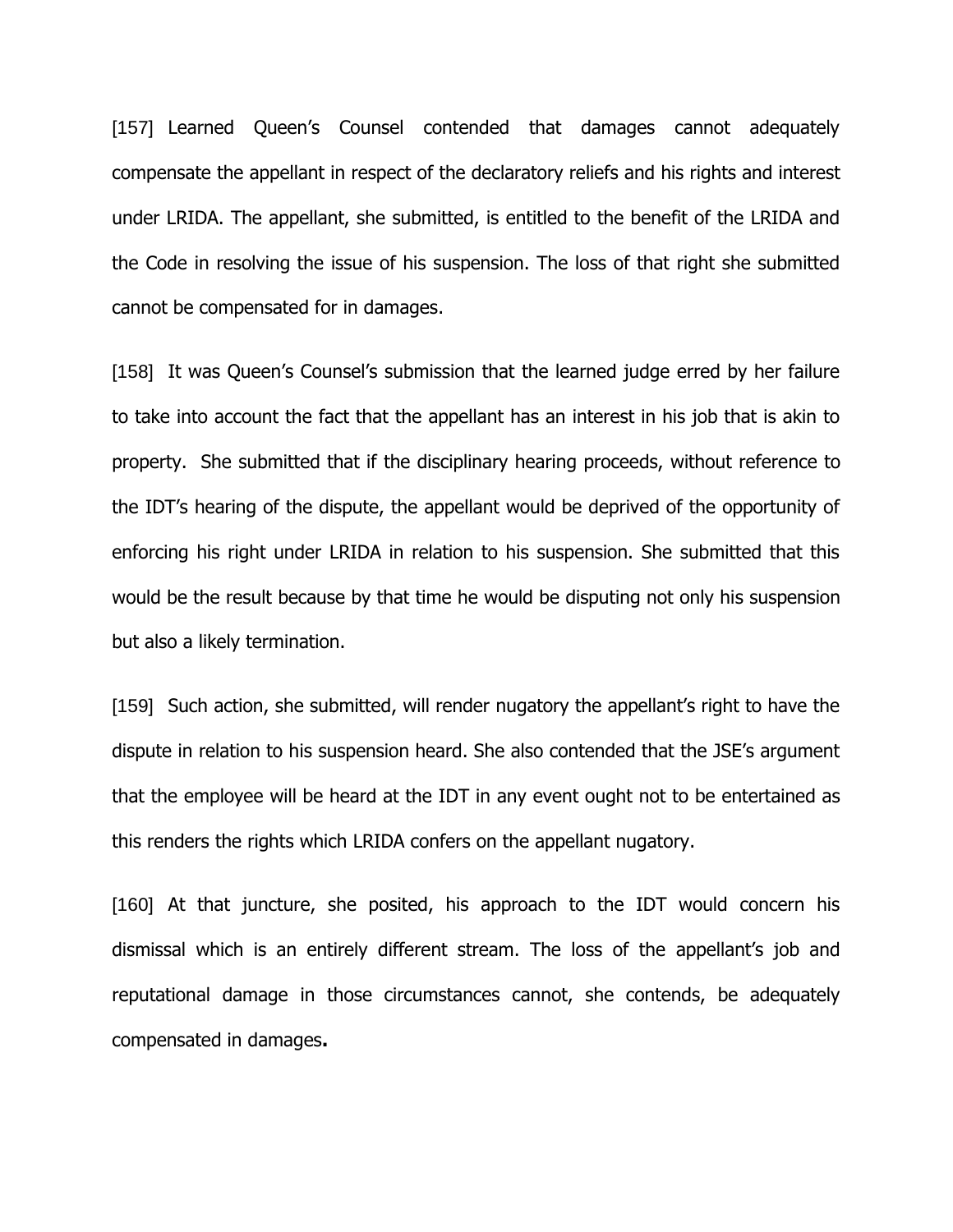[161] She further argued that the learned judge, in her refusal to grant the injunction on the basis that damages are an adequate remedy, erred in failing to consider that the appellant has an interest akin to property in his job. Queen's Counsel postulated that if the respondent were allowed to proceed to a disciplinary hearing in all the circumstances on the same facts on which the suspension is grounded, it could likely to result in termination.

[162] She submitted that the concern is premised on the disregard for the MOL in relation to conciliatory proceedings and the fact that the IDT was seised of the matter in relation to the application for injunction to prevent the hearing. She expressed concern that the JSE is of the view that it is able to proceed with the disciplinary hearing even while the court was considering the grant of injunction.

[163] Counsel pointed to the JSE's disregard for the process of the court by attempting to fix the disciplinary hearing before the application before the court would have given its decision.

[164] Queens' Counsel submitted that the high degree of hostility and steadfast move towards a process intended to circumvent the LRIDA should be halted and ought properly to be regarded as a serious issue to be tried in respect of the appellant's entitlement and his right to access the "discrete" regime of the IDT in respect of the dispute. The judge, she contended, was in error in finding that damages would be an adequate remedy.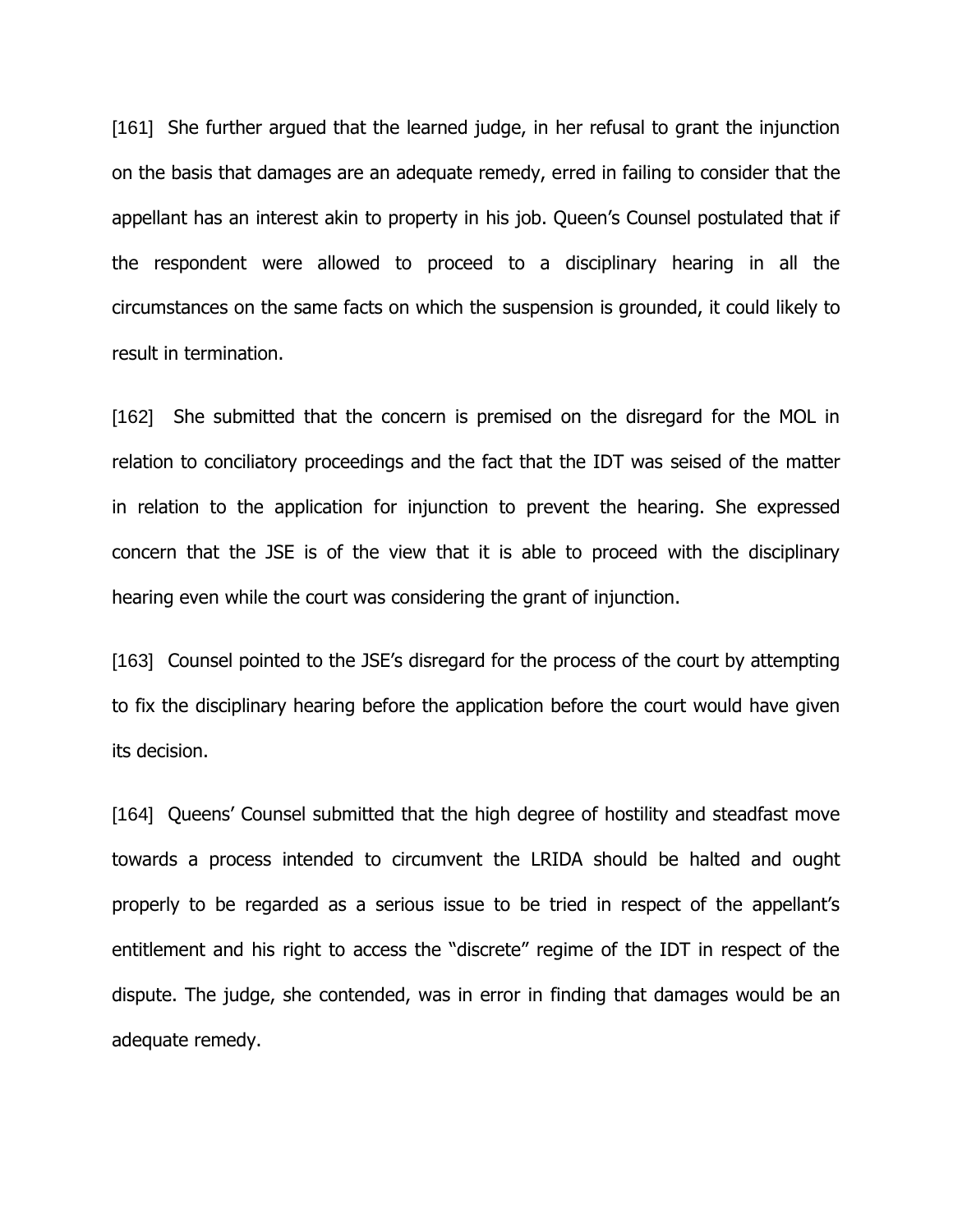[165] It was Mrs Gibson Henlin's further submission that this matter initially joined public law remedies with the relief against the respondent. The undertaking in damages should not be required because of the public law and the public interest element of the matter. This matter, she submitted, clarifies and enforces a statute and the rights which the statute confers. The learned judge also erred by failing to consider the appellants request to fortify his undertaking as to damages.

[166] Learned Queen's Counsel argued that the JSE ignored the LRIDA and the appellant's rights under the said Act by its refusal to obey the "directives or invitation" of the MOL without reference to the terms of his contract which incorporates the Labour laws.

[167] It was also her submission that the learned judge failed to take into account the fact that LRIDA introduces a new and specialised regime with new remedies distinct from the common law for employers and employees. An employee is no longer restricted to his remedies under the contract such as damages for wrongful dismissal. The IDT is able to grant reinstatement and damages calculated by reference to normal wages, remedies and relate to rights and interests.

#### **Submissions on behalf of the respondent**

[168] Learned Queen's Counsel Mr Foster contended that the learned judge was correct to find that damages would be an adequate remedy because there was no evidence that any specific code under the LRIDA has been breached; there is no allegation that the panel hearing the matter is not independent; and, the determination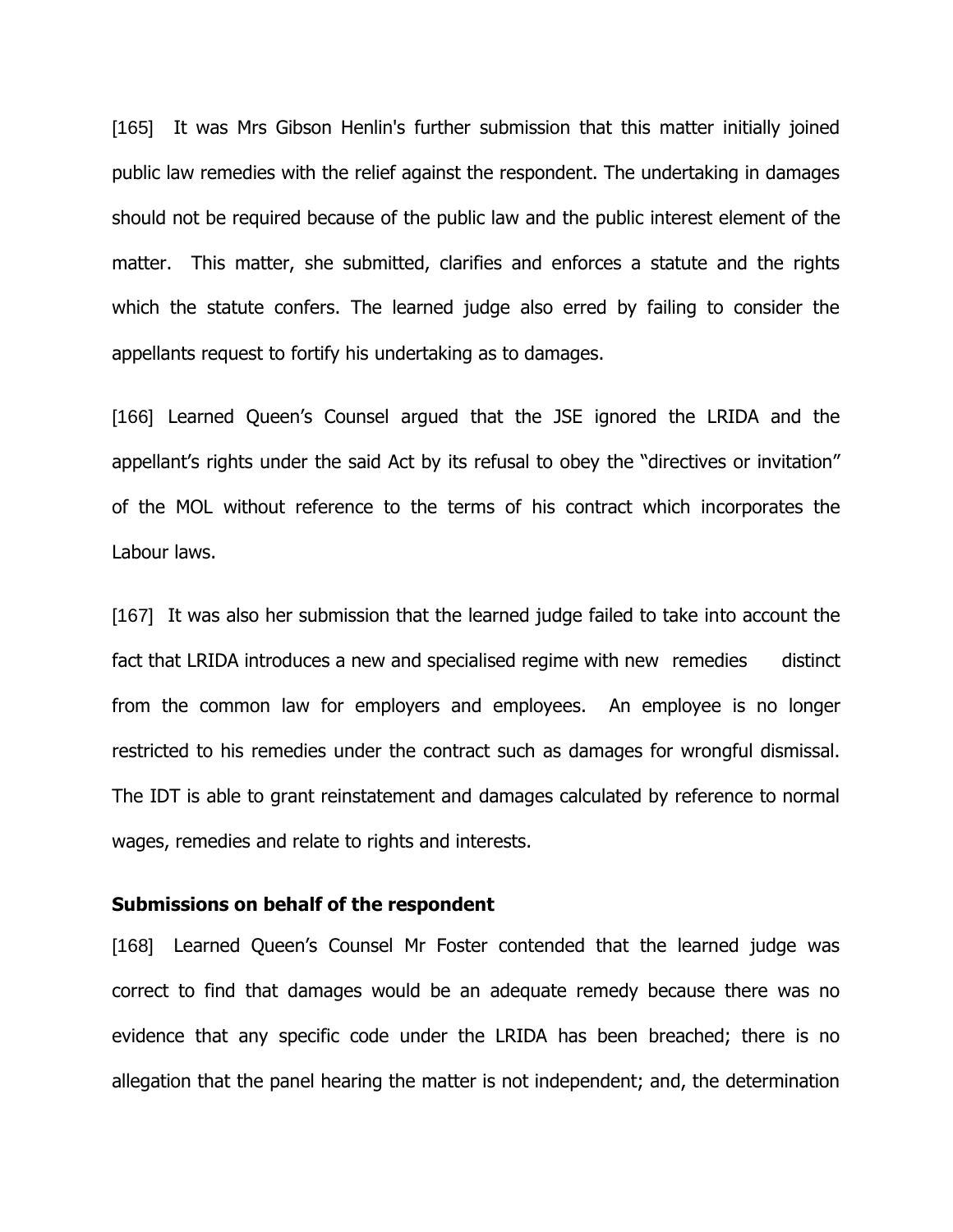as to whether the appellant was suspended does not affect the respondent's right to hold a disciplinary hearing and there was no evidence that the appellant has been deprived of his job. Queen's Counsel cited **Longley v The National Union of Journalists** [1987] IRLR 109 to support his argument that the fear that an employee will lose his job is not a sufficient basis upon which to grant an injunction. He also indicated that the appellant's substantive claim was for breach of contract, libel, retroactive salary and loss of income which are all compensated by damages. Mr Foster also posited that the declarations sought are vague and seek to enforce rights under the LRIDA without any indication as to what right under the LRIDA has been breached. He submitted that declarations do no more than indicate what always has been and so the application for such would not affect the learned judge's finding that damages would be an adequate remedy.

[169] Counsel indicated that based on **Intercontex and Another v Schmidt and Another** [1988] FSR 575 and **TPL Limited v Thermo-Plastics (Jamaica) Limited**  [2014] JMCA Civ 50, the court requires convincing evidence of the assets and liabilities and no such evidence was provided in the instant case. He also submitted that the appellant did not provide an undertaking as to damages and while he agreed that in exceptional circumstances, this undertaking could be dispensed with, he submitted that, as per **TPL Limited v Thermo-Plastics (Jamaica) Limited**, no evidence was placed before the court that this was an exceptional case.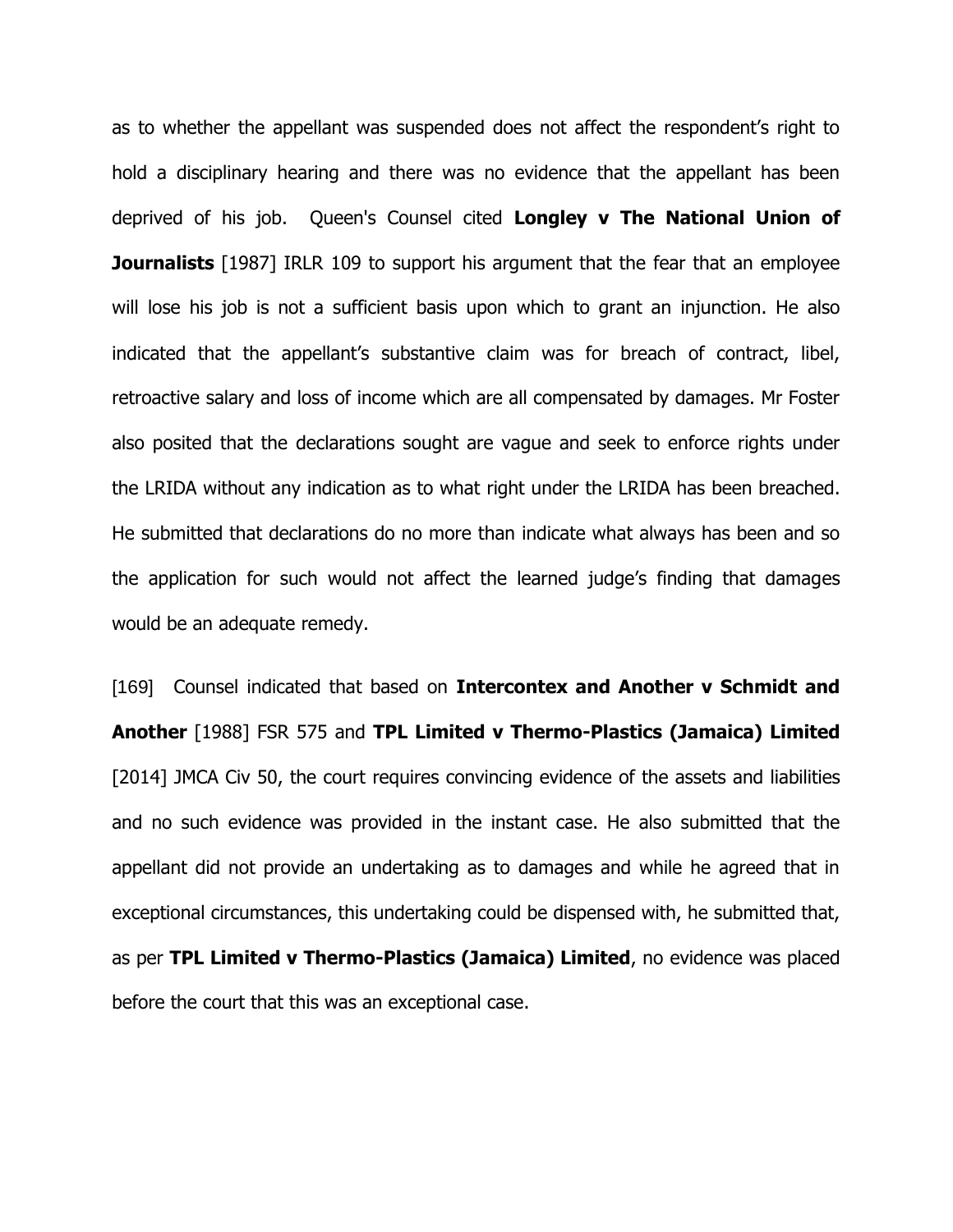### **The appellant's ability to provide an undertaking as to damages**

[170] The learned judge stated as a reason for withholding the injunction that, "There is no evidence that the [appellant] would be in a position to satisfy a cross-undertaking in damages".

[171] Rule 17.4(2) of the CPR speaks to the issue of providing such an undertaking. It reads:

> "Unless the court otherwise directs, a party applying for an interim order under this rule must undertake to abide by any order as to damages caused by the granting or extension of the order."

[172] An applicant's inability to provide the necessary undertaking as to damages does not automatically disqualify his application for an injunction. The learned judge was invested with the discretion to grant the injunction in spite of the risk that it might turn out that the appellant is not be able to give the undertaking.

[173] In the exercise of her discretion, the learned judge was obliged to consider all the relevant circumstances of the case. This view was expressed in the following passage from Stephen Gee's work, Mareva Injunction and Anton Piller Relief, 2<sup>nd</sup>edition, Chapter 9 under the heading, "The Undertaking in damages" and was cited with approval by this court in **Paul Chen Young and Others v Eagle Merchant Bank Jamaica Limited and Another** (unreported), Court of Appeal, Jamaica, Supreme Court Civil Appeal Nos 2, 3, 4, 5, 45 and 46/2000, judgment delivered 23 July 2002. The passage reads: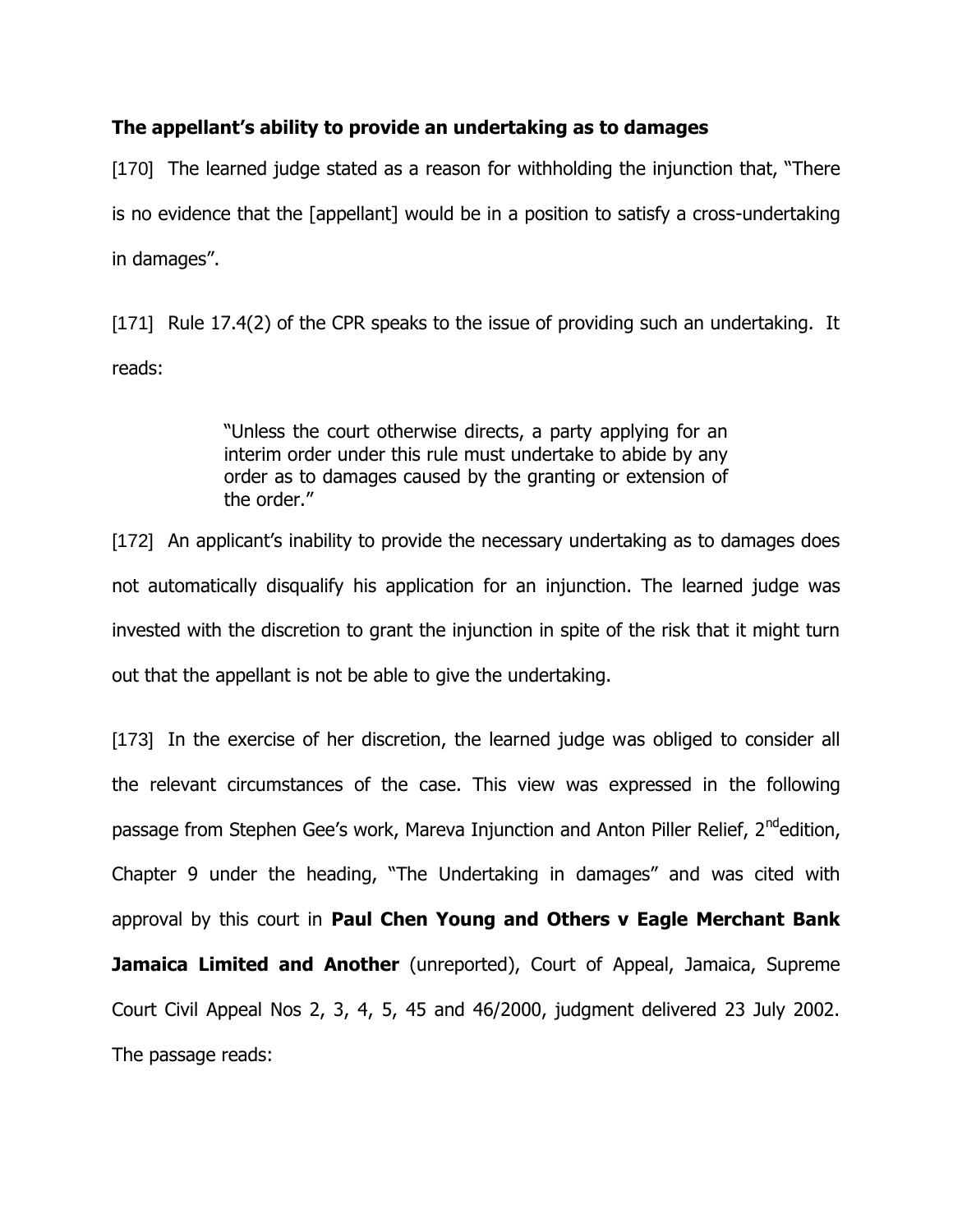―Even though the plaintiff is impecunious, the court may, in rare cases where the merits are strongly in favour of the plaintiff, in the exercise of its discretion, still decide to grant the relief sought, accepting the risk that the undertaking may not be honoured if called upon in due course. **Alen v Jambo Holdings** [1980] 1 WLR 1252. Alternatively, the court may require the undertaking to be fortified **Baxter v Claydon** [1952] WN 376...,"

[174] Regarding therefore Mrs Henlin Gibson's complaint that the appellant's offer to

fortify his undertaking was ignored, Phillips JA considered a similar issue in **David** 

**Orlando Tapper v Heneka Watkis-Porter** [2016] JMCA Civ 11. The learned judge in

that case had expressed doubt as to the appellant's ability to give a cross undertaking

as to damages without having afforded him the opportunity to fortify his undertaking.

This court found that the learned judge erred in so finding. Phillips JA stated this courts

position thus:

―[42] In addressing the issue of whether damages would be an adequate remedy for the respondent, at paragraph [15] of his judgment, the learned judge stated that he had a doubt as to whether the appellant could give a cross undertaking as to damages. **I am unable to find a basis for this doubt since there was no evidence before the court that the appellant could not satisfy an undertaking as to damages and no opportunity was given for him to fortify this undertaking.** Therefore, his finding in this regard would also be erroneous." (Emphasis added)

In the absence of good reason, the learned judge was palpably wrong in rejecting the appellant's offer to fortify his undertaking without allowing him the opportunity to do so.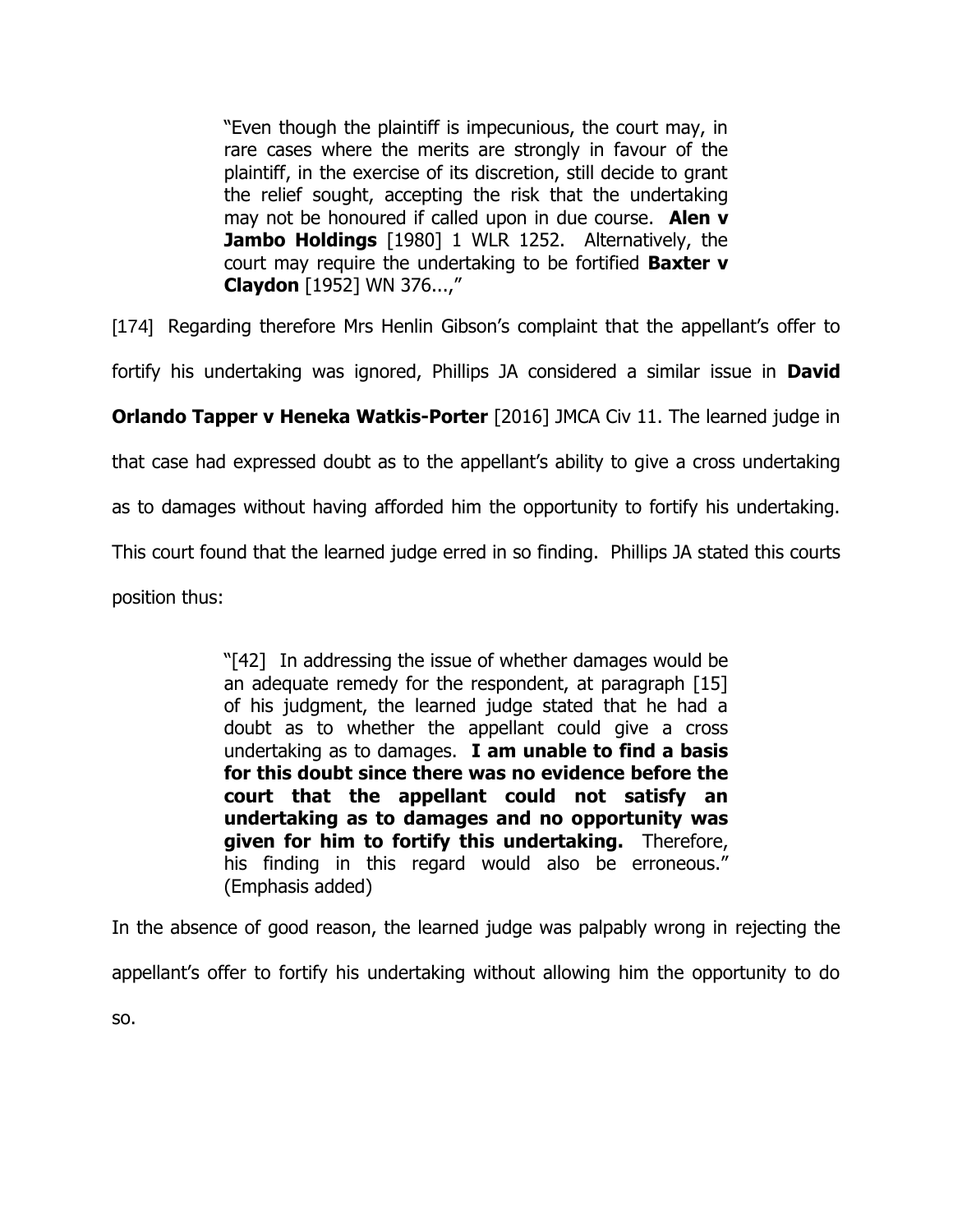# **The nature of the appellant's interest in his job**

[175] The Code recognises that the employee's right to work and right to be treated

with dignity. Sections 2 and 3 of the Code provide:

## "Purpose

2. The code recognizes the dynamic nature of industrial relations and interprets it in its widest sense. It is not confined to procedural matters but includes in its scope human relations and the greater responsibilities of all the parties to the society in general. Recognition is given to the fact that management in the exercise of its function needs to use its resources (material and human) efficiently.

**Recognition is also given to the fact that work is a social right and obligation, it is not a commodity; it is to be respected and dignity must be accorded to those who perform it, ensuring continuity of employment, security of earnings and job satisfaction.** 

The inevitable conflicts that arise in the realization of these goals must be resolved and it is the responsibility of all concerned, management to individual employees, trade unions and employer's associations to co-operate in its solution. The code is designed to encourage and assist that co-operation.

### Application

3. Save where the Constitution provides otherwise, the code applies to all employers and all workers and organizations representing workers in determining their conduct one with the other, **and industrial relations should be carried out within the spirit and intent of the code. The code provides guidelines which complement the Labour Relations and Industrial Disputes Act; an infringement of the code does not of itself render anyone liable to legal proceedings, however, its provisions may be relevant in deciding any question**." (Emphasis added)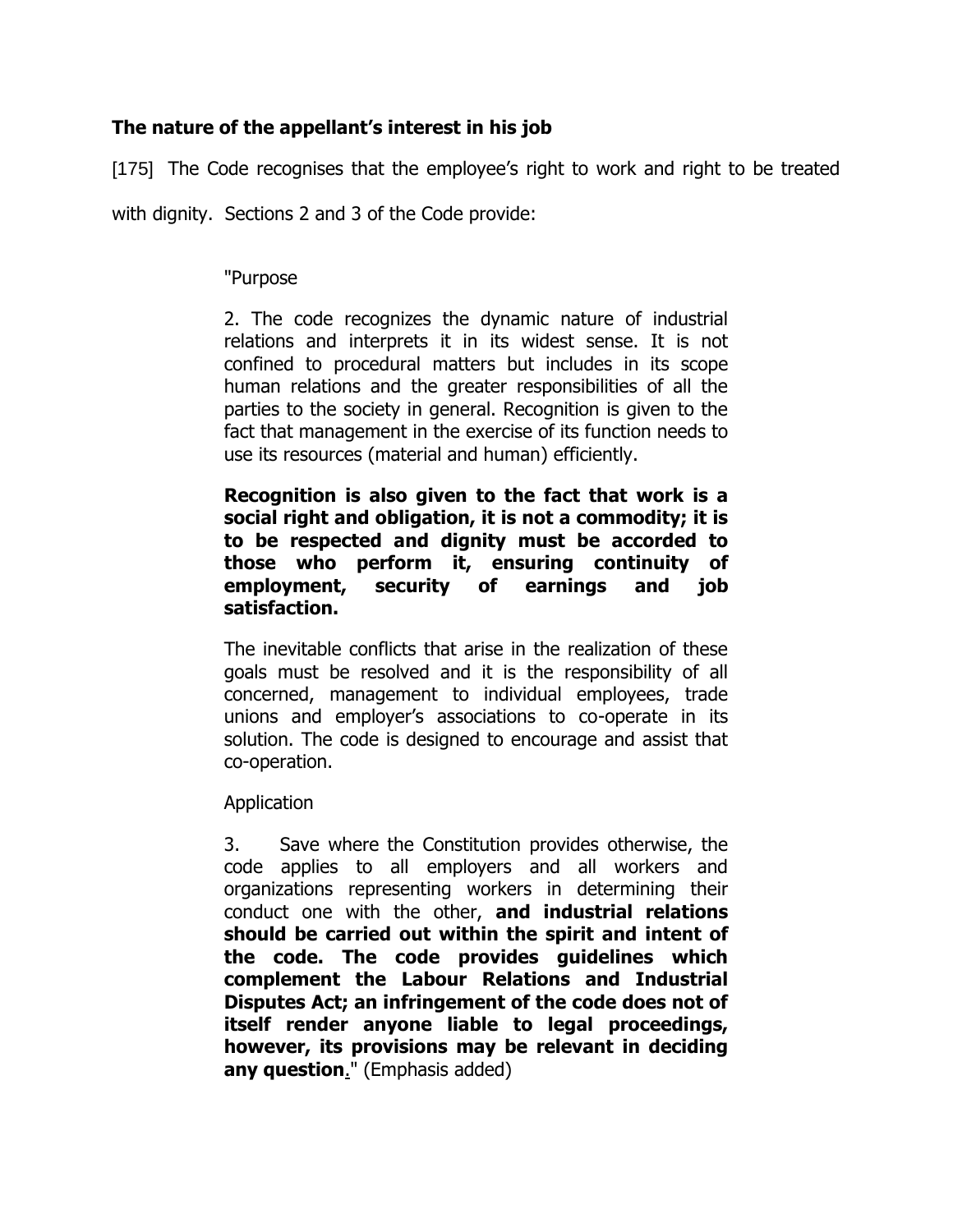[176] Wolfe CJ in **Jamaica Flour Mills Limited v The Industrial Disputes Tribunal** (unreported), Supreme Court, Jamaica, Suit No M105 of 2000, judgment delivered on 17 December 2001, examined the Code and extracted the relevant principles. He said:

> "The Labour Relations Code endorses the following principles, viz, that  $-$

- (i) work is a social right and obligation not a commodity
- (ii) respect and dignity must be accorded to workers
- (iii) industrial relations should be carried out with the spirit and intent of the Code
- (iv) Communication and consultation are essential features."

[177] Indubitably, therefore, the appellant has a right to work. The Code mandates that any attempt at depriving him of this right is to be conducted in a dignified and respectful manner. Importantly, it must be carried out within the spirit of the Code.

[178] As pointed out by Queen's Counsel, for the appellant, on the appellant's application before the IDT, revocation of the suspension was an option. The disciplinary hearing, as indicated, had not commenced before the appellant sought to address the issue of his suspension. Should the JSE be allowed to proceed with the disciplinary hearing at this juncture, a recommendation that his employment be terminated is not unlikely. Such a ruling would, as Mrs Gibson Henlin submitted, render the proceeding before the IDT, which were commenced earlier, nugatory. It is certainly questionable whether the forcible exclusion from his job prior to a hearing conformed to the spirit of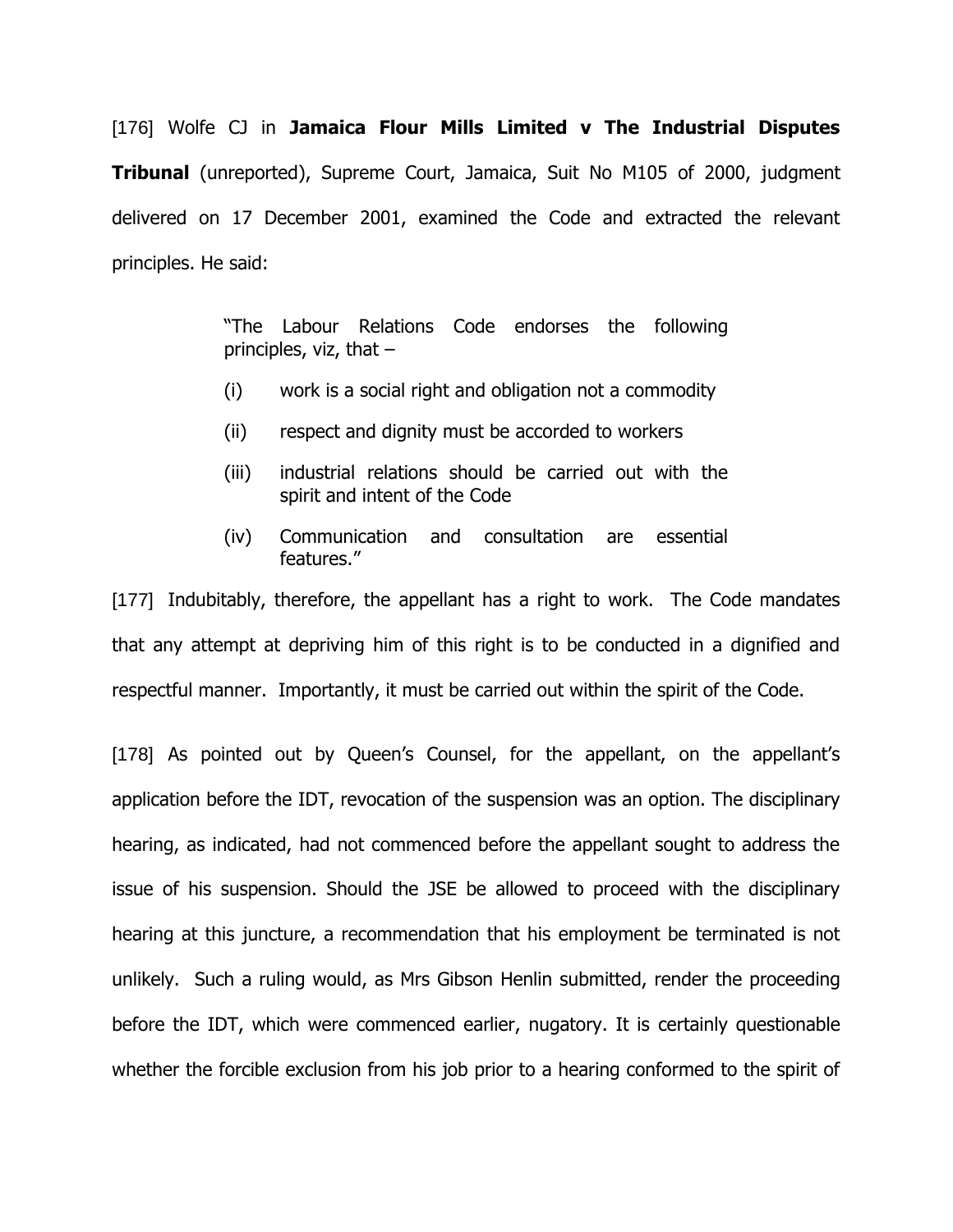the LRIDA and if not, whether damages can be an adequate remedy if it is found to have violated the LRIDA.

[179] I am in agreement with Mrs Henlin Gibson's submission that payment of the appellant's salary cannot adequately compensate the appellant's right to vindicate his interest in his job at the IDT or to attend work and perform his duties.

[180] As I have indicated earlier, the appellant commenced the process of challenging his exclusion from his job under the LRIDA before the JSE had commenced disciplinary hearing. That process had advanced to the end stage. Of significance was the JSE's refusal to attend the conciliatory meeting at which all issues concerning his "exclusion from his job and the property" would have been ventilated with the celerity required of a matter of this nature which as noted, involves a very senior employee having been excluded not only from performing his duties, but also prevented from entering the property by a junior employee on the Board's instruction.

[181] Had the JSE acceded to the MOL's request to attend the conciliatory meeting, there exists a likelihood that the dispute might have been resolved thus shortening the process. (See section 22 of the Code set out in paragraph [89] herein).

[182] Section 3(1) of the Act provides that:

"The Minister shall prepare and lay before the Senate and the House of Representative ... the draft of a labour relations code, containing such practical guidance as in the opinion of the Minister would be helpful for the purpose of promoting good labour relations in accordance with-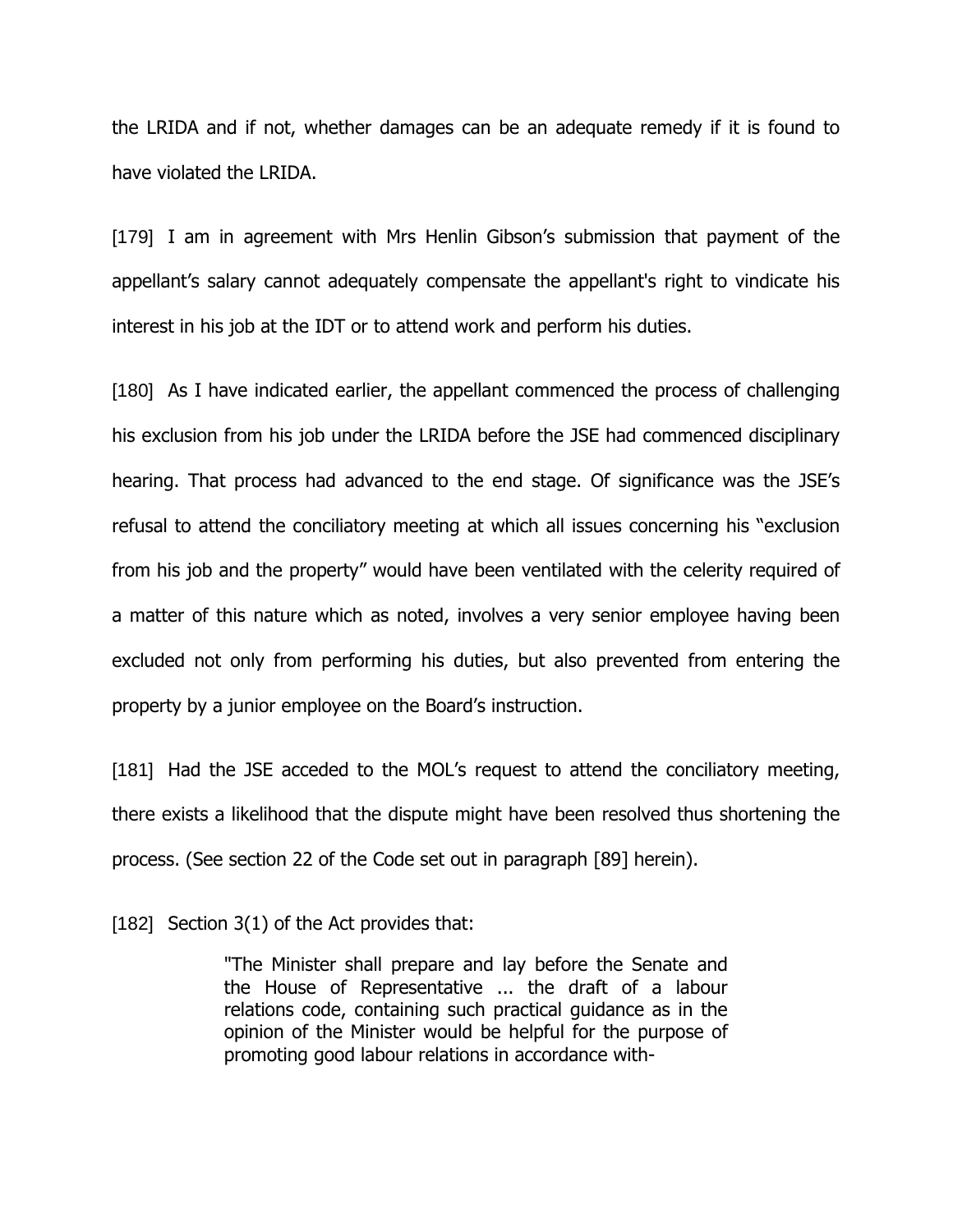- "(a) the principle of collective bargaining freely conducted on behalf of workers and employers and with due regard to the general interests of the public;
- (b) **the principle of developing and maintaining orderly procedures in industry for the peaceful and expeditious settlement of disputes by negotiation, conciliation or arbitration;**
- (c) the principle of developing and maintaining good personnel management techniques designed to secure effective co-operation between workers and their employers and to protect workers and employers against unfair labour practices...." (Emphasis added)

[183] In my view, the JSE displayed apparent disregard for due process by its failure to attend the conciliatory meeting and its determination to proceed to disciplinary hearing by fixing hearing dates whilst the court below was deliberating, ought not to be countenanced. The issue of the appellant's suspension is vital, especially in light of his seniority and the likely effect on his professional reputation for which damages might not adequately remedy.

[184] In light of the foregoing, I am of the view that the learned judge wrongly exercised her discretion in finding that damages would be an adequate remedy. In the circumstances, grounds b, c and d ought to have succeeded and the appeal and the injunction ought to have been granted.

### **F WILLIAMS JA**

[185] I have read in draft the judgments of Sinclair-Haynes JA and Straw JA (Ag) and I agree with the reasoning and conclusion of Straw JA (Ag) and have nothing further to add.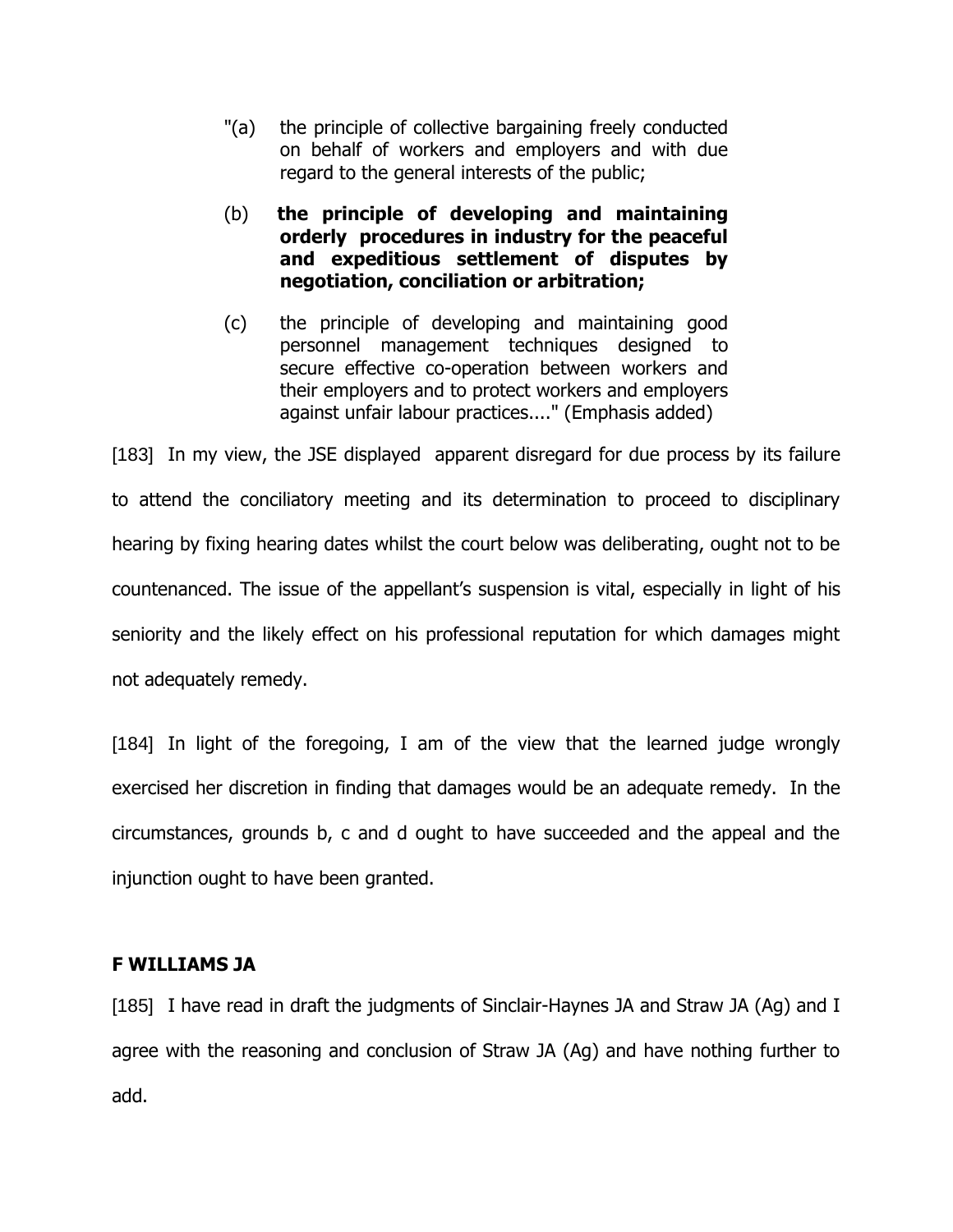### **STRAW JA (AG)**

[186] This appeal challenged V Harris J's refusal to grant interim orders sought by Mr Wentworth Graham (the appellant) against the Jamaica Stock Exchange (the respondent). The appellant also sought: (i) an injunction to prevent the commencement of disciplinary hearings against the appellant pending the outcome of proceedings before the Industrial Disputes Tribunal (IDT) and (ii) an order that would allow the appellant to return to his employment at the respondent company pending the said outcome. The appellant contended that *inter alia*, the learned judge, in refusing to grant the orders he had sought, erred in her assessment as to whether damages would be an adequate remedy and in deciding where the balance of convenience lay. However, the respondent asserted that the learned judge correctly exercised her discretion when she refused to grant those orders.

[187] On 21 July 2017, by a majority, we made the following orders:

- ―1. The appeal against V Harris J's decision dated 18 May 2017 is dismissed.
- 2. Costs to the respondent to be taxed if not agreed."

We promised to give reasons for that decision and this judgment is given in fulfilment of that promise.

#### **Background**

[188] The appellant has been the respondent's chief regulatory officer, in its regulatory and market oversight division, since 1 April 2008. The respondent is a limited liability company, duly incorporated under the laws of Jamaica, with registered offices at 40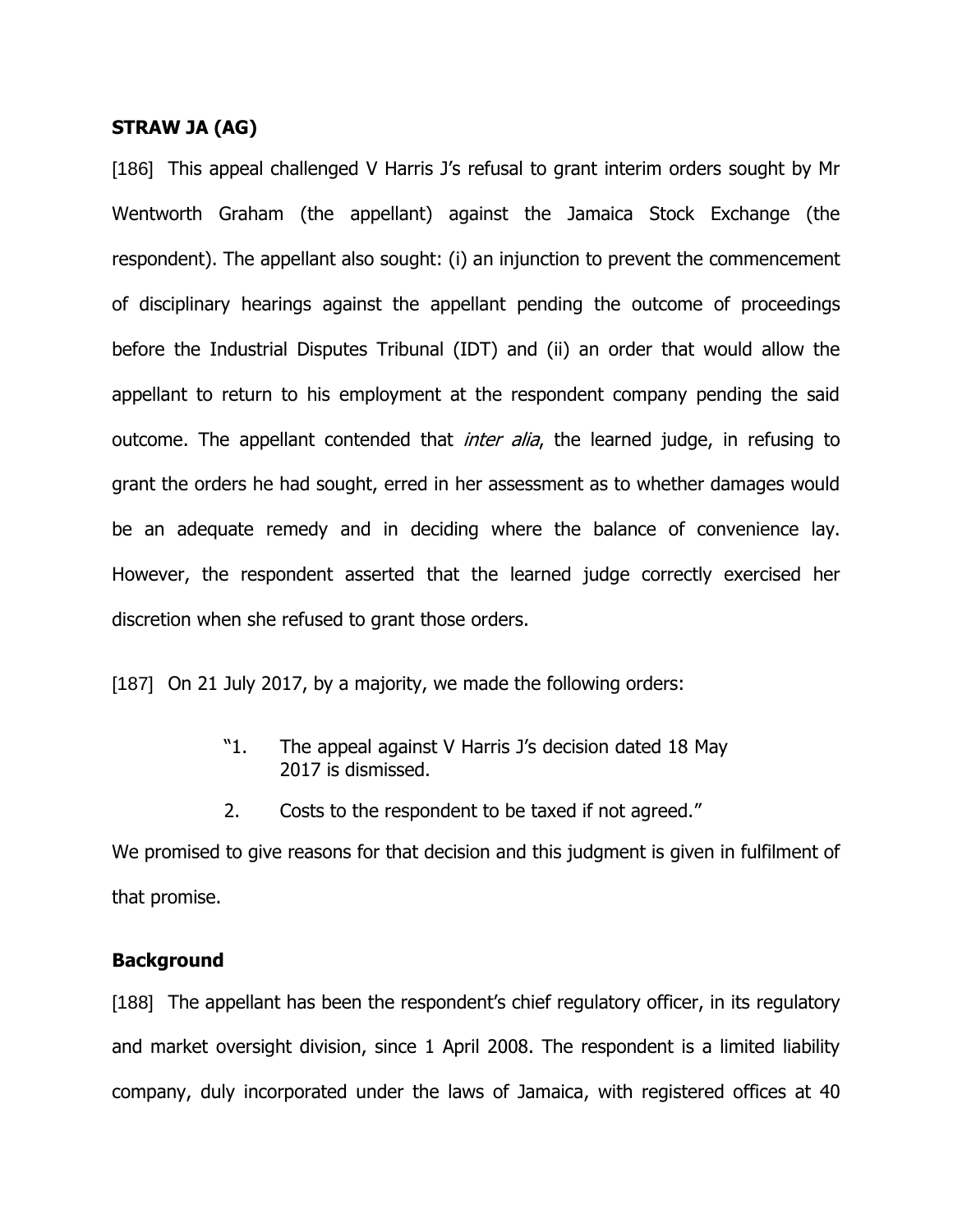Harbour Street in the parish of Kingston. The appellant reports directly to the regulatory and market oversight committee of the respondent's board, whose chairman is Mr Livingstone Morrison. The respondent's general manager and company secretary is Mrs Marlene Street-Forrest.

[189] In November 2016, a dispute arose between the appellant and other senior employees of the respondent company as to the proper interpretation to be accorded to rule 407 of the Jamaica Stock Exchange Rules (JSE rules). Between November and December 2016, the appellant in a number of correspondences, contended that based on his interpretation of that rule, all the respondent's directors, senior managers and their connected parties ought to list their shareholdings regardless of whether they held shares. In a number of correspondences to the appellant between November and December 2016, Mrs Street-Forrest, Mr Robin Levy (the respondent's deputy general manager) and Mr Morrison, all conveyed to the appellant that they disagreed with his interpretation of the JSE rules and indicated that in fact there was no such requirement in the rules.

[190] On 12 December 2016, the appellant submitted a regulatory report which indicated that the respondent was not compliant with its  $3<sup>rd</sup>$  quarter submission (which related to the above mentioned dispute). Mrs Street-Forrest, in an email dated 12 December 2016 to Mr Morrison and Mr Ian McNaughton (chairman of the respondent), indicated that she strongly disagreed with the report, considered it to be "overreaching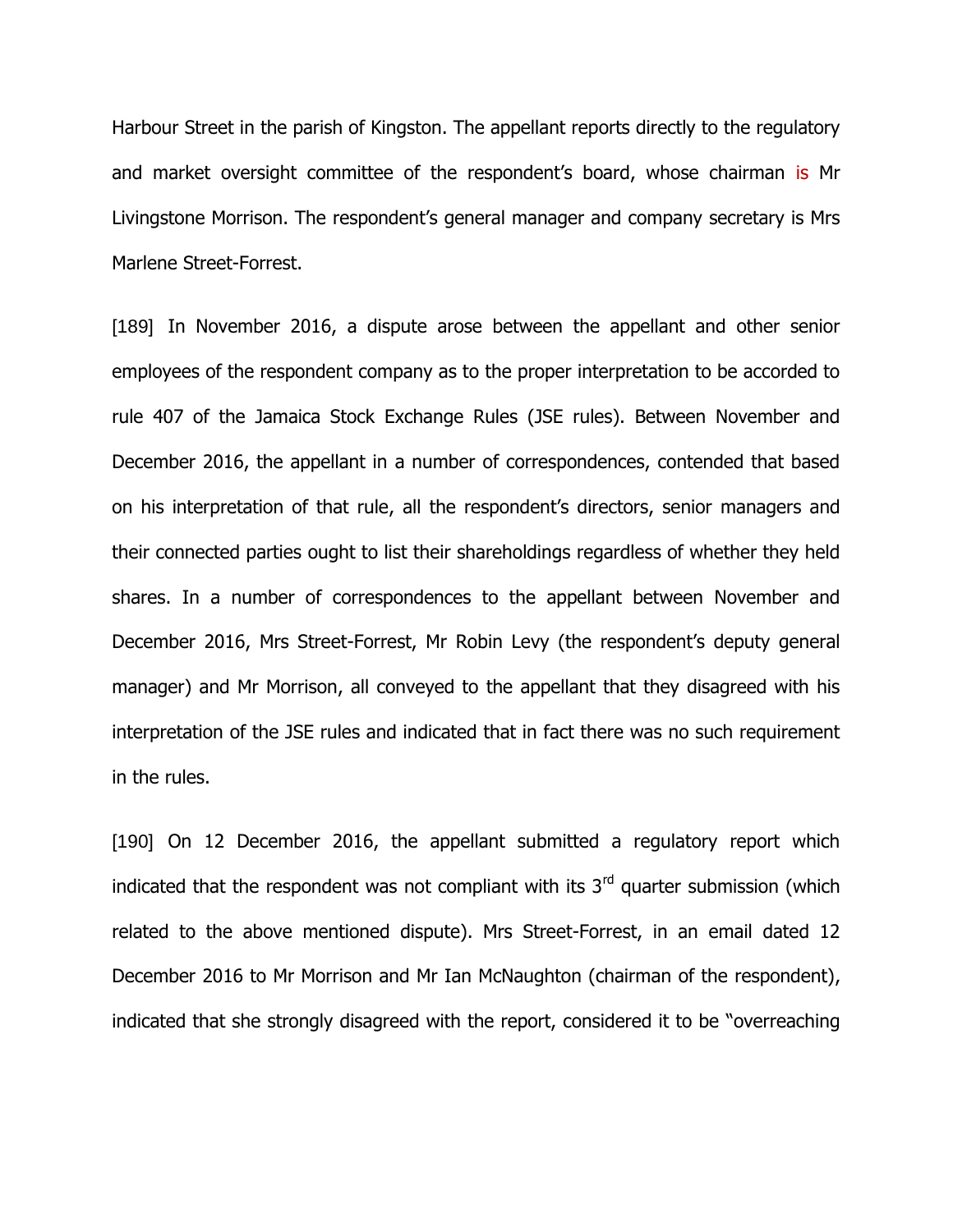in regulation and nonsensical", and asked for their intervention. The appellant voiced his objection to this email in another email dated 16 December 2016.

[191] In a letter dated 13 January 2017, from Mrs Street-Forrest to the appellant, Mrs Street-Forrest stated that since 2009, the appellant had demonstrated personality conflicts and communication issues which had led to a breakdown of confidence between employer and employee and which, if allowed to continue, may affect operations within the respondent company. She went on to cite seven instances in which the appellant's conduct was a cause for concern and indicated that there were other areas of concern not mentioned in the letter. As a result of these issues, she invited the appellant to consider two options. Under the first option, the respondent would comply with the provisions relating to disciplinary procedures stipulated in section 22 of the Labour Relations Code (the Code). The second option was presented to the appellant by virtue of the role and function he performed at the respondent company, and it entailed an invitation to the appellant to attend a meeting involving the interested parties, so that a "mutually agreeable settlement" could be achieved prior to the commencement of disciplinary proceedings. The letter went on to state that regardless of the option chosen by the appellant, it would entail his "non attendance at work with pay until the discussions or hearing process have been completed". The appellant was also informed that, in keeping with the Code, he would be provided with a full written account of all the issues which may give rise to disciplinary action, if any was to be taken; he would be invited to a hearing and given the opportunity to state his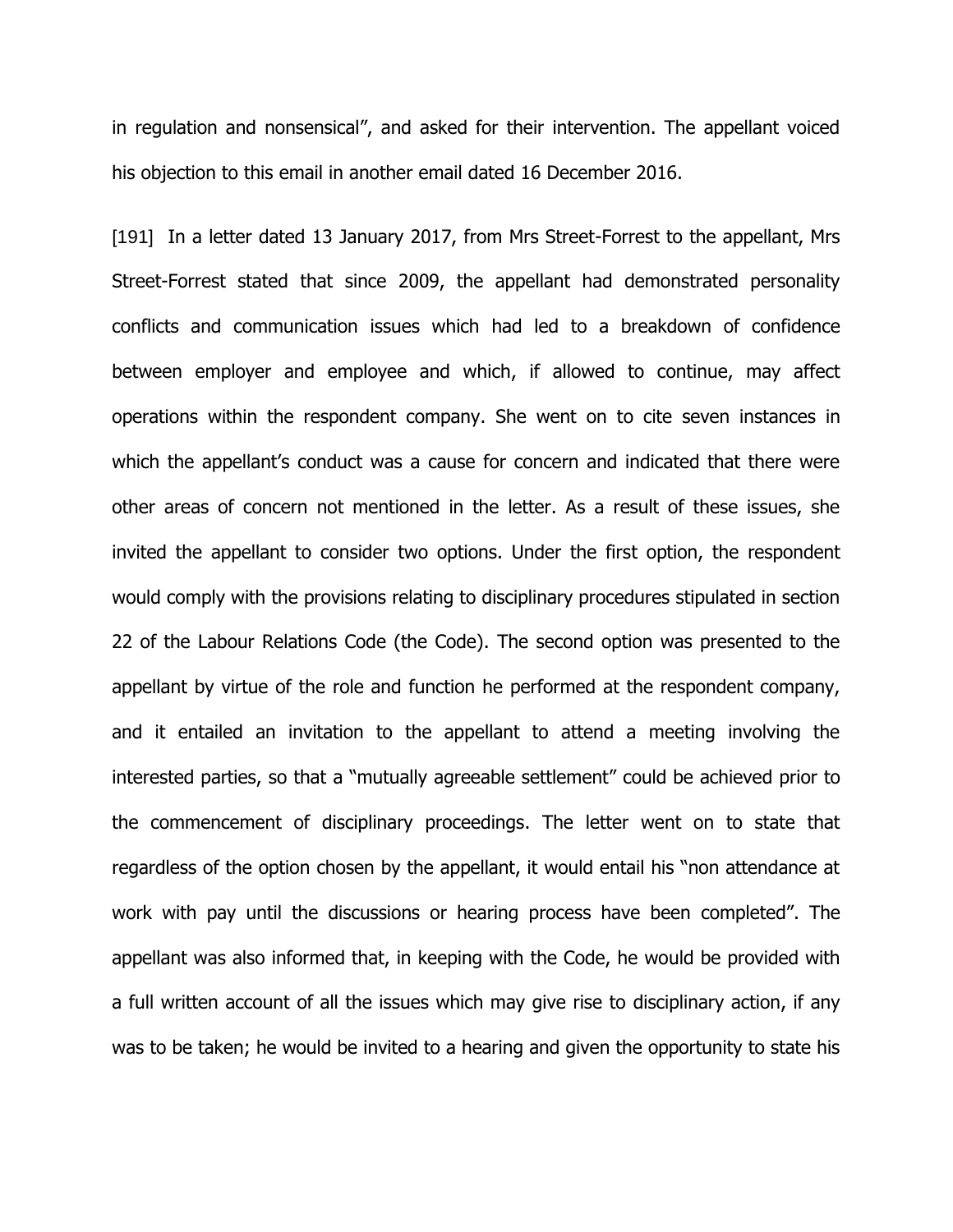case in relation to the issues raised; he had the right to representation; and he also had the right to appeal if he was aggrieved by the decision.

[192] The appellant received this letter on 16 January 2017 at a meeting he attended with Mr Morrison. The appellant in a letter to Mr Morrison dated 17 January 2017, denied all the allegations contained in the letter dated 13 January 2017; expressed a willingness to meet and resolve issues, provided that it did not include his termination; asked for clarification as to the meaning of the term "authorized leave"; and also indicated his intention to return to work on 19 January 2017. Mrs Street-Forrest in a letter in response dated 19 January 2017, indicated that the limitation proposed by the appellant in his letter dated 17 January 2017 was unacceptable as "the possible conclusions of the negotiations ought not to be limited in any way as all options should be on the table for discussion". Mrs Street-Forrest also stated that the respondent would be conducting a hearing as per section 22 of the Code; that the appellant would receive a letter inviting him to the hearing; that he would be entitled to mount a defence to the issues raised and be accompanied by his legal representative; and she also reiterated that the appellant was still not required to attend work. The appellant was also instructed to advise the respondent of his decision by 20 January 2017. The appellant did in fact return to work at the respondent company on 19 January 2017, but he was prevented from entering the respondent's building by a security guard. In a letter dated 24 February 2017, from Mr Ian McNaughton to the appellant, Mr McNaughton outlined various allegations against the appellant, declared the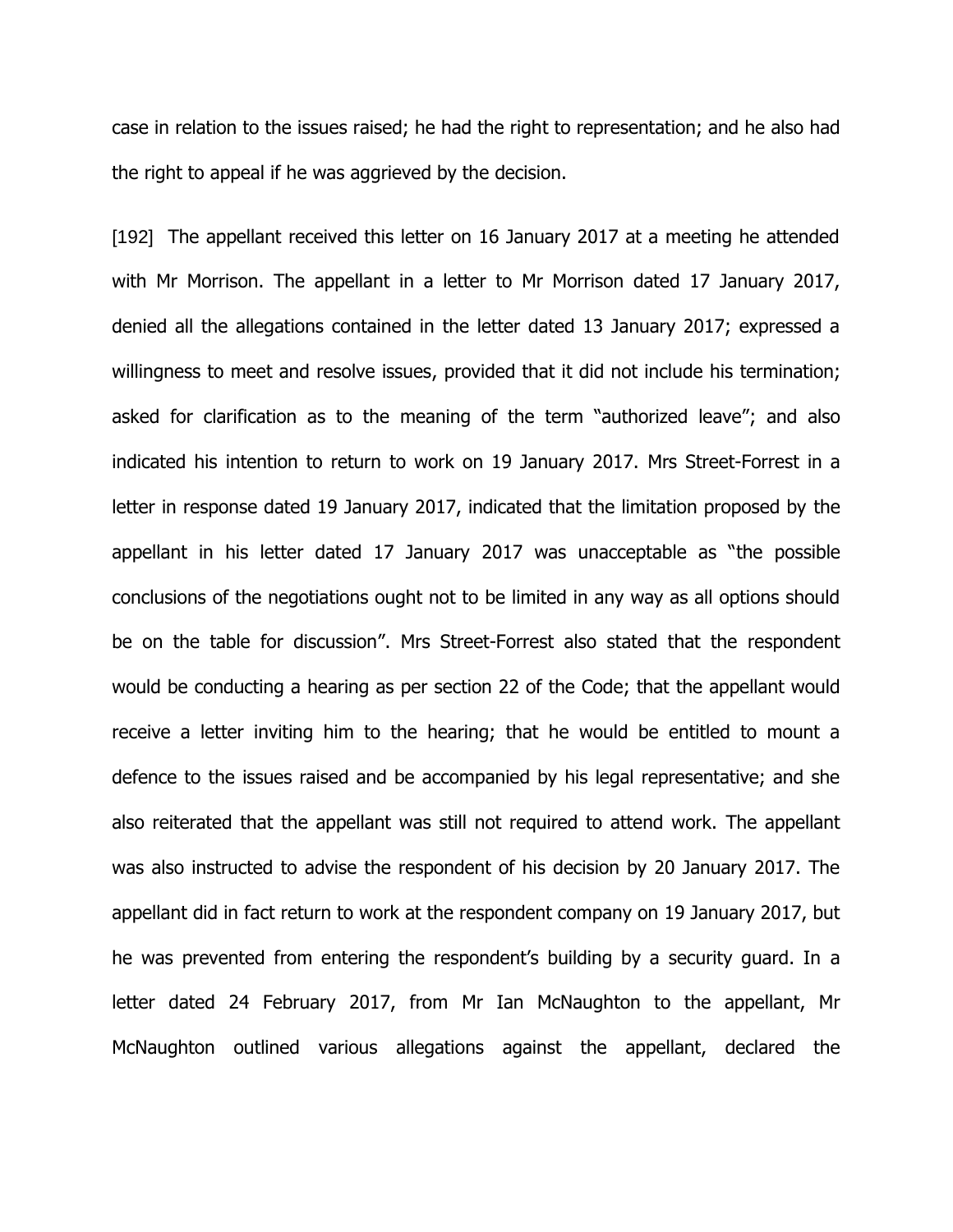respondent's intention to conduct a disciplinary hearing against the appellant and suggested hearing dates.

[193] Having been served with the letter from the respondent communicating its intent to conduct disciplinary hearings, the appellant sought the intervention of the Minster of Labour and Social Security (the Minister) under the Labour Relations and Industrial Disputes Act (LRIDA) in order to obtain a referral from the Minister to the IDT. Initially, the Minister had refused to intervene and so on 10 March 2017, the appellant filed a notice of application for court orders against the respondent, the Minister and the Attorney General seeking an injunction, declarations in relation to the actions of the respondent, and judicial review of the Minister's refusal to refer the matter to the IDT. The application was made on the basis that *inter alia*, the respondent had failed to comply with the Code, and had breached the implied term of trust and confidence contained in his contract of employment by *inter alia*, 'suspending' him without a hearing. That notice of application for court orders was subsequently amended and filed on 19 April 2017, after the Minister had referred the matter, as requested, to the IDT and as a consequence, the action against the Minister and the Attorney General was discontinued. This amended notice sought the following interim orders:

- "1. An interim declaration that the [appellant] has been suspended from his employment from the  $16<sup>th</sup>$ January 2017.
- 2. An interim declaration that the Respondent is obliged in this case to comply with the directions of the Ministry of Labour and Social Security to attend the [IDT] for settlement of the dispute between the [appellant] and the Respondent;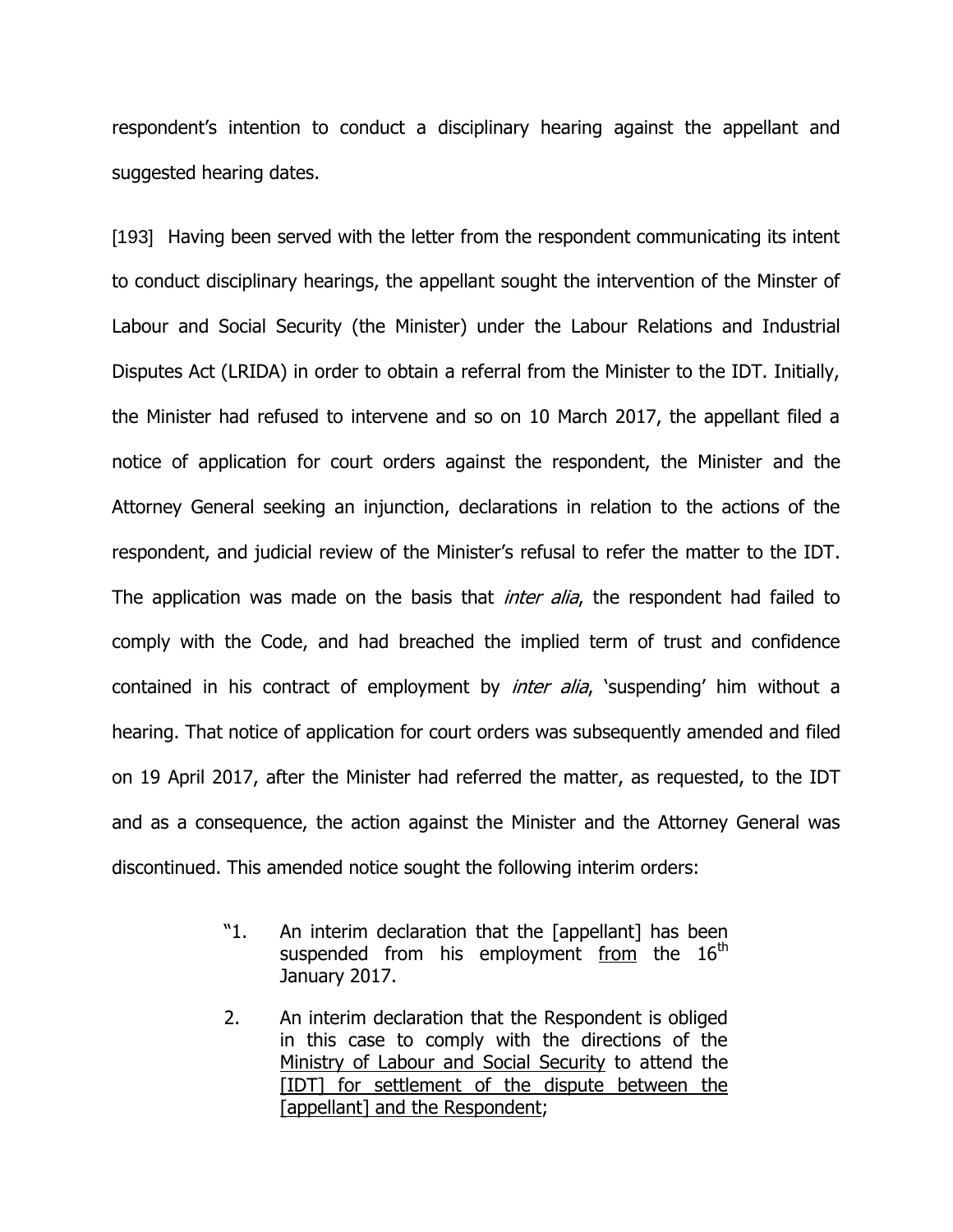- 3. An injunction restraining the Respondent from proceeding with disciplinary hearing(s) against the [appellant] pending the outcome of the proceedings at the [IDT] or further order of this court;
- 4. An injunction directing the Respondent to permit the [appellant] to attend work and perform his duties pending the outcome of the proceedings at the [IDT] and the application for the interim declaration and any claim filed consequent on directions herein.
- 5. Costs"

[194] The appellant also filed a claim on 24 April 2017, seeking various declarations; an injunction preventing the respondent from proceeding with the disciplinary hearing until a determination of the IDT proceedings; and damages for breach of contract, libel, loss of investment income since 2008 to date, or in the alternative, damages being retroactive salary from 2008 to date.

### **The judgment of Harris J**

[195] The amended notice of application filed on 19 April 2017, was heard by Harris J on 1 and 3 May 2017. In deciding whether to grant an interim declaration that the appellant had been suspended from his employment, the learned judge noted that both parties had competing contentions surrounding this issue. As a consequence, the learned judge found that since the appellant had elected to place his matter before the IDT, it was for the IDT to decide whether he had indeed been suspended by resolving the factual conflicts between the parties. The learned judge, after considering the cases of **Village Resorts Limited v The Industrial Disputes Tribunal and Others**  (1998) 35 JLR 292, **National Commercial Bank Jamaica Limited v The Industrial Disputes Tribunal and Peter Jennings** [2015] JMSC Civ 105 and **The Industrial**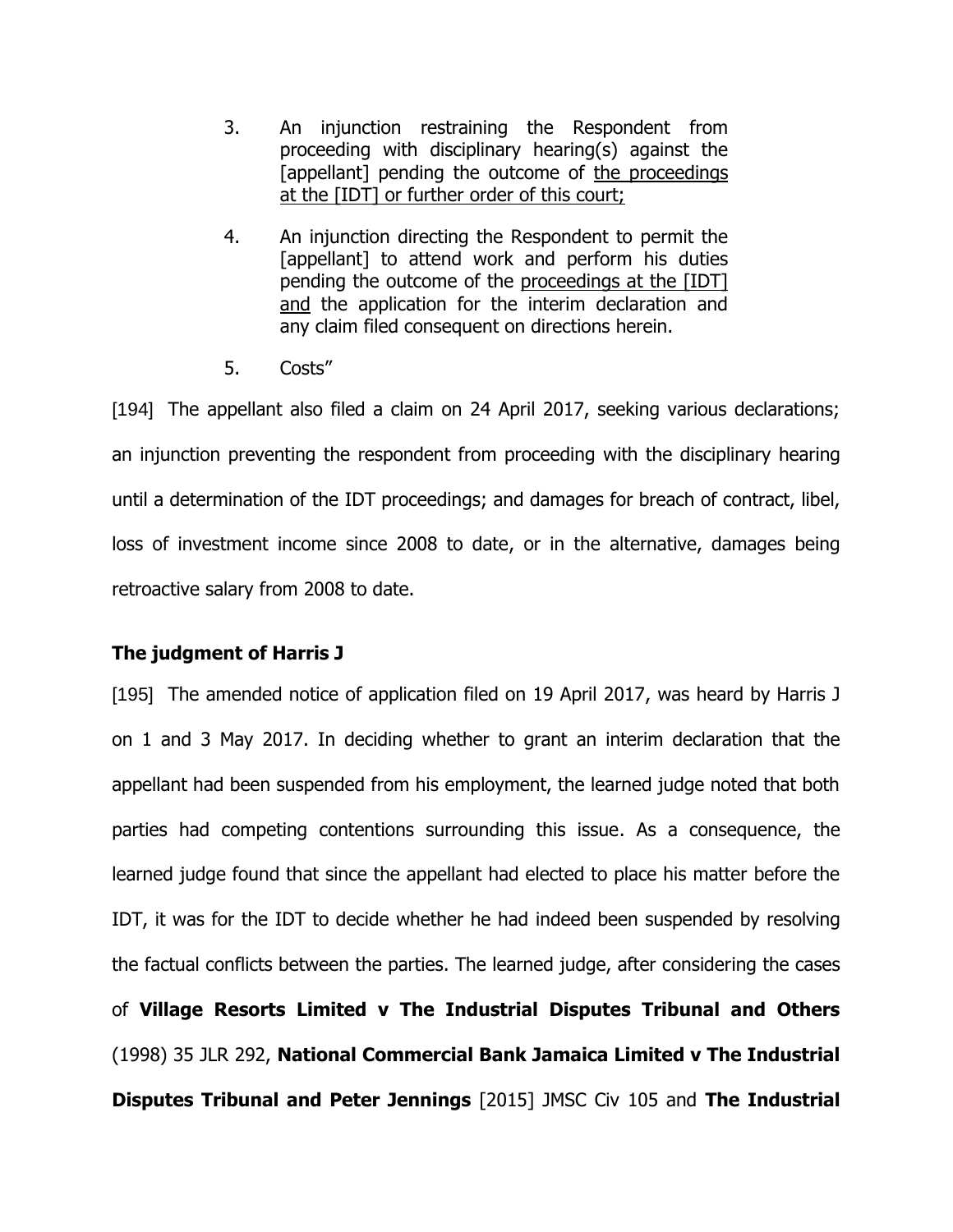**Disputes Tribunal v University of Technology and Another** [2012] JMCA Civ 46 stated at paragraph [27] of her reasons for judgment, that if she were to embark upon an analysis of whether the appellant had been suspended, she would in effect be trespassing upon IDT's terrain, and would therefore interfere with its "discrete and specialized jurisdiction to settle disputes referred to it".

[196] The learned judge also examined whether she ought to grant an injunction directing the appellant to attend work pending the outcome of proceedings before the IDT. She indicated that such a consideration would involve an analysis of whether the appellant was suspended, and if so, whether his suspension was justified. As a consequence, the learned judge also found, in reliance on **Village Resorts**, that a determination of this issue was within the remit of the IDT which could make any order it deemed fit having regard to all the circumstances in the instant case.

[197] For Harris J, the main issue to be decided was whether she ought to grant an injunction restraining the respondent from proceeding with disciplinary hearings against the appellant pending the outcome of proceedings before the IDT. After perusing the submissions of counsel for both parties on this point, the learned judge considered the principles to be utilised by the court when making a determination as to whether to grant an interim injunction as stated in **American Cyanamid Co v Ethicon Ltd**  [1975] AC 396 and **National Commercial Bank Jamaica Ltd v Olint Corp Ltd**  [2009] UKPC 16, and as applied by this court in **Heather Montaque v GM and Associates Limited and Another** [2013] JMCA App 7, at paragraph [16].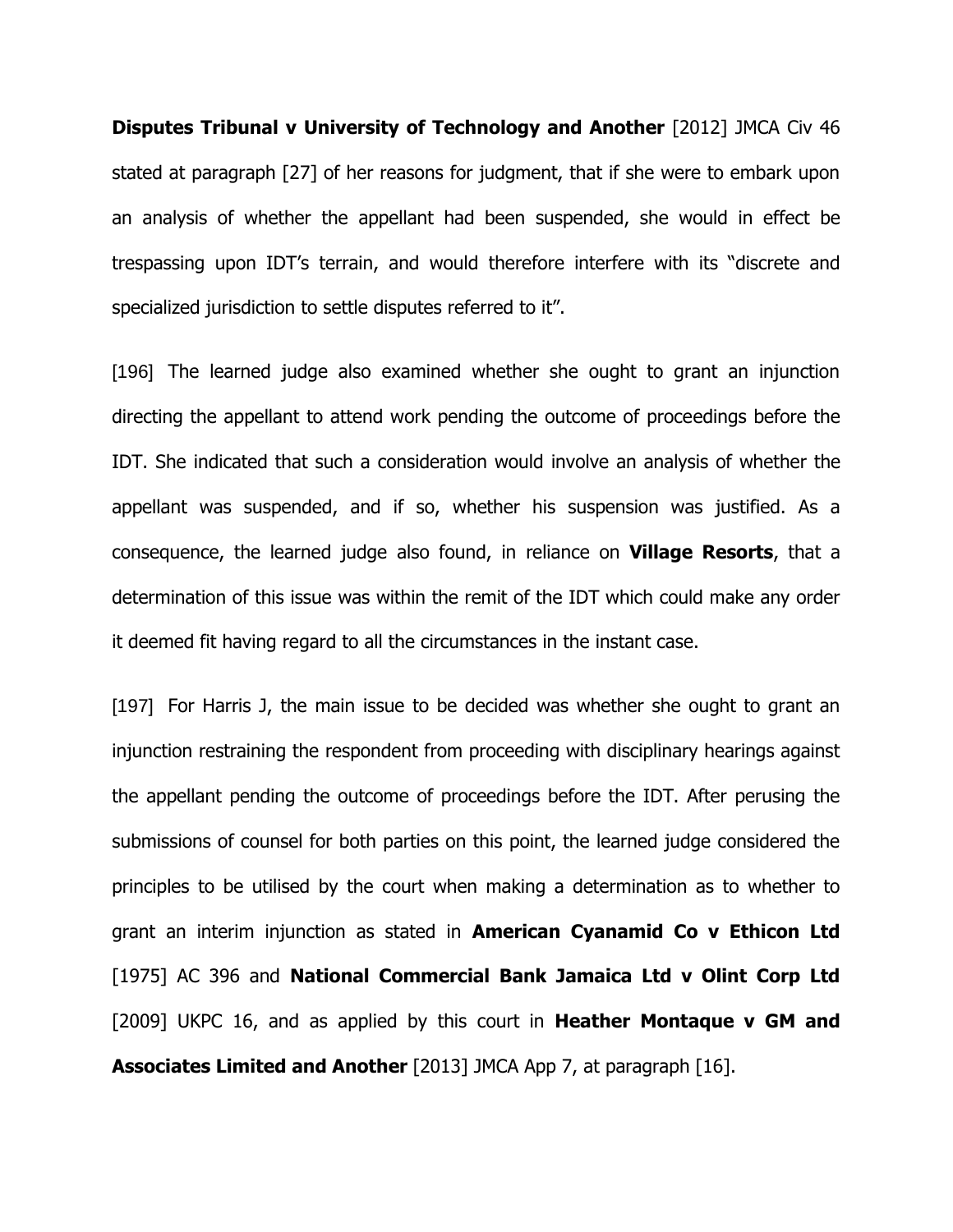[198] The learned judge found that there were indeed serious issues to be tried, and at paragraph [62] of her reasons for judgment listed the issues that arose as follows:

- "i) whether or not to proceed with the disciplinary hearing while the dispute concerning [the appellant's] alleged suspension is still pending would be in breach of the terms and conditions of his employment in light of the incorporation of the provisions of the LRIDA and the Code in his contract of employment;
- ii) whether by taking steps to proceed with the disciplinary proceedings, the [respondent] is acting in a manner designed to frustrate and circumvent the objective of the LRIDA and Code by seeking to deprive the [appellant] of the benefits conferred by them in relation to the determination of his suspension which is before the IDT in breach of the terms and conditions of his employment;
- iii) whether the disciplinary hearing (and in particular an adverse outcome) would prevent the [appellant] from adjudicating or pursing the dispute relating to his suspension at the IDT as contemplated and provided for in his contract of employment."

[199] In deciding whether damages would be an adequate remedy, the learned judge noted that in the substantive claim, the appellant himself is seeking damages for breach of contract, libel, retroactive salary and loss of investment income, and so in her view, damages would indeed be an adequate remedy for the appellant. While the learned judge found attractive an argument made by Mrs Gibson Henlin QC that the appellant's interest in his job was "akin to a property right", she nonetheless concluded that this was not an issue in the instant case since, in her view, there was no evidence that the appellant was deprived of his employment without reference to a "specially created regime" under LRIDA and the Code. Harris J further opined that even if the respondent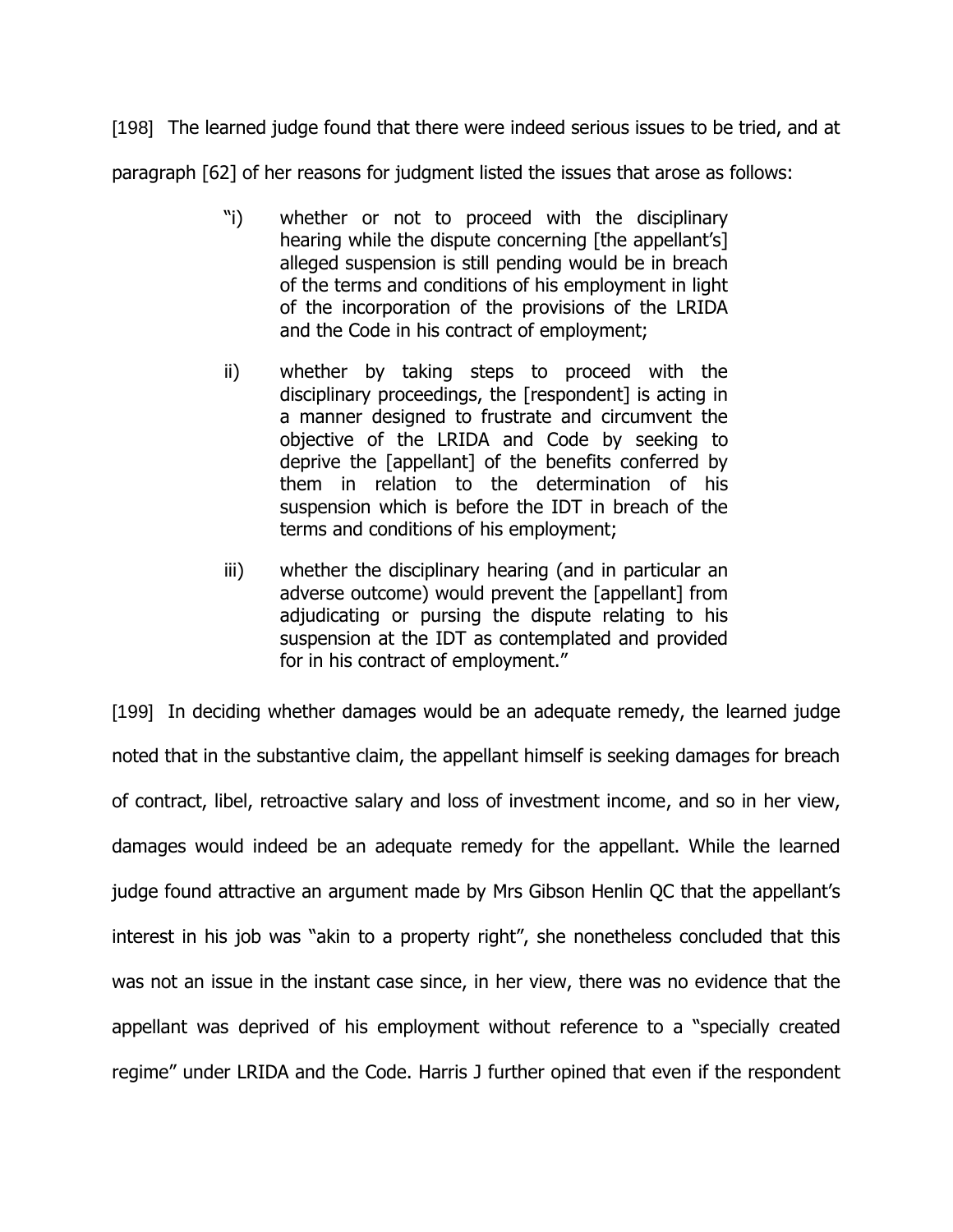were to be found liable on all aspects of the substantive claim, the appellant could still be adequately compensated by damages. The learned judge also noted that no evidence existed before her that the respondent could not give an undertaking as to damages.

[200] In assessing where the balance of convenience lay, the learned judge said at paragraphs [69]-[70] of her written reasons that:

- $\degree$ [69] In weighing the balance of convenience I remind myself that I may take into account the prejudice which the [appellant] may suffer if no injunction is granted; the prejudice to the [respondent] if it is; the extent to which it may be compensated by an award of damages or enforcement of the cross-undertaking and the likelihood of either party being able to satisfy such an award. The fundamental principle is that the court should take ‗whichever course seems likely to cause the least irremediable prejudice to one party or the other'.
- [70] The course, in my view, that would result in the least irremediable harm would favour the respondent and the withholding the injunction for the following reasons:
	- v) The injunction would require that the respondent continue to pay the [appellant] his full salary and emoluments until the outcome of the dispute regarding his alleged suspension and more likely than not until the outcome of the disciplinary proceedings. The court is not unmindful that after the IDT's determination, there may well be an appeal. This may take several months or even years. In practical terms this could result in significant costs to the [respondent] which will not be recoverable in any event.
	- vi) The injunction would require that the disciplinary hearing to resolve the allegations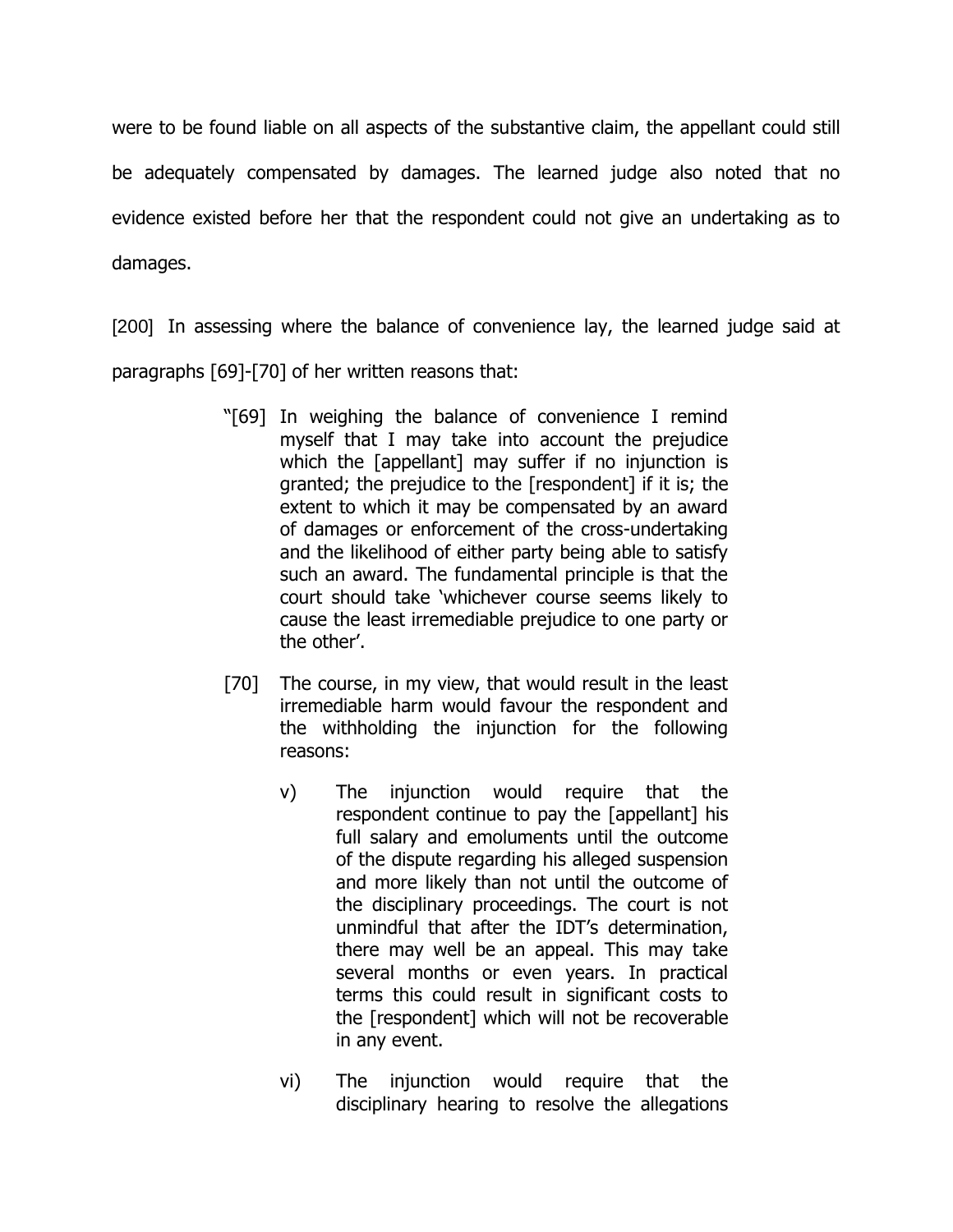made against the [appellant] be halted, and for how long this would be anyone's guess, in light of my observations above. This would affect not only the rights of the [respondent] as an employer, to conduct disciplinary proceedings but also those of the [appellant] to have the allegations against him resolved in a timely manner. This is an essential factor in a healthy industrial relations landscape.

- vii) There is no evidence that the [appellant] would be in a position to satisfy a cross-undertaking in damages.
- viii) The [appellant] would suffer less prejudice proceeding to the disciplinary hearing. From the evidence it would appear that the hearing will be conducted by persons who are unconnected to the [respondent] and the parties involved who are experienced in the field of industrial relations. The result of those proceedings is unknown. It could well be that the allegations are not made out against the [appellant] and he retains his job. However, should that not be the case and he is dissatisfied with the decision, he is not without a remedy. He could seek redress at the Ministry of Labour or before the courts."

[201] On 18 May 2017, the learned judge made the following orders:

- "1. Interim declaration that the [appellant] has been suspended from his employment from the  $16<sup>th</sup>$ January 2017 is refused.
- 2. Injunction restraining the Respondent from proceeding with disciplinary hearing(s) against the [appellant] pending the outcome of the proceedings at the [IDT] is refused.
- 3. Injunction directing the Respondent to permit the [appellant] to attend work and perform his duties pending the outcome of the proceedings at the [IDT] and the application for the interim declaration and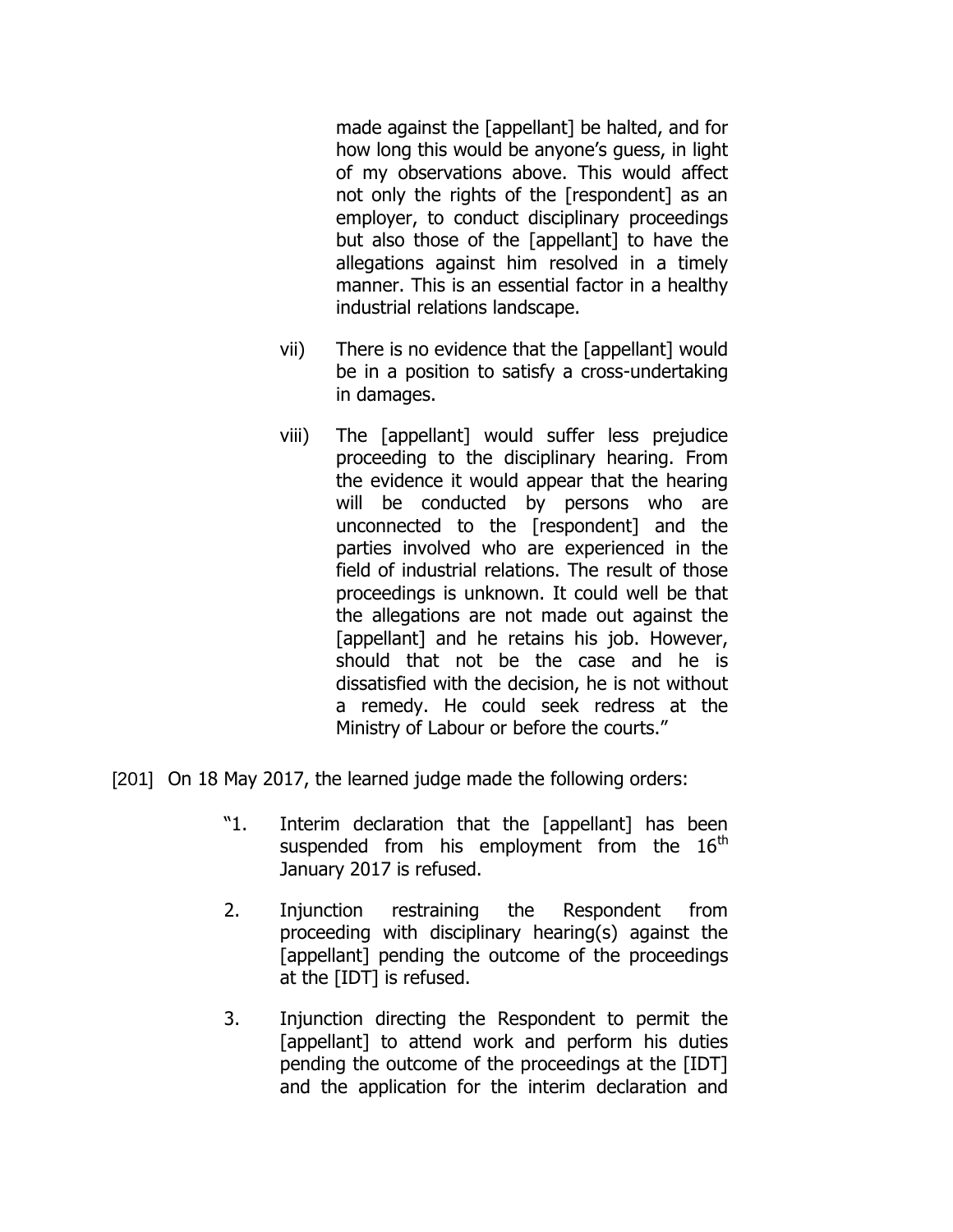any claim filed consequent on directions herein is refused.

4. Costs to the Respondent to be taxed if not agreed."

## **The appeal**

[202] The appellant filed an appeal against Harris J's decision on 18 May 2017,

challenging several findings of fact and law on the following grounds:

- "a. The Learned Judge erred as a matter of fact and/or law and/or wrongly exercised her discretion in refusing to grant the orders sought in the Amended Application for Court Orders.
- b. The Learned Judge erred as a matter of fact and/or law in finding that damages would be an adequate remedy in this case.
- c. The Learned Judge erred as a matter of fact and/or law in failing to recognize that the Appellant cannot be compensated in damages if he were to lose his job and also his right to approach the tribunal in relation to his suspension prior to the disciplinary hearing.
- d. The Learned Judge erred as a matter of fact and/or law in failing to recognize that the Appellant has an interest akin to a property right in his job which cannot be compensated for in damages."
- [203] The appellant sought the following orders:
	- "a. Injunction restraining the Respondent from proceeding with disciplinary hearing(s) against the [appellant] pending the outcome of the proceedings at the [IDT] is granted.
	- b. Injunction directing the Respondent to permit the [appellant] to attend work and perform his duties pending the outcome of the proceedings at the [IDT] and the application for interim declaration and any claim filed consequent on directions herein is refused.
	- c. Costs to the Appellant to be taxed if not agreed."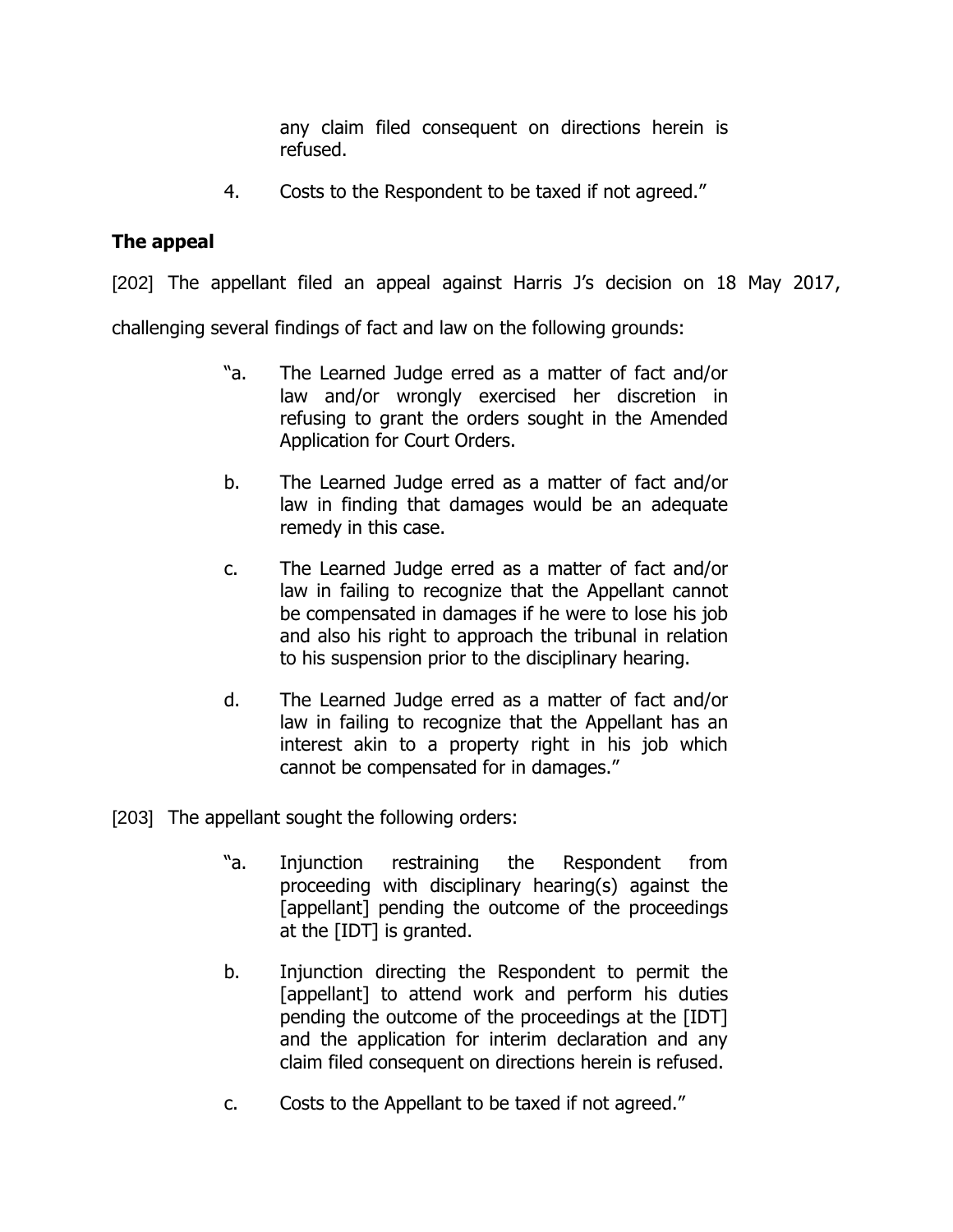#### **Injunction pending appeal (Application no 86/2017)**

[204] As the date for hearing before the IDT in relation to the appellant's 'suspension' is 19 September 2017, the appellant believes that he is facing a present danger of the disciplinary hearing being held which may result in the termination of his employment. Therefore, on 18 May 2017, the appellant filed an application for *inter alia*, an injunction pending appeal restraining the respondent from proceeding with disciplinary hearings against the appellant. This application was made pursuant to rule 2.11 of the Court of Appeal Rules (CAR) which sets out the powers of a single judge and in particular, rule  $2.11(1)(c)$  of CAR which allows the single judge to make an order "for an injunction restraining any party from dealing, disposing or parting with the possession of the subject matter of an appeal pending the determination of the appeal".

[205] Being the single judge who heard the application, in my view, there was an issue as to whether in the instant case, I had the jurisdiction to entertain this application. Based on my interpretation of rule  $2.11(1)(c)$  of CAR, a "disciplinary hearing" is not a tangible item capable of being possessed, and so was not a "subject matter" of the appeal that a single judge could restrain by preventing any "dealing, disposing or parting with" it's possession. Both counsel for the appellant, Mrs Georgia Gibson Henlin QC, and counsel for the respondent, Mr Patrick Foster QC, were of the view that I could properly consider the matter as rule  $2.11(1)(c)$  of CAR should be interpreted as restraining the dealing with, disposing of, or parting with the subject matter of the appeal. It was Mrs Gibson Henlin's further contention that the "subject matter" did not only relate to tangible items.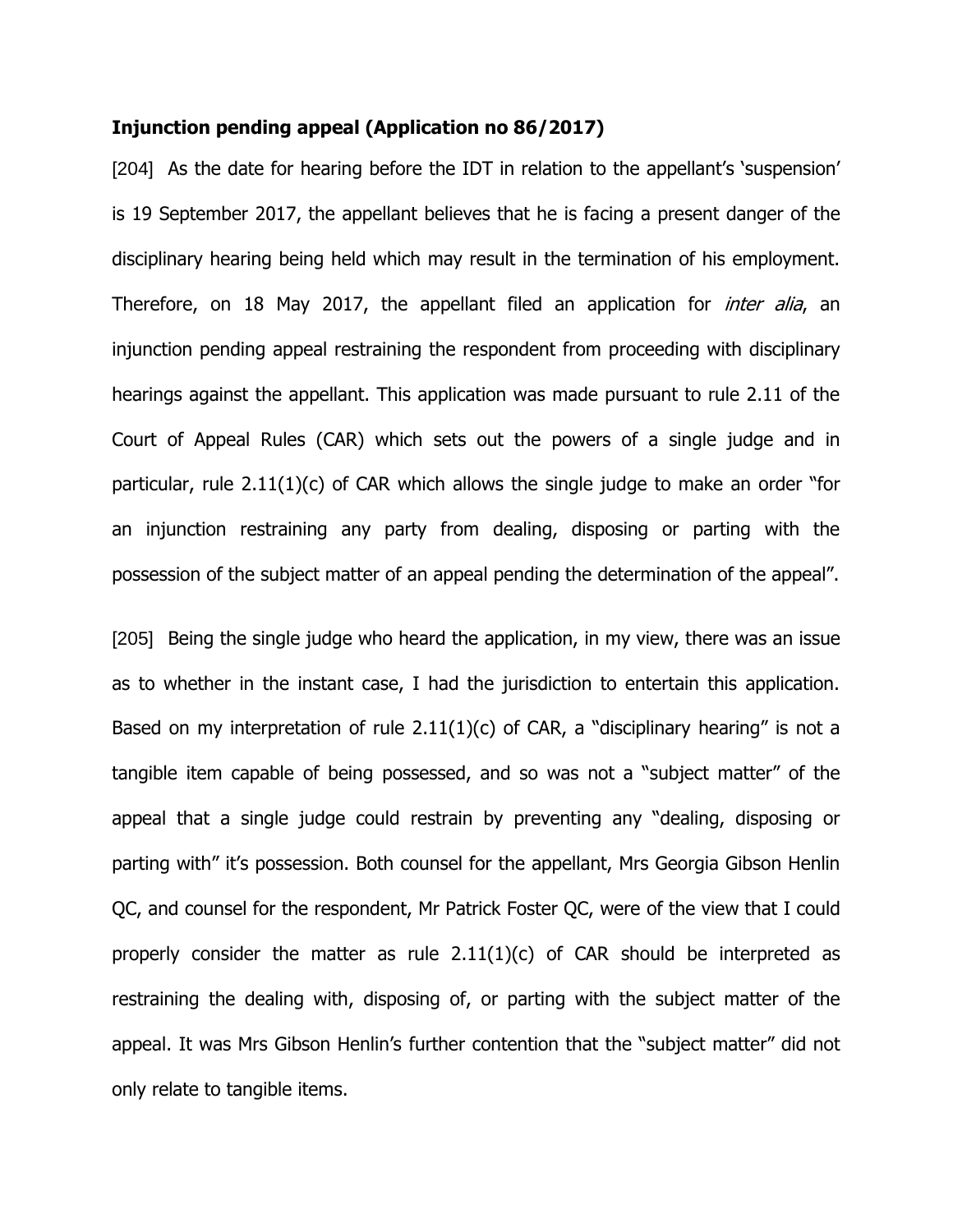[206] However, based on my interpretation of rule  $2.11(1)(c)$  of CAR, it could properly be interpreted to relate to an injunction restraining something that is indeed tangible, and as a consequence, a disciplinary hearing could not fit into the concept of possession of the "subject matter" of an appeal since it could not be "dealt with, disposed of, or parted with". Nonetheless, this issue became moot because both parties agreed to advance the actual hearing of the appeal, in lieu of pursuing the application for an injunction, if a sufficiently early date could be set. At that time, case management orders were made, and the matter was set for the appeal which is now being considered.

#### **Discussion and analysis**

[207] This court is being asked to discharge Harris J's orders refusing to grant injunctive relief that would in effect stay disciplinary proceedings pending the hearing before the IDT, and her refusal to direct that the appellant is permitted to attend work and perform his duties. However, in her written submissions, Mrs Gibson Henlin did indicate that she was only seeking injunctive relief to prevent the commencement of disciplinary proceedings against the appellant. As a consequence, I must embark upon a review of the trial judge's decision to determine if she made any errors in law or misinterpreted the facts in the exercise of her discretion, or made a decision that was so aberrant that it is deemed to be ‗demonstrably wrong' (see **Hadmor Productions Ltd and Others v Hamilton and Others** [1982] 1 All ER 1042 and **The Attorney General of Jamaica v John Mackay** [2012] JMCA App 1). I am also mindful of the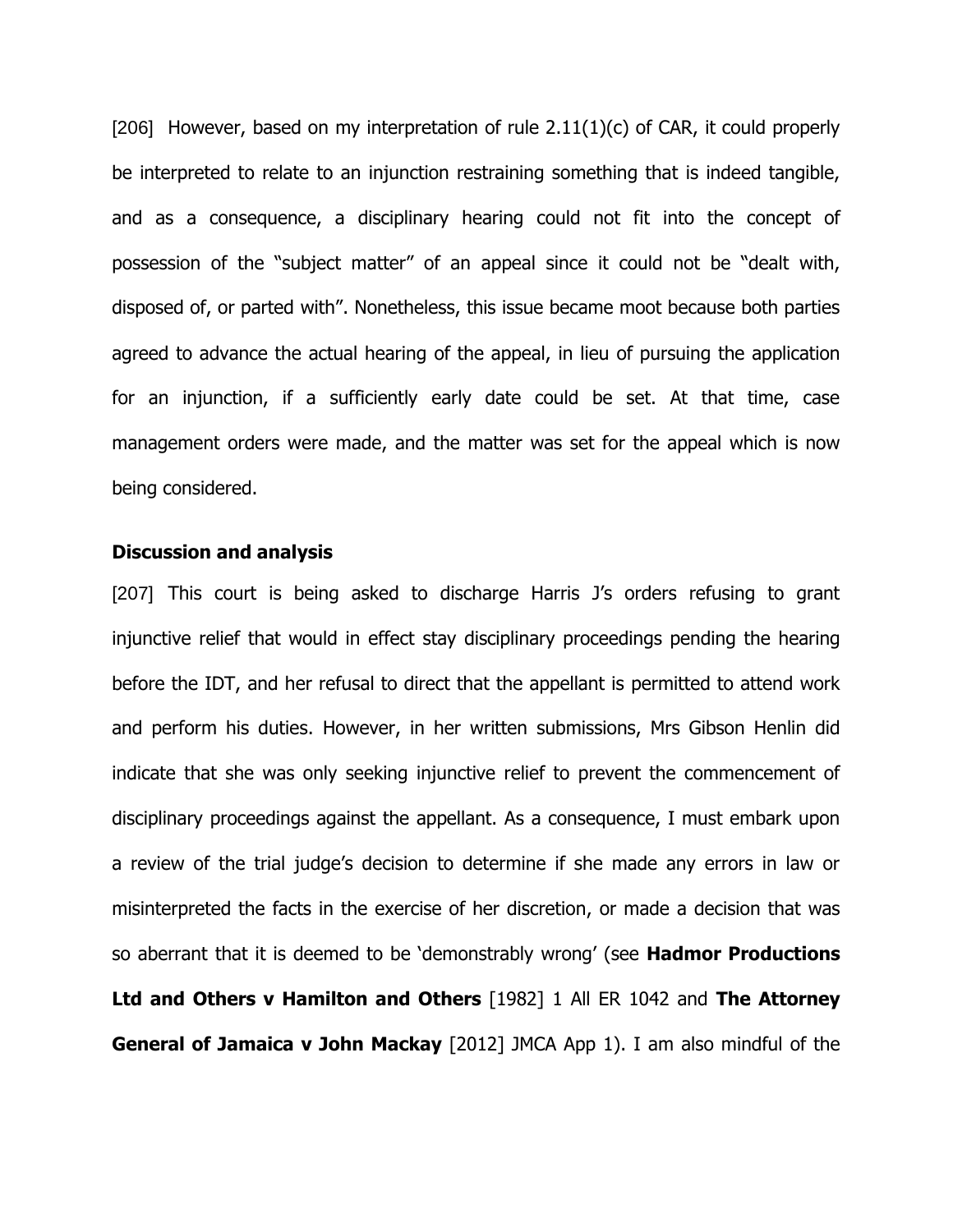caution given in those cases that an appellate court ought not to set aside a judgment merely on the basis that it would have exercised its discretion differently.

[208] In determining whether Harris J was demonstrably wrong, regard must be had to the principles to be considered when granting an interim injunction. These principles have been stated by Lord Hoffmann in **NCB v Olint** at paragraphs 16-18 where he said:

> "[16] ...It is often said that the purpose of an interlocutory injunction is to preserve the status quo, but it is of course impossible to stop the world pending trial. The court may order a defendant to do something or not to do something else, but such restrictions on the defendant's freedom of action will have consequences, for him and for others, which a court has to take into account. The purpose of such an injunction is to improve the chances of the court being able to do justice after a determination of the merits at the trial. At the interlocutory stage, the court must therefore assess whether granting or withholding an injunction is more likely to produce a just result. As the House of Lords pointed out in American Cyanamid Co v Ethicon Ltd [1975] 1 All ER 504, that means that if damages will be an adequate remedy for the plaintiff, there are no grounds for interference with the defendant's freedom of action by the grant of an injunction. Likewise, if there is a serious issue to be tried and the plaintiff could be prejudiced by the acts or omissions of the defendant pending trial and the cross-undertaking in damages would provide the defendant with an adequate remedy if it turns out that his freedom of action should not have been restrained, then an injunction should ordinarily be granted.

> [17] In practice, however, it is often hard to tell whether either damages or the cross-undertaking will be an adequate remedy and the court has to engage in trying to predict whether granting or withholding an injunction is more or less likely to cause irremediable prejudice (and to what extent) if it turns out that the injunction should not have been granted or withheld, as the case may be. The basic principle is that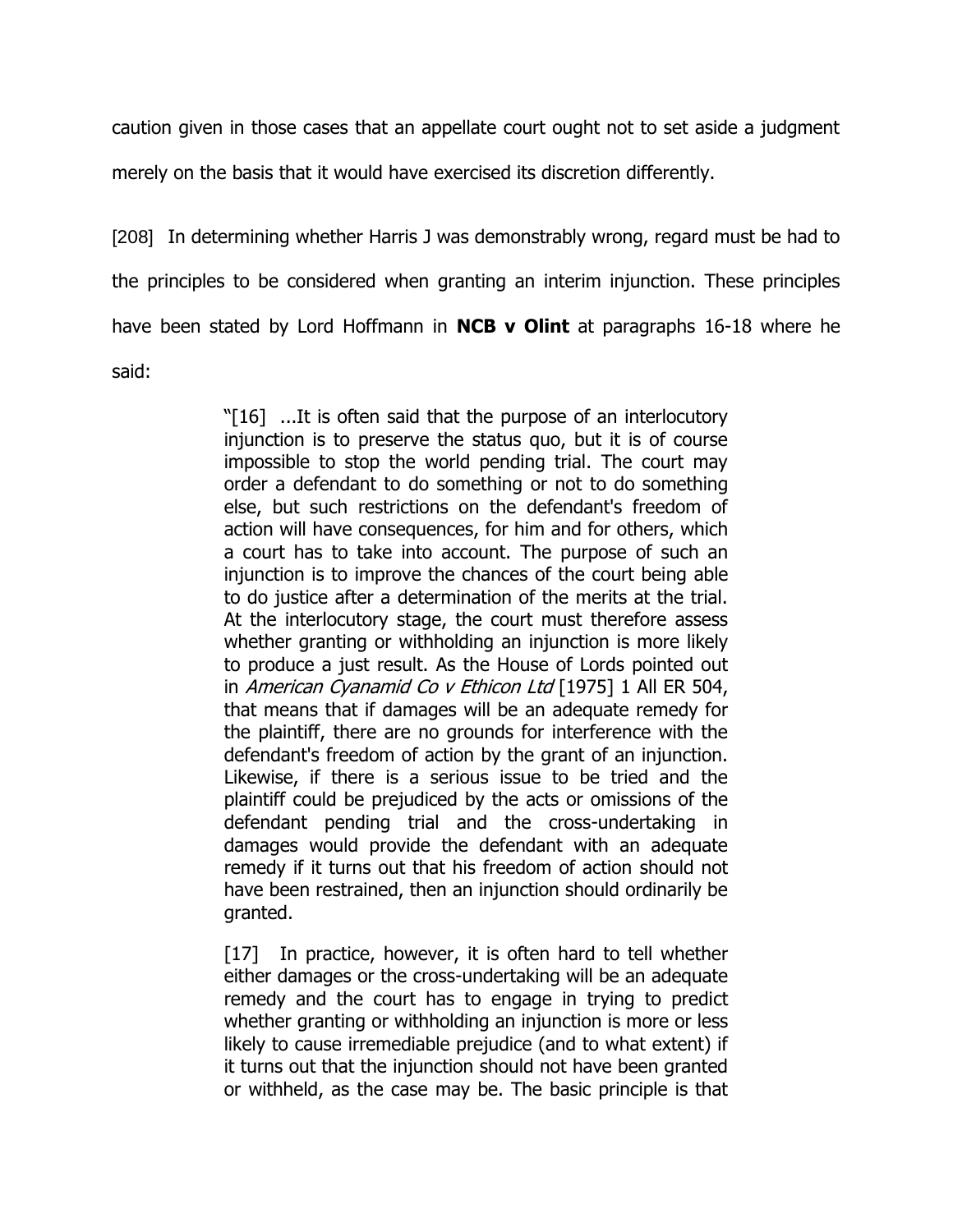the court should take whichever course seems likely to cause the least irremediable prejudice to one party or the other. This is an assessment in which, as Lord Diplock said in American Cyanamid [1975] 1 All ER 504 at 511:

It would be unwise to attempt even to list all the various matters which may need to be taken into consideration in deciding where the balance lies, let alone to suggest the relative weight to be attached to them.'

[18] Among the matters which the court may take into account are the prejudice which the plaintiff may suffer if no injunction is granted or the defendant may suffer if it is; the likelihood of such prejudice actually occurring; the extent to which it may be compensated by an award of damages or enforcement of the cross-undertaking; the likelihood of either party being able to satisfy such an award; and the likelihood that the injunction will turn out to have been wrongly granted or withheld, that is to say, the court's opinion of the relative strength of the parties' cases."

[209] The principles outlined by Lord Hoffmann in **NCB v Olint** and those stated by

Lord Diplock in **American Cyanamid**, were appropriately summarised by Phillips JA in

## **David Orlando Tapper v Heneka Watkis-Porter** [2016] JMCA Civ 11 at paragraph

[36] as follows:

- "1. The court must be satisfied that there is a serious issue to be tried, that is, that the claim is not frivolous or vexatious.
- 2. The court should then go on to consider whether the balance of convenience lies in favour of granting or refusing the interlocutory relief sought. In considering where the balance of convenience lies, the court must have regard to the following:
	- (i) Whether damages would be an adequate remedy for either party. If damages would be an adequate remedy for the appellant and the defendant can fulfil an undertaking as to damages, then an interim injunction should not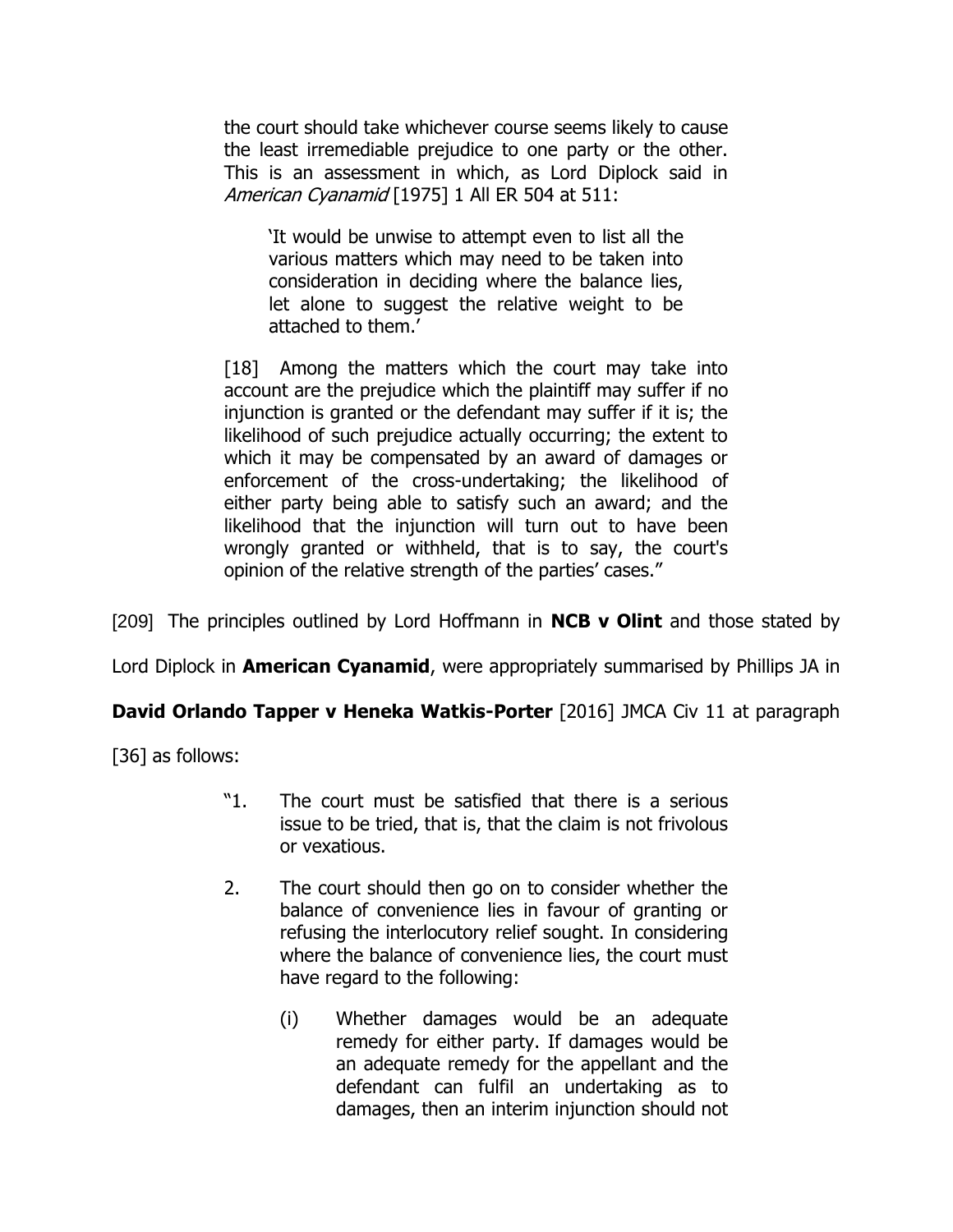be granted. However, if damages would be an adequate remedy for the respondent and the appellant could satisfy an undertaking as to damages, then an interim injunction should be granted.

- (ii) If damages would not be an adequate remedy for either party, then the court should go on to examine a number of other factors to include the risk of prejudice to each party that would be occasioned by the grant or refusal of the injunction; the likelihood of such prejudice occurring; and the relative strength of each party's case.
- (iii) In deciding whether to withhold or grant the injunction the court should take whichever course seems likely to cause the least irremediable prejudice to one party or the other.
- (iv) If the balance of convenience is even then the court should preserve the status quo."

[210] In this appeal, Harris J found that there are serious issues to be tried in the substantive claim. I must state that I am in agreement with that finding, and it is of note that such a finding was not contested by either party. However, there are competing contentions with regard to where the balance of convenience lies. I must therefore assess whether the balance of convenience lies in favour of granting or refusing the injunction having regard to: (i) whether damages would be an adequate remedy for either party; (ii) could either party give the requisite undertaking as to damages; and (iii) what is the relative strength of each party's case having regard to the risk of irremediable prejudice to each party. In deciding these issues, the grounds of appeal, as listed above will be considered together as they concern the issue of whether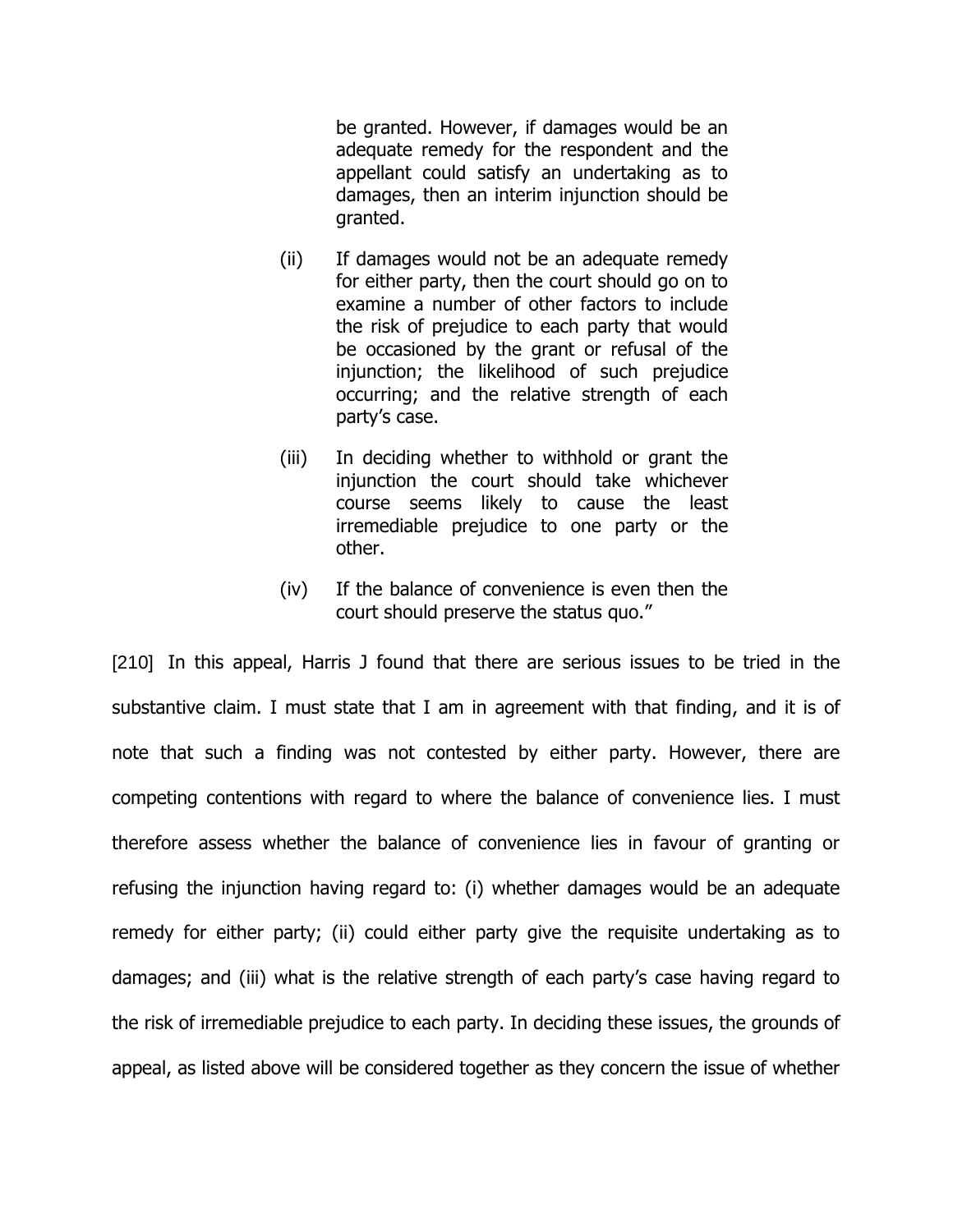the appellant is entitled to have his dispute heard by the IDT, in relation to his alleged ‗suspension', before a disciplinary hearing is held (arising from the same facts) by the respondent.

## **The adequacy of damages**

[211] At paragraphs [64]-[67] of her judgment, Harris J set out her reasons for

concluding that damages would be an adequate remedy at follows:

- ―[64] The substantive claim in this matter is for breach of contract, libel, retroactive salary and loss of investment income. The [appellant] is himself seeking damages as the redress for those purported ills. I am inclined to agree with learned Counsel Mr. Foster that it does appear that damages would be an adequate remedy.
- [65] Learned counsel Mrs. Gibson-Henlin submitted that damages could not adequately compensate the [appellant] because as she said, 'his interest in his job is akin to a property right and his right to this property interest and deprivation without reference to the specially created regime cannot be adequately compensated in damages.'
- [66] As attractive as this submission may seem, and I will admit that it did at first cause the court some anxiety, I must disagree. Firstly, the evidence does not support that he has been deprived of his job without any reference to the 'specially created regime'. Secondly, in the context of the substantive claim, if liability is ascribed to the respondent in respect to all the causes of action pleaded, damages would still be the appropriate and adequate remedy to compensate him for any loss he suffers.
- [67] I have noted that there is no evidence before the court that the [respondent] is not a viable organisation and therefore would not in a position to meet an award of damages if one should be made against it."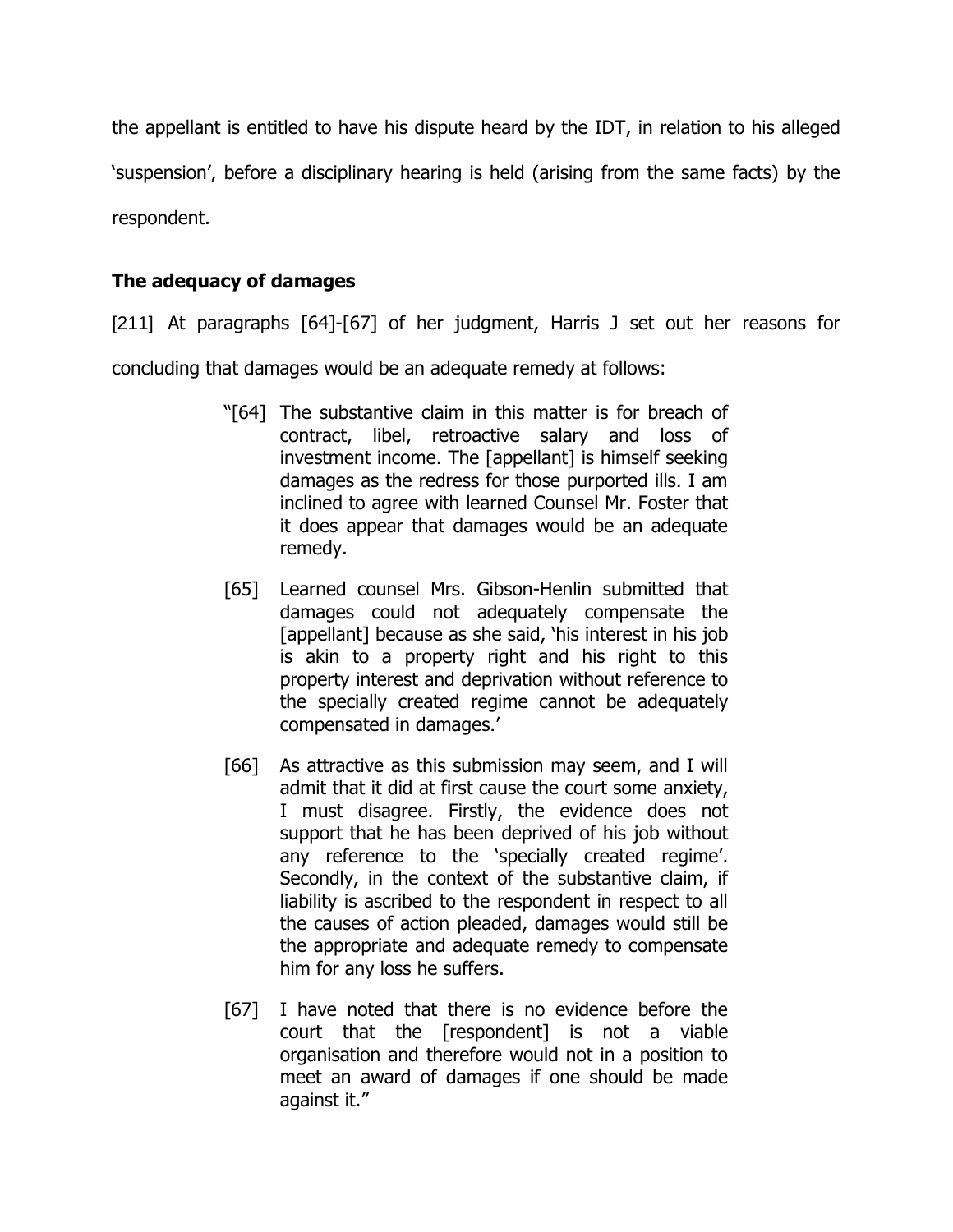[212] Mrs Gibson Henlin submitted that the learned judge had wrongly concluded that damages would be adequate for the appellant, as she had conflated the relief sought in damages, with the relief sought in declarations. She also contended that the appellant had a right to vindicate his interest in his job at the IDT, and the learned judge had failed to take into account the law consequent on LRIDA, including the fact that he has a right akin to a property interest in his job.

[213] However, Mr Foster indicated that the learned judge was correct to find that damages would be an adequate remedy for the appellant because: (i) there was no evidence that any specific code under LRIDA had been breached; (ii) there was no allegation that the panel hearing the matter is not independent; (iii) the determination as to whether the appellant was suspended did not affect the respondent's right to hold a disciplinary hearing; and (iv) there was no evidence that the appellant had been deprived of his job. Mr Foster further contended that the declarations sought were vague and seek to enforce rights under LRIDA, without any indication as to what right under LRIDA had been breached. He submitted that declarations do no more than indicate what always has been, and so the application for such would not affect the learned judge's finding that damages would be an adequate remedy. Mr Foster also argued that damages would be an adequate remedy for the appellant, since the appellant's substantive claim was for breach of contract, libel, retroactive salary and loss of income, which are all compensated by damages.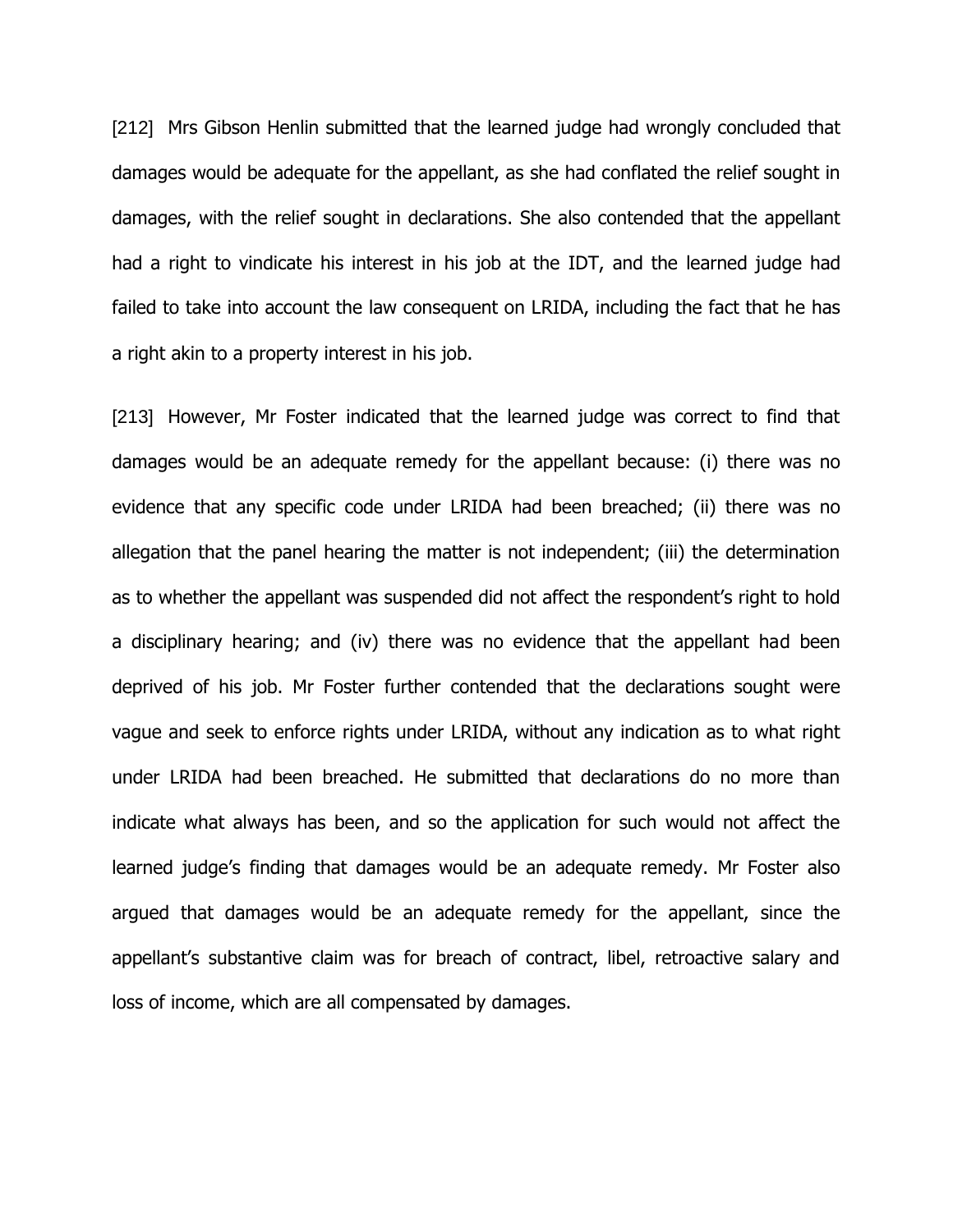[214] Based on the issues raised in this aspect of the appeal, the questions to be considered are: (i) on what basis should the hearing be postponed pending a determination as to whether the appellant was indeed suspended and (ii) was there evidence that the disciplinary hearing would result in the appellant being deprived of his job without reference to the specially created regime established by LRIDA.

#### Should the disciplinary hearing be suspended?

[215] In order to support her argument that the hearing should be suspended, Mrs Gibson Henlin relied on **Hill v C A Parsons & Co Ltd** [1972] Ch 305 and **Irani v Southampton and Southwest Hampshire Health Authority** [1985] IRLR 203.

[216] In **Hill v Parsons**, the plaintiff was an engineer employed to the defendant company since 1936. In May 1970, the defendant company made an agreement with the ‗DATA' trade union that as a condition of service, all technical staff were required to join DATA after 12 months. In a letter dated 19 May 1971, the defendant gave the plaintiff one month's notice of a change of the conditions of his employment, whereby he was required to become a member of DATA. He failed to join DATA, and so on 30 July 1971, the defendant gave the plaintiff and 37 other professional employees, one month's notice of termination of employment. The plaintiff was then aged 63 and would have retired in two years. He therefore filed a writ seeking *inter alia*, an injunction restraining the defendant from implementing its notice terminating his employment. His motion was refused at first instance.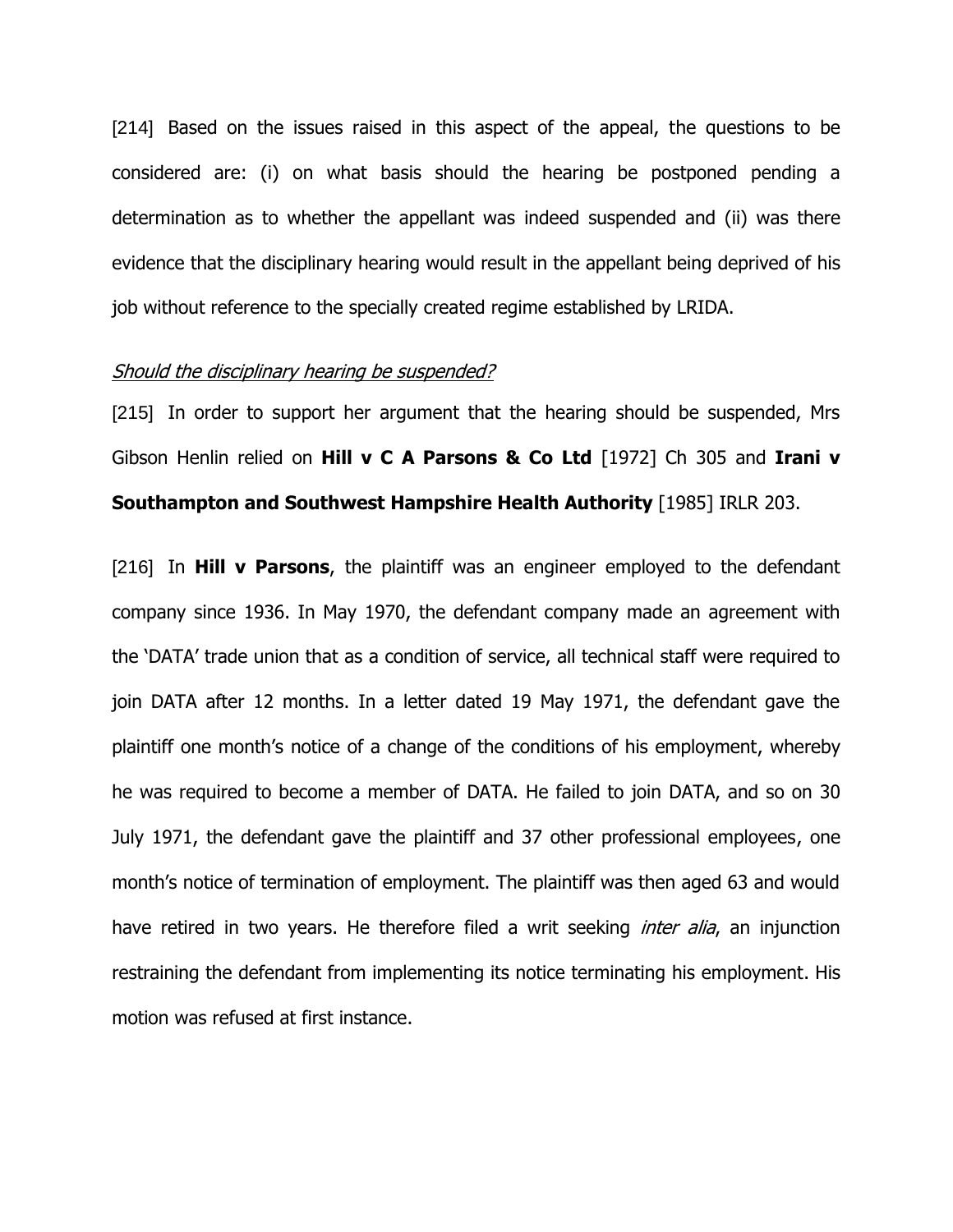[217] On appeal to the Court of Appeal of England and Wales, it was held (by a majority) that the notice to terminate was invalid, since there was a requirement in the plaintiff's employment contract that he should be given six months notice before he was terminated. The length of notice was important in that case because an amendment had been made to the United Kingdom Industrial Relations Act 1971 (the Act), and Part II of the Act (which had not yet come into force), would have had the effect of conferring important rights on workers in respect of trade union membership. Part II of the Act also drew a distinction between registered and unregistered trade unions, wherein an unregistered trade union could not make or enter into particular agreements. The trade union in the instant case (DATA) was unregistered, and under Part II of the Act, the plaintiff would have had the right to become a member of a registered trade union. Additionally, any agreement made that compelled workers to join a particular trade union would have been unlawful under the Act, and employers who sought to enforce such agreements by terminating their employees, would be guilty of unfair dismissal. The Act empowered the industrial tribunal to recommend reinstatement, but where that had not been done, the plaintiff (by virtue of his age) would only be entitled to two years' salary or £4,160, whichever is less. As a consequence, if the notice was found to be effective the plaintiff would have been forced to leave his employment with little compensation, but if the notice was ineffective he would have been able to remain employed to the defendant until he retired and could not be forced to join DATA. In those circumstances, the majority found that consequences of not granting the injunction were so severe, and there was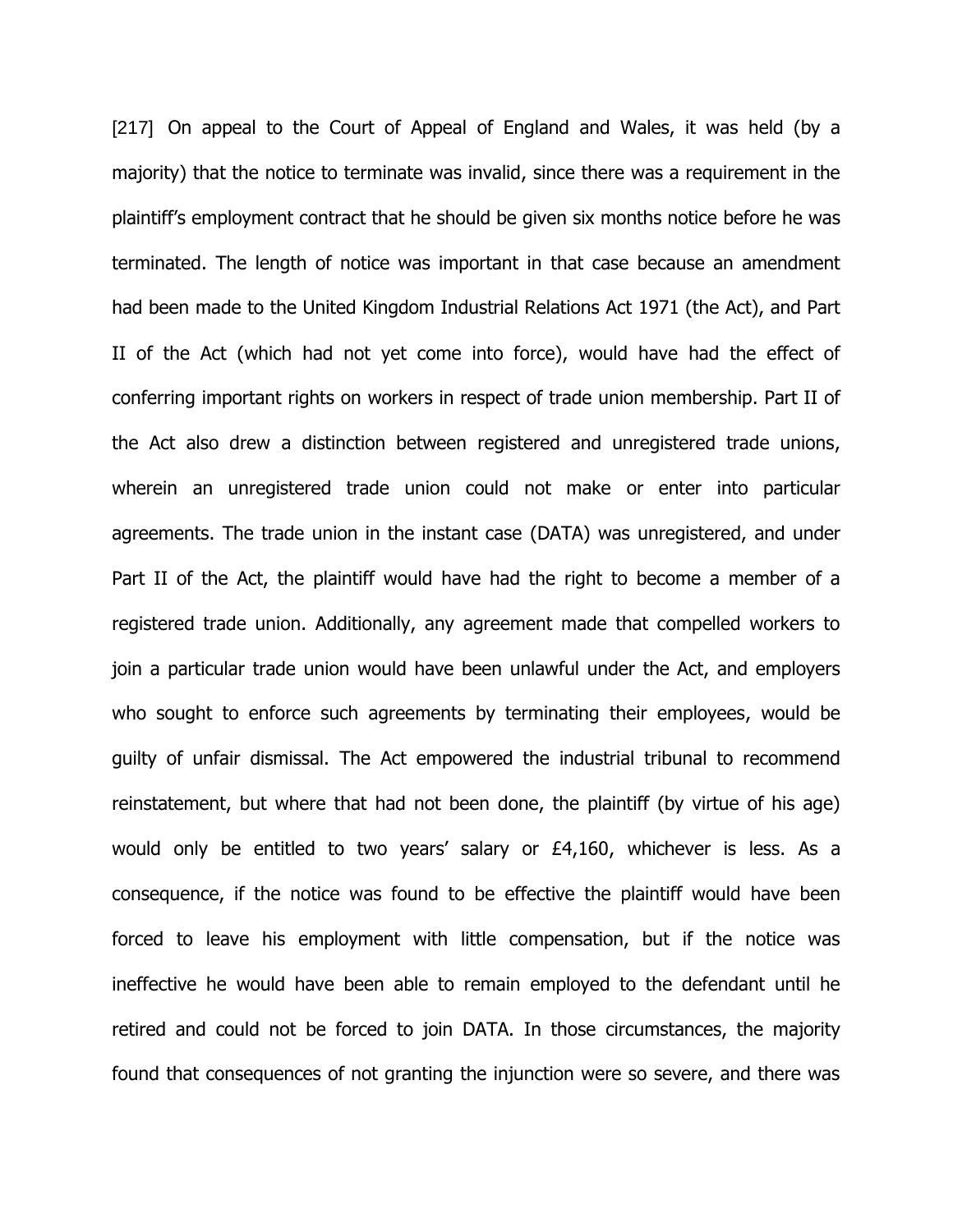so much at stake, that damages would not be an adequate remedy for the plaintiff, and so the court granted an injunction restraining the implementation of the termination letter.

[218] **Hill v Parsons** was applied and followed in **Irani**. In that case, the plaintiff (an ophthalmologist) was appointed by the defendant health authority on a temporary basis, part-time. A dispute arose between the plaintiff and the consultant in charge at the health authority, and the plaintiff was asked by the defendant to stay away from work. A panel was convened ad hoc to investigate the facts and the same panel heard the plaintiff and the consultant separately. The panel thereafter submitted a report to the defendant which the plaintiff was prevented from seeing. Utilising that same report, the defendant concluded that since the differences between the plaintiff and the consultant were irreconcilable, and since the plaintiff was the consultant's junior and working part-time, the plaintiff should be terminated. The defendant wrote a letter to the plaintiff outlining options for termination of his employment, but that letter was devoid of any complaint as to the plaintiff's conduct or professional competence. The letter referenced the plaintiff's right to appeal to the regional health authority, but that right had no contractual basis. However, by virtue of statute, the provisions of a "blue book" had been incorporated into the plaintiff's contract of employment. Under section 33 of the blue book, the plaintiff had access to various procedures for resolving disputes between employing authorities and employees. The plaintiff therefore sought an interlocutory injunction restraining the defendant from implementing a termination notice, without first exhausting a procedure laid down in section 33 of the blue book.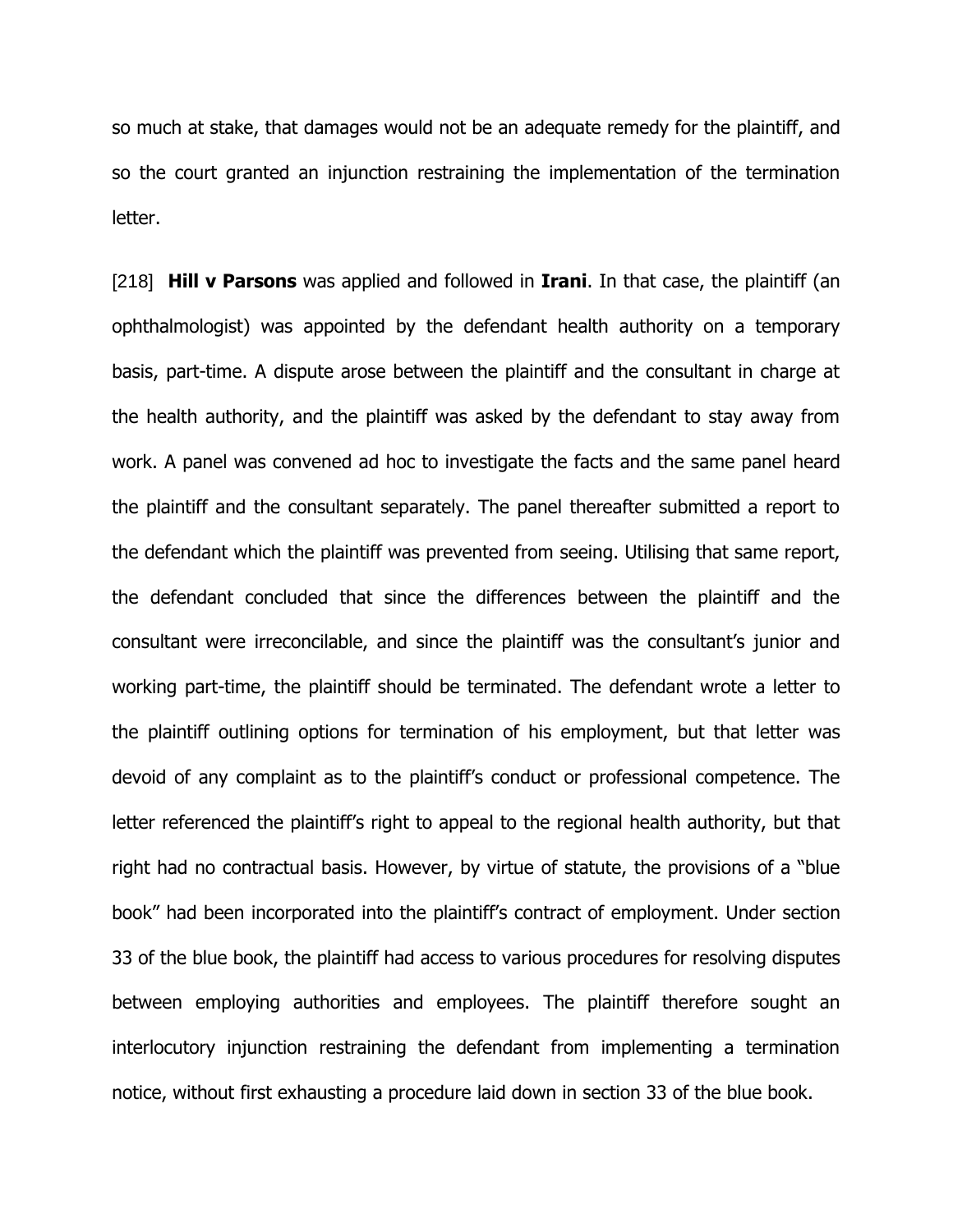[219] In **Irani**, Warner J, at page 203, referred to and quoted from the judgment of

Megarry J in **Chappel v Times Newspaper Ltd** 1975 ICR 145, where he analysed the

reasons why **Hill v Parsons** was such an exceptional case as follows:

―There were three main grounds for this decision. First, there was still complete confidence between employer and employee. The defendant did not want to terminate the plaintiff's employment but he had been coerced by the union. Second, the Industrial Relations Act 1971 was expected to come into force shortly. It had been passed but the relevant parts had not been brought into operation. As soon as the Act was in force, one probable result would be that the closed shop would no longer be enforceable and that the plaintiff would be free to remain a member of the union of his choice. He would also obtain the rights conferred by the Act to compensation for unfair dismissal if he was then dismissed. Third, in the circumstances of the case, damages would not be an adequate remedy."

[220] Warner J found that the defendant authority had made no complaint about the plaintiff's conduct or professional competence. He also found that the plaintiff's contract of employment incorporated provisions of the blue book, which provided procedures for resolving disputes, and so the plaintiff would not have exhausted all the procedures prescribed by section 33 of the blue book. Accordingly he held that damages would not be an adequate remedy for the loss of the plaintiff's employment, and he granted the injunction. He concluded at page 209 that:

> "If I were to decline to grant the injunction sought..., I would in effect be holding that, without doubt, an authority in the position of the defendant is entitled to snap its fingers at the rights of its employees under the blue book... [and] despite the existence in the blue book of sections 33 and 40, a health authority is entitled to dismiss a medical practitioner summarily and to say that, if and in so far as his rights under those sections are infringed, his remedy lies in damages only... It means that for the price of damages -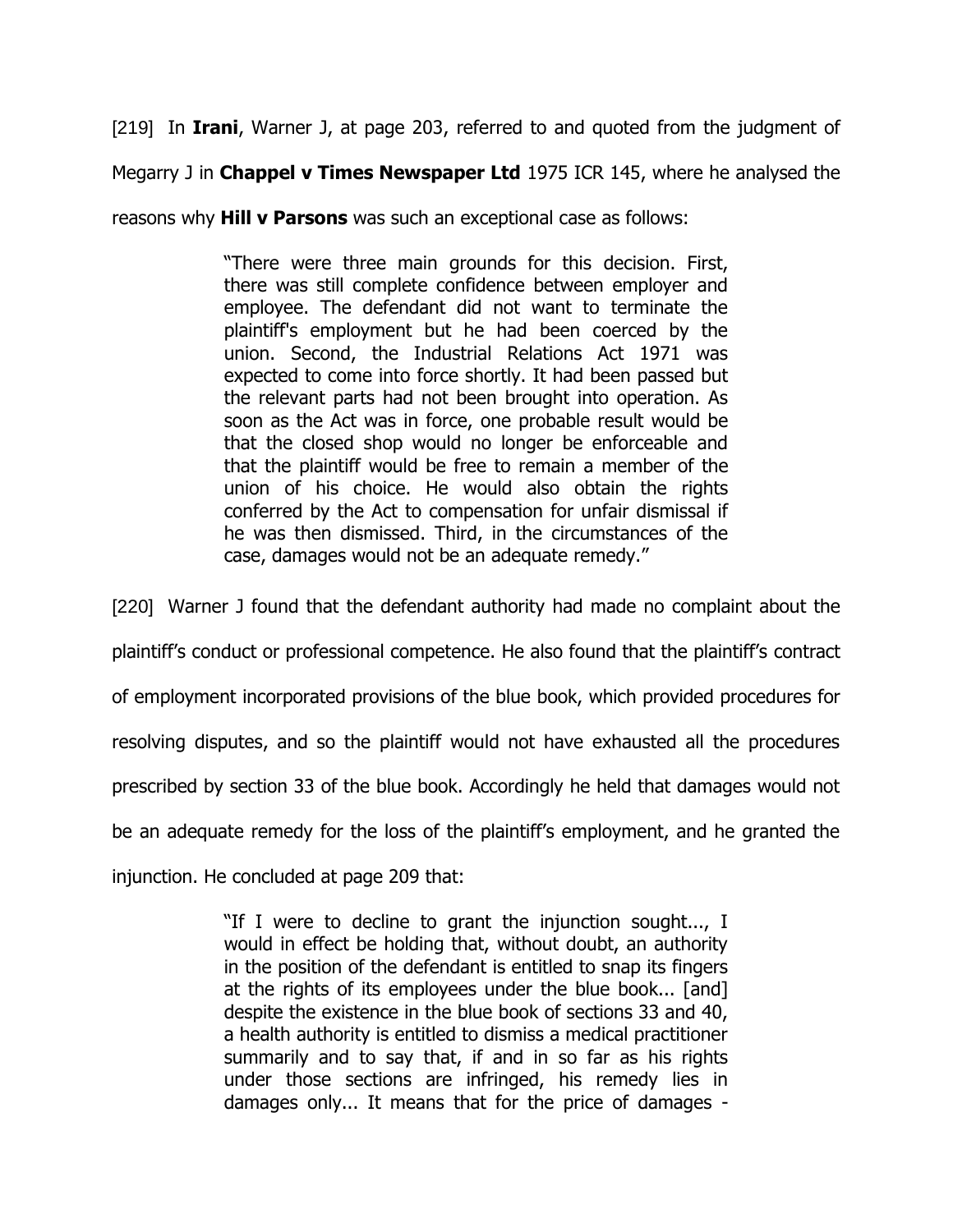and the authorities show that damages at common law for wrongful dismissal are not generous - a health authority may, among other things, ignore the requirement...

If it is not right, nor can it be right, in my view, that, in the case of a more junior practitioner, the employing authority can ignore the rules in the blue book."

[221] **Hill v Parsons** and **Irani** seem to suggest that the grant of an injunction that interfered with the employee and employer relationship is exceptional, and should only be done after consideration had been given to whether there was trust and confidence between the employer and the employee and whether, in light of all the circumstances, the risk to the appellant if an injunction was not granted was so severe that damages would not be an adequate remedy.

[222] Mr Foster had asked this court to consider the treatment by other courts in relation to a stay of disciplinary hearings in **Longley v The National Union of Journalists** [1987] IRLR 109 and **Ali v London Borough of Southwark** [1988] IRLR 100.

[223] In **Longley**, a decision of the Court of Appeal of England and Wales, although the plaintiff had established that there were serious issues to be tried, the court found that he had not shown that he was bound to succeed at trial so as to exclude consideration of the balance of convenience. In that case, the balance of convenience was against granting the injunction as the trial judge had correctly taken the view that "a domestic tribunal, which has not embarked upon a hearing should not be restrained unless it has acted improperly or it is inevitable that it will do so".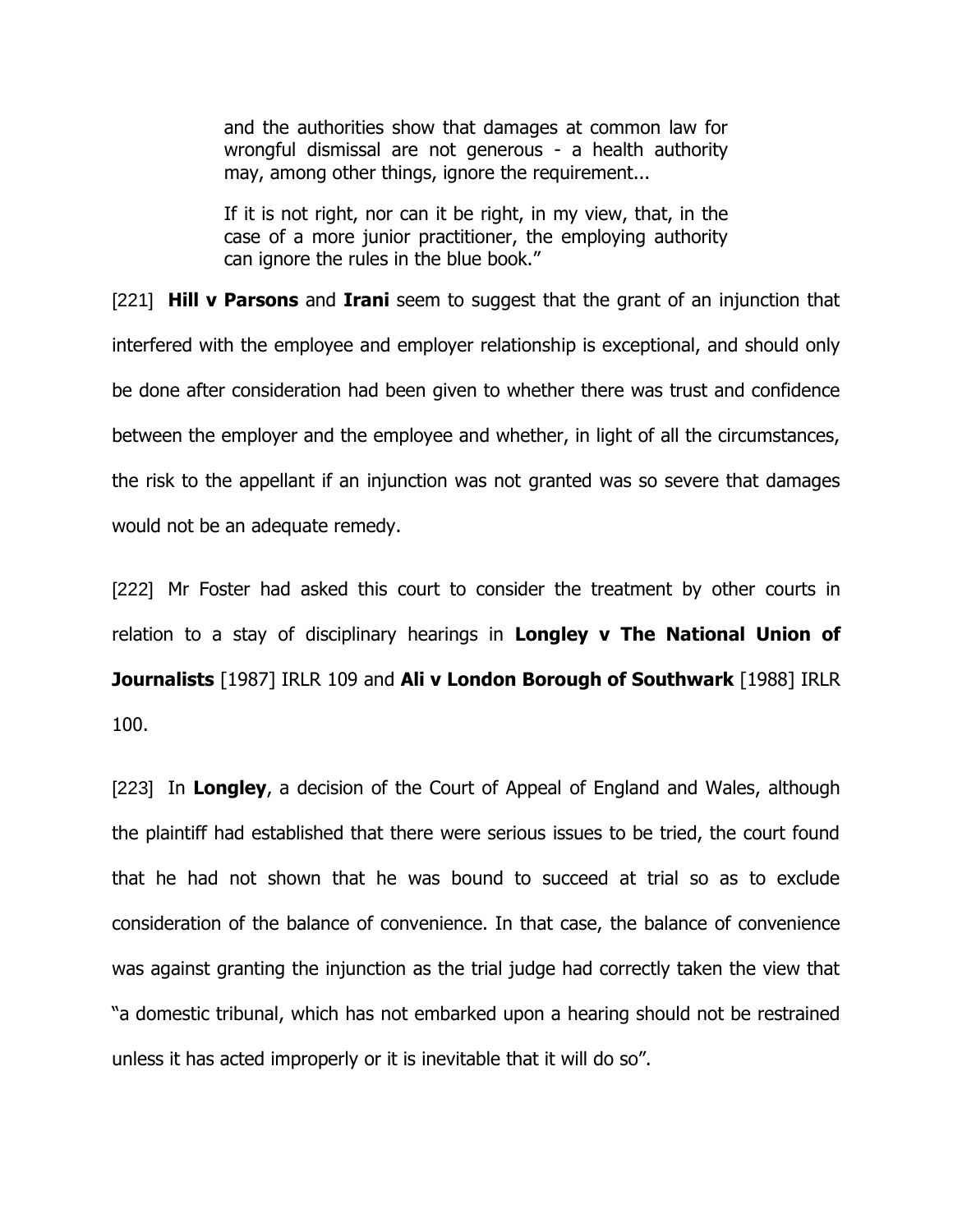[224] In **Ali**, disciplinary charges were brought against care assistants including the plaintiff. A schedule of specific allegations supporting the charge was attached, but no documents were enclosed constituting evidence supporting the allegations. The plaintiff would be allowed access to legal representation, to give evidence and call witnesses, but would be unable to challenge any evidence used to support the charges itself. The plaintiff sought an injunction restraining the council from hearing the disciplinary charge without adducing evidence and witnesses to support it, on the basis that the hearing would be a breach of the disciplinary procedure incorporated in her contract of employment that evidence should be heard before a finding is made as to whether the charge is proven. Millet J, in the High Court, Chancery Division, refused the application, having concluded that he ought to leave it to the tribunal to decide how to proceed (paragraph 60). He also stated that if he were wrong on that principle, he would still refuse the injunction for another reason as follows:

> ―Even if I had come to the conclusion that what was proposed would be a breach of contract, I would have concluded that the appropriate remedy for the plaintiffs sounded in damages only. The court will intervene by way of injunction in an employment case to restrain dismissal only where it is satisfied that the employer still retains confidence and trust in the employee or, if he claims to have lost such trust and confidence, does so on some irrational ground."

[225] Both **Longley** and **Ali** show that courts are not quick to interfere with the ability of a domestic tribunal to conduct a disciplinary hearing unless the hearing is being held in circumstances where the employer still retains confidence and trust in his employee, and/or where the employer claims to have lost such trust and confidence on some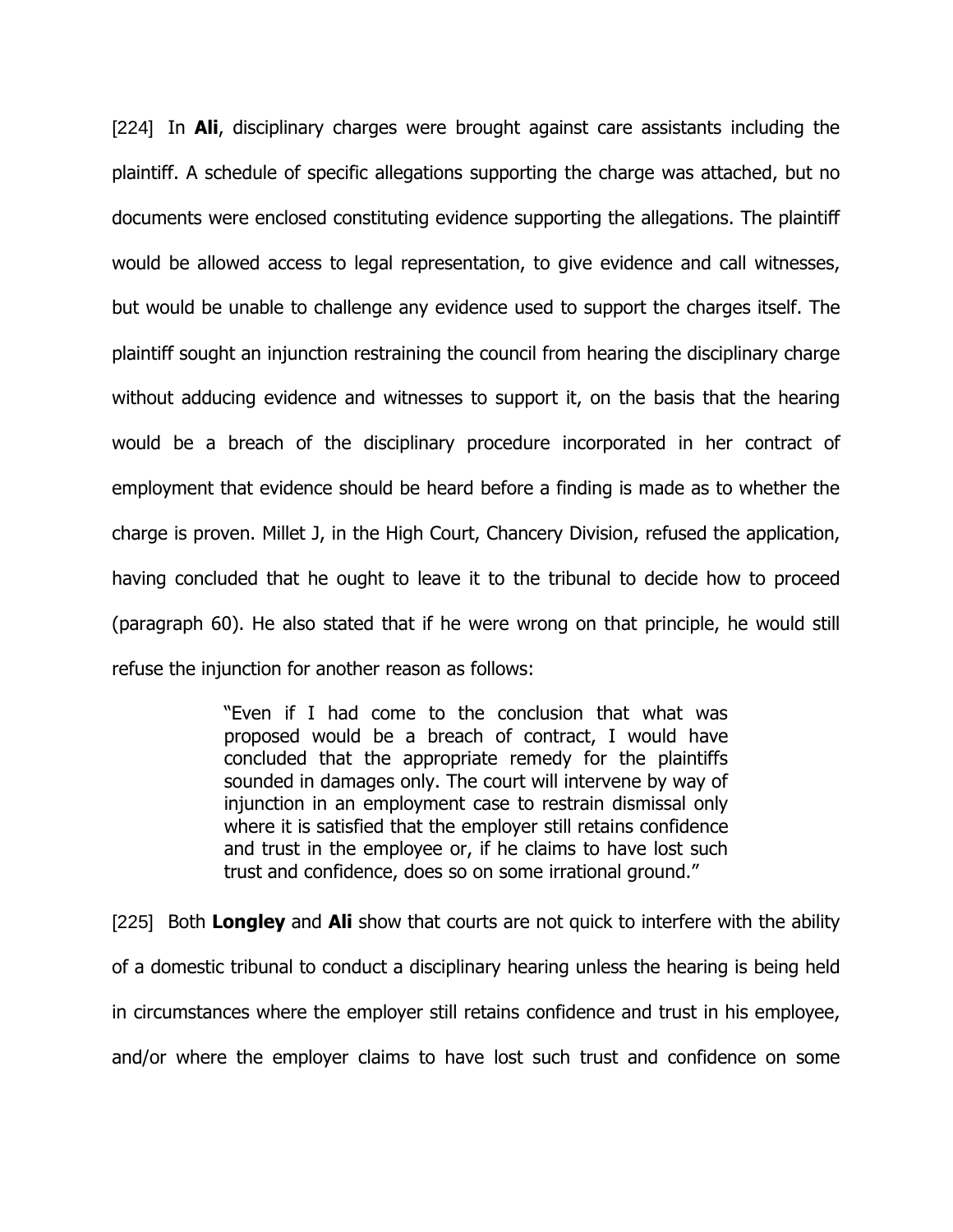irrational ground, and/or where there is cogent evidence challenging the integrity and propriety of the disciplinary hearing.

[226] Of course, the facts in **Longley**, as submitted by Mrs Gibson Henlin, can be distinguished, as it did not involve any issue of a statutory right to have a worker's suspension referred to a tribunal, apart or distinct from the process of a disciplinary hearing. With reference to **Ali**, Mrs Gibson Henlin suggested that the reasons in the letter dated 13 January 2017 were irrational, bearing in mind that Mrs Street-Forrest had commended him in a letter dated 16 December 2016 "for his hard work and contribution which positively impacted the [respondent's] excellent performance for 2016".

[227] However, it is a feature of the present case that a decreased level of trust and confidence existed between both parties at the time of the alleged 'suspension'. This was evident in the letters and emails written on both sides. Although Mrs Gibson Henlin disputed that there was any issue with the appellant's conduct, the email from Mrs Street-Forrest to Mr McNaughton dated 12 December 2016; the letter dated 13 January 2017 from Mrs Street-Forrest to the appellant; and the letter dated 24 February 2017 from Mr McNaughton to the appellant, indicated several areas of concern that the respondent had with particular aspects of the appellant's conduct and professional competence, and may represent a rational basis for holding a disciplinary hearing. Moreover, Mrs Street-Forrest in her first affidavit dated 29 April 2017, at paragraph 20(vi), deponed that the letter commending the appellant was a letter "sent to all staff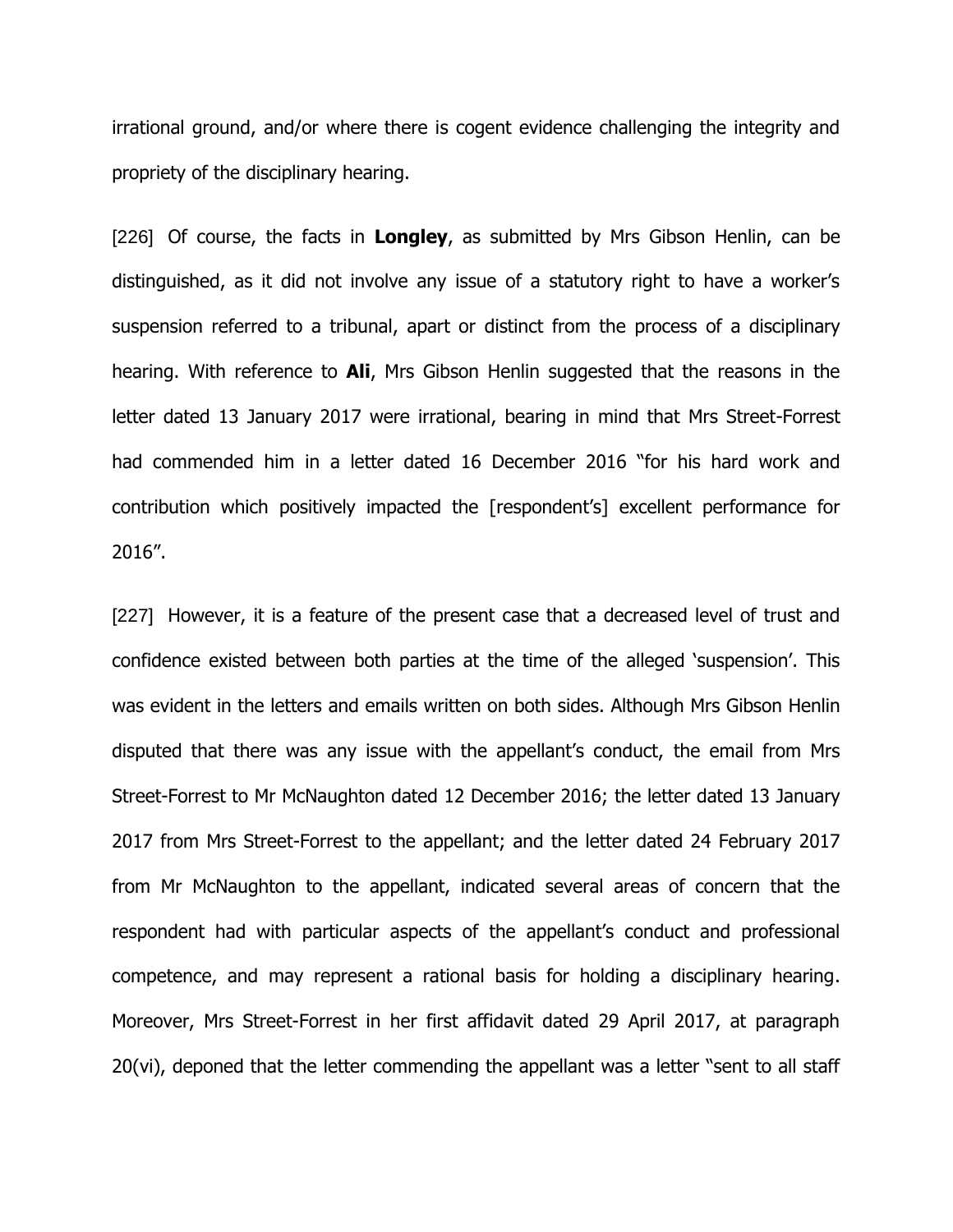members in recognition that as a team all were instrumental in making the JSE successful in attaining its overall targets". Whether these are indicative of genuine or substantive issues, is not a matter for the determination by this court, at this time, but it is indeed an issue to be canvassed by the IDT.

[228] Mrs Street-Forrest, in her first affidavit filed 28 April 2017, at paragraph 13, indicated that the panellists were not employed to the respondent and they are experienced in industrial relations matters in Jamaica and would lend impartiality and independence to the disciplinary hearing. At paragraph 25 of that same affidavit, Mrs Street-Forrest indicated that pursuant to the Code the respondent had a right to conduct a fair and impartial disciplinary hearing and that the panel would not be subject to the respondent's direction or control. Although, Mrs Gibson Henlin had questioned Harris J's finding on the issue of the independence of the panel, that aspect of Mrs Street-Forrest's affidavit was not contested. Accordingly, no evidence was adduced, here or in the court below, challenging the independence and/or impartiality of the panel.

[229] Additionally, as indicated by Mr Foster, the holding of a disciplinary hearing will not affect any finding that the IDT may make in relation to whether the appellant was indeed suspended. Moreover, the appellant is still employed to the respondent company, he is still receiving his full salary and emoluments, and his post at the respondent company has not been filled (per Mrs Street-Forrest at paragraph 16 of her affidavit filed 28 April 2017). From a strictly procedural standpoint, there is no statutory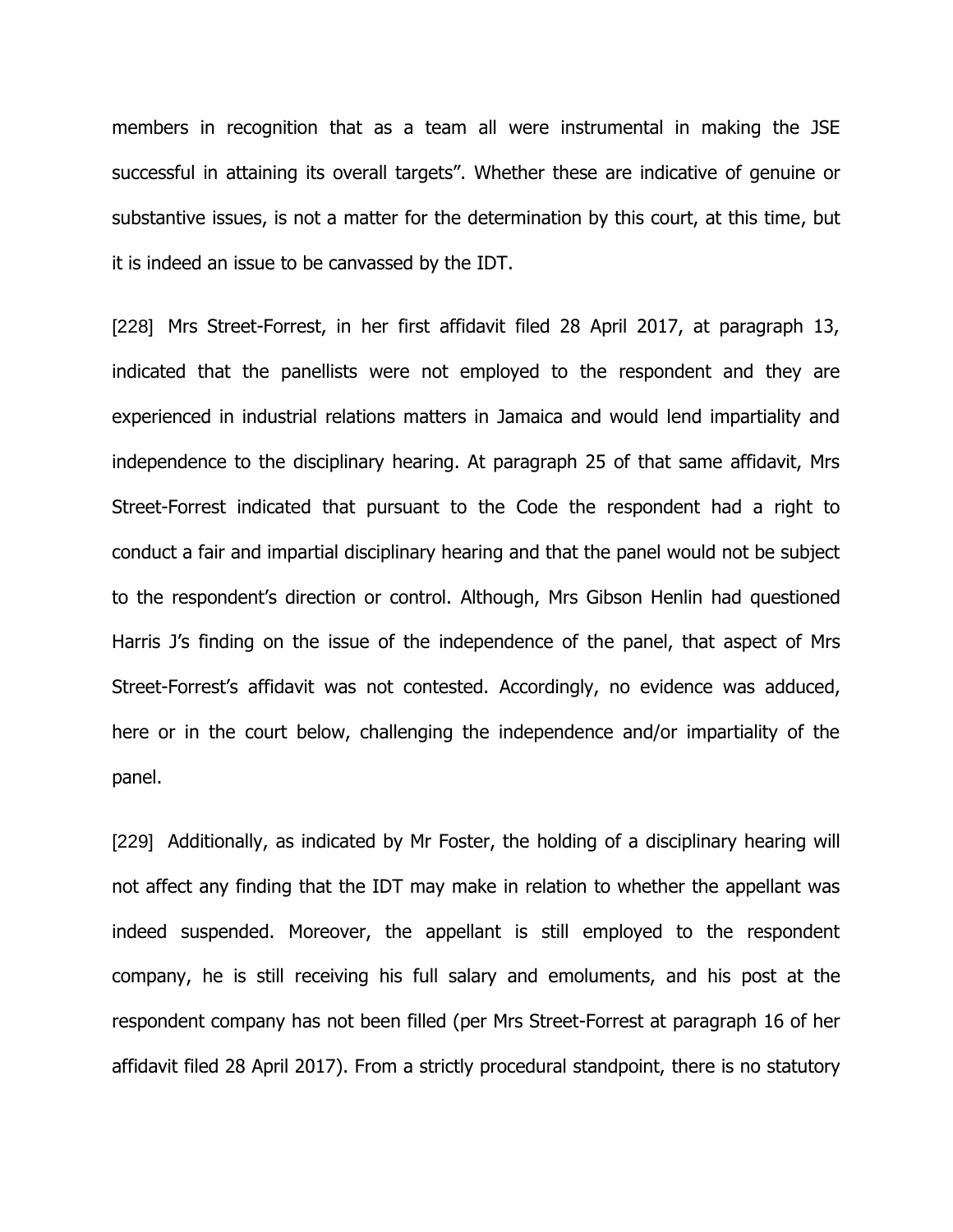or other basis to conclude that the disciplinary process should not proceed in a timely matter. The instant case is not one pending dismissal which could result in a loss to the appellant of consideration of statutory compensation or even reinstatement by the IDT. It of note that the appellant was invited to have discussions prior to any disciplinary hearing, but was not minded to enter in any such discussions unless the retention of his position could be affirmed.

[230] In all these circumstances, while it may be arguable as to whether the appellant is being deprived of the right to his job, in my view, in the instant case, there are no exceptional circumstances nor is there a real risk of injustice or undue prejudice to the appellant if the disciplinary hearing is held, that would force one to conclude that damages would not be an adequate remedy, and so warrant the grant of an injunction.

#### Would the appellant be deprived of the protection he ought to enjoy under LRIDA?

[231] The next issue to be considered is whether the appellant would be denied access to the regime established by LRIDA if the injunction is refused.

[232] In order to demonstrate that the judge was in error, Mrs Gibson Henlin relied on several authorities that discuss the effect of LRIDA and the Code on contracts of employment. She admitted that those cases arose in the context of termination of employment by reason of redundancy or dismissal, but nonetheless she contended that they are instructive insofar as they set out the context and tone in which a court ought to regard the rights created by LRIDA and the Code.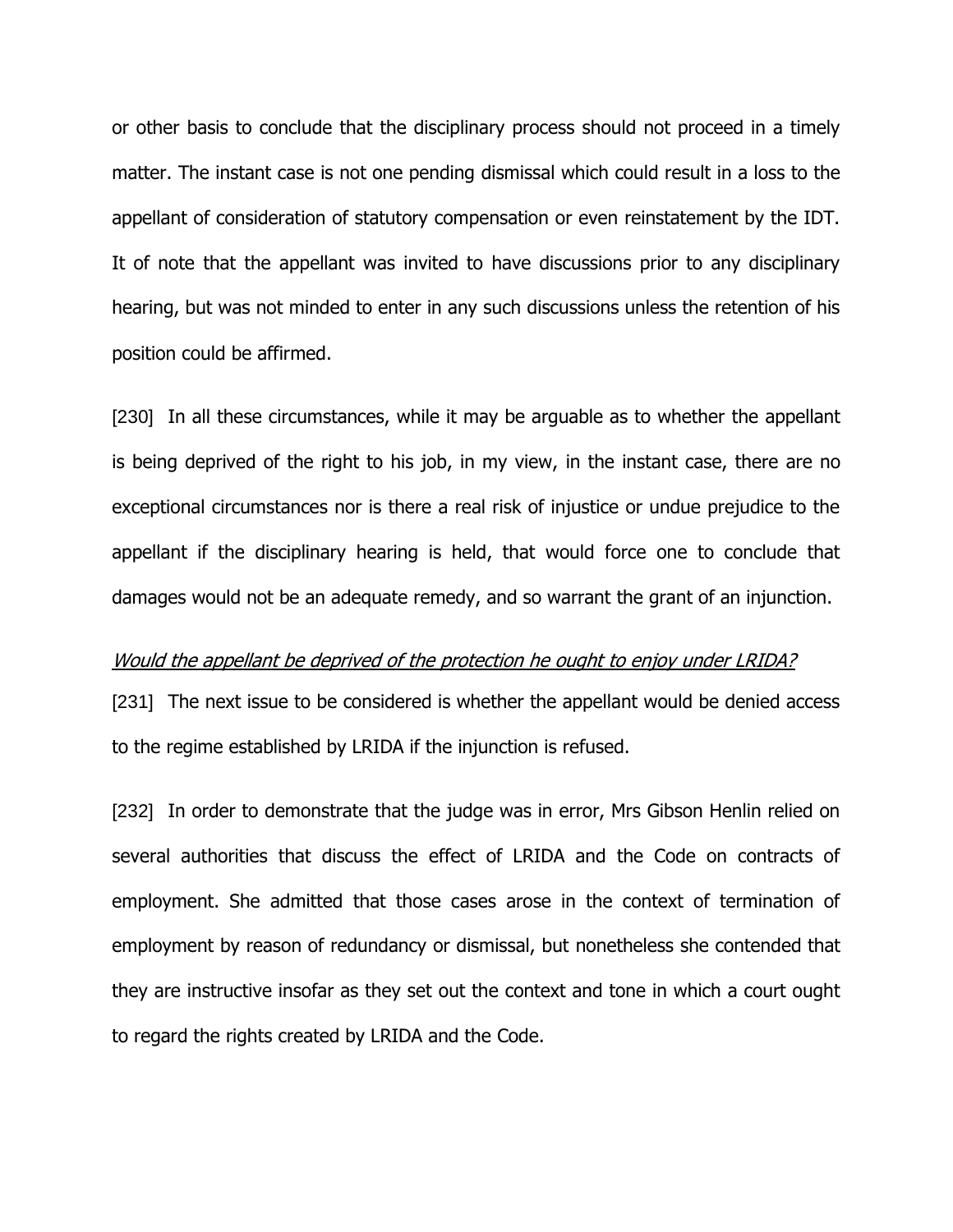[233] To that extent, she is right. In **Village Resorts**, the Court of Appeal, by a majority verdict, accepted that LRIDA had effected a change, to the extent that a worker now has an interest in his job akin to an interest in property, and that by virtue of section  $12(5)(c)(i)-(iv)$  of LRIDA, the IDT, is able to grant remedies to aggrieved workers hitherto unknown at common law. By virtue of section 12(4A) of LRIDA, the IDT is even empowered to make an award in respect of an industrial dispute with retrospective effect from as far back as when the dispute first arose. Sykes J's in his assessment of the role of the IDT in **NCB v Peter Jennings**, said that the IDT is not bound by either the employer's or employee's view of the matter and that this process is not a strict black letter law process but takes into account notions of justice, fairness and equity (paragraph [53]). Sykes J also referred to and quoted **Village Resorts** in **NCB v Peter Jennings** at paragraphs [9] and [10] where, in commenting on **Village** 

**Resorts**, he said:

"[9] ...Rattray P held that the dictum cited in the immediately preceding paragraph was not necessary for the decision. His Lordship also observed that had the case been one of a common law action for wrongful dismissal then the common law principles would still apply but that was not the case. Rattray P advanced this general proposition (not only in response to **Hotel Four Seasons** case, but to all cases that come to court via the IDT route) 'must be decided on a consideration of the provisions of the Labour Relations and Industrial Disputes Act, the Regulations made there under and the Labour Relations Code' (Rattray P at page 303 H). The learned President stated quite unambiguously, that the '*provisions of these legislative instruments have* nothing to do with the common law and… constitute a modern regime with respect to employer/employee relationships' (Rattray P at page 303 I).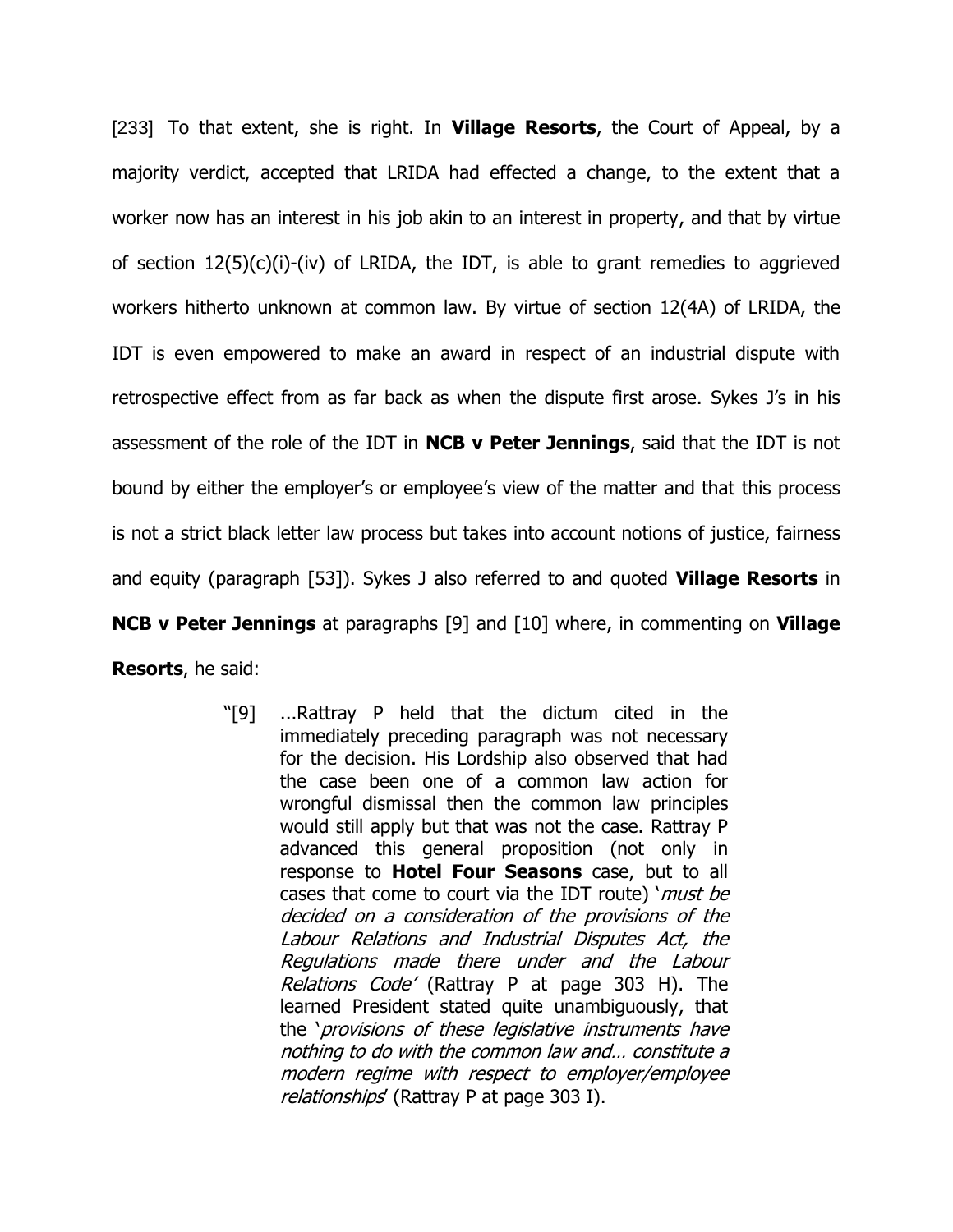[10] Rattray P noted that the IDT is 'vested with a jurisdiction relating to the settlement of disputes completely at variance with basic common law concepts, with remedies including reinstatement for unjustifiable dismissal which were never available at common law and within a statutory regime constructed with concepts of fairness, reasonableness, co-operation and human relationships never contemplated by the common law (page  $304 E - F$ )."

[234] These concepts, as discussed by Rattray P, were endorsed by the Privy Council in

**Jamaica Flour Mills Ltd v Industrial Disputes Tribunal and Another** [2005]

UKPC 16. Indeed, in the Full Court decision of the Supreme Court in **Jamaica Flour** 

**Mills Limited v The Industrial Disputes Tribunal** (unreported), Supreme Court,

Jamaica, Suit No M105 of 2000, judgment delivered on 17 December 2001, Wolfe CJ

summarized the principles endorsed by the Code at page 9 of the judgment as follows:

- "[i] work is a social right and obligation not a commodity
- [ii] respect and dignity must be accorded to workers
- [iii] industrial relations should be carried out with the spirit and intent of the Code
- [iv] Communication and consultation are essential features."

[235] Wolfe CJ at page 14 of **Jamaica Flour Mills**, also quoted, Rattray P's comment

on the Code in **Village Resorts** that:

―Essentially, therefore, the Code is a road map to both employers and workers towards the destination of a cooperative working environment for the maximization of production and mutually beneficial human relationships."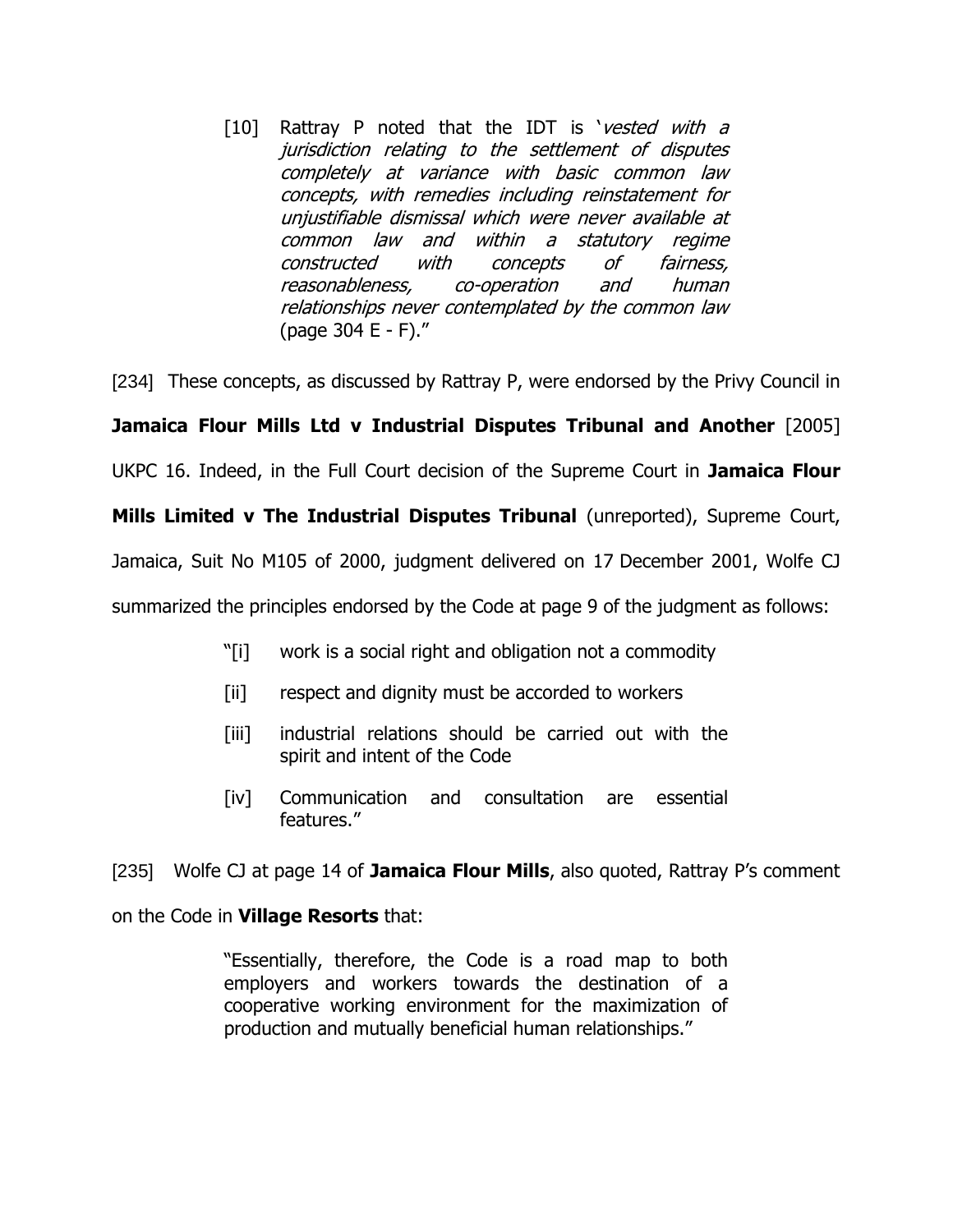[236] This court also takes into account section 3(4) of LRIDA, which stipulates that the IDT is entitled to take into account any provision of the Code which is relevant to any dispute under consideration and states as follows:

> "A failure on the part of any person to observe any provision of a labour relations code which is for the time being in operation shall not of itself render him liable to any proceedings; but in any proceedings before the Tribunal or a Board any provision of such code which appears to the Tribunal or a Board to be relevant to any question arising in the proceedings shall be taken into account by the Tribunal or Board in determining that question."

[237] By virtue of the cases aforementioned and the provisions contained in LRIDA, undoubtedly, the appellant is entitled to the statutory protections offered by LRIDA, the Code, the IDT and common law. However, in my view, any consideration of breaches of LRIDA or the Code, could not prevent the march towards a disciplinary hearing, as that hearing is part and parcel of the LRIDA regime to which both employer and employee are subject. This is so even if the IDT adopted a broad based approach in canvassing all the contentious issues between the parties. Additionally, as indicated by Harris J (at paragraph [70]), there is no substantial risk to appellant if the disciplinary hearing is held, as that process may very well result in the appellant's exoneration and return to work and if it does not, he is not without a remedy. It should also be noted that the issue of suspension or termination of employment is a matter that can be considered by the IDT based on the appropriate section of LRIDA.

[238] While Mrs Gibson Henlin had complained that the respondent had not acted in accordance with the Code, she failed to indicate to the court, as Mr Foster had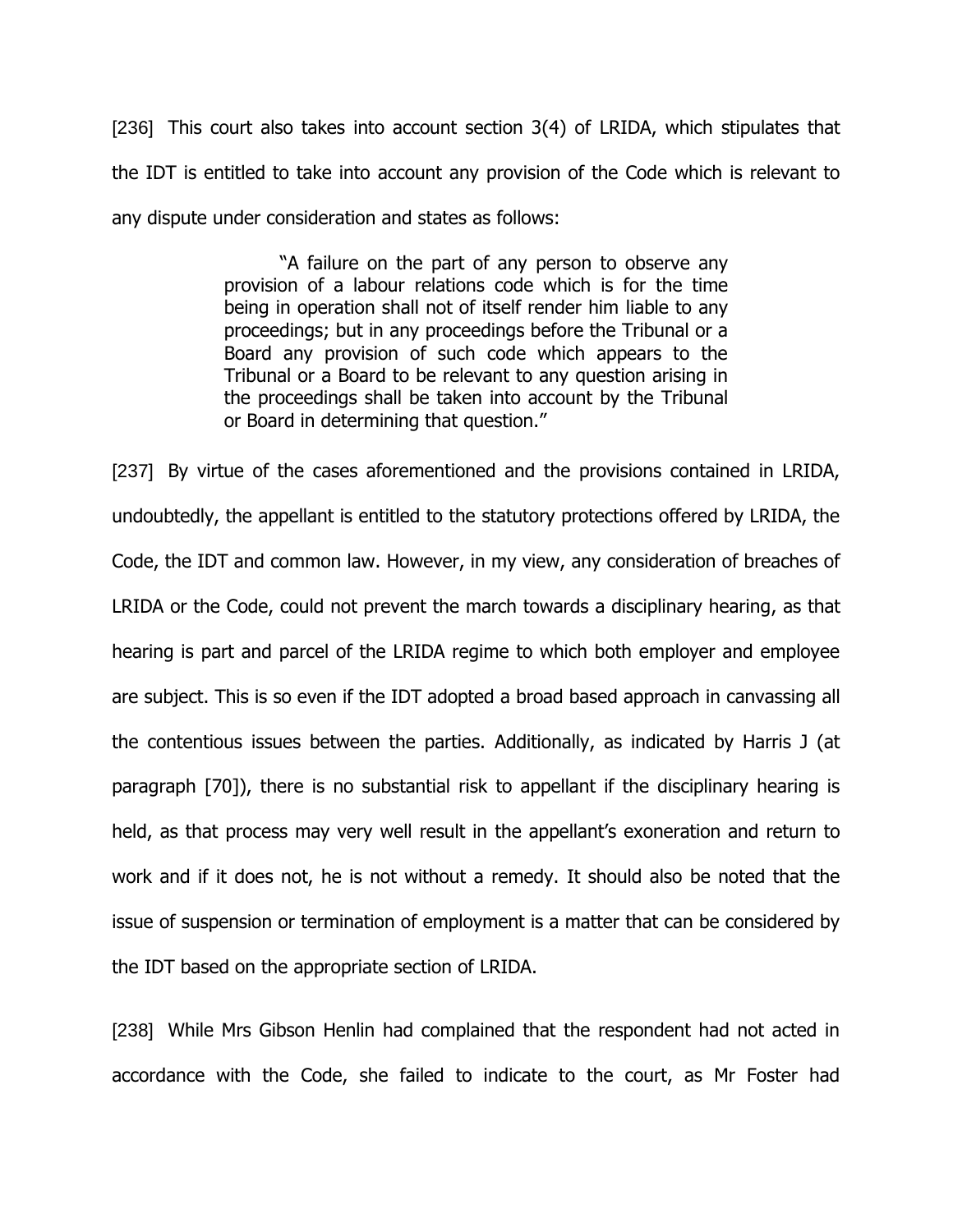submitted, any particular breach of the Code. Harris J was therefore correct to find that there was no evidence that the appellant is being deprived of his job by unfair procedures in breach of LRIDA or the Code. In that regard, it is also to be noted, that based on my interpretation of section 3(4) of LRIDA, Parliament's intention and focus were on the IDT having the overarching jurisdiction to consider all issues relating to the breach of any code, rather than legal proceedings being generated.

[239] Mrs Gibson Henlin also submitted that the respondent had failed to participate in efforts made towards conciliation by the Minister. However, that argument must be considered within the context of the respondent's assertion that the appellant had not been suspended. She did not contend, and cannot contend, that the disciplinary hearing being considered is not part and parcel of the guidelines established under the Code, which was itself established by virtue of section 3 of LRIDA.

[240] In light of all the above, in spite of the fact that the appellant's claim includes declaratory rights, it is my view that the trial judge cannot be faulted by her findings, firstly, that there is no evidence that the appellant would be deprived of his job without any reference to 'the specially created regime' and, secondly, that damages would be adequate in all the circumstances, bearing in mind that he is merely being subjected to a disciplinary procedure which is incorporated into his contract of employment.

#### **The undertaking as to damages**

[241] In relation to the learned judge's finding at paragraph [67] of her reasons for judgment that the respondent was able to honour its undertaking as to damages, Mrs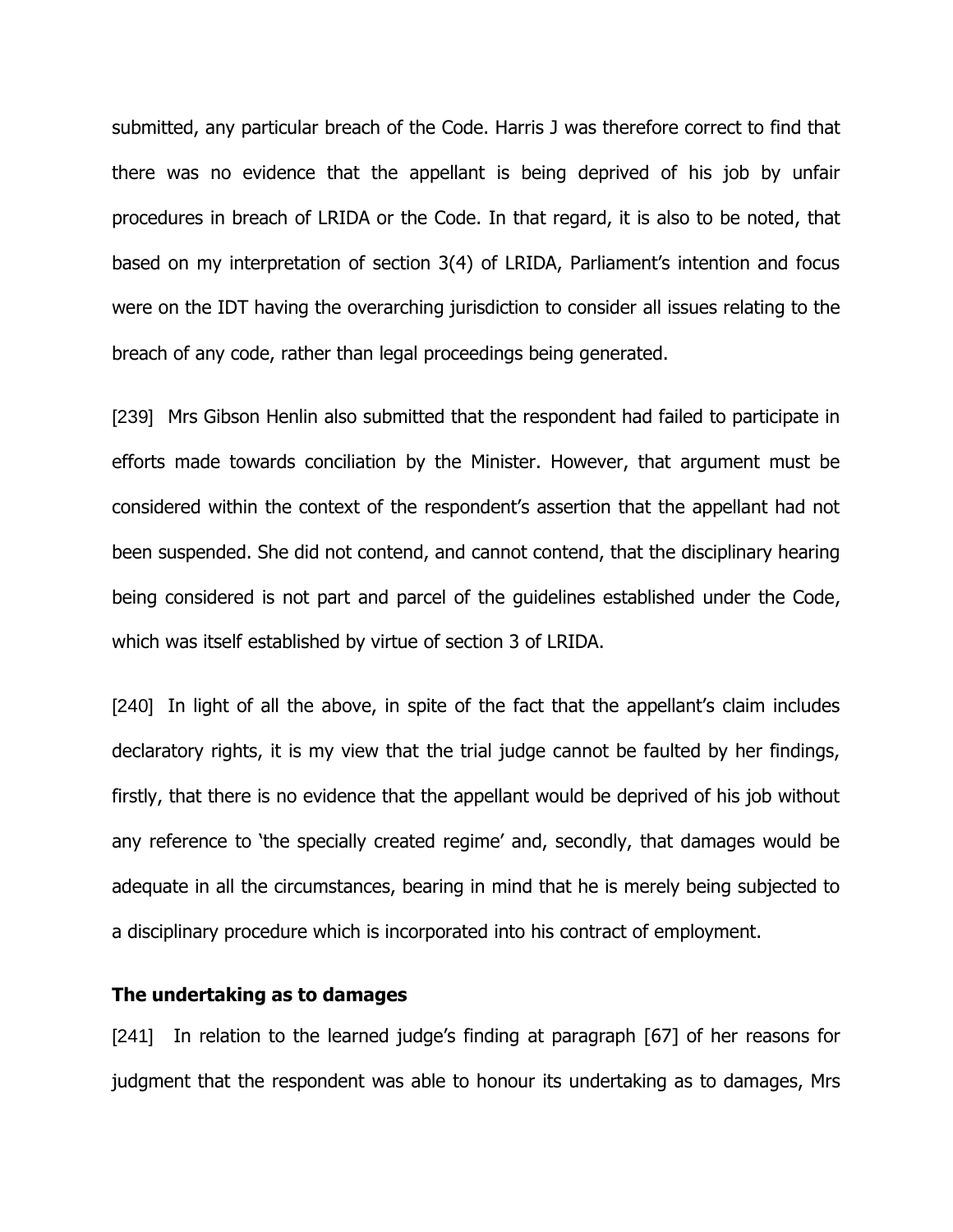Gibson Henlin contended that the learned judge had in effect converted the undertaking and the grant of the injunction into a "rich man's charter". She referred the court to **Evans Marshall & Co Ltd v Bertola SA and Another** [1973] 1 WLR 349 at page 380 H per Sachs J and the book, Commercial Litigation: Pre-Emptive Remedies, 3<sup>rd</sup> edition at pages 155-159.

[242] Mr Foster argued that based on **Intercontex and Another v Schmidt and Another** [1988] FSR 575 and **TPL Limited v Thermo-Plastics (Jamaica) Limited** [2014] JMCA Civ 50, courts require convincing evidence of the assets and liabilities of the appellant when deciding whether to grant an injunction, and no such evidence was provided in the instant case. He also submitted that the appellant did not provide an undertaking as to damages, and while he agreed that in exceptional circumstances, this undertaking could be dispensed with, he submitted that, as per **TPL Limited**, no evidence had been placed before the court that this was an exceptional case.

[243] It is indeed apparent that Harris J made an assumption that the appellant would not be able to satisfy any cross-undertaking as to damages since there was no evidence from the appellant concerning his ability to fulfil any such obligation. Is such an assumption correct?

[244] In **TPL limited**, Mangatal JA (Ag), in delivering the judgment of the court, at paragraph [67], stated that while there is no rule 'writ in stone' that the court must require evidence as to a party's ability to give a cross-undertaking as to damages before an interlocutory injunction is granted, the proper usual practice and law is, and has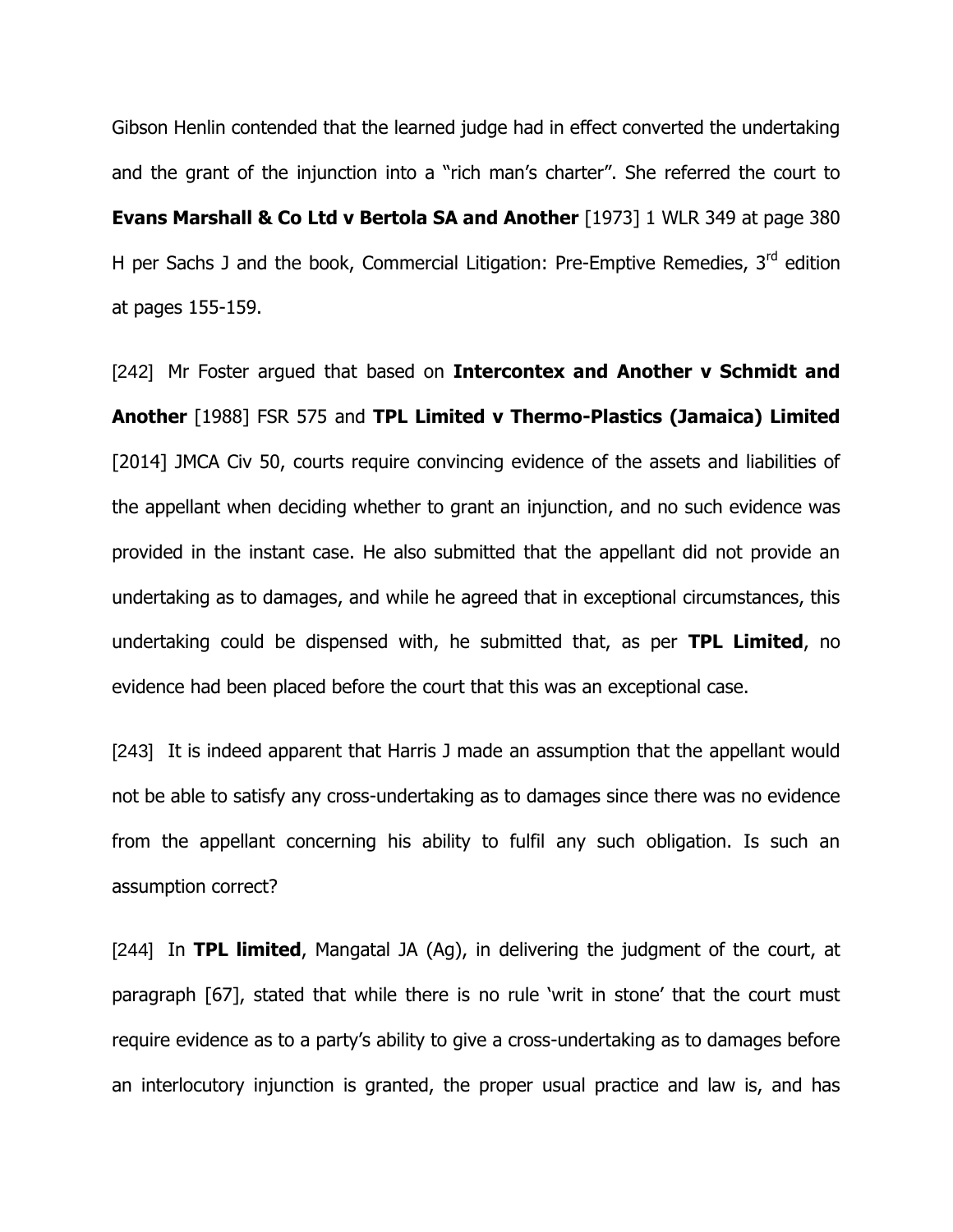been, to require evidence both of a willingness and an ability to provide a proper undertaking as to damages. She commented that it would be impossible otherwise to carry out the balancing exercise required by the court in **American Cyanamid** and **NCB v Olint**, to arrive at a proper assessment of which course is likely to cause the least irremediable prejudice, without requiring some substantiation of the applicant's posture and capacity to pay. While this assessment must take place for both parties when the court is examining the balance of convenience, it is to be noted that Mangatal JA's emphasis was on the applicant requiring the imposition of the injunction, bearing in mind rule 17.4(2) of the Civil Procedure Rules, 2002 which mandates that the party applying for an interim remedy, must undertake to abide by any order as to damages unless the court otherwise directs.

#### [245] In **Paul Chen Young and Others v Eagle Merchant Bank Jamaica Limited**

**and Another** (unreported), Court of Appeal, Jamaica, Supreme Court Civil Appeal Nos 2, 3, 4, 5, 45 and 46/2000, judgment delivered 23 July 2002, Downer JA at page 59 to 60 of the judgment referred to and quoted from 'a useful passage' in Mareva Injunctions and Anton Piller Relief, 2<sup>nd</sup> edition, chapter 9 captioned "The Undertaking in damages" that:

> ―Even though the plaintiff is impecunious, the court may, in rare cases where the merits are strongly in favour of the plaintiff, in the exercise of its discretion, still decide to grant the relief sought, accepting the risk that the undertaking may not be honoured if called upon in due course. **Allen v. Jambo Holdings** [1980] 1 WLR 1252. Alternatively, the court may require the undertaking to be fortified **Baxter v Claydon** [1952] WN 376…''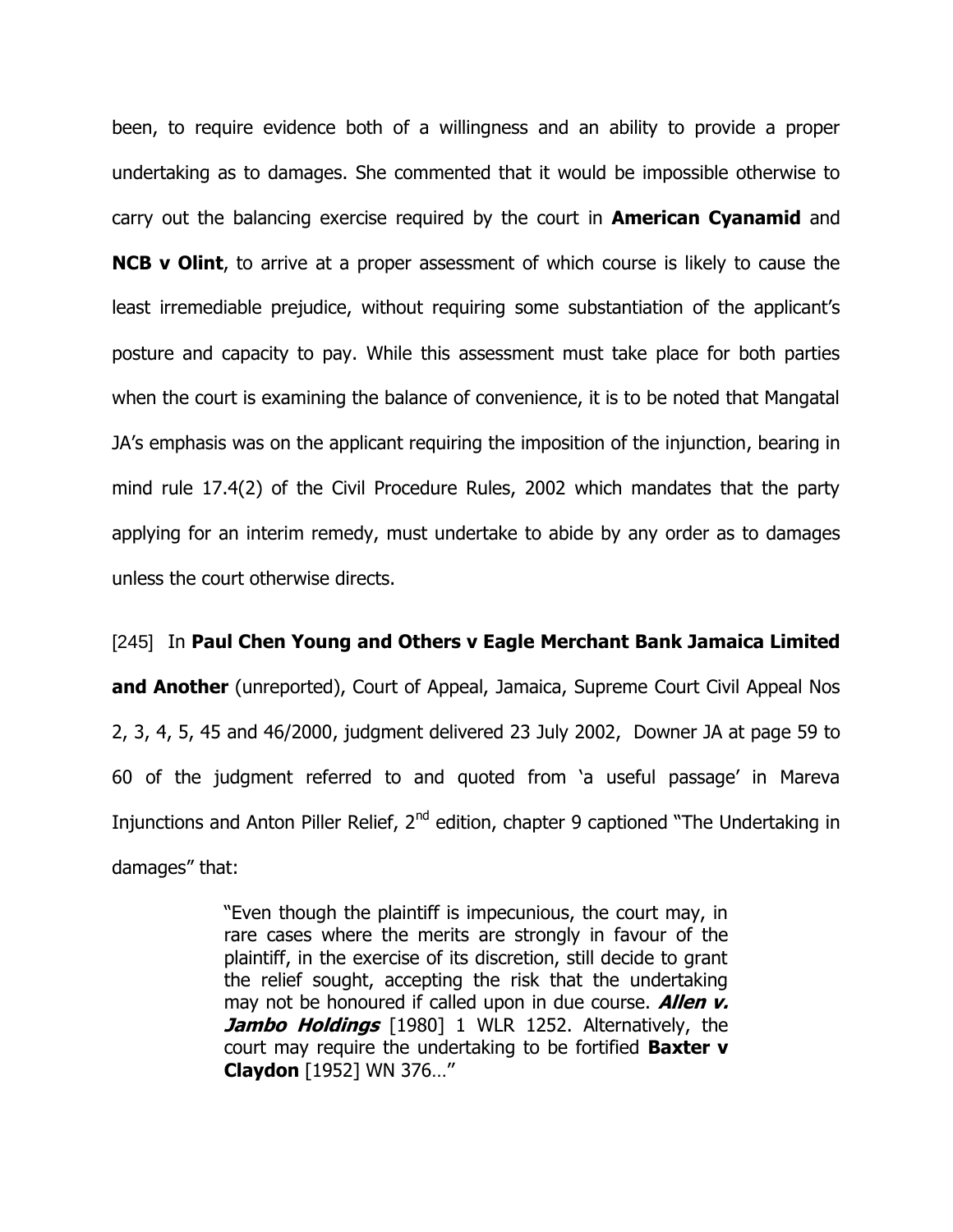[246] In **Tapper** at paragraph [42], Phillips JA regarded the trial judge's statement that he had a doubt as to whether the appellant could give a cross-undertaking as to damages, as an erroneous finding, as there was no evidence before the court that the appellant could not satisfy an undertaking as to damages, and he was not given an opportunity to fortify this undertaking.

[247] In all these circumstances, one can safely conclude that evidence of the financial capability of the respondent, as considered by a particular court, may be more pressing in one set of circumstances than in another. However, bearing in mind that the respondent is not the party applying for the injunction, and is a company responsible for paying the appellant's salary and that of other employees, bearing in mind also that the appellant is pursuing claims against the respondent for damages in relation to breach of contract, libel, retroactive salary and loss of income, it cannot be said that the learned judge's finding that the respondent was capable of satisfying an award of damages, was palpably wrong. Therefore, Harris J's finding concerning the respondent's ability to satisfy any award of damages without more, would not be sufficient to arrive at a conclusion that her finding that damages would be adequate remedy for the appellant, is essentially an error.

[248] Mrs Gibson Henlin had also complained that the trial judge committed an error of law as she acknowledged but failed to give due consideration to the appellant's request to fortify his undertaking as to damages. This, she argued, in reliance on **Tapper** and **Southway Group Limited v Esther Wolff and Another** 1991 WL 838513, by itself,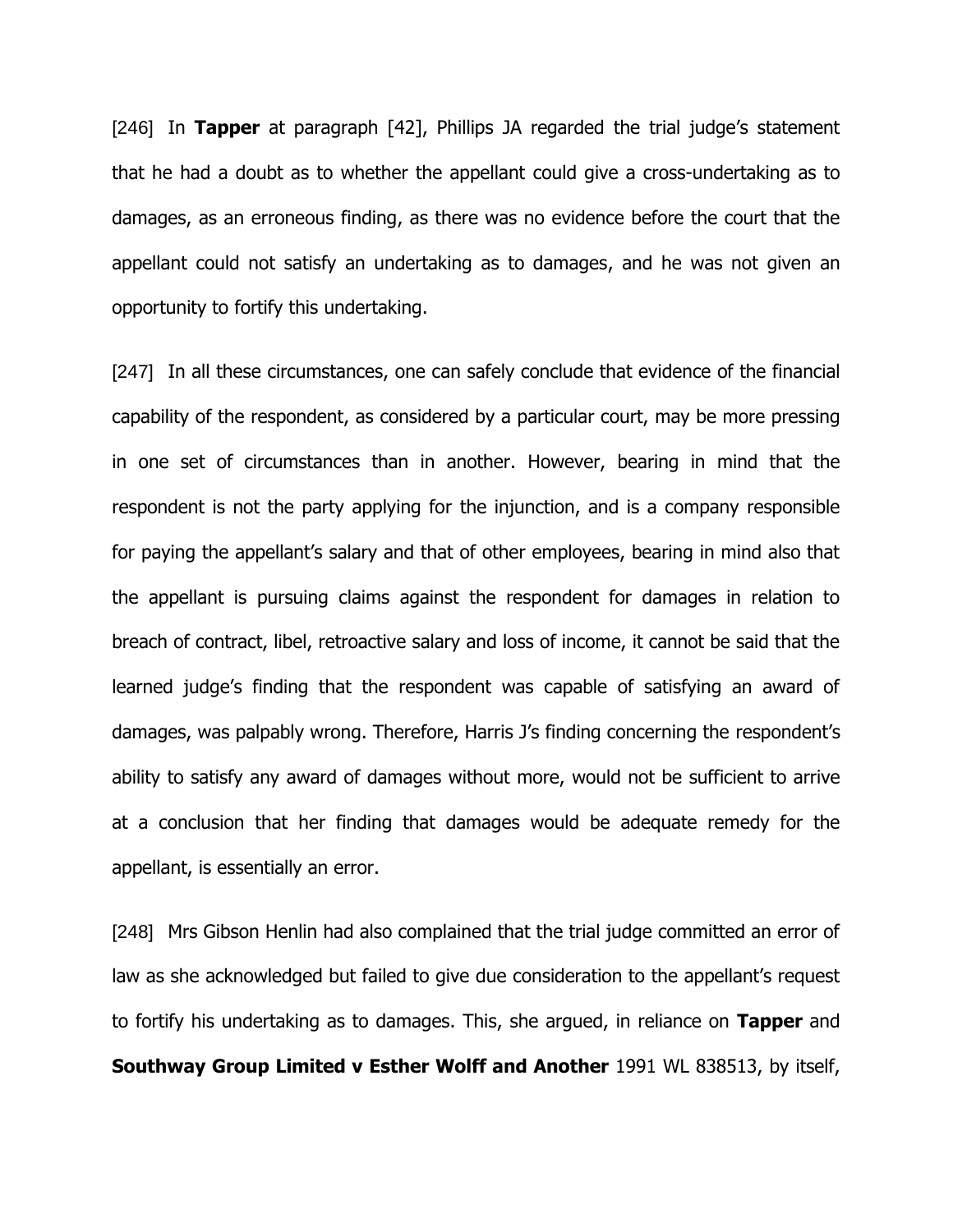is a ground for allowing an appeal. Mr Foster, on the other hand, submitted that the appellant did not provide an undertaking as to damages or provide evidence of his ability to provide such an undertaking.

[249] The appellant, being the party requesting the imposition of the injunction, would usually been required to give an undertaking as to damages and would normally provide the court with some evidence of his financial ability. It is clear that the appellant had requested an opportunity to fortify his undertaking through counsel. Harris J did not consider this issue at all, nor did she consider whether the requirement to give such an undertaking ought to be dispensed with. However, it is important to note, that at paragraphs [69] and [70] of her reasons, the learned judge did assess the appellant's ability to give an undertaking as to damages along with other several other issues, in an effort to assess where the balance of convenience lay. I would agree that the issues surrounding the appellant's ability to give or fortify an undertaking as to damages should have been given proper consideration, however in light of the all issues raised in the instant case, in my view, Harris J's failure in that regard would not affect the outcome of the appeal.

## **The risk of prejudice/relevant strength of each party's case**

[250] Harris J weighed the issues of prejudice to either party, to what extent compensation may be made by an award of damages or enforcement of a cross undertaking, the likelihood of either party being able to satisfy such an award and, overall the risk of irremediable prejudice. However, there was no assessment of the relative strength of each party's case in her consideration of the issue of prejudice. An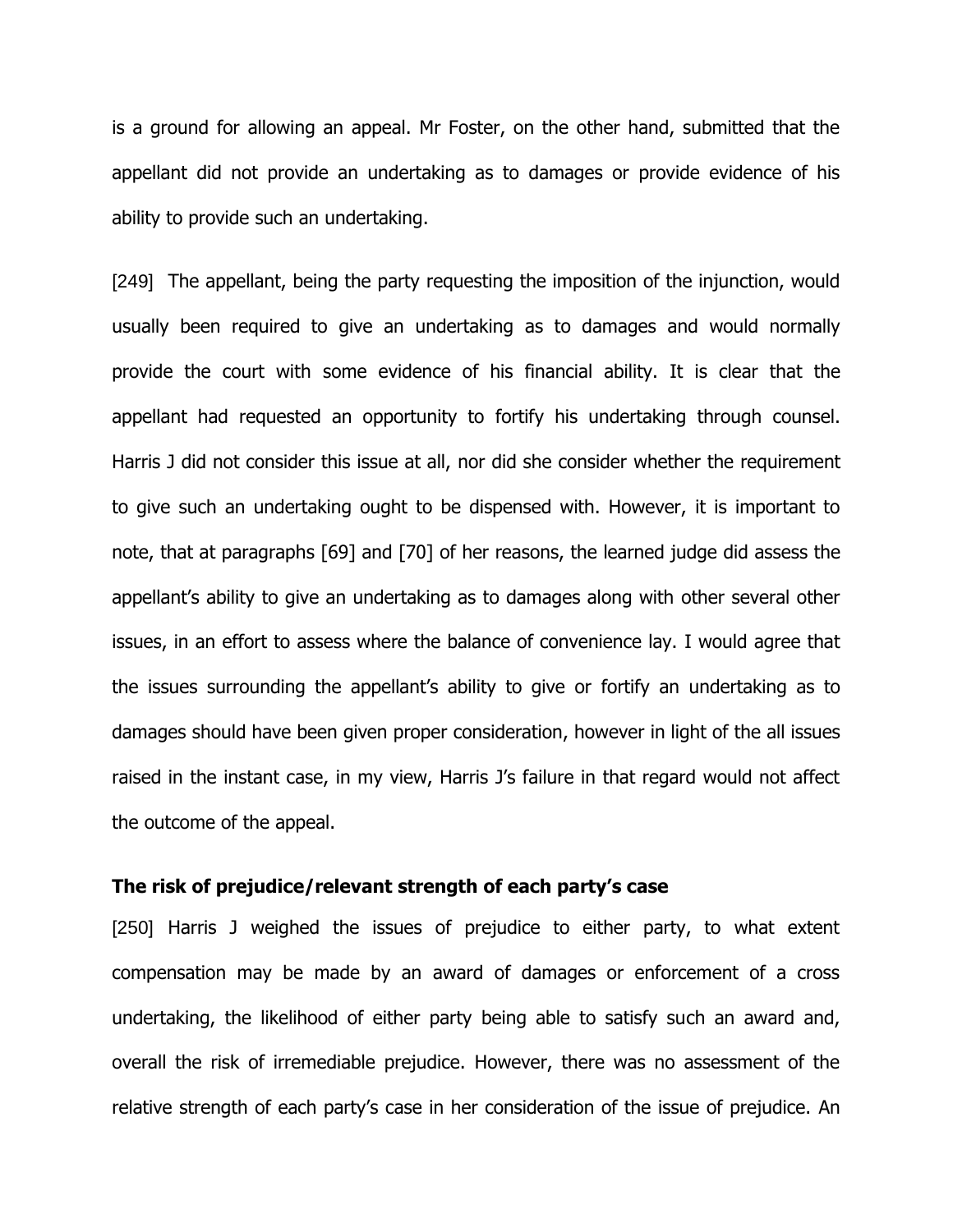assessment of the relevant strength of each party's case is only one of the factors that a court may take into account when deciding whether to grant an injunction, and may be more essential in certain circumstances than in others.

[251] As indicated, there is a dispute between the parties as to whether the appellant has actually been suspended and if so, whether it was justified in light of the guidelines established by LRIDA and the Code. In the present case, it would be difficult to do an assessment of the relevant strength of each party's case, as this would depend on a trial judge's assessment of the evidence concerning the conduct of the parties and the terms of the contract of employment, and would involve an acceptance of one party's version of events in relation to the appellant's conduct and professional competence. Indeed, in **American Cyanamid**, Lord Diplock warned against conducting a

preliminary trial of the action in making as assessment as to where the balance of

convenience lies. At page 407-408 he said:

"The use of such expressions as 'a probability,' 'a prima facie case,' or 'a strong prima facie case' in the context of the exercise of a discretionary power to grant an interlocutory injunction leads to confusion as to the object sought to be achieved by this form of temporary relief. The court no doubt must be satisfied that the claim is not frivolous or vexatious, in other words, that there is a serious question to be tried.

It is no part of the court's function at this stage of the litigation to try to resolve conflicts of evidence on affidavit as to facts on which the claims of either party may ultimately depend nor to decide difficult questions of law which call for detailed argument and mature considerations. These are matters to be dealt with at the trial. One of the reasons for the introduction of the practice of requiring an undertaking as to damages upon the grant of an interlocutory injunction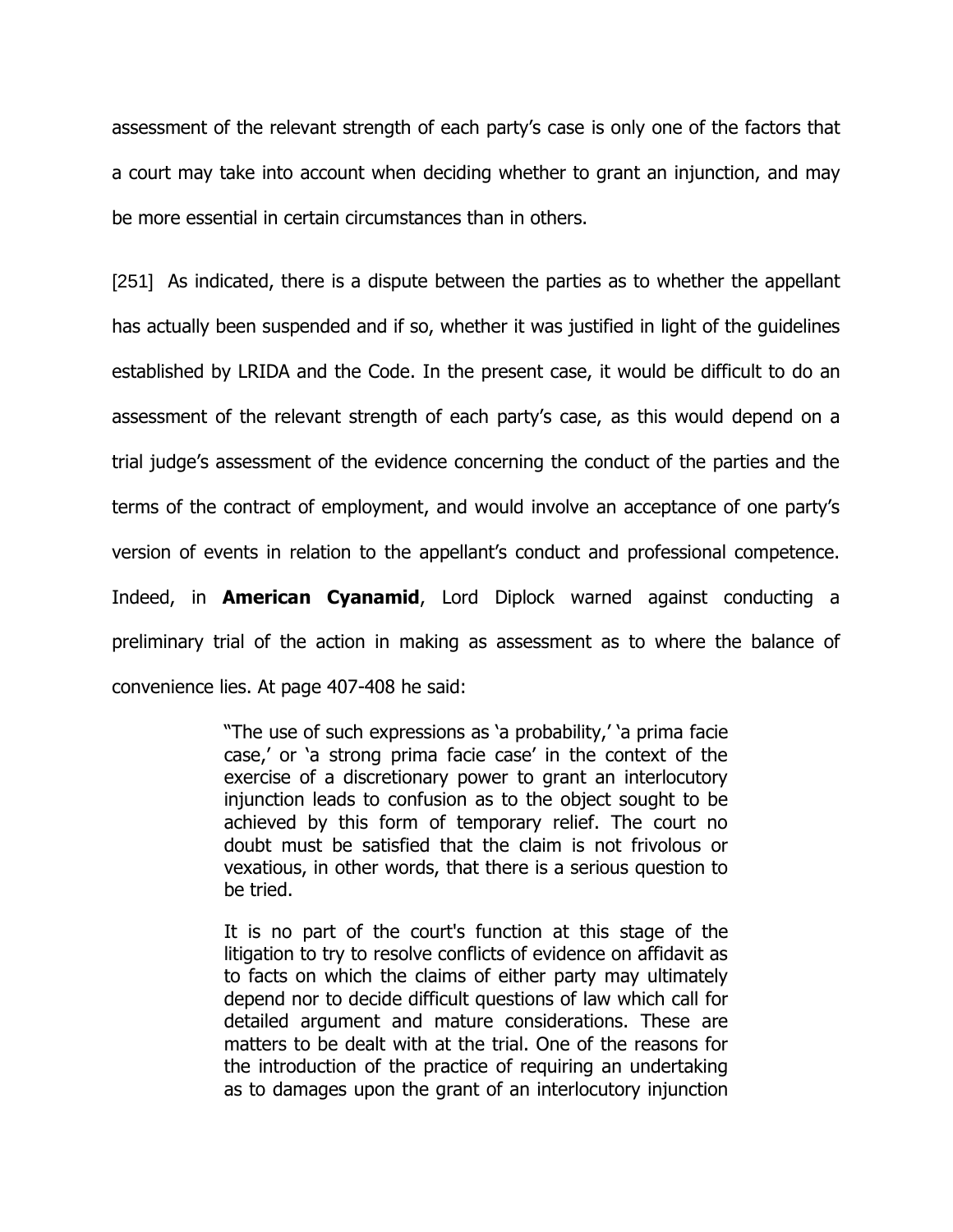was that 'it aided the court in doing that which was its great object, viz. abstaining from expressing any opinion upon the merits of the case until the hearing': Wakefield v. Duke of Buccleugh (1865) 12 L.T. 628, 629."

[252] Accordingly, Harris J was correct to find that all the issues raised in the instant case are matters to be canvassed by the IDT in relation to the principles of fairness, equity and justice.

[253] The lack of evidence to suggest whether either party is able to give an undertaking as to damages, and the inability to assess the relevant strength of each party's case due to the divergent contentions, may also lead one to conclude, that there is an inability to properly assess where the balance of convenience lies, although Harris J concluded that it lay in favour of the respondent on an overall assessment of the factual circumstances before her. In **Tapper**, it is suggested that, where there is a difficulty in assessing the balance of convenience, the status quo ought to remain. Indeed, Lord Diplock in **American Cyanamid** said at page 408:

> "Where other factors appear to be evenly balanced it is a counsel of prudence to take such measures as are calculated to preserve the status quo. If the defendant is enjoined temporarily from doing something that he has not done before, the only effect of the interlocutory injunction in the event of his succeeding at the trial is to postpone the date at which he is able to embark upon a course of action which he has not previously found it necessary to undertake; whereas to interrupt him in the conduct of an established enterprise would cause much greater inconvenience to him since he would have to start again to establish it in the event of his succeeding at the trial."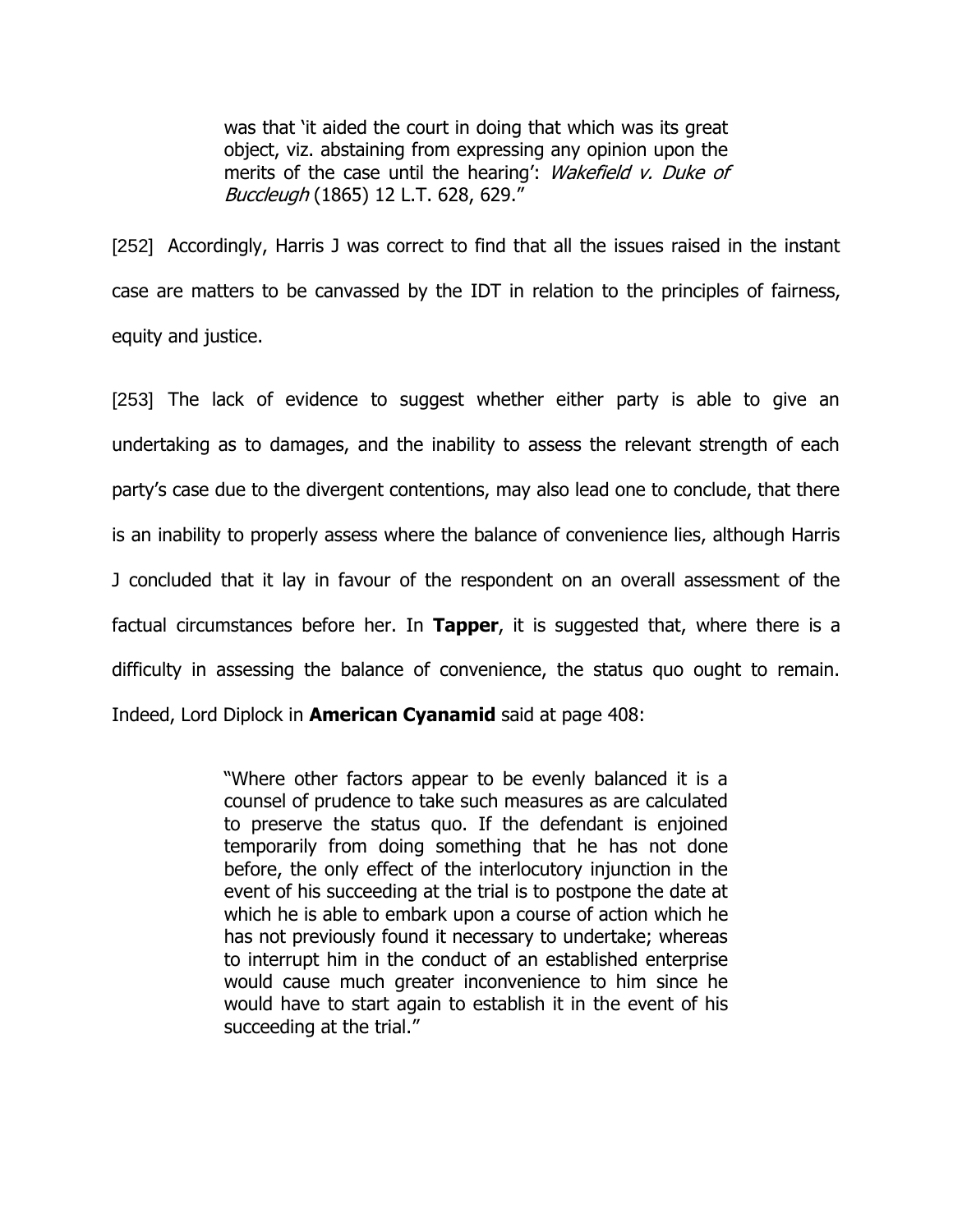[254] The present status quo is that no injunction has been granted. Based on the varied competing contentions of the respective parties, there is a difficulty in assessing the balance of convenience without embarking upon a preliminary trial. Accordingly, **Tapper** and **American Cyanamid** suggest, the status quo ought to remain and the learned judge would have indeed been correct to refuse the orders sought.

[255] In weighing the risk of prejudice, I must also comment that the appellant was aware from as early as 16 January 2017 (in the letters dated 13 and 19 January 2017 from Mrs Street-Forrest to him), that the respondent had intended to assert its right to hold a disciplinary hearing pursuant to section 22 of the Code, prior to the appellant's assertion of his right to access the IDT on 19 January 2017 (as evidenced in a letter from his attorney to the Minister dated 19 January 2017). In fact, the letter written by his attorney dated 19 January 2017 to the Ministry of Labour and Social Security seeking that Ministry's intervention, incorporates sections of Mrs Street-Forrest's letter of the same date, which indicates that Mrs Street-Forrest's letter notifying the appellant of the respondent's intent to hold disciplinary hearings was done in advance of his request to the Ministry. Moreover, the letter from the Ministry acknowledging receipt of the letter from the appellant's attorney dated 19 January 2017, is dated 23 January 2017. Accordingly, both parties had competing rights, and as indicated there were no exceptional circumstances or real risk of prejudice to the appellant that was highlighted in the instant case that would warrant interference with disciplinary hearing.